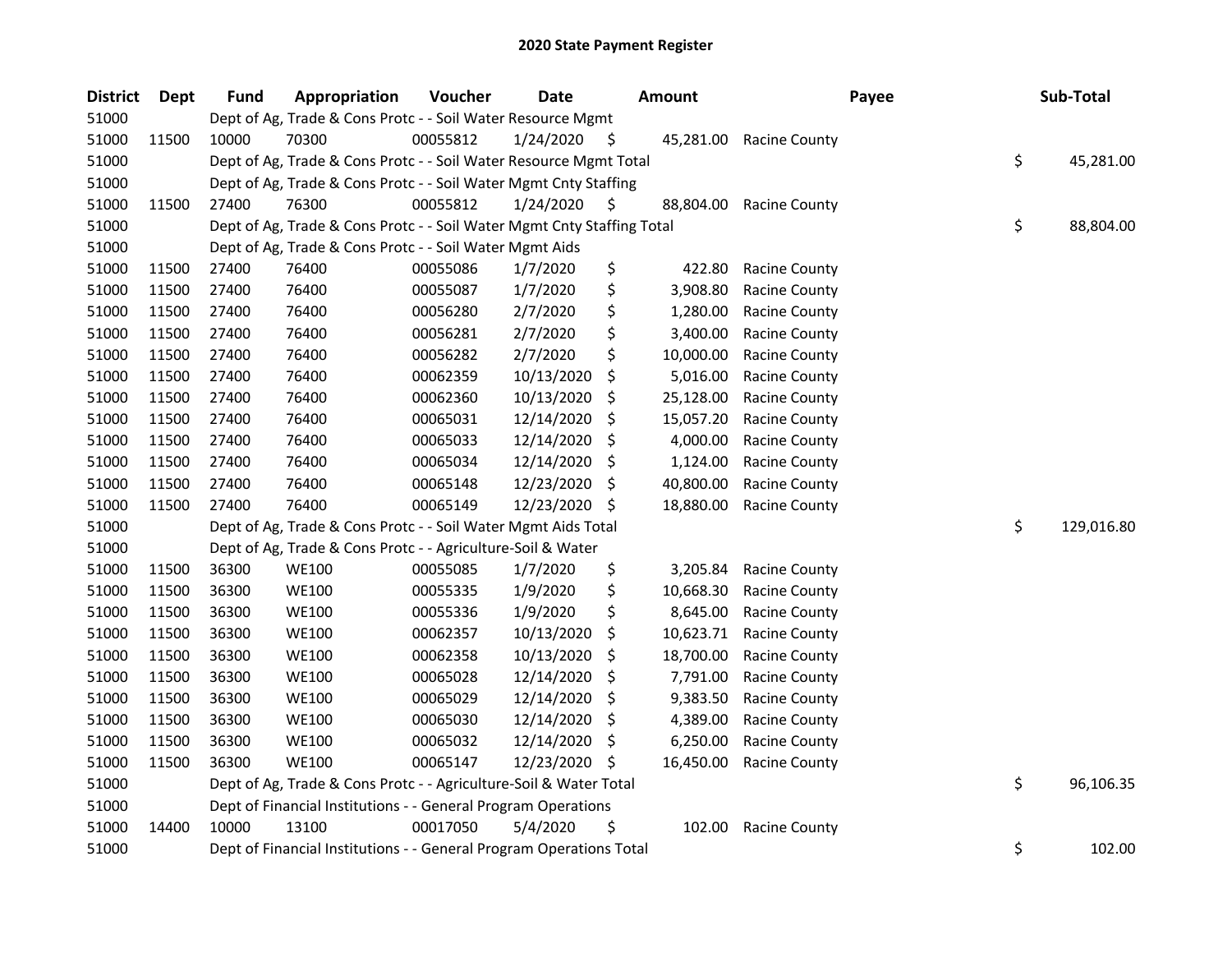| <b>District</b> | Dept  | <b>Fund</b> | Appropriation                                                      | Voucher  | <b>Date</b>   | <b>Amount</b>    | Payee                   | Sub-Total        |
|-----------------|-------|-------------|--------------------------------------------------------------------|----------|---------------|------------------|-------------------------|------------------|
| 51000           |       |             | Dept of Safety & Prof Services - - Powts Replacement Rehab         |          |               |                  |                         |                  |
| 51000           | 16500 | 10000       | 23600                                                              | 00038203 | 10/23/2020 \$ |                  | 15,605.00 Racine County |                  |
| 51000           |       |             | Dept of Safety & Prof Services - - Powts Replacement Rehab Total   |          |               |                  |                         | \$<br>15,605.00  |
| 51000           |       |             | Dept of Public Instruction - - Federal Aids, Local Aid             |          |               |                  |                         |                  |
| 51000           | 25500 | 10000       | 24100                                                              | 00206812 | 1/13/2020     | \$               | 6,167.60 Racine County  |                  |
| 51000           |       |             | Dept of Public Instruction - - Federal Aids, Local Aid Total       |          |               |                  |                         | \$<br>6,167.60   |
| 51000           |       |             | Dept of Natural Resources - - GPO -Federal Funds                   |          |               |                  |                         |                  |
| 51000           | 37000 | 21200       | 38100                                                              | 00395139 | 3/12/2020     | \$               | 13,552.61 Racine County |                  |
| 51000           |       |             | Dept of Natural Resources - - GPO -Federal Funds Total             |          |               |                  |                         | \$<br>13,552.61  |
| 51000           |       |             | Dept of Natural Resources - - Enf A - Boating Enforcement          |          |               |                  |                         |                  |
| 51000           | 37000 | 21200       | 55000                                                              | 00395139 | 3/12/2020     | \$               | 27,766.32 Racine County |                  |
| 51000           |       |             | Dept of Natural Resources - - Enf A - Boating Enforcement Total    |          |               |                  |                         | \$<br>27,766.32  |
| 51000           |       |             | Dept of Natural Resources - - Wildlife Damage Claims & Abat        |          |               |                  |                         |                  |
| 51000           | 37000 | 21200       | 55300                                                              | 00397853 | 4/2/2020      | \$               | 3,879.82 Racine County  |                  |
| 51000           |       |             | Dept of Natural Resources - - Wildlife Damage Claims & Abat Total  |          |               |                  |                         | \$<br>3,879.82   |
| 51000           |       |             | Dept of Natural Resources - - Ra- Cnty Snow Trail & Area Aid       |          |               |                  |                         |                  |
| 51000           | 37000 | 21200       | 57400                                                              | 00452603 | 12/17/2020 \$ | 40,806.20        | <b>Racine County</b>    |                  |
| 51000           |       |             | Dept of Natural Resources - - Ra- Cnty Snow Trail & Area Aid Total |          |               |                  |                         | \$<br>40,806.20  |
| 51000           |       |             | WI Dept of Transportation - - Eldly&Disa Co/Aid Sf                 |          |               |                  |                         |                  |
| 51000           | 39500 | 21100       | 16800                                                              | 00485746 | 1/29/2020     | \$<br>524,496.00 | <b>Racine County</b>    |                  |
| 51000           | 39500 | 21100       | 16800                                                              | 00529706 | 5/26/2020     | \$<br>2,432.88   | <b>Racine County</b>    |                  |
| 51000           |       |             | WI Dept of Transportation - - Eldly&Disa Co/Aid Sf Total           |          |               |                  |                         | \$<br>526,928.88 |
| 51000           |       |             | WI Dept of Transportation - - Eldly&Disa Aid Fd Fd                 |          |               |                  |                         |                  |
| 51000           | 39500 | 21100       | 18300                                                              | 00495421 | 2/24/2020     | \$<br>19,811.44  | <b>Racine County</b>    |                  |
| 51000           | 39500 | 21100       | 18300                                                              | 00551526 | 7/14/2020     | \$<br>11,390.29  | <b>Racine County</b>    |                  |
| 51000           | 39500 | 21100       | 18300                                                              | 00571717 | 8/21/2020     | \$<br>16,760.00  | <b>Racine County</b>    |                  |
| 51000           | 39500 | 21100       | 18300                                                              | 00624441 | 12/9/2020     | \$<br>21,976.36  | <b>Racine County</b>    |                  |
| 51000           |       |             | WI Dept of Transportation - - Eldly&Disa Aid Fd Fd Total           |          |               |                  |                         | \$<br>69,938.09  |
| 51000           |       |             | WI Dept of Transportation - - Hwy Sfty Loc Aid Ffd                 |          |               |                  |                         |                  |
| 51000           | 39500 | 21100       | 18500                                                              | 00482189 | 1/16/2020     | \$<br>6,437.32   | <b>Racine County</b>    |                  |
| 51000           | 39500 | 21100       | 18500                                                              | 00482190 | 1/16/2020     | \$<br>896.39     | <b>Racine County</b>    |                  |
| 51000           | 39500 | 21100       | 18500                                                              | 00483723 | 1/23/2020     | \$<br>2,930.58   | <b>Racine County</b>    |                  |
| 51000           | 39500 | 21100       | 18500                                                              | 00483724 | 1/23/2020     | \$<br>2,744.59   | <b>Racine County</b>    |                  |
| 51000           | 39500 | 21100       | 18500                                                              | 00488488 | 2/5/2020      | \$<br>4,631.30   | <b>Racine County</b>    |                  |
| 51000           | 39500 | 21100       | 18500                                                              | 00488491 | 2/5/2020      | \$<br>3,436.77   | <b>Racine County</b>    |                  |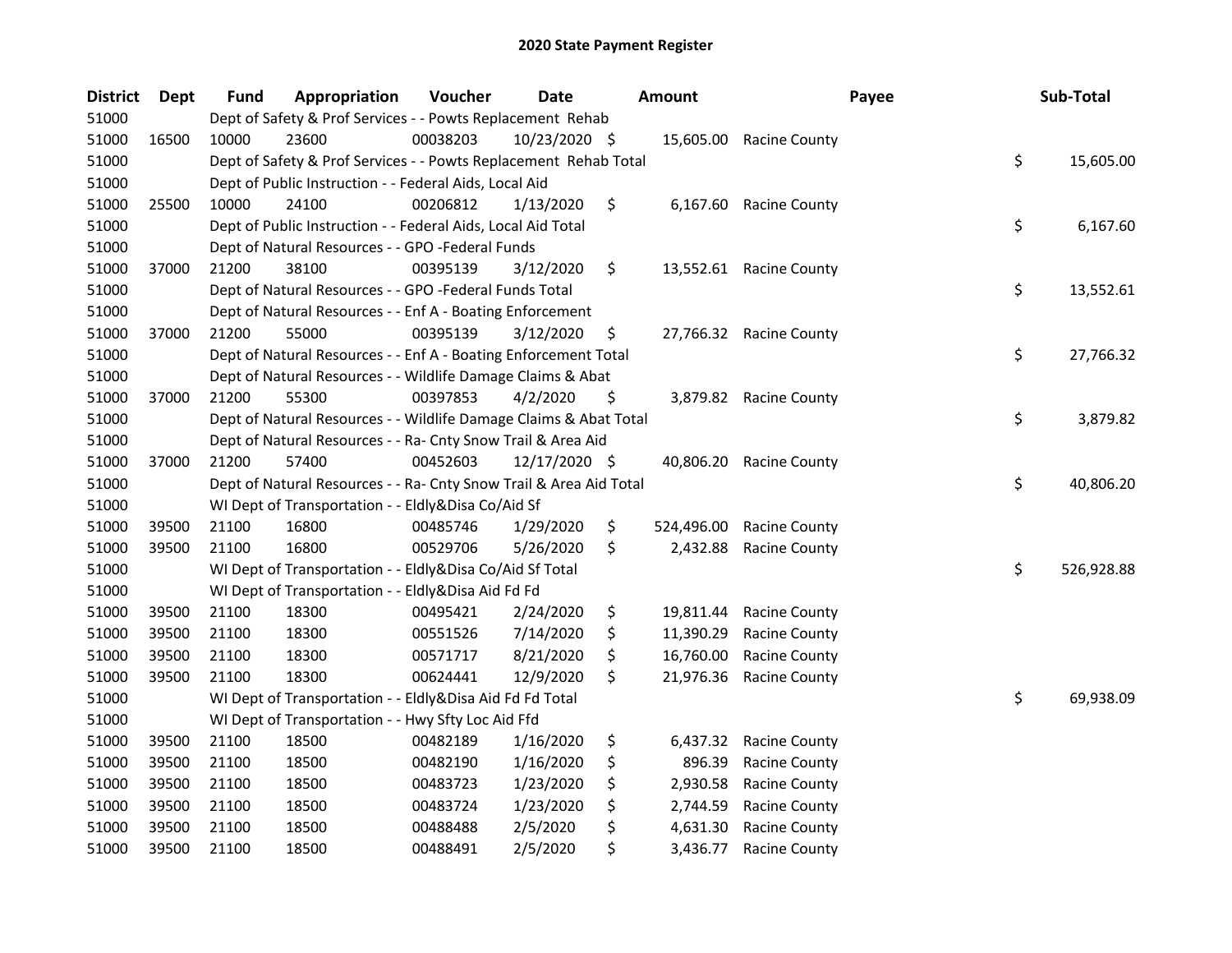| <b>District</b> | Dept  | <b>Fund</b> | Appropriation                                            | Voucher  | Date       | <b>Amount</b>      |                      | Payee | Sub-Total          |
|-----------------|-------|-------------|----------------------------------------------------------|----------|------------|--------------------|----------------------|-------|--------------------|
| 51000           | 39500 | 21100       | 18500                                                    | 00500085 | 3/6/2020   | \$<br>4,134.50     | <b>Racine County</b> |       |                    |
| 51000           | 39500 | 21100       | 18500                                                    | 00501497 | 3/13/2020  | \$<br>3,526.50     | <b>Racine County</b> |       |                    |
| 51000           | 39500 | 21100       | 18500                                                    | 00508232 | 6/24/2020  | \$<br>5,035.55     | <b>Racine County</b> |       |                    |
| 51000           | 39500 | 21100       | 18500                                                    | 00508237 | 6/24/2020  | \$<br>2,693.13     | <b>Racine County</b> |       |                    |
| 51000           | 39500 | 21100       | 18500                                                    | 00520222 | 4/28/2020  | \$<br>3,107.14     | Racine County        |       |                    |
| 51000           | 39500 | 21100       | 18500                                                    | 00561292 | 8/5/2020   | \$<br>11,774.12    | <b>Racine County</b> |       |                    |
| 51000           | 39500 | 21100       | 18500                                                    | 00567504 | 8/17/2020  | \$<br>4,032.07     | <b>Racine County</b> |       |                    |
| 51000           | 39500 | 21100       | 18500                                                    | 00567505 | 8/17/2020  | \$<br>13,254.37    | <b>Racine County</b> |       |                    |
| 51000           | 39500 | 21100       | 18500                                                    | 00591158 | 9/30/2020  | \$<br>10,527.06    | <b>Racine County</b> |       |                    |
| 51000           | 39500 | 21100       | 18500                                                    | 00591159 | 9/30/2020  | \$<br>18,564.12    | <b>Racine County</b> |       |                    |
| 51000           | 39500 | 21100       | 18500                                                    | 00591162 | 9/28/2020  | \$<br>3,503.64     | <b>Racine County</b> |       |                    |
| 51000           | 39500 | 21100       | 18500                                                    | 00591163 | 9/28/2020  | \$<br>4,016.71     | <b>Racine County</b> |       |                    |
| 51000           | 39500 | 21100       | 18500                                                    | 00591166 | 9/28/2020  | \$<br>9,397.43     | <b>Racine County</b> |       |                    |
| 51000           | 39500 | 21100       | 18500                                                    | 00591167 | 9/28/2020  | \$<br>8,496.23     | Racine County        |       |                    |
| 51000           | 39500 | 21100       | 18500                                                    | 00604669 | 10/23/2020 | \$<br>14,075.63    | <b>Racine County</b> |       |                    |
| 51000           | 39500 | 21100       | 18500                                                    | 00604673 | 10/23/2020 | \$<br>4,541.33     | <b>Racine County</b> |       |                    |
| 51000           | 39500 | 21100       | 18500                                                    | 00613315 | 11/12/2020 | \$<br>18,100.20    | <b>Racine County</b> |       |                    |
| 51000           | 39500 | 21100       | 18500                                                    | 00627875 | 12/17/2020 | \$<br>6,664.94     | <b>Racine County</b> |       |                    |
| 51000           | 39500 | 21100       | 18500                                                    | 00627876 | 12/17/2020 | \$<br>3,601.91     | <b>Racine County</b> |       |                    |
| 51000           |       |             | WI Dept of Transportation - - Hwy Sfty Loc Aid Ffd Total |          |            |                    |                      |       | \$<br>170,123.53   |
| 51000           |       |             | WI Dept of Transportation - - Trans Aids To Co.-Sf       |          |            |                    |                      |       |                    |
| 51000           | 39500 | 21100       | 19000                                                    | 00475474 | 1/6/2020   | \$<br>727,864.11   | <b>Racine County</b> |       |                    |
| 51000           | 39500 | 21100       | 19000                                                    | 00542321 | 7/6/2020   | \$<br>1,455,728.22 | Racine County        |       |                    |
| 51000           | 39500 | 21100       | 19000                                                    | 00585147 | 10/5/2020  | \$<br>727,864.13   | <b>Racine County</b> |       |                    |
| 51000           |       |             | WI Dept of Transportation - - Trans Aids To Co.-Sf Total |          |            |                    |                      |       | \$<br>2,911,456.46 |
| 51000           |       |             | WI Dept of Transportation - - Loc Trns Facl Implfd       |          |            |                    |                      |       |                    |
| 51000           | 39500 | 21100       | 27600                                                    | 00488000 | 2/3/2020   | \$<br>3,805.73     | <b>Racine County</b> |       |                    |
| 51000           | 39500 | 21100       | 27600                                                    | 00499472 | 3/5/2020   | \$<br>936.90       | <b>Racine County</b> |       |                    |
| 51000           |       |             | WI Dept of Transportation - - Loc Trns Facl Implfd Total |          |            |                    |                      |       | \$<br>4,742.63     |
| 51000           |       |             | WI Dept of Transportation - - Loc Rd Imp Prg St Fd       |          |            |                    |                      |       |                    |
| 51000           | 39500 | 21100       | 27800                                                    | 00556559 | 7/31/2020  | \$<br>3,538.28     | <b>Racine County</b> |       |                    |
| 51000           |       |             | WI Dept of Transportation - - Loc Rd Imp Prg St Fd Total |          |            |                    |                      |       | \$<br>3,538.28     |
| 51000           |       |             | WI Dept of Transportation - - St Hwy Rehab, Sf           |          |            |                    |                      |       |                    |
| 51000           | 39500 | 21100       | 36300                                                    | 00491152 | 2/12/2020  | \$<br>3.00         | <b>Racine County</b> |       |                    |
| 51000           | 39500 | 21100       | 36300                                                    | 00498726 | 3/3/2020   | \$<br>733.02       | <b>Racine County</b> |       |                    |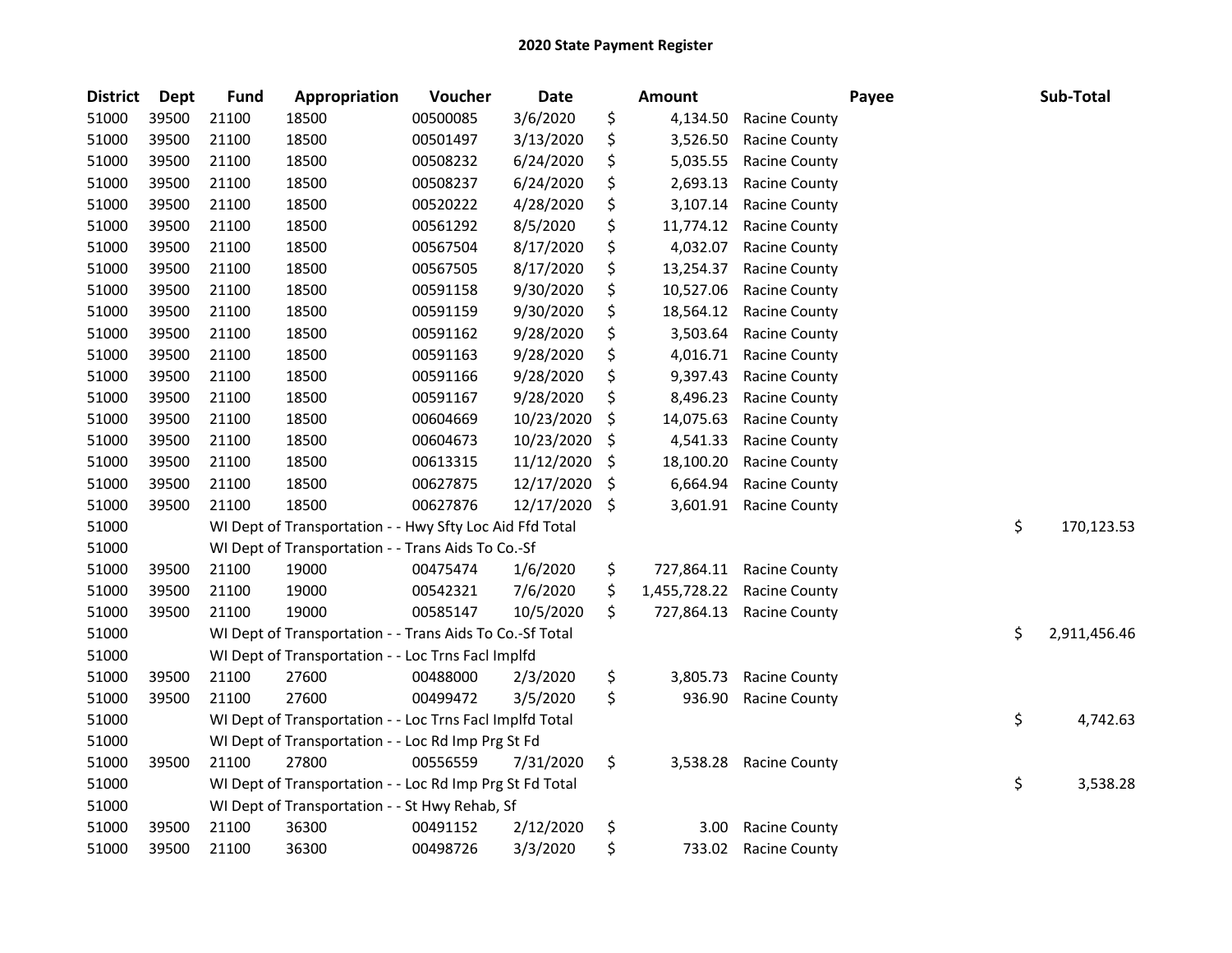| <b>District</b> | Dept  | <b>Fund</b> | Appropriation                                           | Voucher  | Date       | <b>Amount</b>    |                      | Payee | Sub-Total       |
|-----------------|-------|-------------|---------------------------------------------------------|----------|------------|------------------|----------------------|-------|-----------------|
| 51000           | 39500 | 21100       | 36300                                                   | 00509213 | 3/31/2020  | \$<br>511.80     | <b>Racine County</b> |       |                 |
| 51000           | 39500 | 21100       | 36300                                                   | 00513371 | 4/14/2020  | \$<br>1,125.00   | <b>Racine County</b> |       |                 |
| 51000           | 39500 | 21100       | 36300                                                   | 00513372 | 4/14/2020  | \$<br>180.00     | <b>Racine County</b> |       |                 |
| 51000           |       |             | WI Dept of Transportation - - St Hwy Rehab, Sf Total    |          |            |                  |                      |       | \$<br>2,552.82  |
| 51000           |       |             | WI Dept of Transportation - - Hwy Mgmt & Opers Sf       |          |            |                  |                      |       |                 |
| 51000           | 39500 | 21100       | 36500                                                   | 00488000 | 2/3/2020   | \$<br>4,358.89   | Racine County        |       |                 |
| 51000           | 39500 | 21100       | 36500                                                   | 00499472 | 3/5/2020   | \$<br>4,531.51   | Racine County        |       |                 |
| 51000           | 39500 | 21100       | 36500                                                   | 00504503 | 3/20/2020  | \$<br>258.45     | <b>Racine County</b> |       |                 |
| 51000           | 39500 | 21100       | 36500                                                   | 00526920 | 5/15/2020  | \$<br>196.36     | <b>Racine County</b> |       |                 |
| 51000           | 39500 | 21100       | 36500                                                   | 00535702 | 6/11/2020  | \$<br>1,080.00   | <b>Racine County</b> |       |                 |
| 51000           | 39500 | 21100       | 36500                                                   | 00544846 | 6/29/2020  | \$<br>891.00     | <b>Racine County</b> |       |                 |
| 51000           | 39500 | 21100       | 36500                                                   | 00572529 | 8/24/2020  | \$<br>1,026.00   | Racine County        |       |                 |
| 51000           | 39500 | 21100       | 36500                                                   | 00599339 | 10/21/2020 | \$<br>972.00     | <b>Racine County</b> |       |                 |
| 51000           | 39500 | 21100       | 36500                                                   | 00605527 | 10/26/2020 | \$<br>1,344.15   | <b>Racine County</b> |       |                 |
| 51000           | 39500 | 21100       | 36500                                                   | 00620668 | 11/25/2020 | \$<br>1,115.00   | Racine County        |       |                 |
| 51000           | 39500 | 21100       | 36500                                                   | 00629984 | 12/21/2020 | \$<br>1,336.06   | <b>Racine County</b> |       |                 |
| 51000           |       |             | WI Dept of Transportation - - Hwy Mgmt & Opers Sf Total |          |            |                  |                      |       | \$<br>17,109.42 |
| 51000           |       |             | WI Dept of Transportation - - Routine Maint Sf          |          |            |                  |                      |       |                 |
| 51000           | 39500 | 21100       | 36800                                                   | 00488000 | 2/3/2020   | \$<br>315,502.36 | <b>Racine County</b> |       |                 |
| 51000           | 39500 | 21100       | 36800                                                   | 00492615 | 2/20/2020  | \$<br>114,657.74 | Racine County        |       |                 |
| 51000           | 39500 | 21100       | 36800                                                   | 00492616 | 2/20/2020  | \$<br>27,938.01  | <b>Racine County</b> |       |                 |
| 51000           | 39500 | 21100       | 36800                                                   | 00499472 | 3/5/2020   | \$<br>261,571.36 | Racine County        |       |                 |
| 51000           | 39500 | 21100       | 36800                                                   | 00504503 | 3/20/2020  | \$<br>12,507.98  | <b>Racine County</b> |       |                 |
| 51000           | 39500 | 21100       | 36800                                                   | 00509754 | 3/31/2020  | \$<br>3,440.64   | Racine County        |       |                 |
| 51000           | 39500 | 21100       | 36800                                                   | 00510301 | 4/1/2020   | \$<br>3,928.29   | <b>Racine County</b> |       |                 |
| 51000           | 39500 | 21100       | 36800                                                   | 00515367 | 4/15/2020  | \$<br>473,374.48 | <b>Racine County</b> |       |                 |
| 51000           | 39500 | 21100       | 36800                                                   | 00515368 | 4/15/2020  | \$<br>339.59     | <b>Racine County</b> |       |                 |
| 51000           | 39500 | 21100       | 36800                                                   | 00521954 | 5/4/2020   | \$<br>35,910.00  | <b>Racine County</b> |       |                 |
| 51000           | 39500 | 21100       | 36800                                                   | 00522519 | 5/4/2020   | \$<br>317,778.93 | <b>Racine County</b> |       |                 |
| 51000           | 39500 | 21100       | 36800                                                   | 00524674 | 5/11/2020  | \$<br>343.05     | <b>Racine County</b> |       |                 |
| 51000           | 39500 | 21100       | 36800                                                   | 00526920 | 5/15/2020  | \$<br>2,987.44   | <b>Racine County</b> |       |                 |
| 51000           | 39500 | 21100       | 36800                                                   | 00534103 | 6/5/2020   | \$<br>25,608.32  | <b>Racine County</b> |       |                 |
| 51000           | 39500 | 21100       | 36800                                                   | 00535440 | 6/10/2020  | \$<br>139,942.98 | Racine County        |       |                 |
| 51000           | 39500 | 21100       | 36800                                                   | 00535702 | 6/11/2020  | \$<br>1,938.40   | <b>Racine County</b> |       |                 |
| 51000           | 39500 | 21100       | 36800                                                   | 00544846 | 6/29/2020  | \$<br>5,736.45   | <b>Racine County</b> |       |                 |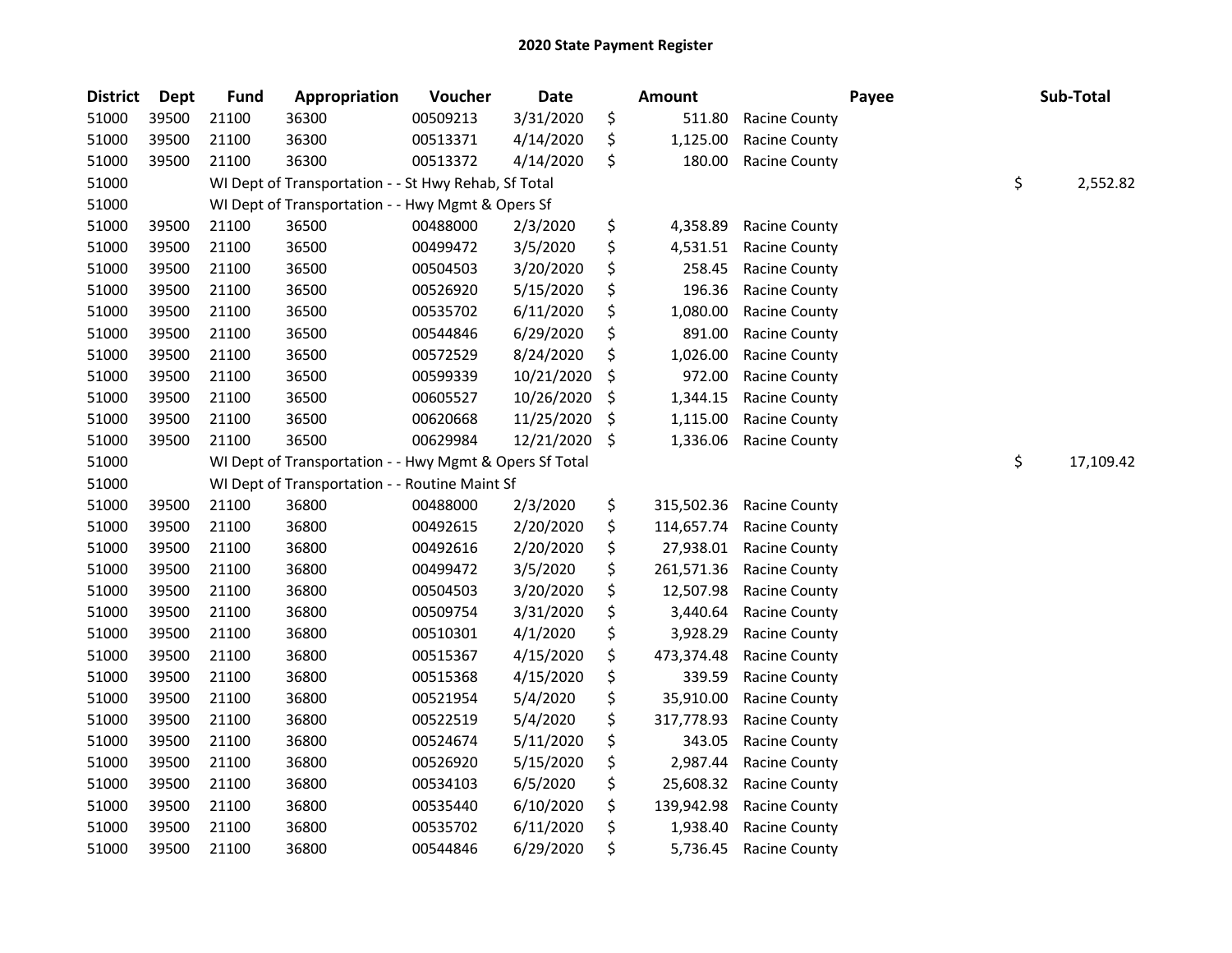| <b>District</b> | <b>Dept</b> | <b>Fund</b> | Appropriation                                        | Voucher  | <b>Date</b> | <b>Amount</b>    |                      | Payee | Sub-Total          |
|-----------------|-------------|-------------|------------------------------------------------------|----------|-------------|------------------|----------------------|-------|--------------------|
| 51000           | 39500       | 21100       | 36800                                                | 00561384 | 8/5/2020    | \$<br>133,293.25 | Racine County        |       |                    |
| 51000           | 39500       | 21100       | 36800                                                | 00572506 | 8/24/2020   | \$<br>60,856.40  | <b>Racine County</b> |       |                    |
| 51000           | 39500       | 21100       | 36800                                                | 00572529 | 8/24/2020   | \$<br>4,754.15   | Racine County        |       |                    |
| 51000           | 39500       | 21100       | 36800                                                | 00573174 | 8/25/2020   | \$<br>892.00     | <b>Racine County</b> |       |                    |
| 51000           | 39500       | 21100       | 36800                                                | 00577887 | 9/3/2020    | \$<br>24,915.21  | <b>Racine County</b> |       |                    |
| 51000           | 39500       | 21100       | 36800                                                | 00577888 | 9/3/2020    | \$<br>87,293.15  | <b>Racine County</b> |       |                    |
| 51000           | 39500       | 21100       | 36800                                                | 00584494 | 9/18/2020   | \$<br>97,235.76  | <b>Racine County</b> |       |                    |
| 51000           | 39500       | 21100       | 36800                                                | 00584495 | 9/18/2020   | \$<br>247,953.10 | Racine County        |       |                    |
| 51000           | 39500       | 21100       | 36800                                                | 00584496 | 9/18/2020   | \$<br>174,786.35 | <b>Racine County</b> |       |                    |
| 51000           | 39500       | 21100       | 36800                                                | 00590189 | 9/24/2020   | \$<br>64,357.61  | <b>Racine County</b> |       |                    |
| 51000           | 39500       | 21100       | 36800                                                | 00590190 | 9/24/2020   | \$<br>20,805.57  | <b>Racine County</b> |       |                    |
| 51000           | 39500       | 21100       | 36800                                                | 00590191 | 9/24/2020   | \$<br>10,455.86  | <b>Racine County</b> |       |                    |
| 51000           | 39500       | 21100       | 36800                                                | 00590192 | 9/24/2020   | \$<br>20,077.62  | <b>Racine County</b> |       |                    |
| 51000           | 39500       | 21100       | 36800                                                | 00594274 | 10/6/2020   | \$<br>67,741.50  | <b>Racine County</b> |       |                    |
| 51000           | 39500       | 21100       | 36800                                                | 00594276 | 10/6/2020   | \$<br>162,154.69 | Racine County        |       |                    |
| 51000           | 39500       | 21100       | 36800                                                | 00599339 | 10/21/2020  | \$<br>8,500.80   | Racine County        |       |                    |
| 51000           | 39500       | 21100       | 36800                                                | 00605527 | 10/26/2020  | \$<br>32,429.06  | <b>Racine County</b> |       |                    |
| 51000           | 39500       | 21100       | 36800                                                | 00610660 | 11/4/2020   | \$<br>67,502.65  | <b>Racine County</b> |       |                    |
| 51000           | 39500       | 21100       | 36800                                                | 00615973 | 11/16/2020  | \$<br>16,559.10  | <b>Racine County</b> |       |                    |
| 51000           | 39500       | 21100       | 36800                                                | 00620668 | 11/25/2020  | \$<br>13,511.78  | Racine County        |       |                    |
| 51000           | 39500       | 21100       | 36800                                                | 00621803 | 12/2/2020   | \$<br>4,073.72   | <b>Racine County</b> |       |                    |
| 51000           | 39500       | 21100       | 36800                                                | 00623010 | 12/4/2020   | \$<br>205,258.30 | Racine County        |       |                    |
| 51000           | 39500       | 21100       | 36800                                                | 00624359 | 12/8/2020   | \$<br>330,763.79 | Racine County        |       |                    |
| 51000           | 39500       | 21100       | 36800                                                | 00627855 | 12/16/2020  | \$<br>40,992.08  | <b>Racine County</b> |       |                    |
| 51000           | 39500       | 21100       | 36800                                                | 00627856 | 12/16/2020  | \$<br>9,359.65   | Racine County        |       |                    |
| 51000           | 39500       | 21100       | 36800                                                | 00629984 | 12/21/2020  | \$<br>8,655.36   | Racine County        |       |                    |
| 51000           |             |             | WI Dept of Transportation - - Routine Maint Sf Total |          |             |                  |                      |       | \$<br>3,658,684.53 |
| 51000           |             |             | WI Dept of Transportation - - Se Wi Frewy Mega Sf    |          |             |                  |                      |       |                    |
| 51000           | 39500       | 21100       | 37400                                                | 00498728 | 3/3/2020    | \$<br>32,897.31  | <b>Racine County</b> |       |                    |
| 51000           | 39500       | 21100       | 37400                                                | 00509212 | 3/31/2020   | \$<br>16,641.14  | <b>Racine County</b> |       |                    |
| 51000           | 39500       | 21100       | 37400                                                | 00522937 | 5/5/2020    | \$<br>15,707.87  | <b>Racine County</b> |       |                    |
| 51000           | 39500       | 21100       | 37400                                                | 00560423 | 8/3/2020    | \$<br>16,485.83  | <b>Racine County</b> |       |                    |
| 51000           | 39500       | 21100       | 37400                                                | 00560424 | 8/3/2020    | \$<br>16,019.97  | <b>Racine County</b> |       |                    |
| 51000           | 39500       | 21100       | 37400                                                | 00560426 | 8/3/2020    | \$<br>16,288.59  | <b>Racine County</b> |       |                    |
| 51000           | 39500       | 21100       | 37400                                                | 00560427 | 8/3/2020    | \$<br>15,849.50  | <b>Racine County</b> |       |                    |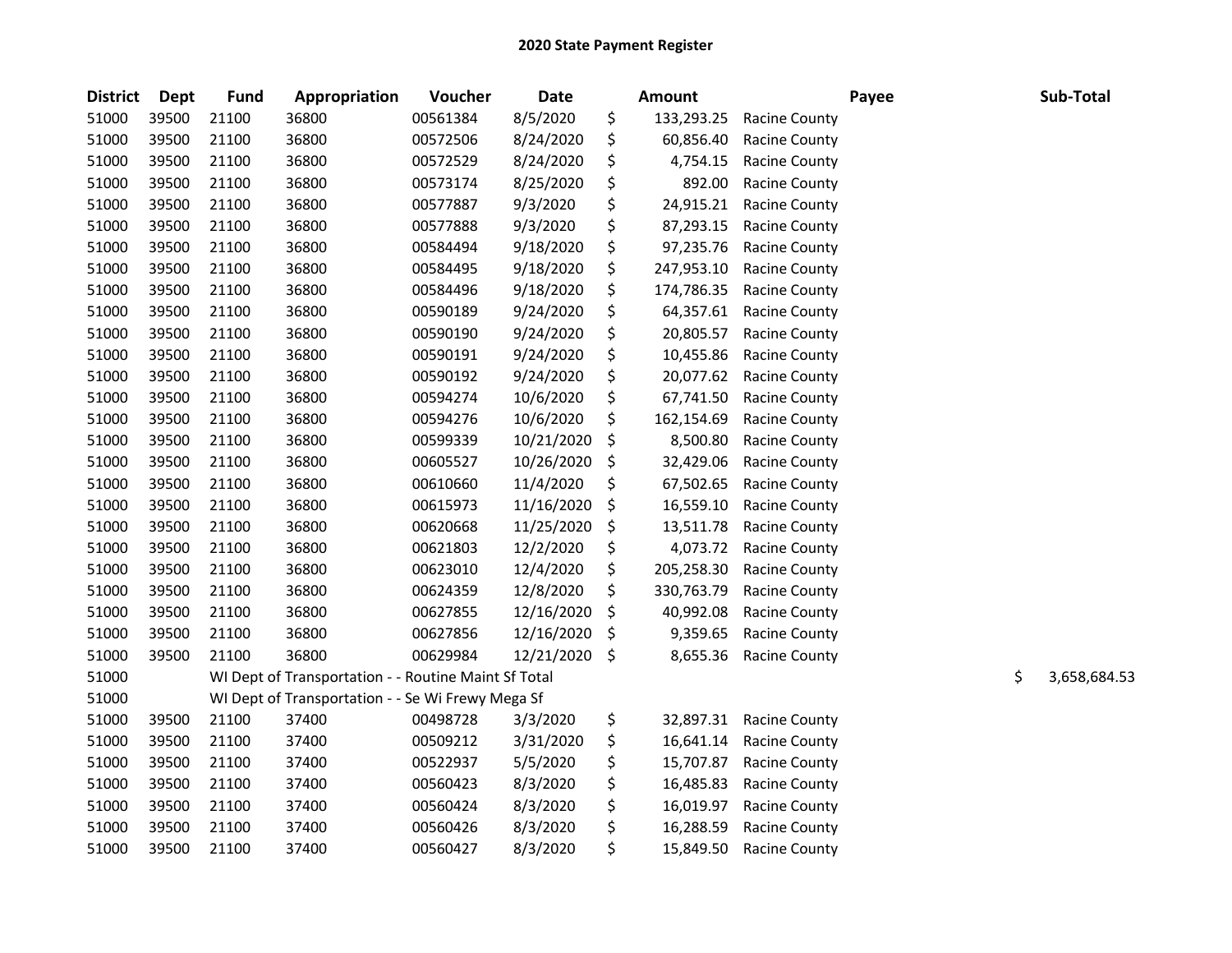| <b>District</b> | <b>Dept</b> | Fund  | Appropriation                                                      | Voucher  | <b>Date</b>   |     | <b>Amount</b> |                        | Payee | Sub-Total  |
|-----------------|-------------|-------|--------------------------------------------------------------------|----------|---------------|-----|---------------|------------------------|-------|------------|
| 51000           |             |       | WI Dept of Transportation - - Se Wi Frewy Mega Sf Total            |          |               |     |               |                        | \$    | 129,890.21 |
| 51000           |             |       | WI Dept of Transportation - - Se Wi Fewy Mega Ff                   |          |               |     |               |                        |       |            |
| 51000           | 39500       | 21100 | 37800                                                              | 00620668 | 11/25/2020 \$ |     |               | 3,130.61 Racine County |       |            |
| 51000           |             |       | WI Dept of Transportation - - Se Wi Fewy Mega Ff Total             |          |               |     |               |                        | \$    | 3,130.61   |
| 51000           |             |       | WI Dept of Transportation - - Routine Maint Ff                     |          |               |     |               |                        |       |            |
| 51000           | 39500       | 21100 | 38000                                                              | 00488000 | 2/3/2020      | \$  | 50.08         | <b>Racine County</b>   |       |            |
| 51000           | 39500       | 21100 | 38000                                                              | 00615973 | 11/16/2020    | \$  | 16,244.10     | <b>Racine County</b>   |       |            |
| 51000           |             |       | WI Dept of Transportation - - Routine Maint Ff Total               |          |               |     |               |                        | \$    | 16,294.18  |
| 51000           |             |       | Department of Corrections - - General Program Operations           |          |               |     |               |                        |       |            |
| 51000           | 41000       | 10000 | 10100                                                              | 00339652 | 2/4/2020      | \$  | 4,111.86      | Racine County          |       |            |
| 51000           | 41000       | 10000 | 10100                                                              | 00342247 | 3/6/2020      | \$  | 251.46        | Racine County          |       |            |
| 51000           | 41000       | 10000 | 10100                                                              | 00342410 | 2/18/2020     | \$  | 1,161.10      | Racine County          |       |            |
| 51000           | 41000       | 10000 | 10100                                                              | 00348747 | 3/24/2020     | \$  | 1,850.00      | Racine County          |       |            |
| 51000           | 41000       | 10000 | 10100                                                              | 00348762 | 3/19/2020     |     | 5,000.39      | Racine County          |       |            |
| 51000           | 41000       | 10000 | 10100                                                              | 00351964 | 4/7/2020      | \$  | 4,036.09      | Racine County          |       |            |
| 51000           | 41000       | 10000 | 10100                                                              | 00371162 | 7/16/2020     | \$  | 11,225.00     | <b>Racine County</b>   |       |            |
| 51000           |             |       | Department of Corrections - - General Program Operations Total     |          |               |     |               |                        | \$    | 27,635.90  |
| 51000           |             |       | Department of Corrections - - Services For Community Correct       |          |               |     |               |                        |       |            |
| 51000           | 41000       | 10000 | 10200                                                              | 00338102 | 1/29/2020     | \$  | 267.61        | <b>Racine County</b>   |       |            |
| 51000           | 41000       | 10000 | 10200                                                              | 00344379 | 2/27/2020     | \$  | 267.61        | <b>Racine County</b>   |       |            |
| 51000           | 41000       | 10000 | 10200                                                              | 00349662 | 3/26/2020     | \$  | 267.61        | <b>Racine County</b>   |       |            |
| 51000           | 41000       | 10000 | 10200                                                              | 00356476 | 4/28/2020     | \$  | 267.61        | <b>Racine County</b>   |       |            |
| 51000           | 41000       | 10000 | 10200                                                              | 00361453 | 5/26/2020     | \$  | 267.61        | <b>Racine County</b>   |       |            |
| 51000           | 41000       | 10000 | 10200                                                              | 00370590 | 7/6/2020      | \$  | 267.61        | Racine County          |       |            |
| 51000           | 41000       | 10000 | 10200                                                              | 00374714 | 8/4/2020      | \$  | 267.61        | Racine County          |       |            |
| 51000           | 41000       | 10000 | 10200                                                              | 00380407 | 8/27/2020     | \$  | 270.29        | Racine County          |       |            |
| 51000           | 41000       | 10000 | 10200                                                              | 00385263 | 9/25/2020     | \$  | 270.29        | Racine County          |       |            |
| 51000           | 41000       | 10000 | 10200                                                              | 00391289 | 10/27/2020    | \$  | 270.29        | <b>Racine County</b>   |       |            |
| 51000           | 41000       | 10000 | 10200                                                              | 00396686 | 11/25/2020    | \$  | 270.29        | <b>Racine County</b>   |       |            |
| 51000           | 41000       | 10000 | 10200                                                              | 00401552 | 12/23/2020    | -\$ | 270.29        | Racine County          |       |            |
| 51000           |             |       | Department of Corrections - - Services For Community Correct Total |          |               |     |               |                        | \$    | 3,224.72   |
| 51000           |             |       | Department of Corrections - - Institutional Repair And Maint       |          |               |     |               |                        |       |            |
| 51000           | 41000       | 10000 | 11000                                                              | 00401887 | 12/30/2020 \$ |     | 740.12        | <b>Racine County</b>   |       |            |
| 51000           |             |       | Department of Corrections - - Institutional Repair And Maint Total |          |               |     |               |                        | \$    | 740.12     |
| 51000           |             |       | Department of Corrections - - Purchased Services For Offende       |          |               |     |               |                        |       |            |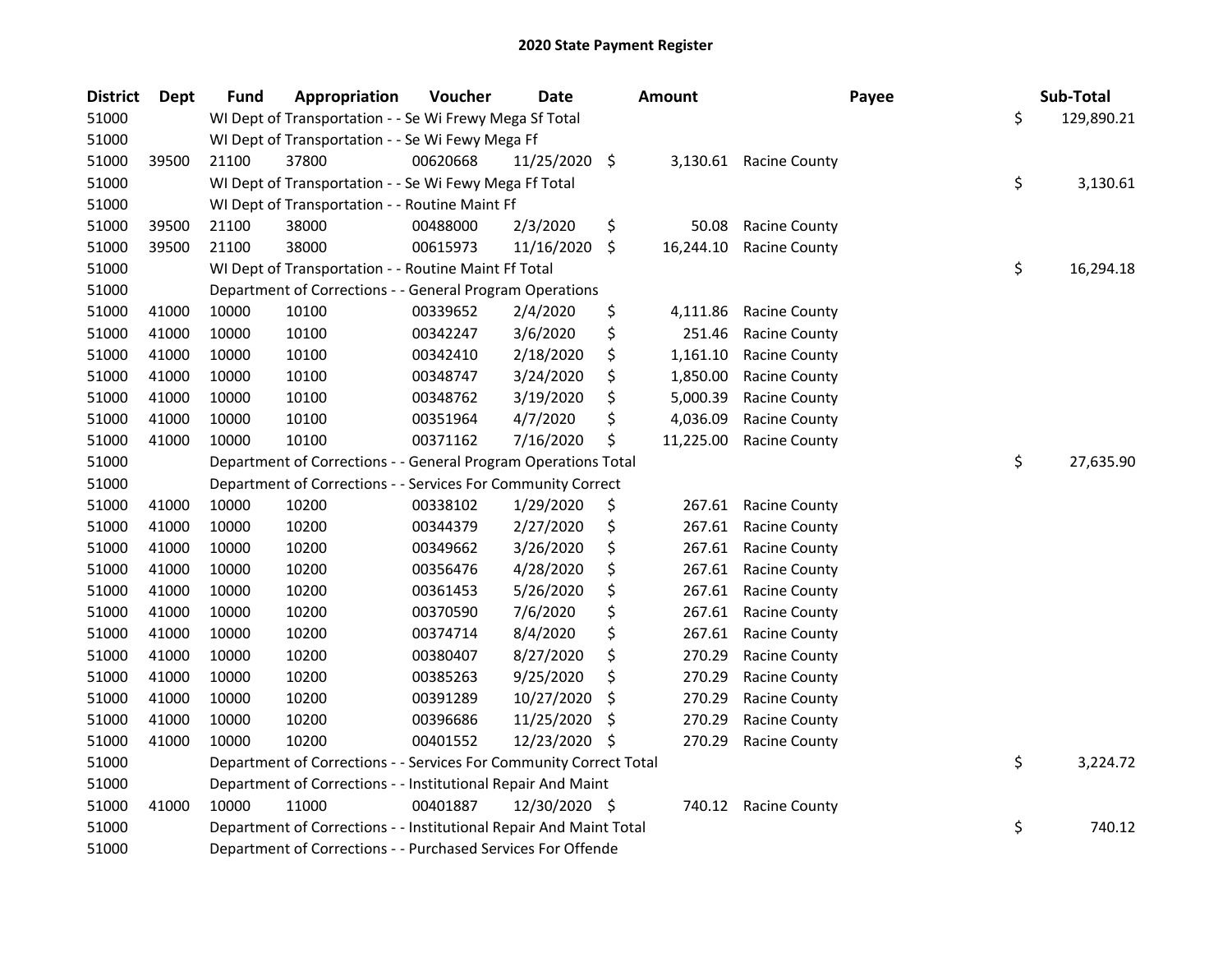| <b>District</b> | <b>Dept</b> | <b>Fund</b> | Appropriation                                                      | Voucher  | <b>Date</b> | Amount           |                      | Payee | Sub-Total       |
|-----------------|-------------|-------------|--------------------------------------------------------------------|----------|-------------|------------------|----------------------|-------|-----------------|
| 51000           | 41000       | 10000       | 11100                                                              | 00332799 | 1/6/2020    | \$<br>9,375.00   | Racine County        |       |                 |
| 51000           | 41000       | 10000       | 11100                                                              | 00341326 | 2/18/2020   | \$<br>9,375.00   | Racine County        |       |                 |
| 51000           | 41000       | 10000       | 11100                                                              | 00341331 | 2/18/2020   | \$<br>9,375.00   | Racine County        |       |                 |
| 51000           | 41000       | 10000       | 11100                                                              | 00351883 | 4/7/2020    | \$<br>9,375.00   | Racine County        |       |                 |
| 51000           | 41000       | 10000       | 11100                                                              | 00354396 | 4/16/2020   | \$<br>9,375.00   | Racine County        |       |                 |
| 51000           |             |             | Department of Corrections - - Purchased Services For Offende Total |          |             |                  |                      |       | \$<br>46,875.00 |
| 51000           |             |             | Department of Corrections - - Corrections Contracts And Agre       |          |             |                  |                      |       |                 |
| 51000           | 41000       | 10000       | 11400                                                              | 00335097 | 1/15/2020   | \$<br>32,008.12  | <b>Racine County</b> |       |                 |
| 51000           | 41000       | 10000       | 11400                                                              | 00335900 | 1/23/2020   | \$<br>208,824.68 | Racine County        |       |                 |
| 51000           | 41000       | 10000       | 11400                                                              | 00345236 | 3/2/2020    | \$<br>201,671.74 | Racine County        |       |                 |
| 51000           | 41000       | 10000       | 11400                                                              | 00350309 | 3/30/2020   | \$<br>35,095.72  | <b>Racine County</b> |       |                 |
| 51000           | 41000       | 10000       | 11400                                                              | 00350892 | 3/31/2020   | \$<br>33,551.92  | <b>Racine County</b> |       |                 |
| 51000           | 41000       | 10000       | 11400                                                              | 00355017 | 5/1/2020    | \$<br>6,689.80   | Racine County        |       |                 |
| 51000           | 41000       | 10000       | 11400                                                              | 00356254 | 4/28/2020   | \$<br>35,507.40  | <b>Racine County</b> |       |                 |
| 51000           | 41000       | 10000       | 11400                                                              | 00357012 | 5/1/2020    | \$<br>185,924.98 | Racine County        |       |                 |
| 51000           | 41000       | 10000       | 11400                                                              | 00357310 | 5/1/2020    | \$<br>190,710.76 | Racine County        |       |                 |
| 51000           | 41000       | 10000       | 11400                                                              | 00358975 | 5/12/2020   | \$<br>10,858.06  | <b>Racine County</b> |       |                 |
| 51000           | 41000       | 10000       | 11400                                                              | 00360353 | 5/22/2020   | \$<br>26,398.98  | <b>Racine County</b> |       |                 |
| 51000           | 41000       | 10000       | 11400                                                              | 00360362 | 5/22/2020   | \$<br>45,953.78  | <b>Racine County</b> |       |                 |
| 51000           | 41000       | 10000       | 11400                                                              | 00362123 | 5/27/2020   | \$<br>167,039.16 | Racine County        |       |                 |
| 51000           | 41000       | 10000       | 11400                                                              | 00365394 | 6/15/2020   | \$<br>2,058.40   | <b>Racine County</b> |       |                 |
| 51000           | 41000       | 10000       | 11400                                                              | 00366788 | 6/23/2020   | \$<br>90,929.82  | <b>Racine County</b> |       |                 |
| 51000           | 41000       | 10000       | 11400                                                              | 00368306 | 6/24/2020   | \$<br>140,537.26 | Racine County        |       |                 |
| 51000           | 41000       | 10000       | 11400                                                              | 00373668 | 7/22/2020   | \$<br>4,168.26   | Racine County        |       |                 |
| 51000           | 41000       | 10000       | 11400                                                              | 00373873 | 7/23/2020   | \$<br>85,011.92  | <b>Racine County</b> |       |                 |
| 51000           | 41000       | 10000       | 11400                                                              | 00375182 | 7/30/2020   | \$<br>8,954.04   | Racine County        |       |                 |
| 51000           | 41000       | 10000       | 11400                                                              | 00375198 | 7/30/2020   | \$<br>112,800.32 | Racine County        |       |                 |
| 51000           | 41000       | 10000       | 11400                                                              | 00379506 | 8/25/2020   | \$<br>16,981.80  | <b>Racine County</b> |       |                 |
| 51000           | 41000       | 10000       | 11400                                                              | 00380222 | 8/27/2020   | \$<br>24,237.66  | <b>Racine County</b> |       |                 |
| 51000           | 41000       | 10000       | 11400                                                              | 00380628 | 8/28/2020   | \$<br>64,530.84  | <b>Racine County</b> |       |                 |
| 51000           | 41000       | 10000       | 11400                                                              | 00380631 | 8/28/2020   | \$<br>114,086.82 | Racine County        |       |                 |
| 51000           | 41000       | 10000       | 11400                                                              | 00380635 | 8/28/2020   | \$<br>10,960.98  | <b>Racine County</b> |       |                 |
| 51000           | 41000       | 10000       | 11400                                                              | 00381812 | 9/4/2020    | \$<br>20,223.78  | <b>Racine County</b> |       |                 |
| 51000           | 41000       | 10000       | 11400                                                              | 00386067 | 9/28/2020   | \$<br>106,830.96 | Racine County        |       |                 |
| 51000           | 41000       | 10000       | 11400                                                              | 00386068 | 9/28/2020   | \$<br>9,211.34   | Racine County        |       |                 |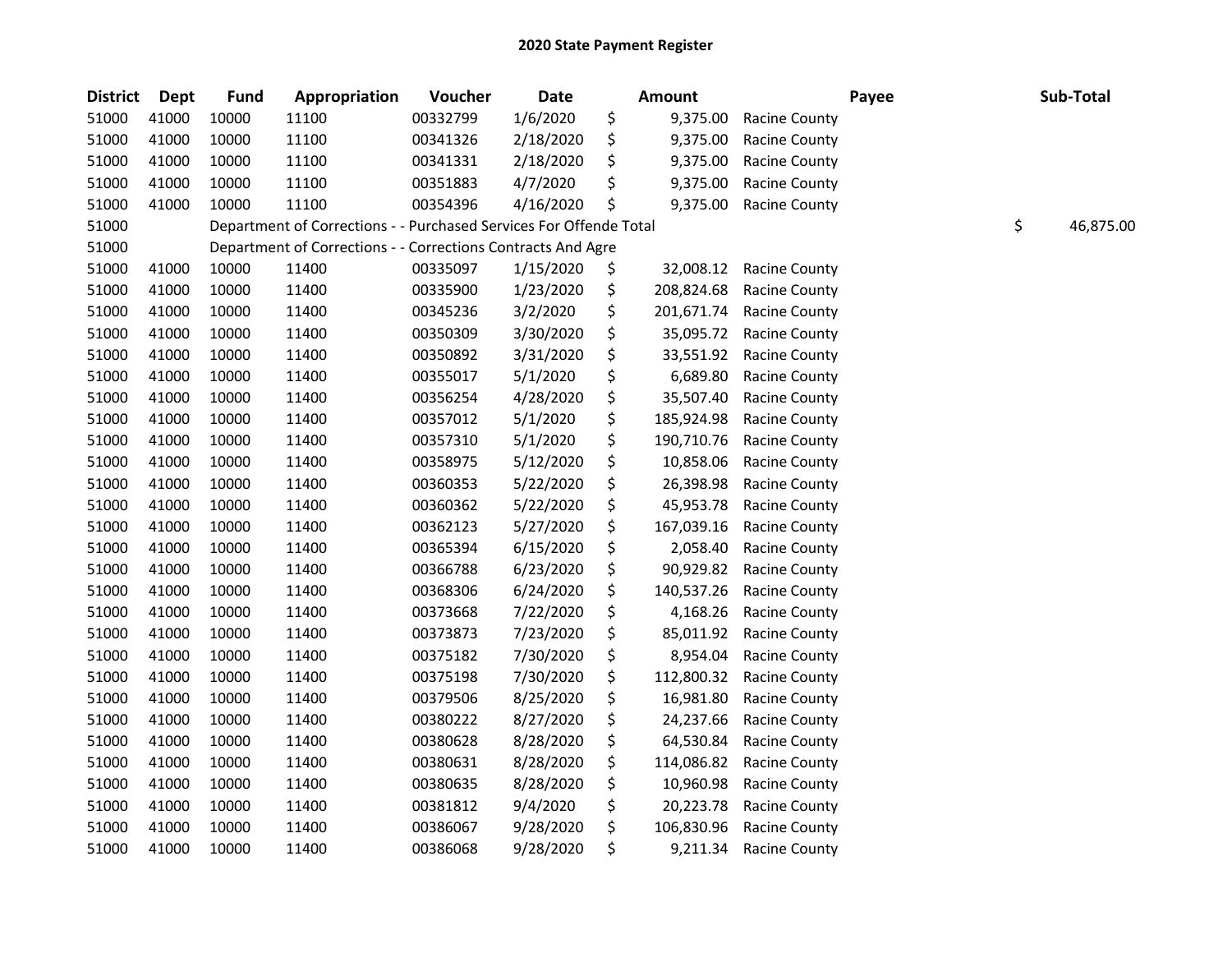| <b>District</b> | <b>Dept</b> | <b>Fund</b> | Appropriation                                                      | Voucher  | <b>Date</b>   |    | <b>Amount</b> | Payee                                                                                                         | Sub-Total           |
|-----------------|-------------|-------------|--------------------------------------------------------------------|----------|---------------|----|---------------|---------------------------------------------------------------------------------------------------------------|---------------------|
| 51000           | 41000       | 10000       | 11400                                                              | 00390036 | 10/22/2020    | \$ | 20,326.70     | <b>Racine County</b>                                                                                          |                     |
| 51000           | 41000       | 10000       | 11400                                                              | 00392092 | 11/2/2020     | \$ | 94,532.02     | <b>Racine County</b>                                                                                          |                     |
| 51000           | 41000       | 10000       | 11400                                                              | 00392096 | 11/2/2020     | \$ | 7,719.00      | <b>Racine County</b>                                                                                          |                     |
| 51000           | 41000       | 10000       | 11400                                                              | 00396225 | 11/23/2020    | \$ | 90,209.38     | <b>Racine County</b>                                                                                          |                     |
| 51000           | 41000       | 10000       | 11400                                                              | 00396227 | 11/23/2020    | \$ | 7,976.30      | <b>Racine County</b>                                                                                          |                     |
| 51000           | 41000       | 10000       | 11400                                                              | 00397312 | 12/4/2020     | \$ | 33,500.46     | <b>Racine County</b>                                                                                          |                     |
| 51000           | 41000       | 10000       | 11400                                                              | 00399325 | 12/11/2020    | \$ | 41,270.92     | <b>Racine County</b>                                                                                          |                     |
| 51000           | 41000       | 10000       | 11400                                                              | 00399329 | 12/11/2020    | \$ | 53,518.40     | <b>Racine County</b>                                                                                          |                     |
| 51000           | 41000       | 10000       | 11400                                                              | 00400430 | 12/18/2020    | \$ | 82,593.30     | <b>Racine County</b>                                                                                          |                     |
| 51000           | 41000       | 10000       | 11400                                                              | 00401424 | 12/23/2020    | \$ | 5,763.52      | <b>Racine County</b>                                                                                          |                     |
| 51000           | 41000       | 10000       | 11400                                                              | 00401429 | 12/23/2020    | -Ş | 77,961.90     | <b>Racine County</b>                                                                                          |                     |
| 51000           |             |             | Department of Corrections - - Corrections Contracts And Agre Total |          |               |    |               |                                                                                                               | \$<br>2,507,131.20  |
| 51000           |             |             |                                                                    |          |               |    |               | Department of Corrections - - Reimbursing Counties For Probation, Extended Supervision And Parole Holds       |                     |
| 51000           | 41000       | 10000       | 11600                                                              | 00392471 | 11/5/2020     | \$ |               | 248,920.00 Racine County                                                                                      |                     |
| 51000           |             |             |                                                                    |          |               |    |               | Department of Corrections - - Reimbursing Counties For Probation, Extended Supervision And Parole Holds Total | \$<br>248,920.00    |
| 51000           |             |             | Child Abuse & Neglect Prev Bd - - General Aids                     |          |               |    |               |                                                                                                               |                     |
| 51000           | 43300       | 10000       | 99000                                                              | 00002387 | 4/24/2020     | \$ | 25,880.52     | <b>Racine County</b>                                                                                          |                     |
| 51000           |             |             | Child Abuse & Neglect Prev Bd - - General Aids Total               |          |               |    |               |                                                                                                               | \$<br>25,880.52     |
| 51000           |             |             | Department of Health Services - - State/Federal Aids               |          |               |    |               |                                                                                                               |                     |
| 51000           | 43500       | 10000       | 00000                                                              | 92007    | $1/1/2020$ \$ |    | 697,657.00    | <b>Racine County</b>                                                                                          |                     |
| 51000           | 43500       | 10000       | 00000                                                              | 92008    | $2/1/2020$ \$ |    | 392,574.00    | <b>Racine County</b>                                                                                          |                     |
| 51000           | 43500       | 10000       | 00000                                                              | 92009    | $3/1/2020$ \$ |    | 635,231.00    | Racine County                                                                                                 |                     |
| 51000           | 43500       | 10000       | 00000                                                              | 92010    | $4/1/2020$ \$ |    | 1,591,034.00  | <b>Racine County</b>                                                                                          |                     |
| 51000           | 43500       | 10000       | 00000                                                              | 92011    | $5/1/2020$ \$ |    | 548,733.00    | <b>Racine County</b>                                                                                          |                     |
| 51000           | 43500       | 10000       | 00000                                                              | 92012    | $6/1/2020$ \$ |    | 208,696.00    | Racine County                                                                                                 |                     |
| 51000           | 43500       | 10000       | 00000                                                              | 92013    | $6/1/2020$ \$ |    | 26,444.00     | <b>Racine County</b>                                                                                          |                     |
| 51000           | 43500       | 10000       | 00000                                                              | 92100    | $7/1/2020$ \$ |    | 1,749,371.00  | Racine County                                                                                                 |                     |
| 51000           | 43500       | 10000       | 00000                                                              | 92101    | $8/1/2020$ \$ |    | 1,011,145.00  | <b>Racine County</b>                                                                                          |                     |
| 51000           | 43500       | 10000       | 00000                                                              | 92102    | $9/1/2020$ \$ |    | 1,156,038.00  | <b>Racine County</b>                                                                                          |                     |
| 51000           | 43500       | 10000       | 00000                                                              | 92103    | 10/1/2020 \$  |    | 883,997.00    | <b>Racine County</b>                                                                                          |                     |
| 51000           | 43500       | 10000       | 00000                                                              | 92104    | 11/1/2020 \$  |    | 1,026,762.00  | Racine County                                                                                                 |                     |
| 51000           | 43500       | 10000       | 00000                                                              | 92105    | 12/1/2020 \$  |    | 1,503,634.00  | <b>Racine County</b>                                                                                          |                     |
| 51000           |             |             | Department of Health Services - - State/Federal Aids Total         |          |               |    |               |                                                                                                               | \$<br>11,431,316.00 |
| 51000           |             |             | Department of Health Services - - General Program Operations       |          |               |    |               |                                                                                                               |                     |
| 51000           | 43500       | 10000       | 40100                                                              | 00337120 | 1/23/2020     | \$ | 1.50          | <b>Racine County</b>                                                                                          |                     |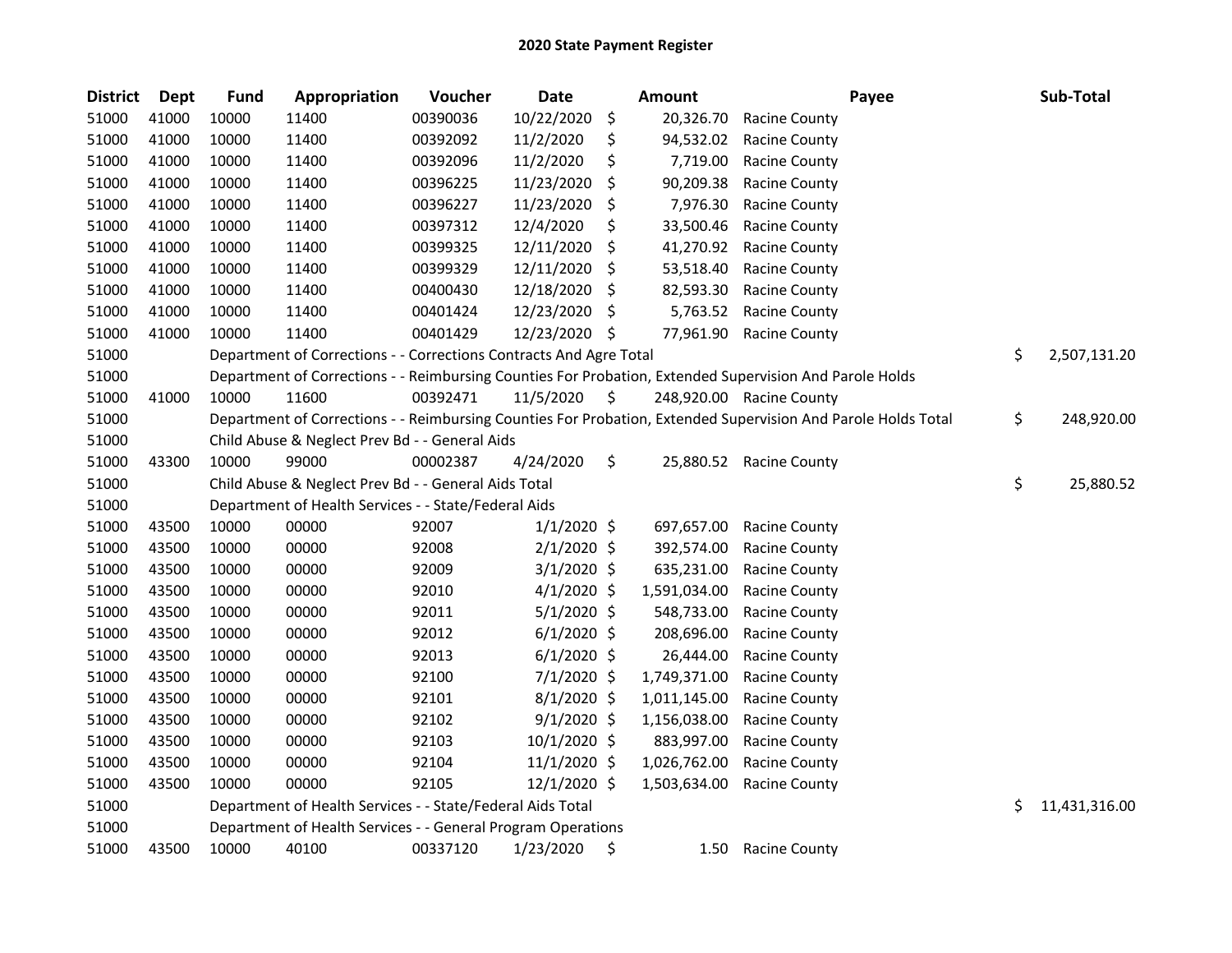| <b>District</b> | <b>Dept</b> | <b>Fund</b> | Appropriation                                                      | Voucher  | <b>Date</b> | <b>Amount</b> |       | Payee                | Sub-Total |       |
|-----------------|-------------|-------------|--------------------------------------------------------------------|----------|-------------|---------------|-------|----------------------|-----------|-------|
| 51000           | 43500       | 10000       | 40100                                                              | 00338504 | 1/30/2020   | \$            | 1.50  | Racine County        |           |       |
| 51000           | 43500       | 10000       | 40100                                                              | 00338505 | 1/30/2020   | \$            | 1.50  | Racine County        |           |       |
| 51000           | 43500       | 10000       | 40100                                                              | 00346152 | 3/4/2020    | \$            | 1.50  | Racine County        |           |       |
| 51000           | 43500       | 10000       | 40100                                                              | 00346156 | 3/4/2020    | \$            | 1.50  | <b>Racine County</b> |           |       |
| 51000           | 43500       | 10000       | 40100                                                              | 00356352 | 4/28/2020   | \$            | 1.50  | Racine County        |           |       |
| 51000           | 43500       | 10000       | 40100                                                              | 00358323 | 5/12/2020   | \$            | 1.50  | <b>Racine County</b> |           |       |
| 51000           | 43500       | 10000       | 40100                                                              | 00361067 | 6/3/2020    | \$            | 1.50  | <b>Racine County</b> |           |       |
| 51000           | 43500       | 10000       | 40100                                                              | 00361078 | 6/3/2020    | \$            | 1.50  | Racine County        |           |       |
| 51000           | 43500       | 10000       | 40100                                                              | 00362087 | 6/9/2020    | \$            | 1.50  | <b>Racine County</b> |           |       |
| 51000           | 43500       | 10000       | 40100                                                              | 00366773 | 7/8/2020    | \$            | 1.50  | Racine County        |           |       |
| 51000           | 43500       | 10000       | 40100                                                              | 00369210 | 7/22/2020   | \$            | 1.50  | <b>Racine County</b> |           |       |
| 51000           | 43500       | 10000       | 40100                                                              | 00369211 | 7/22/2020   | \$            | 1.50  | <b>Racine County</b> |           |       |
| 51000           | 43500       | 10000       | 40100                                                              | 00371251 | 8/5/2020    | \$            | 1.50  | Racine County        |           |       |
| 51000           | 43500       | 10000       | 40100                                                              | 00371254 | 8/5/2020    | \$            | 1.50  | Racine County        |           |       |
| 51000           | 43500       | 10000       | 40100                                                              | 00373059 | 8/17/2020   | \$            | 1.50  | Racine County        |           |       |
| 51000           | 43500       | 10000       | 40100                                                              | 00388197 | 11/3/2020   | \$            | 1.50  | Racine County        |           |       |
| 51000           | 43500       | 10000       | 40100                                                              | 00393978 | 12/1/2020   | \$            | 15.00 | <b>Racine County</b> |           |       |
| 51000           | 43500       | 10000       | 40100                                                              | 00393994 | 12/1/2020   | \$            | 1.50  | <b>Racine County</b> |           |       |
| 51000           | 43500       | 10000       | 40100                                                              | 00395653 | 12/8/2020   | \$            | 1.50  | <b>Racine County</b> |           |       |
| 51000           |             |             | Department of Health Services - - General Program Operations Total |          |             |               |       |                      | \$        | 43.50 |
| 51000           |             |             | Department of Health Services - - Medical Assistance State Admin   |          |             |               |       |                      |           |       |
| 51000           | 43500       | 10000       | 44000                                                              | 00337120 | 1/23/2020   | \$            | 1.50  | Racine County        |           |       |
| 51000           | 43500       | 10000       | 44000                                                              | 00338504 | 1/30/2020   | \$            | 1.50  | Racine County        |           |       |
| 51000           | 43500       | 10000       | 44000                                                              | 00338505 | 1/30/2020   | \$            | 1.50  | <b>Racine County</b> |           |       |
| 51000           | 43500       | 10000       | 44000                                                              | 00346152 | 3/4/2020    | \$            | 1.50  | Racine County        |           |       |
| 51000           | 43500       | 10000       | 44000                                                              | 00346156 | 3/4/2020    | \$            | 1.50  | Racine County        |           |       |
| 51000           | 43500       | 10000       | 44000                                                              | 00356352 | 4/28/2020   | \$            | 1.50  | Racine County        |           |       |
| 51000           | 43500       | 10000       | 44000                                                              | 00358323 | 5/12/2020   | \$            | 1.50  | Racine County        |           |       |
| 51000           | 43500       | 10000       | 44000                                                              | 00361067 | 6/3/2020    | \$            | 1.50  | Racine County        |           |       |
| 51000           | 43500       | 10000       | 44000                                                              | 00361078 | 6/3/2020    | \$            | 1.50  | Racine County        |           |       |
| 51000           | 43500       | 10000       | 44000                                                              | 00362087 | 6/9/2020    | \$            | 1.50  | <b>Racine County</b> |           |       |
| 51000           | 43500       | 10000       | 44000                                                              | 00366773 | 7/8/2020    | \$            | 1.50  | Racine County        |           |       |
| 51000           | 43500       | 10000       | 44000                                                              | 00369210 | 7/22/2020   | \$            | 1.50  | Racine County        |           |       |
| 51000           | 43500       | 10000       | 44000                                                              | 00369211 | 7/22/2020   | \$            | 1.50  | <b>Racine County</b> |           |       |
| 51000           | 43500       | 10000       | 44000                                                              | 00371251 | 8/5/2020    | \$            | 1.50  | Racine County        |           |       |
|                 |             |             |                                                                    |          |             |               |       |                      |           |       |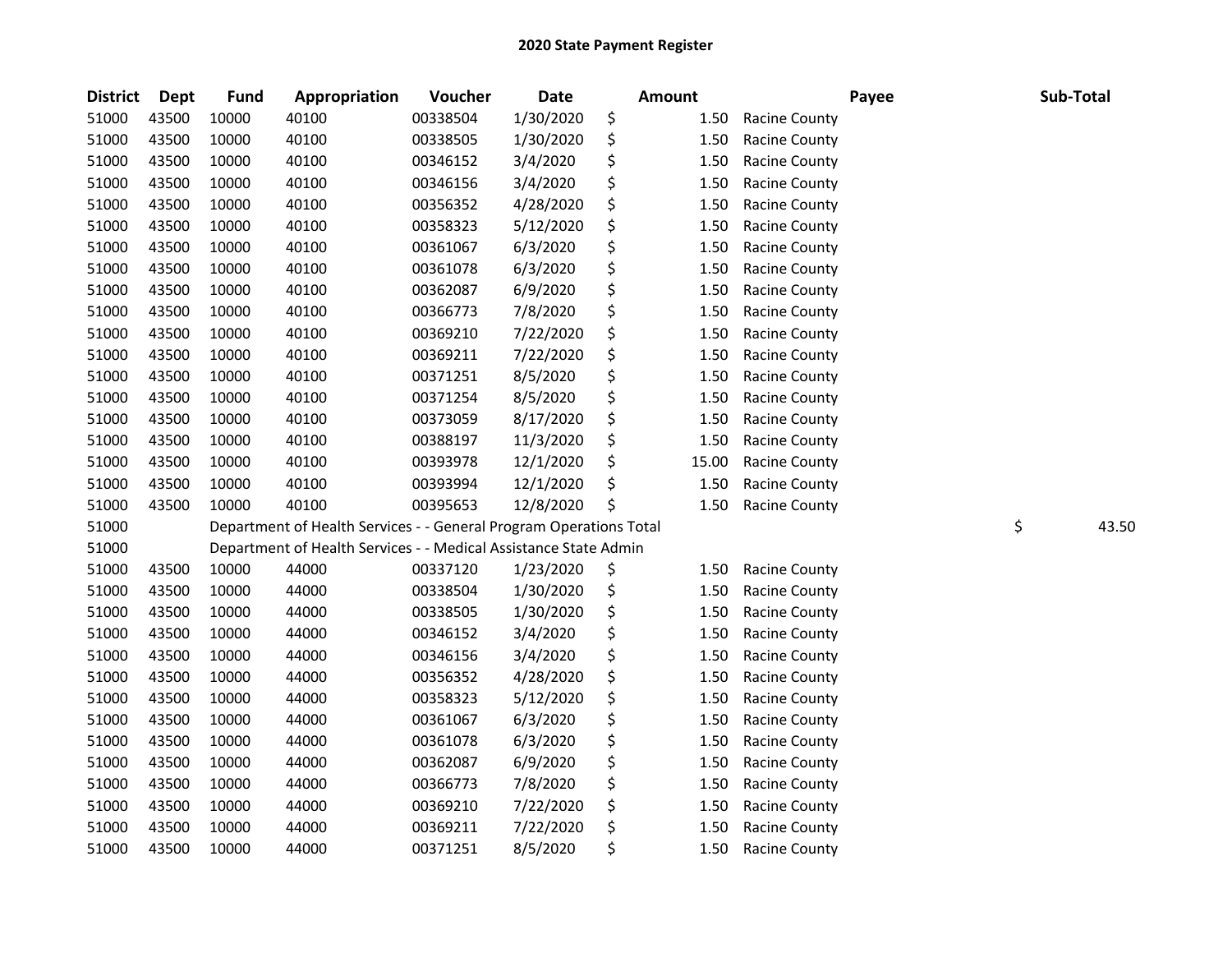| <b>District</b> | <b>Dept</b> | Fund  | Appropriation                                                          | Voucher  | <b>Date</b> |    | <b>Amount</b> |                      | Payee | Sub-Total      |
|-----------------|-------------|-------|------------------------------------------------------------------------|----------|-------------|----|---------------|----------------------|-------|----------------|
| 51000           | 43500       | 10000 | 44000                                                                  | 00371254 | 8/5/2020    | \$ | 1.50          | <b>Racine County</b> |       |                |
| 51000           | 43500       | 10000 | 44000                                                                  | 00373059 | 8/17/2020   | \$ | 1.50          | Racine County        |       |                |
| 51000           | 43500       | 10000 | 44000                                                                  | 00388197 | 11/3/2020   | \$ | 1.50          | Racine County        |       |                |
| 51000           | 43500       | 10000 | 44000                                                                  | 00393978 | 12/1/2020   | \$ | 15.00         | Racine County        |       |                |
| 51000           | 43500       | 10000 | 44000                                                                  | 00393994 | 12/1/2020   | \$ | 1.50          | <b>Racine County</b> |       |                |
| 51000           | 43500       | 10000 | 44000                                                                  | 00395653 | 12/8/2020   | \$ | 1.50          | <b>Racine County</b> |       |                |
| 51000           |             |       | Department of Health Services - - Medical Assistance State Admin Total |          |             |    |               |                      |       | \$<br>43.50    |
| 51000           |             |       | Department of Health Services - - Administrative And Support-Fis       |          |             |    |               |                      |       |                |
| 51000           | 43500       | 10000 | 82100                                                                  | 00344542 | 2/25/2020   | \$ | 5.00          | <b>Racine County</b> |       |                |
| 51000           | 43500       | 10000 | 82100                                                                  | 00362245 | 6/10/2020   | \$ | 5.00          | <b>Racine County</b> |       |                |
| 51000           |             |       | Department of Health Services - - Administrative And Support-Fis Total |          |             |    |               |                      |       | \$<br>10.00    |
| 51000           |             |       | Dept of Children and Families - - Fees For Administrative Servic       |          |             |    |               |                      |       |                |
| 51000           | 43700       | 10000 | 23100                                                                  | 00065128 | 1/27/2020   | \$ | 495.00        | <b>Racine County</b> |       |                |
| 51000           | 43700       | 10000 | 23100                                                                  | 00069739 | 5/1/2020    | \$ | 340.00        | <b>Racine County</b> |       |                |
| 51000           | 43700       | 10000 | 23100                                                                  | 00073024 | 7/23/2020   | \$ | 65.00         | Racine County        |       |                |
| 51000           | 43700       | 10000 | 23100                                                                  | 00076543 | 10/22/2020  | S. | 145.00        | <b>Racine County</b> |       |                |
| 51000           |             |       | Dept of Children and Families - - Fees For Administrative Servic Total |          |             |    |               |                      |       | \$<br>1,045.00 |
| 51000           |             |       | Dept of Children and Families - - General Aids                         |          |             |    |               |                      |       |                |
| 51000           | 43700       | 10000 | 99000                                                                  | 00064527 | 1/6/2020    | \$ | 581,962.11    | Racine County        |       |                |
| 51000           | 43700       | 10000 | 99000                                                                  | 00064560 | 1/6/2020    | \$ | 148,013.77    | <b>Racine County</b> |       |                |
| 51000           | 43700       | 10000 | 99000                                                                  | 00065265 | 1/30/2020   | \$ | 1.14          | <b>Racine County</b> |       |                |
| 51000           | 43700       | 10000 | 99000                                                                  | 00065378 | 1/30/2020   | \$ | 763,782.38    | Racine County        |       |                |
| 51000           | 43700       | 10000 | 99000                                                                  | 00065677 | 2/5/2020    | \$ | 371,492.48    | Racine County        |       |                |
| 51000           | 43700       | 10000 | 99000                                                                  | 00066870 | 3/5/2020    | \$ | 309,425.39    | <b>Racine County</b> |       |                |
| 51000           | 43700       | 10000 | 99000                                                                  | 00066946 | 3/5/2020    | \$ | 3,516.85      | <b>Racine County</b> |       |                |
| 51000           | 43700       | 10000 | 99000                                                                  | 00067682 | 3/30/2020   | \$ | 1.13          | <b>Racine County</b> |       |                |
| 51000           | 43700       | 10000 | 99000                                                                  | 00068192 | 4/2/2020    | \$ | 109,329.32    | <b>Racine County</b> |       |                |
| 51000           | 43700       | 10000 | 99000                                                                  | 00068294 | 4/6/2020    | \$ | 948,199.77    | <b>Racine County</b> |       |                |
| 51000           | 43700       | 10000 | 99000                                                                  | 00068749 | 4/10/2020   | \$ | 363,965.30    | Racine County        |       |                |
| 51000           | 43700       | 10000 | 99000                                                                  | 00069397 | 4/30/2020   | \$ | 810,141.96    | <b>Racine County</b> |       |                |
| 51000           | 43700       | 10000 | 99000                                                                  | 00069560 | 4/30/2020   | \$ | 117,172.29    | Racine County        |       |                |
| 51000           | 43700       | 10000 | 99000                                                                  | 00069864 | 5/5/2020    | \$ | 3,000.05      | Racine County        |       |                |
| 51000           | 43700       | 10000 | 99000                                                                  | 00069926 | 5/5/2020    | \$ | 821,518.51    | <b>Racine County</b> |       |                |
| 51000           | 43700       | 10000 | 99000                                                                  | 00070067 | 5/8/2020    | \$ | 31,400.00     | <b>Racine County</b> |       |                |
| 51000           | 43700       | 10000 | 99000                                                                  | 00070675 | 5/29/2020   | \$ | 129,996.62    | <b>Racine County</b> |       |                |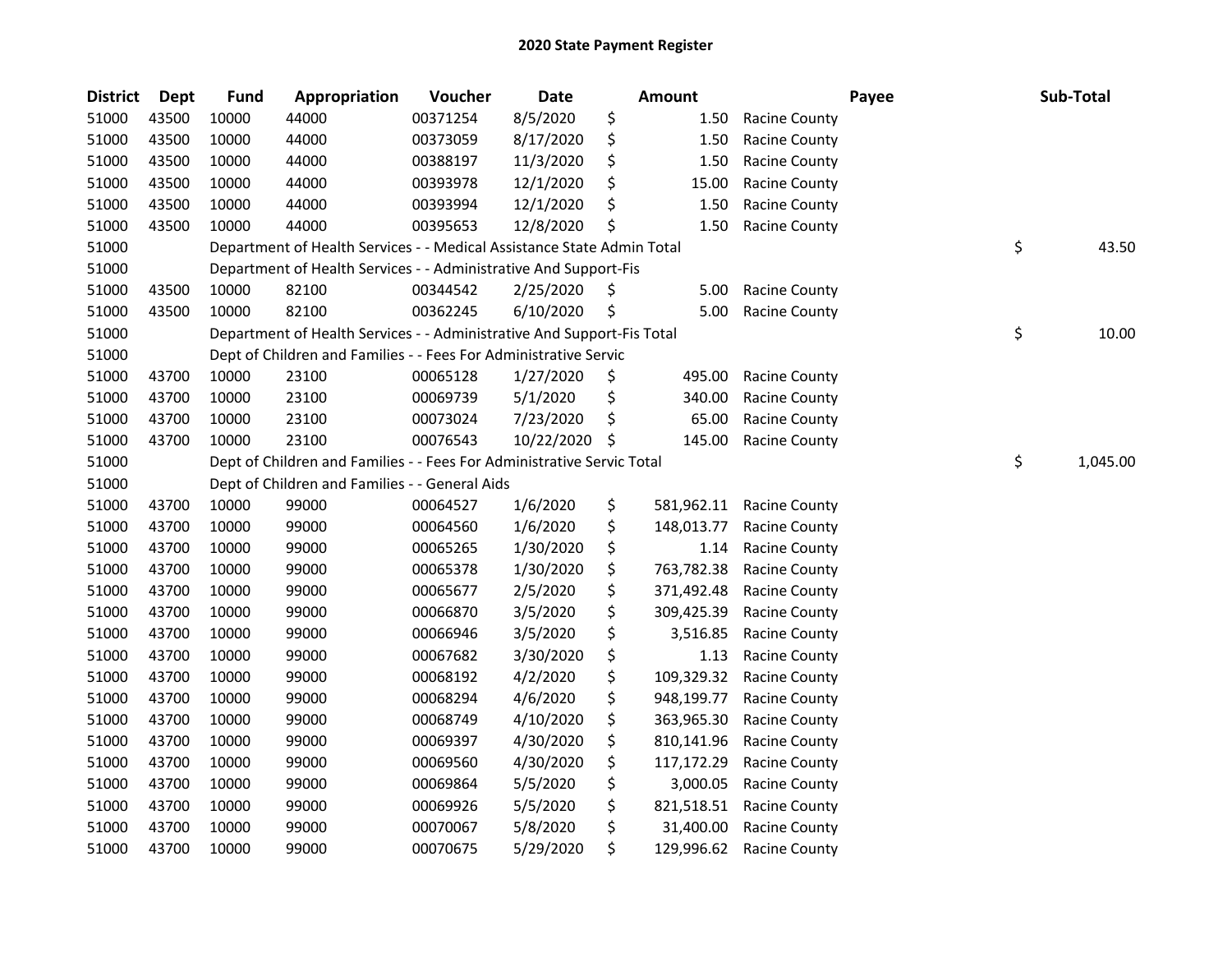| <b>District</b> | Dept  | <b>Fund</b> | Appropriation                                                  | Voucher  | <b>Date</b> | <b>Amount</b>      |                      | Payee | Sub-Total           |
|-----------------|-------|-------------|----------------------------------------------------------------|----------|-------------|--------------------|----------------------|-------|---------------------|
| 51000           | 43700 | 10000       | 99000                                                          | 00070887 | 6/5/2020    | \$<br>552,015.24   | <b>Racine County</b> |       |                     |
| 51000           | 43700 | 10000       | 99000                                                          | 00072032 | 6/30/2020   | \$<br>27,698.93    | <b>Racine County</b> |       |                     |
| 51000           | 43700 | 10000       | 99000                                                          | 00072033 | 6/30/2020   | \$<br>115,733.97   | Racine County        |       |                     |
| 51000           | 43700 | 10000       | 99000                                                          | 00072062 | 6/30/2020   | \$<br>14,488.56    | <b>Racine County</b> |       |                     |
| 51000           | 43700 | 10000       | 99000                                                          | 00072341 | 7/6/2020    | \$<br>469,465.53   | Racine County        |       |                     |
| 51000           | 43700 | 10000       | 99000                                                          | 00073348 | 7/30/2020   | \$<br>34,207.48    | <b>Racine County</b> |       |                     |
| 51000           | 43700 | 10000       | 99000                                                          | 00073349 | 7/30/2020   | \$<br>842,893.41   | Racine County        |       |                     |
| 51000           | 43700 | 10000       | 99000                                                          | 00073584 | 8/5/2020    | \$<br>550,254.81   | <b>Racine County</b> |       |                     |
| 51000           | 43700 | 10000       | 99000                                                          | 00073900 | 8/12/2020   | \$<br>219,615.00   | Racine County        |       |                     |
| 51000           | 43700 | 10000       | 99000                                                          | 00074391 | 8/28/2020   | \$<br>55,465.82    | <b>Racine County</b> |       |                     |
| 51000           | 43700 | 10000       | 99000                                                          | 00074691 | 9/8/2020    | \$<br>161,904.19   | Racine County        |       |                     |
| 51000           | 43700 | 10000       | 99000                                                          | 00075137 | 9/17/2020   | \$<br>8,399.00     | <b>Racine County</b> |       |                     |
| 51000           | 43700 | 10000       | 99000                                                          | 00075234 | 9/18/2020   | \$<br>220,971.44   | Racine County        |       |                     |
| 51000           | 43700 | 10000       | 99000                                                          | 00075579 | 9/30/2020   | \$<br>36,106.68    | <b>Racine County</b> |       |                     |
| 51000           | 43700 | 10000       | 99000                                                          | 00075841 | 10/2/2020   | \$<br>2,998,579.23 | <b>Racine County</b> |       |                     |
| 51000           | 43700 | 10000       | 99000                                                          | 00075930 | 10/5/2020   | \$<br>1,078,960.57 | Racine County        |       |                     |
| 51000           | 43700 | 10000       | 99000                                                          | 00076750 | 10/30/2020  | \$<br>20,807.63    | <b>Racine County</b> |       |                     |
| 51000           | 43700 | 10000       | 99000                                                          | 00076822 | 10/30/2020  | \$<br>725,271.26   | Racine County        |       |                     |
| 51000           | 43700 | 10000       | 99000                                                          | 00077050 | 11/5/2020   | \$<br>1,157,097.47 | Racine County        |       |                     |
| 51000           | 43700 | 10000       | 99000                                                          | 00077175 | 11/6/2020   | \$<br>27,568.00    | <b>Racine County</b> |       |                     |
| 51000           | 43700 | 10000       | 99000                                                          | 00077277 | 11/10/2020  | \$<br>34,375.00    | Racine County        |       |                     |
| 51000           | 43700 | 10000       | 99000                                                          | 00078180 | 12/4/2020   | \$<br>30,600.00    | <b>Racine County</b> |       |                     |
| 51000           | 43700 | 10000       | 99000                                                          | 00078269 | 12/7/2020   | \$<br>372,278.29   | Racine County        |       |                     |
| 51000           | 43700 | 10000       | 99000                                                          | 00078946 | 12/30/2020  | \$<br>1.16         | <b>Racine County</b> |       |                     |
| 51000           |       |             | Dept of Children and Families - - General Aids Total           |          |             |                    |                      |       | \$<br>15,267,677.74 |
| 51000           |       |             | Dept of Workforce Development - - Wi Fast Forward Grants/Srvcs |          |             |                    |                      |       |                     |
| 51000           | 44500 | 10000       | 10900                                                          | 00267821 | 1/17/2020   | \$<br>16,373.90    | <b>Racine County</b> |       |                     |
| 51000           | 44500 | 10000       | 10900                                                          | 00276880 | 3/11/2020   | \$<br>21,783.03    | <b>Racine County</b> |       |                     |
| 51000           | 44500 | 10000       | 10900                                                          | 00284215 | 5/1/2020    | \$<br>5,215.16     | <b>Racine County</b> |       |                     |
| 51000           | 44500 | 10000       | 10900                                                          | 00284355 | 5/4/2020    | \$<br>22,655.80    | <b>Racine County</b> |       |                     |
| 51000           | 44500 | 10000       | 10900                                                          | 00285268 | 5/12/2020   | \$<br>18,707.60    | <b>Racine County</b> |       |                     |
| 51000           | 44500 | 10000       | 10900                                                          | 00289334 | 6/25/2020   | \$<br>12,749.70    | <b>Racine County</b> |       |                     |
| 51000           | 44500 | 10000       | 10900                                                          | 00290873 | 7/10/2020   | \$<br>6,901.06     | Racine County        |       |                     |
| 51000           | 44500 | 10000       | 10900                                                          | 00296462 | 9/2/2020    | \$<br>5,527.05     | <b>Racine County</b> |       |                     |
| 51000           | 44500 | 10000       | 10900                                                          | 00299960 | 10/1/2020   | \$<br>4,000.62     | <b>Racine County</b> |       |                     |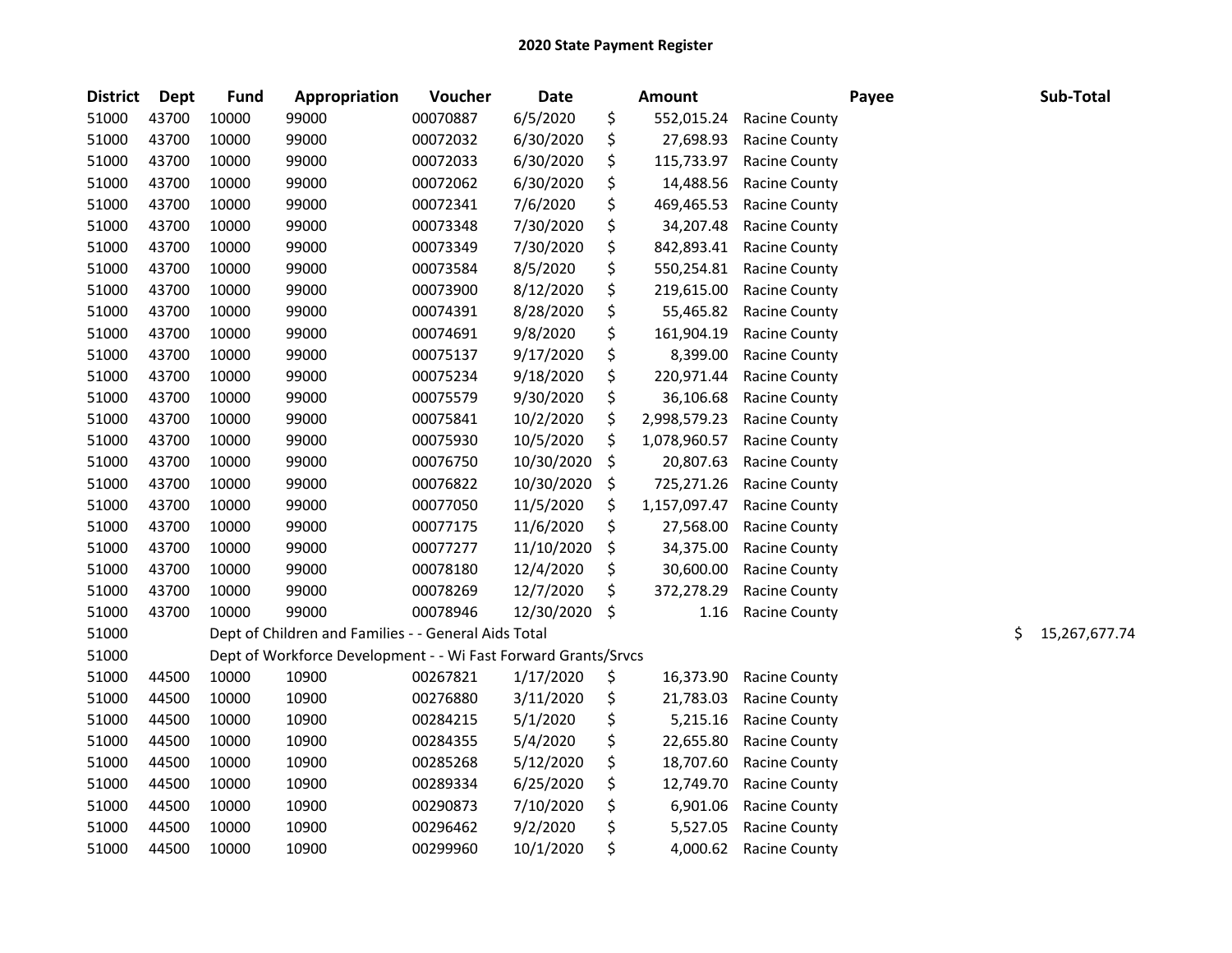| <b>District</b> | <b>Dept</b> | <b>Fund</b> | Appropriation                                                        | Voucher  | <b>Date</b> |     | <b>Amount</b> |                      | Payee | Sub-Total        |
|-----------------|-------------|-------------|----------------------------------------------------------------------|----------|-------------|-----|---------------|----------------------|-------|------------------|
| 51000           | 44500       | 10000       | 10900                                                                | 00307138 | 12/1/2020   | \$  | 10,963.12     | <b>Racine County</b> |       |                  |
| 51000           |             |             | Dept of Workforce Development - - Wi Fast Forward Grants/Srvcs Total |          |             |     |               |                      |       | \$<br>124,877.04 |
| 51000           |             |             | Dept of Workforce Development - - Auxiliary Services                 |          |             |     |               |                      |       |                  |
| 51000           | 44500       | 10000       | 13000                                                                | 00304284 | 11/3/2020   | \$  | 250.00        | <b>Racine County</b> |       |                  |
| 51000           | 44500       | 10000       | 13000                                                                | 00307416 | 12/2/2020   | \$  | 310.00        | <b>Racine County</b> |       |                  |
| 51000           |             |             | Dept of Workforce Development - - Auxiliary Services Total           |          |             |     |               |                      |       | \$<br>560.00     |
| 51000           |             |             | Dept of Workforce Development - - Workforce Invest And Assist        |          |             |     |               |                      |       |                  |
| 51000           | 44500       | 10000       | 14100                                                                | 00269126 | 1/27/2020   | \$  | 1,230.05      | <b>Racine County</b> |       |                  |
| 51000           | 44500       | 10000       | 14100                                                                | 00273675 | 2/20/2020   | \$  | 1,230.05      | <b>Racine County</b> |       |                  |
| 51000           | 44500       | 10000       | 14100                                                                | 00278824 | 3/24/2020   | \$  | 1,230.05      | <b>Racine County</b> |       |                  |
| 51000           | 44500       | 10000       | 14100                                                                | 00283518 | 4/24/2020   | \$  | 1,230.05      | <b>Racine County</b> |       |                  |
| 51000           | 44500       | 10000       | 14100                                                                | 00286073 | 5/20/2020   | \$  | 1,230.05      | <b>Racine County</b> |       |                  |
| 51000           | 44500       | 10000       | 14100                                                                | 00290126 | 7/2/2020    | \$  | 1,230.05      | <b>Racine County</b> |       |                  |
| 51000           | 44500       | 10000       | 14100                                                                | 00291995 | 7/20/2020   | \$  | 1,230.05      | <b>Racine County</b> |       |                  |
| 51000           | 44500       | 10000       | 14100                                                                | 00294933 | 8/19/2020   | \$  | 1,230.05      | <b>Racine County</b> |       |                  |
| 51000           | 44500       | 10000       | 14100                                                                | 00298855 | 9/24/2020   | \$  | 1,230.05      | Racine County        |       |                  |
| 51000           | 44500       | 10000       | 14100                                                                | 00302624 | 10/21/2020  | S   | 1,230.05      | <b>Racine County</b> |       |                  |
| 51000           | 44500       | 10000       | 14100                                                                | 00306745 | 11/24/2020  | \$, | 1,230.05      | Racine County        |       |                  |
| 51000           | 44500       | 10000       | 14100                                                                | 00309137 | 12/18/2020  | \$  | 963.14        | <b>Racine County</b> |       |                  |
| 51000           |             |             | Dept of Workforce Development - - Workforce Invest And Assist Total  |          |             |     |               |                      |       | \$<br>14,493.69  |
| 51000           |             |             | Dept of Workforce Development - - Ui Admin Fed                       |          |             |     |               |                      |       |                  |
| 51000           | 44500       | 10000       | 15100                                                                | 00267660 | 1/14/2020   | \$  | 415.00        | <b>Racine County</b> |       |                  |
| 51000           | 44500       | 10000       | 15100                                                                | 00270901 | 2/4/2020    | \$  | 405.00        | <b>Racine County</b> |       |                  |
| 51000           | 44500       | 10000       | 15100                                                                | 00275631 | 3/3/2020    | \$  | 260.00        | <b>Racine County</b> |       |                  |
| 51000           | 44500       | 10000       | 15100                                                                | 00280615 | 4/2/2020    | \$  | 500.00        | <b>Racine County</b> |       |                  |
| 51000           | 44500       | 10000       | 15100                                                                | 00283017 | 4/21/2020   | \$  | 74.00         | <b>Racine County</b> |       |                  |
| 51000           | 44500       | 10000       | 15100                                                                | 00283020 | 4/21/2020   | \$  | 63.00         | Racine County        |       |                  |
| 51000           | 44500       | 10000       | 15100                                                                | 00284509 | 5/4/2020    | \$  | 310.00        | Racine County        |       |                  |
| 51000           | 44500       | 10000       | 15100                                                                | 00286857 | 5/28/2020   | \$  | 3.00          | <b>Racine County</b> |       |                  |
| 51000           | 44500       | 10000       | 15100                                                                | 00287357 | 6/2/2020    | \$  | 270.00        | <b>Racine County</b> |       |                  |
| 51000           | 44500       | 10000       | 15100                                                                | 00290178 | 7/2/2020    | \$  | 300.00        | <b>Racine County</b> |       |                  |
| 51000           | 44500       | 10000       | 15100                                                                | 00293616 | 8/4/2020    | \$  | 160.00        | <b>Racine County</b> |       |                  |
| 51000           | 44500       | 10000       | 15100                                                                | 00296653 | 9/2/2020    | \$  | 275.00        | <b>Racine County</b> |       |                  |
| 51000           | 44500       | 10000       | 15100                                                                | 00300323 | 10/2/2020   | \$  | 215.00        | <b>Racine County</b> |       |                  |
| 51000           |             |             | Dept of Workforce Development - - Ui Admin Fed Total                 |          |             |     |               |                      |       | \$<br>3,250.00   |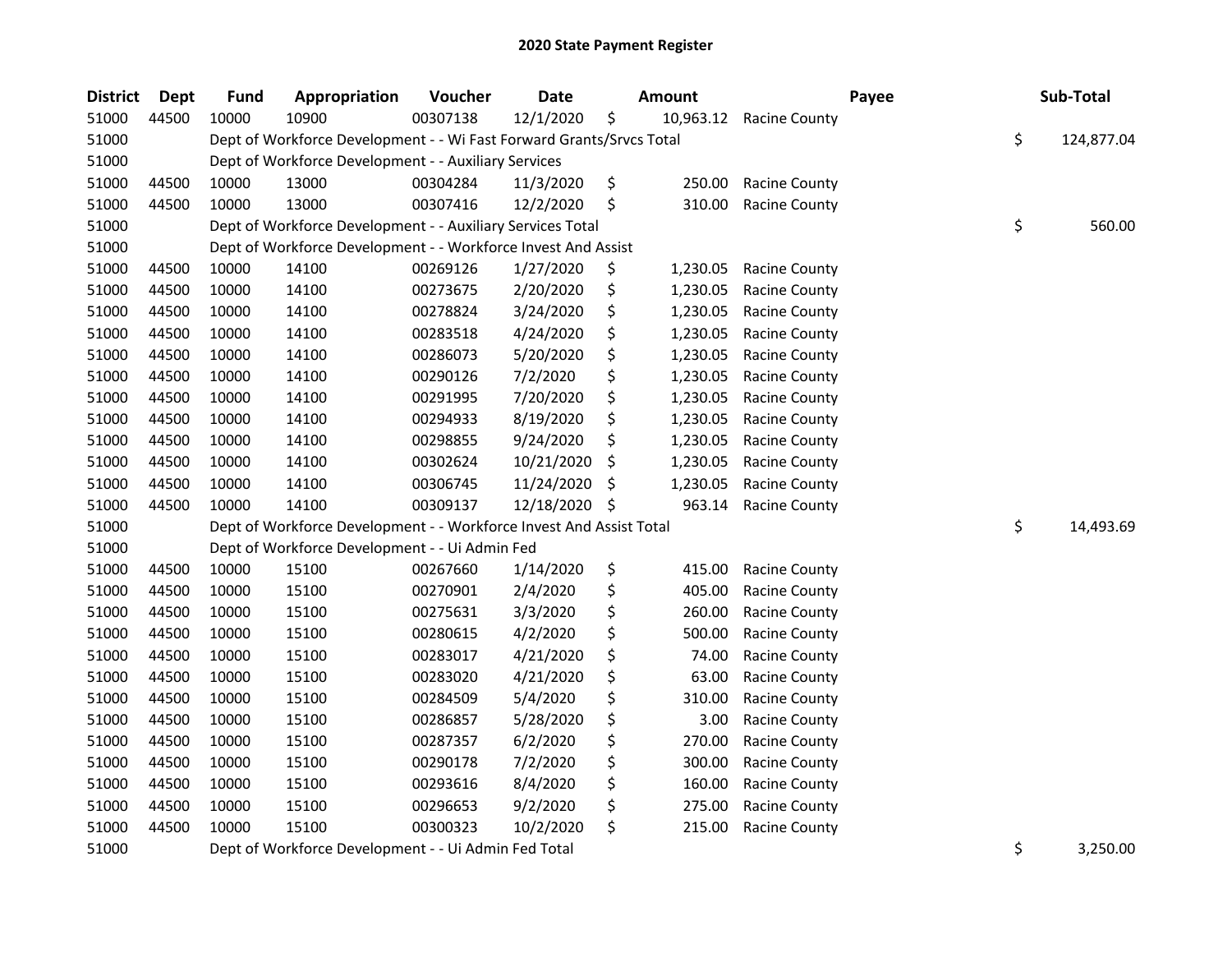| <b>District</b> | Dept  | <b>Fund</b> | Appropriation                                                     | Voucher  | <b>Date</b> | <b>Amount</b> |        |                      | Payee | Sub-Total |        |
|-----------------|-------|-------------|-------------------------------------------------------------------|----------|-------------|---------------|--------|----------------------|-------|-----------|--------|
| 51000           |       |             | Dept of Workforce Development - - Title Ib Aids State GPR         |          |             |               |        |                      |       |           |        |
| 51000           | 44500 | 10000       | 50900                                                             | 00265685 | 1/2/2020    | \$            | 5.54   | <b>Racine County</b> |       |           |        |
| 51000           | 44500 | 10000       | 50900                                                             | 00266972 | 1/9/2020    | \$            | 5.54   | Racine County        |       |           |        |
| 51000           | 44500 | 10000       | 50900                                                             | 00269598 | 1/28/2020   | \$            | 5.54   | Racine County        |       |           |        |
| 51000           | 44500 | 10000       | 50900                                                             | 00271952 | 2/11/2020   | \$            | 5.54   | Racine County        |       |           |        |
| 51000           | 44500 | 10000       | 50900                                                             | 00275851 | 3/3/2020    | \$            | 5.54   | Racine County        |       |           |        |
| 51000           | 44500 | 10000       | 50900                                                             | 00275852 | 3/3/2020    | \$            | 5.54   | Racine County        |       |           |        |
| 51000           | 44500 | 10000       | 50900                                                             | 00285605 | 5/13/2020   | \$            | 5.54   | Racine County        |       |           |        |
| 51000           | 44500 | 10000       | 50900                                                             | 00286477 | 5/22/2020   | \$            | 5.54   | Racine County        |       |           |        |
| 51000           | 44500 | 10000       | 50900                                                             | 00287231 | 6/1/2020    | \$            | 5.54   | Racine County        |       |           |        |
| 51000           | 44500 | 10000       | 50900                                                             | 00293038 | 7/30/2020   | \$            | 5.54   | Racine County        |       |           |        |
| 51000           | 44500 | 10000       | 50900                                                             | 00299019 | 9/23/2020   | \$            | 5.54   | Racine County        |       |           |        |
| 51000           | 44500 | 10000       | 50900                                                             | 00301308 | 10/9/2020   | \$            | 5.54   | <b>Racine County</b> |       |           |        |
| 51000           | 44500 | 10000       | 50900                                                             | 00304754 | 11/6/2020   | \$            | 5.54   | Racine County        |       |           |        |
| 51000           |       |             | Dept of Workforce Development - - Title Ib Aids State GPR Total   |          |             |               |        |                      |       | \$        | 72.02  |
| 51000           |       |             | Dept of Workforce Development - - Title Ib Aids Federal Prf       |          |             |               |        |                      |       |           |        |
| 51000           | 44500 | 10000       | 54400                                                             | 00265685 | 1/2/2020    | \$            | 20.46  | Racine County        |       |           |        |
| 51000           | 44500 | 10000       | 54400                                                             | 00266972 | 1/9/2020    | \$            | 20.46  | Racine County        |       |           |        |
| 51000           | 44500 | 10000       | 54400                                                             | 00269598 | 1/28/2020   | \$            | 20.46  | <b>Racine County</b> |       |           |        |
| 51000           | 44500 | 10000       | 54400                                                             | 00271952 | 2/11/2020   | \$            | 20.46  | <b>Racine County</b> |       |           |        |
| 51000           | 44500 | 10000       | 54400                                                             | 00275851 | 3/3/2020    | \$            | 20.46  | <b>Racine County</b> |       |           |        |
| 51000           | 44500 | 10000       | 54400                                                             | 00275852 | 3/3/2020    | \$            | 20.46  | <b>Racine County</b> |       |           |        |
| 51000           | 44500 | 10000       | 54400                                                             | 00285605 | 5/13/2020   | \$            | 20.46  | <b>Racine County</b> |       |           |        |
| 51000           | 44500 | 10000       | 54400                                                             | 00286477 | 5/22/2020   | \$            | 20.46  | Racine County        |       |           |        |
| 51000           | 44500 | 10000       | 54400                                                             | 00287231 | 6/1/2020    | \$            | 20.46  | Racine County        |       |           |        |
| 51000           | 44500 | 10000       | 54400                                                             | 00293038 | 7/30/2020   | \$            | 20.46  | <b>Racine County</b> |       |           |        |
| 51000           | 44500 | 10000       | 54400                                                             | 00299019 | 9/23/2020   | \$            | 20.46  | Racine County        |       |           |        |
| 51000           | 44500 | 10000       | 54400                                                             | 00301308 | 10/9/2020   | \$            | 20.46  | Racine County        |       |           |        |
| 51000           | 44500 | 10000       | 54400                                                             | 00304754 | 11/6/2020   | \$            | 20.46  | Racine County        |       |           |        |
| 51000           |       |             | Dept of Workforce Development - - Title Ib Aids Federal Prf Total |          |             |               |        |                      |       | \$        | 265.98 |
| 51000           |       |             | Dept of Workforce Development - - Wc Ops Uninsured Emplyr Admin   |          |             |               |        |                      |       |           |        |
| 51000           | 44500 | 22700       | 17700                                                             | 00288643 | 6/17/2020   | \$            | 205.00 | <b>Racine County</b> |       |           |        |
| 51000           | 44500 | 22700       | 17700                                                             | 00288644 | 6/17/2020   | \$            | 180.00 | <b>Racine County</b> |       |           |        |
| 51000           | 44500 | 22700       | 17700                                                             | 00291186 | 7/14/2020   | \$            | 175.00 | <b>Racine County</b> |       |           |        |
| 51000           | 44500 | 22700       | 17700                                                             | 00291187 | 7/14/2020   | \$            | 260.00 | Racine County        |       |           |        |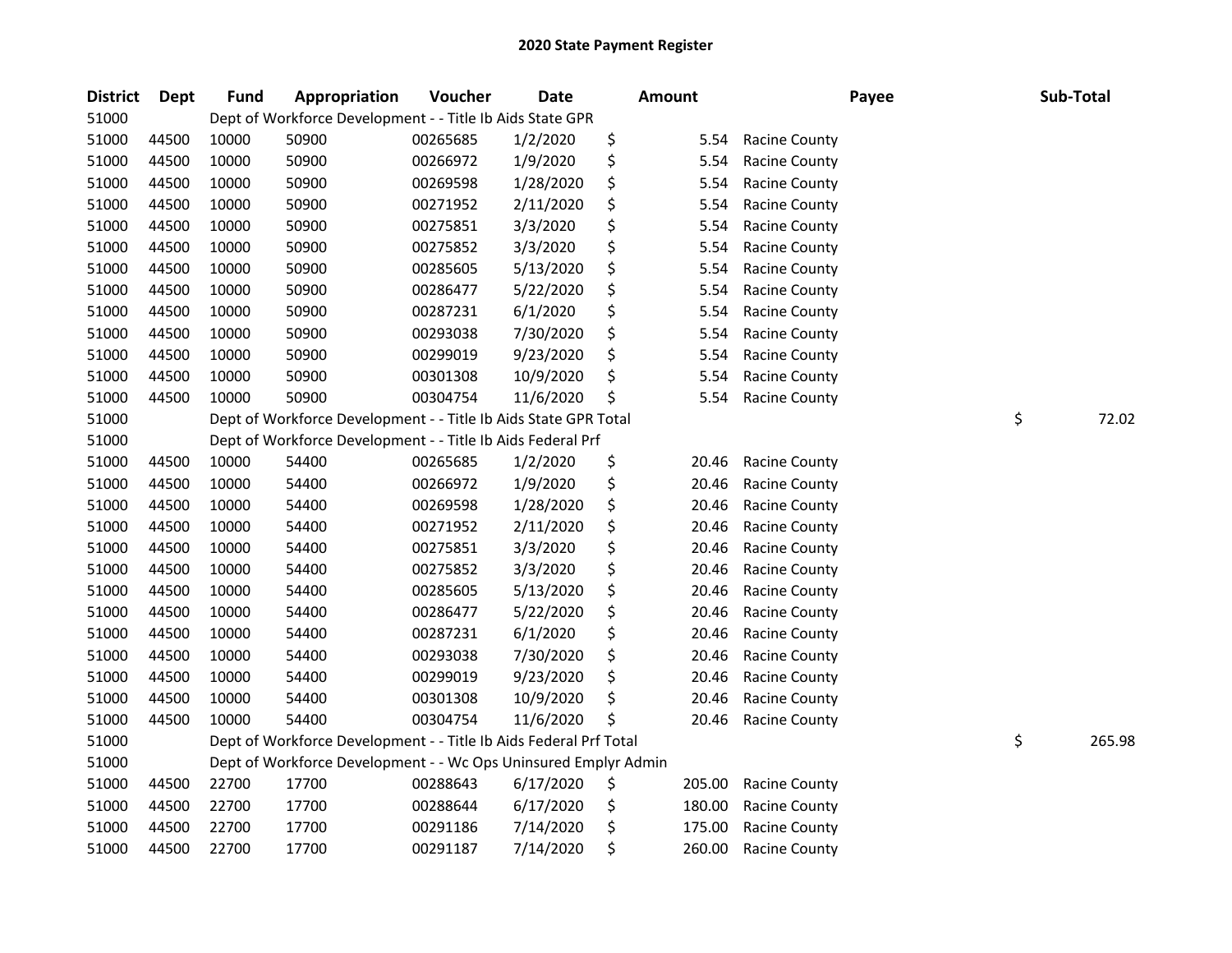| <b>District</b> | Dept  | <b>Fund</b> | Appropriation                                                         | Voucher  | <b>Date</b> |      | <b>Amount</b> |                      | Payee | Sub-Total       |
|-----------------|-------|-------------|-----------------------------------------------------------------------|----------|-------------|------|---------------|----------------------|-------|-----------------|
| 51000           | 44500 | 22700       | 17700                                                                 | 00291188 | 7/14/2020   | \$   | 15.00         | Racine County        |       |                 |
| 51000           | 44500 | 22700       | 17700                                                                 | 00296775 | 9/2/2020    | \$   | 65.00         | <b>Racine County</b> |       |                 |
| 51000           | 44500 | 22700       | 17700                                                                 | 00296777 | 9/2/2020    | \$   | 25.00         | <b>Racine County</b> |       |                 |
| 51000           | 44500 | 22700       | 17700                                                                 | 00296779 | 9/2/2020    | \$   | 95.00         | Racine County        |       |                 |
| 51000           |       |             | Dept of Workforce Development - - Wc Ops Uninsured Emplyr Admin Total |          |             |      |               |                      |       | \$<br>1,020.00  |
| 51000           |       |             | Department of Justice - - Legal Expenses                              |          |             |      |               |                      |       |                 |
| 51000           | 45500 | 10000       | 10400                                                                 | 00090473 | 11/30/2020  | \$   | 82.00         | <b>Racine County</b> |       |                 |
| 51000           | 45500 | 10000       | 10400                                                                 | 00090477 | 11/30/2020  | S    | 102.00        | <b>Racine County</b> |       |                 |
| 51000           | 45500 | 10000       | 10400                                                                 | 00090478 | 11/30/2020  | \$,  | 62.00         | <b>Racine County</b> |       |                 |
| 51000           | 45500 | 10000       | 10400                                                                 | 00090479 | 11/30/2020  | - \$ | 62.00         | <b>Racine County</b> |       |                 |
| 51000           |       |             | Department of Justice - - Legal Expenses Total                        |          |             |      |               |                      |       | \$<br>308.00    |
| 51000           |       |             | Department of Justice - - Officer Training Reimbursement              |          |             |      |               |                      |       |                 |
| 51000           | 45500 | 10000       | 20200                                                                 | 00088086 | 9/10/2020   | \$   | 4,045.60      | <b>Racine County</b> |       |                 |
| 51000           |       |             | Department of Justice - - Officer Training Reimbursement Total        |          |             |      |               |                      |       | \$<br>4,045.60  |
| 51000           |       |             | Department of Justice - - Drug Trafficking Resp Grants                |          |             |      |               |                      |       |                 |
| 51000           | 45500 | 10000       | 20800                                                                 | 00079072 | 1/30/2020   | \$   | 19,095.91     | <b>Racine County</b> |       |                 |
| 51000           | 45500 | 10000       | 20800                                                                 | 00086355 | 7/27/2020   | \$   | 4,169.90      | <b>Racine County</b> |       |                 |
| 51000           | 45500 | 10000       | 20800                                                                 | 00091267 | 12/7/2020   | S.   | 20,736.10     | <b>Racine County</b> |       |                 |
| 51000           |       |             | Department of Justice - - Drug Trafficking Resp Grants Total          |          |             |      |               |                      |       | \$<br>44,001.91 |
| 51000           |       |             | Department of Justice - - Crime Laboratories, Dna                     |          |             |      |               |                      |       |                 |
| 51000           | 45500 | 10000       | 22100                                                                 | 00085870 | 7/16/2020   | \$   | 6,320.00      | <b>Racine County</b> |       |                 |
| 51000           |       |             | Department of Justice - - Crime Laboratories, Dna Total               |          |             |      |               |                      |       | \$<br>6,320.00  |
| 51000           |       |             | Department of Justice - - Drug Crimes Enforcement, Local              |          |             |      |               |                      |       |                 |
| 51000           | 45500 | 10000       | 22500                                                                 | 00078046 | 1/10/2020   | \$   | 86,616.00     | <b>Racine County</b> |       |                 |
| 51000           |       |             | Department of Justice - - Drug Crimes Enforcement, Local Total        |          |             |      |               |                      |       | \$<br>86,616.00 |
| 51000           |       |             | Department of Justice - - Law Enforcement Train, Local                |          |             |      |               |                      |       |                 |
| 51000           | 45500 | 10000       | 23100                                                                 | 00091834 | 12/8/2020   | \$   | 2,560.00      | <b>Racine County</b> |       |                 |
| 51000           | 45500 | 10000       | 23100                                                                 | 00091835 | 12/9/2020   | \$   | 34,240.00     | <b>Racine County</b> |       |                 |
| 51000           |       |             | Department of Justice - - Law Enforcement Train, Local Total          |          |             |      |               |                      |       | \$<br>36,800.00 |
| 51000           |       |             | Department of Justice - - Federal Aid, State Operations               |          |             |      |               |                      |       |                 |
| 51000           | 45500 | 10000       | 24100                                                                 | 00078826 | 1/23/2020   | \$   | 974.07        | <b>Racine County</b> |       |                 |
| 51000           | 45500 | 10000       | 24100                                                                 | 00084126 | 6/1/2020    | \$   | 346.78        | <b>Racine County</b> |       |                 |
| 51000           |       |             | Department of Justice - - Federal Aid, State Operations Total         |          |             |      |               |                      |       | \$<br>1,320.85  |
| 51000           |       |             | Department of Justice - - Federal Aid, Local Assistance               |          |             |      |               |                      |       |                 |
| 51000           | 45500 | 10000       | 25100                                                                 | 00078357 | 1/17/2020   | \$   | 4,040.00      | <b>Racine County</b> |       |                 |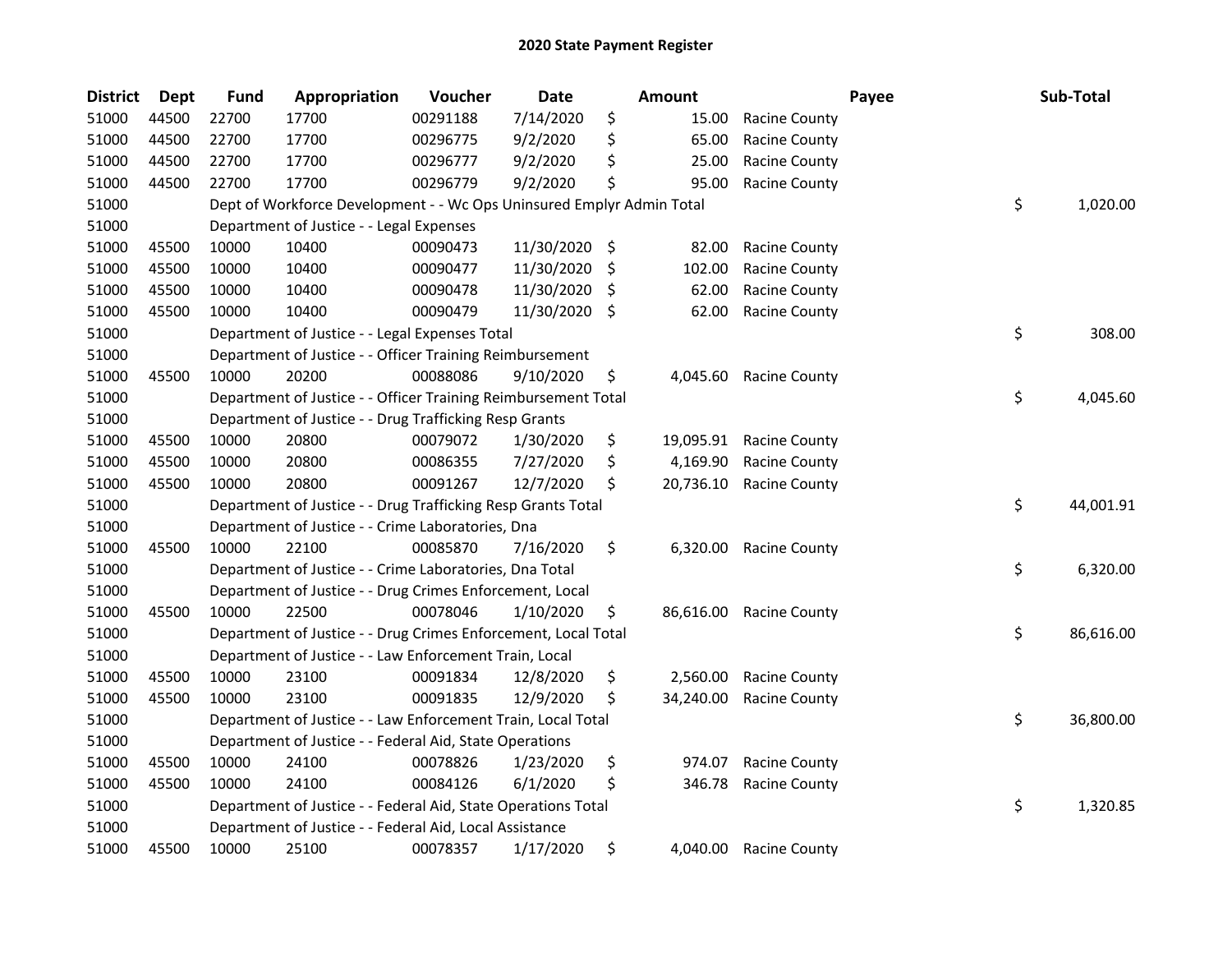| <b>District</b> | <b>Dept</b> | <b>Fund</b> | Appropriation                                                         | Voucher  | <b>Date</b>   | <b>Amount</b>    |                      | Payee | Sub-Total        |
|-----------------|-------------|-------------|-----------------------------------------------------------------------|----------|---------------|------------------|----------------------|-------|------------------|
| 51000           | 45500       | 10000       | 25100                                                                 | 00079071 | 1/30/2020     | \$<br>20,500.59  | <b>Racine County</b> |       |                  |
| 51000           | 45500       | 10000       | 25100                                                                 | 00083037 | 5/5/2020      | \$<br>80,008.45  | <b>Racine County</b> |       |                  |
| 51000           | 45500       | 10000       | 25100                                                                 | 00083233 | 5/14/2020     | \$<br>6,763.00   | <b>Racine County</b> |       |                  |
| 51000           | 45500       | 10000       | 25100                                                                 | 00083234 | 5/7/2020      | \$<br>8,459.95   | <b>Racine County</b> |       |                  |
| 51000           | 45500       | 10000       | 25100                                                                 | 00083956 | 5/27/2020     | \$<br>8,853.88   | Racine County        |       |                  |
| 51000           | 45500       | 10000       | 25100                                                                 | 00086354 | 7/27/2020     | \$<br>21,068.22  | <b>Racine County</b> |       |                  |
| 51000           | 45500       | 10000       | 25100                                                                 | 00086897 | 8/6/2020      | \$<br>10,206.31  | Racine County        |       |                  |
| 51000           | 45500       | 10000       | 25100                                                                 | 00089513 | 10/27/2020    | \$<br>671.44     | <b>Racine County</b> |       |                  |
| 51000           | 45500       | 10000       | 25100                                                                 | 00089850 | 11/5/2020     | \$<br>12,087.95  | <b>Racine County</b> |       |                  |
| 51000           | 45500       | 10000       | 25100                                                                 | 00090615 | 11/16/2020    | \$<br>7,990.86   | <b>Racine County</b> |       |                  |
| 51000           |             |             | Department of Justice - - Federal Aid, Local Assistance Total         |          |               |                  |                      |       | \$<br>180,650.65 |
| 51000           |             |             | Department of Justice - - Alt Prosecution Alcohol Drugs               |          |               |                  |                      |       |                  |
| 51000           | 45500       | 10000       | 27100                                                                 | 00081047 | 3/4/2020      | \$<br>60,458.68  | <b>Racine County</b> |       |                  |
| 51000           | 45500       | 10000       | 27100                                                                 | 00083298 | 5/7/2020      | \$<br>13,600.00  | <b>Racine County</b> |       |                  |
| 51000           | 45500       | 10000       | 27100                                                                 | 00086963 | 8/6/2020      | \$<br>10,202.44  | Racine County        |       |                  |
| 51000           | 45500       | 10000       | 27100                                                                 | 00089700 | 11/4/2020     | \$<br>27,727.87  | <b>Racine County</b> |       |                  |
| 51000           |             |             | Department of Justice - - Alt Prosecution Alcohol Drugs Total         |          |               |                  |                      |       | \$<br>111,988.99 |
| 51000           |             |             | Department of Justice - - Internet Crimes Against Childr              |          |               |                  |                      |       |                  |
| 51000           | 45500       | 10000       | 28400                                                                 | 00081080 | 3/4/2020      | \$<br>374.01     | <b>Racine County</b> |       |                  |
| 51000           | 45500       | 10000       | 28400                                                                 | 00083470 | 5/20/2020     | \$<br>320.58     | <b>Racine County</b> |       |                  |
| 51000           | 45500       | 10000       | 28400                                                                 | 00090184 | 11/9/2020     | \$<br>487.08     | <b>Racine County</b> |       |                  |
| 51000           |             |             | Department of Justice - - Internet Crimes Against Childr Total        |          |               |                  |                      |       | \$<br>1,181.67   |
| 51000           |             |             | Department of Justice - - Crime Victim Witness Assist                 |          |               |                  |                      |       |                  |
| 51000           | 45500       | 10000       | 53200                                                                 | 00080505 | 2/26/2020     | \$<br>109,611.00 | <b>Racine County</b> |       |                  |
| 51000           | 45500       | 10000       | 53200                                                                 | 00086051 | 7/17/2020     | \$<br>92,290.64  | <b>Racine County</b> |       |                  |
| 51000           |             |             | Department of Justice - - Crime Victim Witness Assist Total           |          |               |                  |                      |       | \$<br>201,901.64 |
| 51000           |             |             | Department of Justice - - Federal Aid, Victim Assistance              |          |               |                  |                      |       |                  |
| 51000           | 45500       | 10000       | 54200                                                                 | 00080674 | 3/4/2020      | \$<br>29,956.00  | <b>Racine County</b> |       |                  |
| 51000           | 45500       | 10000       | 54200                                                                 | 00084739 | 6/15/2020     | \$<br>22,109.00  | <b>Racine County</b> |       |                  |
| 51000           | 45500       | 10000       | 54200                                                                 | 00087284 | 8/26/2020     | \$<br>27,398.00  | <b>Racine County</b> |       |                  |
| 51000           | 45500       | 10000       | 54200                                                                 | 00091392 | 12/4/2020     | \$<br>38,851.00  | <b>Racine County</b> |       |                  |
| 51000           |             |             | Department of Justice - - Federal Aid, Victim Assistance Total        |          |               |                  |                      |       | \$<br>118,314.00 |
| 51000           |             |             | Department of Military Affairs - - Emergency Response Equipment       |          |               |                  |                      |       |                  |
| 51000           | 46500       | 10000       | 30800                                                                 | 00085495 | 11/13/2020 \$ | 7,335.79         | <b>Racine County</b> |       |                  |
| 51000           |             |             | Department of Military Affairs - - Emergency Response Equipment Total |          |               |                  |                      |       | \$<br>7,335.79   |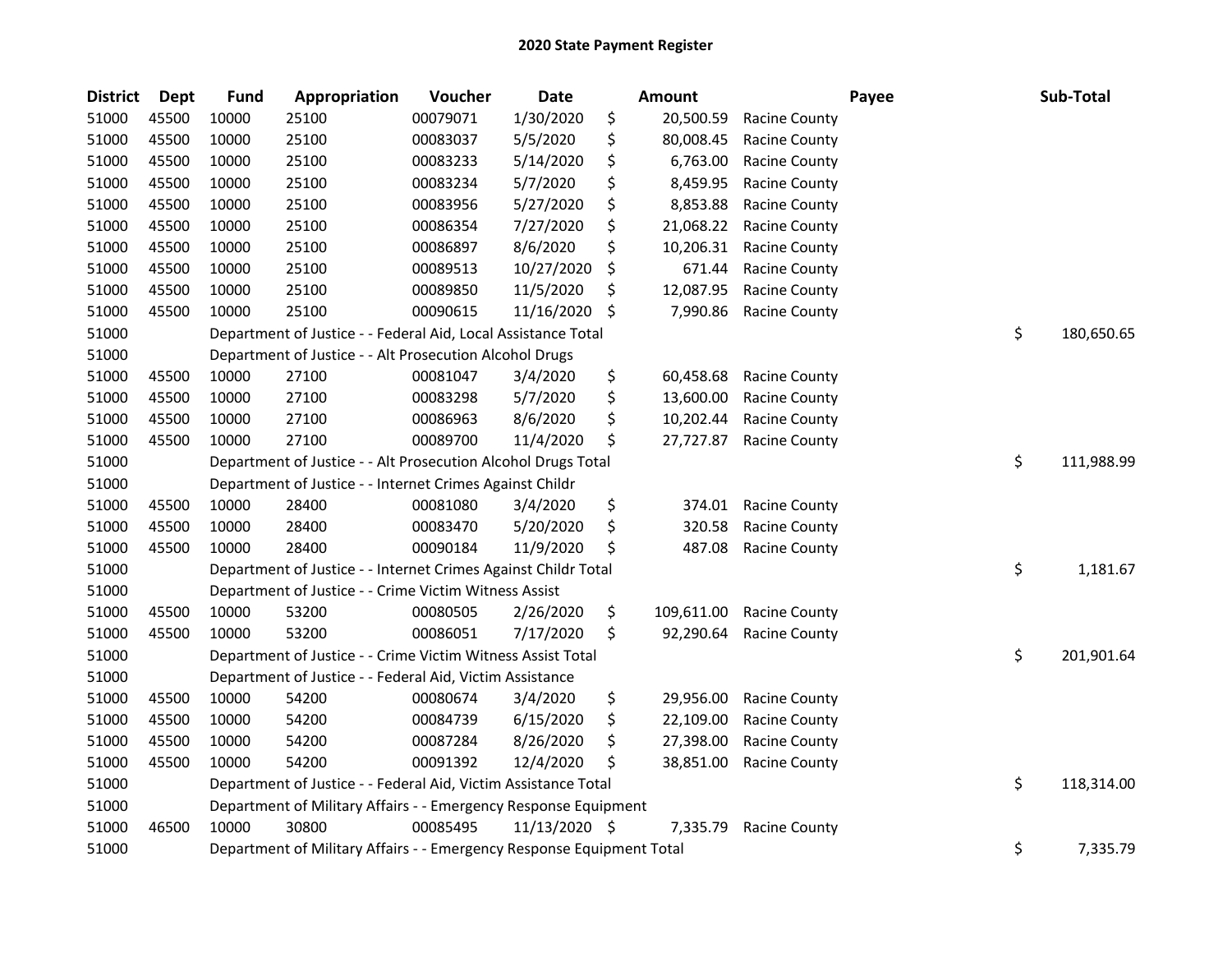| <b>District</b> | Dept  | <b>Fund</b> | Appropriation                                                           | Voucher  | <b>Date</b> |         | <b>Amount</b>     | Payee                   | Sub-Total          |
|-----------------|-------|-------------|-------------------------------------------------------------------------|----------|-------------|---------|-------------------|-------------------------|--------------------|
| 51000           |       |             | Department of Military Affairs - - Mobile Field Force Grants            |          |             |         |                   |                         |                    |
| 51000           | 46500 | 10000       | 31200                                                                   | 00078286 | 6/4/2020    | \$      | 25,365.00         | <b>Racine County</b>    |                    |
| 51000           |       |             | Department of Military Affairs - - Mobile Field Force Grants Total      |          |             |         |                   |                         | \$<br>25,365.00    |
| 51000           |       |             | Department of Military Affairs - - Local Emer Planning Grants           |          |             |         |                   |                         |                    |
| 51000           | 46500 | 10000       | 33700                                                                   | 00072403 | 1/21/2020   | \$      |                   | 36,280.12 Racine County |                    |
| 51000           |       |             | Department of Military Affairs - - Local Emer Planning Grants Total     |          |             |         |                   |                         | \$<br>36,280.12    |
| 51000           |       |             | Department of Military Affairs - - Federal Aid, Local Assistance        |          |             |         |                   |                         |                    |
| 51000           | 46500 | 10000       | 34200                                                                   | 00081238 | 8/3/2020    | \$      | 8,499.00          | <b>Racine County</b>    |                    |
| 51000           |       |             | Department of Military Affairs - - Federal Aid, Local Assistance Total  |          |             |         |                   |                         | \$<br>8,499.00     |
| 51000           |       |             | Department of Veterans Affairs - - Skilled Nursing Operations, Un       |          |             |         |                   |                         |                    |
| 51000           | 48500 | 15200       | 12600                                                                   | 00082459 | 7/27/2020   | \$.     | 3.00 <sub>1</sub> | <b>Racine County</b>    |                    |
| 51000           |       |             | Department of Veterans Affairs - - Skilled Nursing Operations, Un Total |          |             |         |                   |                         | \$<br>3.00         |
| 51000           |       |             | Department of Veterans Affairs - - County Grants                        |          |             |         |                   |                         |                    |
| 51000           | 48500 | 58200       | 26700                                                                   | 00077480 | 2/24/2020   | \$      | 13,000.00         | <b>Racine County</b>    |                    |
| 51000           |       |             | Department of Veterans Affairs - - County Grants Total                  |          |             |         |                   |                         | \$<br>13,000.00    |
| 51000           |       |             | Department of Administration - - Federal Aid                            |          |             |         |                   |                         |                    |
| 51000           | 50500 | 10000       | 14200                                                                   | 00130128 | 10/2/2020   | \$      | 1,064,271.77      | Racine County           |                    |
| 51000           | 50500 | 10000       | 14200                                                                   | 00135008 | 12/10/2020  | \$.     | 2,130,123.23      | <b>Racine County</b>    |                    |
| 51000           | 50500 | 10000       | 14200                                                                   | 00136483 | 12/17/2020  | $\zeta$ | 185,554.23        | <b>Racine County</b>    |                    |
| 51000           |       |             | Department of Administration - - Federal Aid Total                      |          |             |         |                   |                         | \$<br>3,379,949.23 |
| 51000           |       |             | Department of Administration - - Federal Aid, Local Assistance          |          |             |         |                   |                         |                    |
| 51000           | 50500 | 10000       | 15500                                                                   | 00117634 | 2/18/2020   | \$      | 38,057.61         | <b>Racine County</b>    |                    |
| 51000           | 50500 | 10000       | 15500                                                                   | 00118346 | 3/2/2020    | \$      | 7,323.17          | <b>Racine County</b>    |                    |
| 51000           | 50500 | 10000       | 15500                                                                   | 00119378 | 3/17/2020   | \$      | 4,587.97          | Racine County           |                    |
| 51000           | 50500 | 10000       | 15500                                                                   | 00120980 | 4/15/2020   | \$      | 25,401.78         | <b>Racine County</b>    |                    |
| 51000           | 50500 | 10000       | 15500                                                                   | 00122605 | 5/15/2020   | \$      | 77,796.23         | <b>Racine County</b>    |                    |
| 51000           | 50500 | 10000       | 15500                                                                   | 00123914 | 6/16/2020   | \$      | 13,489.43         | <b>Racine County</b>    |                    |
| 51000           | 50500 | 10000       | 15500                                                                   | 00125570 | 7/15/2020   | \$      | 8,932.61          | <b>Racine County</b>    |                    |
| 51000           | 50500 | 10000       | 15500                                                                   | 00127218 | 8/17/2020   | \$      | 8,003.64          | <b>Racine County</b>    |                    |
| 51000           | 50500 | 10000       | 15500                                                                   | 00128734 | 9/15/2020   | \$      | 11,173.13         | <b>Racine County</b>    |                    |
| 51000           | 50500 | 10000       | 15500                                                                   | 00131020 | 10/15/2020  | \$      | 29,490.35         | <b>Racine County</b>    |                    |
| 51000           | 50500 | 10000       | 15500                                                                   | 00132899 | 11/17/2020  | \$.     | 13,920.91         | <b>Racine County</b>    |                    |
| 51000           | 50500 | 10000       | 15500                                                                   | 00136730 | 12/15/2020  | -\$     | 5,425.49          | <b>Racine County</b>    |                    |
| 51000           |       |             | Department of Administration - - Federal Aid, Local Assistance Total    |          |             |         |                   |                         | \$<br>243,602.32   |
| 51000           |       |             | Department of Administration - - Low-Income Assistance Grants           |          |             |         |                   |                         |                    |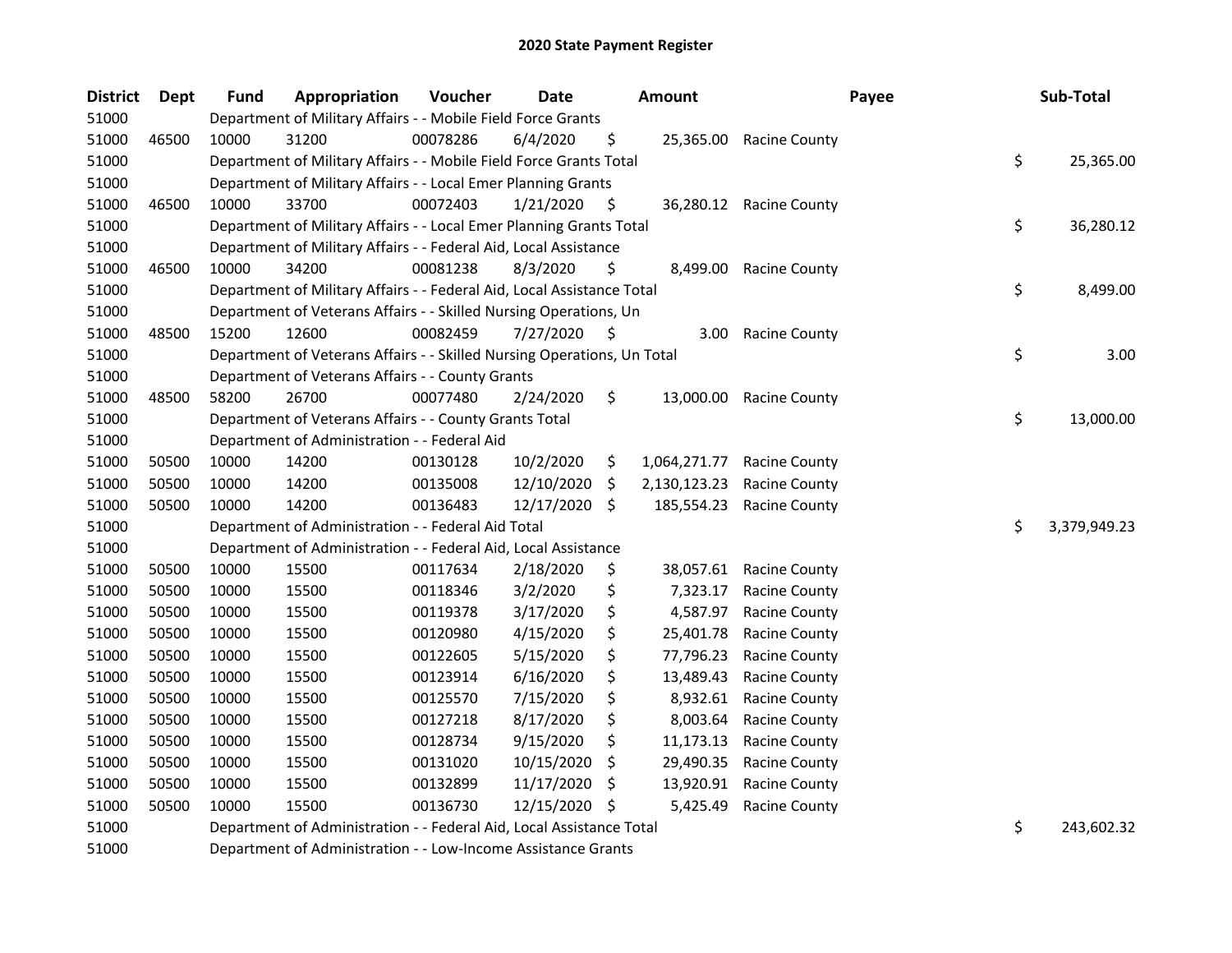| <b>District</b> | <b>Dept</b> | <b>Fund</b> | Appropriation                                                                                                                  | Voucher  | Date       |     | Amount     | Payee                                                                                                   | Sub-Total        |
|-----------------|-------------|-------------|--------------------------------------------------------------------------------------------------------------------------------|----------|------------|-----|------------|---------------------------------------------------------------------------------------------------------|------------------|
| 51000           | 50500       | 23500       | 37100                                                                                                                          | 00117634 | 2/18/2020  | \$  | 8,924.24   | Racine County                                                                                           |                  |
| 51000           | 50500       | 23500       | 37100                                                                                                                          | 00119378 | 3/17/2020  | \$  | 199.63     | <b>Racine County</b>                                                                                    |                  |
| 51000           | 50500       | 23500       | 37100                                                                                                                          | 00120980 | 4/15/2020  | \$  | 34,470.24  | <b>Racine County</b>                                                                                    |                  |
| 51000           | 50500       | 23500       | 37100                                                                                                                          | 00122605 | 5/15/2020  | \$  | 3,924.67   | Racine County                                                                                           |                  |
| 51000           | 50500       | 23500       | 37100                                                                                                                          | 00123914 | 6/16/2020  | \$  | 30,211.70  | <b>Racine County</b>                                                                                    |                  |
| 51000           | 50500       | 23500       | 37100                                                                                                                          | 00125570 | 7/15/2020  | \$  | 37,186.88  | <b>Racine County</b>                                                                                    |                  |
| 51000           | 50500       | 23500       | 37100                                                                                                                          | 00127218 | 8/17/2020  | \$  | 54,397.28  | <b>Racine County</b>                                                                                    |                  |
| 51000           | 50500       | 23500       | 37100                                                                                                                          | 00128734 | 9/15/2020  | \$  | 31,381.91  | <b>Racine County</b>                                                                                    |                  |
| 51000           | 50500       | 23500       | 37100                                                                                                                          | 00131020 | 10/15/2020 | \$  | 11,046.10  | <b>Racine County</b>                                                                                    |                  |
| 51000           | 50500       | 23500       | 37100                                                                                                                          | 00132899 | 11/17/2020 | \$  | 100,502.60 | <b>Racine County</b>                                                                                    |                  |
| 51000           |             |             | Department of Administration - - Low-Income Assistance Grants Total                                                            |          |            |     |            |                                                                                                         | \$<br>312,245.25 |
| 51000           |             |             | Department of Administration - - Land Information Program; Loca                                                                |          |            |     |            |                                                                                                         |                  |
| 51000           | 50500       | 26900       | 17300                                                                                                                          | 00117367 | 2/13/2020  | \$. | 1,000.00   | Racine County                                                                                           |                  |
| 51000           | 50500       | 26900       | 17300                                                                                                                          | 00122449 | 5/14/2020  | \$  | 20,000.00  | <b>Racine County</b>                                                                                    |                  |
| 51000           |             |             | Department of Administration - - Land Information Program; Loca Total                                                          |          |            |     |            |                                                                                                         | \$<br>21,000.00  |
| 51000           |             |             | Elections Commission - - 2018 Hava Election Security                                                                           |          |            |     |            |                                                                                                         |                  |
| 51000           | 51000       | 22000       | 18200                                                                                                                          | 00004316 | 8/24/2020  | \$  | 79,907.30  | <b>Racine County</b>                                                                                    |                  |
| 51000           |             |             | Elections Commission - - 2018 Hava Election Security Total                                                                     |          |            |     |            |                                                                                                         | \$<br>79,907.30  |
| 51000           |             |             | Public Defender Board - - Transcript, Discovery and Records Provided to the Public Defender Board                              |          |            |     |            |                                                                                                         |                  |
| 51000           | 55000       | 10000       | 10600                                                                                                                          | 00235715 | 2/21/2020  | \$  | 6.25       | <b>Racine County</b>                                                                                    |                  |
| 51000           | 55000       | 10000       | 10600                                                                                                                          | 00235717 | 2/21/2020  | \$  | 10.00      | Racine County                                                                                           |                  |
| 51000           | 55000       | 10000       | 10600                                                                                                                          | 00241300 | 4/1/2020   | \$  | 46.75      | Racine County                                                                                           |                  |
| 51000           | 55000       | 10000       | 10600                                                                                                                          | 00247424 | 5/13/2020  | \$  | 517.40     | <b>Racine County</b>                                                                                    |                  |
| 51000           | 55000       | 10000       | 10600                                                                                                                          | 00247425 | 5/13/2020  | \$  | 873.40     | <b>Racine County</b>                                                                                    |                  |
| 51000           | 55000       | 10000       | 10600                                                                                                                          | 00247426 | 5/13/2020  | \$  | 1,566.80   | Racine County                                                                                           |                  |
| 51000           | 55000       | 10000       | 10600                                                                                                                          | 00247427 | 5/13/2020  | \$  | 902.00     | <b>Racine County</b>                                                                                    |                  |
| 51000           | 55000       | 10000       | 10600                                                                                                                          | 00247428 | 5/13/2020  | \$  | 1,175.20   | <b>Racine County</b>                                                                                    |                  |
| 51000           | 55000       | 10000       | 10600                                                                                                                          | 00253323 | 6/26/2020  | \$  | 1,477.60   | <b>Racine County</b>                                                                                    |                  |
| 51000           | 55000       | 10000       | 10600                                                                                                                          | 00253339 | 6/29/2020  | \$  | 451.20     | <b>Racine County</b>                                                                                    |                  |
| 51000           | 55000       | 10000       | 10600                                                                                                                          | 00264753 | 10/19/2020 | \$  | 13.75      | <b>Racine County</b>                                                                                    |                  |
| 51000           | 55000       | 10000       | 10600                                                                                                                          | 00269466 | 12/1/2020  | \$  | 386.20     | <b>Racine County</b>                                                                                    |                  |
| 51000           | 55000       | 10000       | 10600                                                                                                                          | 00269467 | 12/1/2020  | \$  | 726.00     | <b>Racine County</b>                                                                                    |                  |
| 51000           | 55000       | 10000       | 10600                                                                                                                          | 00269468 | 12/1/2020  | \$. | 1,070.60   | <b>Racine County</b>                                                                                    |                  |
| 51000           |             |             |                                                                                                                                |          |            |     |            | Public Defender Board - - Transcript, Discovery and Records Provided to the Public Defender Board Total | \$<br>9,223.15   |
| F4000           |             |             | $\sim$ and $\sim$ CD $\sim$ and $\sim$ and $\sim$ 1.1 $\sim$ and $\sim$ 1.1 $\sim$ 1.1 $\sim$ 1.1 $\sim$ 1.1 $\sim$ 1.1 $\sim$ |          |            |     |            |                                                                                                         |                  |

51000 Department of Revenue - - Warrants and Satisfactions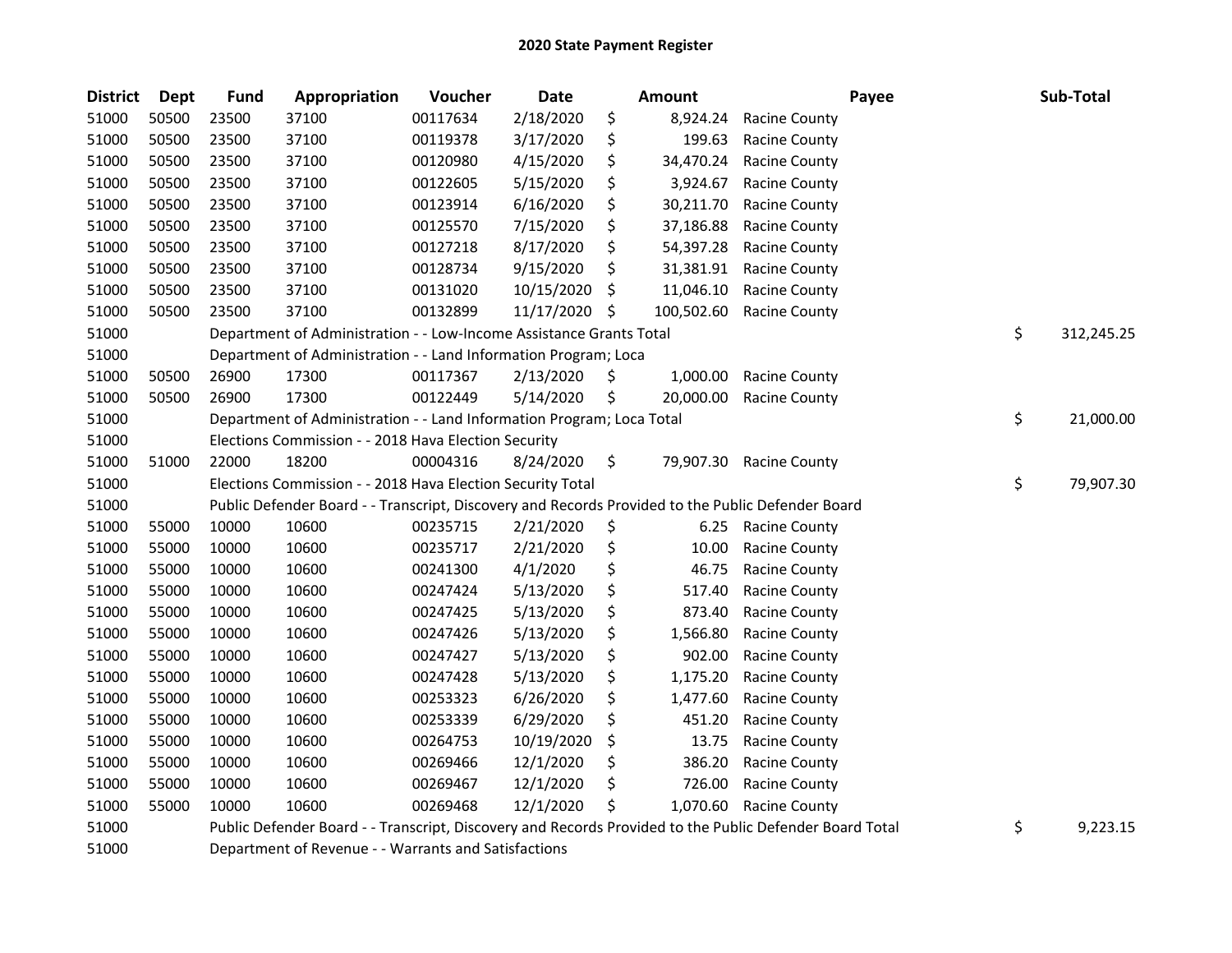| <b>District</b>    | Dept  | <b>Fund</b> | Appropriation                                                         | Voucher  | <b>Date</b> |     | <b>Amount</b> |                      | Payee |    | Sub-Total     |
|--------------------|-------|-------------|-----------------------------------------------------------------------|----------|-------------|-----|---------------|----------------------|-------|----|---------------|
| 51000              | 56600 | 10000       | 10100                                                                 | 00156573 | 2/6/2020    | \$  | 3,015.00      | <b>Racine County</b> |       |    |               |
| 51000              | 56600 | 10000       | 10100                                                                 | 00177638 | 8/12/2020   | \$  | 3,035.00      | <b>Racine County</b> |       |    |               |
| 51000              |       |             | Department of Revenue - - Warrants and Satisfactions Total            |          |             |     |               |                      |       | \$ | 6,050.00      |
| 51000              |       |             | Circuit Courts - - Circuit Court Costs                                |          |             |     |               |                      |       |    |               |
| 51000              | 62500 | 10000       | 10500                                                                 | 00001786 | 1/17/2020   | \$  | 395,971.00    | <b>Racine County</b> |       |    |               |
| 51000              | 62500 | 10000       | 10500                                                                 | 00001980 | 7/17/2020   | \$  | 656,343.00    | <b>Racine County</b> |       |    |               |
| 51000              | 62500 | 10000       | 10500                                                                 | 00002023 | 9/30/2020   | \$  | 446.96        | <b>Racine County</b> |       |    |               |
| 51000              |       |             | Circuit Courts - - Circuit Court Costs Total                          |          |             |     |               |                      |       | \$ | 1,052,760.96  |
| 51000              |       |             | Supreme Court - - General Program Operations                          |          |             |     |               |                      |       |    |               |
| 51000              | 68000 | 10000       | 20100                                                                 | 00009641 | 4/29/2020   | \$  | 288.22        | <b>Racine County</b> |       |    |               |
| 51000              | 68000 | 10000       | 20100                                                                 | 00010045 | 6/1/2020    | \$  | 447.52        | <b>Racine County</b> |       |    |               |
| 51000              |       |             | Supreme Court - - General Program Operations Total                    |          |             |     |               |                      |       | \$ | 735.74        |
| 51000              |       |             | Shared Revenue and Tax Relief - - County And Municipal Aid            |          |             |     |               |                      |       |    |               |
| 51000              | 83500 | 10000       | 10500                                                                 | 00068771 | 7/27/2020   | \$  | 352,423.90    | <b>Racine County</b> |       |    |               |
| 51000              | 83500 | 10000       | 10500                                                                 | 00072739 | 11/16/2020  | \$  | 1,997,068.75  | <b>Racine County</b> |       |    |               |
| 51000              |       |             | Shared Revenue and Tax Relief - - County And Municipal Aid Total      |          |             |     |               |                      |       | \$ | 2,349,492.65  |
| 51000              |       |             | Shared Revenue and Tax Relief - - Exempt Computer Aid                 |          |             |     |               |                      |       |    |               |
| 51000              | 83500 | 10000       | 10900                                                                 | 00064623 | 7/27/2020   | \$  | 363,083.73    | <b>Racine County</b> |       |    |               |
| 51000              |       |             | Shared Revenue and Tax Relief - - Exempt Computer Aid Total           |          |             |     |               |                      |       | \$ | 363,083.73    |
| 51000              |       |             | Shared Revenue and Tax Relief - - Utility Aid                         |          |             |     |               |                      |       |    |               |
| 51000              | 83500 | 10000       | 11000                                                                 | 00068771 | 7/27/2020   | \$. | 40,386.68     | <b>Racine County</b> |       |    |               |
| 51000              | 83500 | 10000       | 11000                                                                 | 00072739 | 11/16/2020  | \$  | 428,046.23    | <b>Racine County</b> |       |    |               |
| 51000              |       |             | Shared Revenue and Tax Relief - - Utility Aid Total                   |          |             |     |               |                      |       | \$ | 468,432.91    |
| 51000              |       |             | Shared Revenue and Tax Relief - - Personal Property Aid               |          |             |     |               |                      |       |    |               |
| 51000              | 83500 | 10000       | 11100                                                                 | 00059986 | 5/4/2020    | \$  | 349,571.58    | <b>Racine County</b> |       |    |               |
| 51000              |       |             | Shared Revenue and Tax Relief - - Personal Property Aid Total         |          |             |     |               |                      |       | \$ | 349,571.58    |
| 51000              |       |             | Shared Revenue and Tax Relief - - School Lvy Tx/First Dollar Cr       |          |             |     |               |                      |       |    |               |
| 51000              | 83500 | 10000       | 30200                                                                 | 00064009 | 7/27/2020   | S   | 1,782,678.77  | <b>Racine County</b> |       |    |               |
| 51000              | 83500 | 10000       | 30200                                                                 | 00067401 | 7/27/2020   | Ś.  | 13,530,508.12 | <b>Racine County</b> |       |    |               |
| 51000              |       |             | Shared Revenue and Tax Relief - - School Lvy Tx/First Dollar Cr Total |          |             |     |               |                      |       | S. | 15,313,186.89 |
| 51000              |       |             | Shared Revenue and Tax Relief - - Lottery & Gaming Credit             |          |             |     |               |                      |       |    |               |
| 51000              | 83500 | 52100       | 36300                                                                 | 00055732 | 3/23/2020   | \$  | 3,505,595.55  | <b>Racine County</b> |       |    |               |
| 51000              |       |             | Shared Revenue and Tax Relief - - Lottery & Gaming Credit Total       |          |             |     |               |                      |       | \$ | 3,505,595.55  |
| <b>51000 Total</b> |       |             |                                                                       |          |             |     |               |                      |       | \$ | 66,025,328.75 |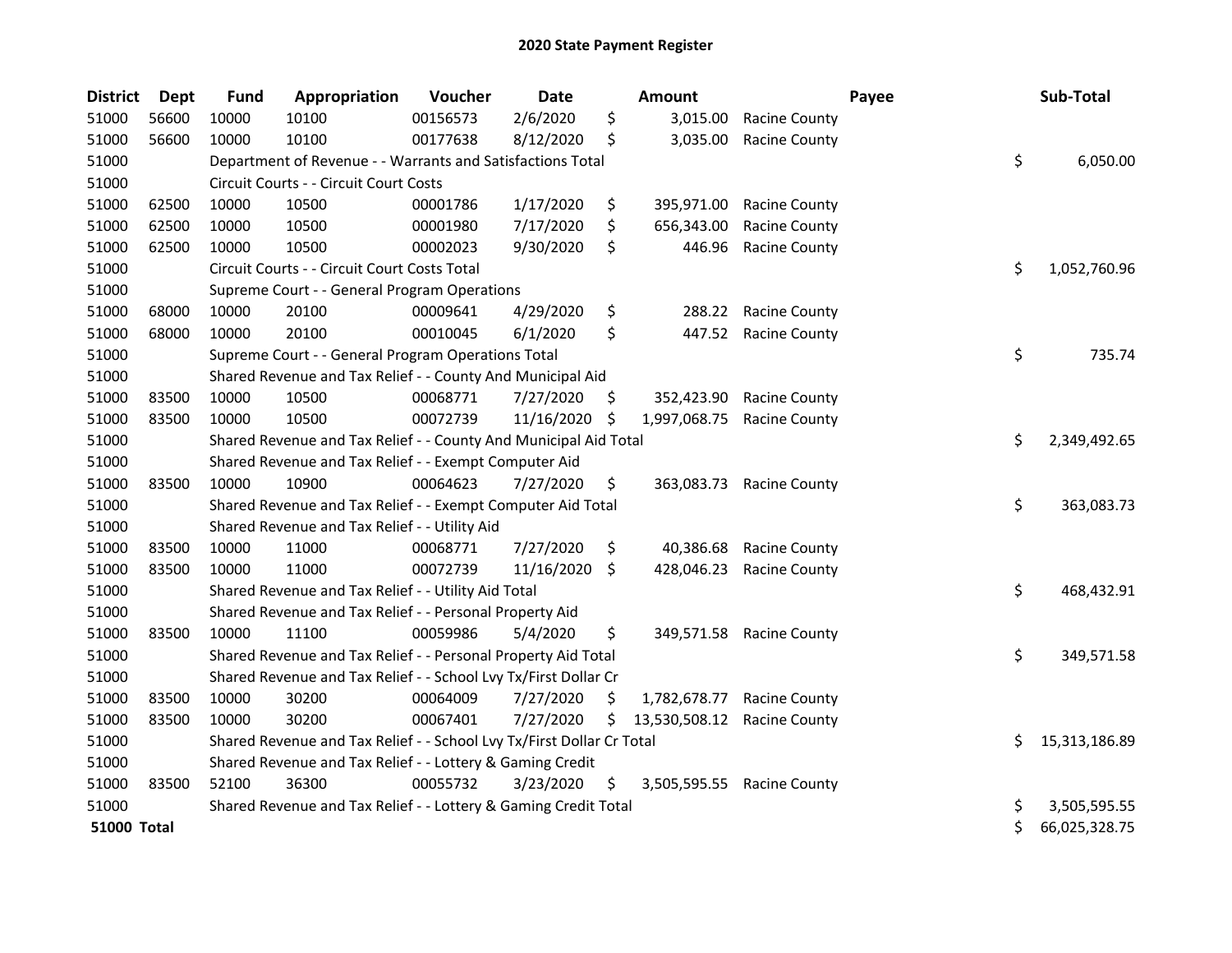| <b>District</b> | Dept  | <b>Fund</b> | Appropriation                                                      | Voucher  | <b>Date</b>   | <b>Amount</b>    | Payee                        | Sub-Total        |
|-----------------|-------|-------------|--------------------------------------------------------------------|----------|---------------|------------------|------------------------------|------------------|
| 51002           |       |             | Dept of Safety & Prof Services - - Fire Dues Distribution          |          |               |                  |                              |                  |
| 51002           | 16500 | 10000       | 22500                                                              | 00036819 | 7/17/2020     | \$               | 29,220.55 Town Of Burlington |                  |
| 51002           |       |             | Dept of Safety & Prof Services - - Fire Dues Distribution Total    |          |               |                  |                              | \$<br>29,220.55  |
| 51002           |       |             | Dept of Natural Resources - - Aids In Lieu Of Taxes - Gener        |          |               |                  |                              |                  |
| 51002           | 37000 | 10000       | 50300                                                              | 00387149 | 1/31/2020     | \$               | 2,287.35 Town Of Burlington  |                  |
| 51002           | 37000 | 10000       | 50300                                                              | 00387150 | 1/31/2020     | \$<br>2,910.71   | Town Of Burlington           |                  |
| 51002           | 37000 | 10000       | 50300                                                              | 00404669 | 4/21/2020     | \$               | 301.81 Town Of Burlington    |                  |
| 51002           |       |             | Dept of Natural Resources - - Aids In Lieu Of Taxes - Gener Total  |          |               |                  |                              | \$<br>5,499.87   |
| 51002           |       |             | Dept of Natural Resources - - GPO -Federal Funds                   |          |               |                  |                              |                  |
| 51002           | 37000 | 21200       | 38100                                                              | 00393868 | 3/6/2020      | \$               | 8,331.23 Town Of Burlington  |                  |
| 51002           |       |             | Dept of Natural Resources - - GPO -Federal Funds Total             |          |               |                  |                              | \$<br>8,331.23   |
| 51002           |       |             | Dept of Natural Resources - - Enf A - Boating Enforcement          |          |               |                  |                              |                  |
| 51002           | 37000 | 21200       | 55000                                                              | 00393868 | 3/6/2020      | \$               | 17,068.86 Town Of Burlington |                  |
| 51002           |       |             | Dept of Natural Resources - - Enf A - Boating Enforcement Total    |          |               |                  |                              | \$<br>17,068.86  |
| 51002           |       |             | Dept of Natural Resources - - Resaids - Cnty Forst, Cl & Mfl       |          |               |                  |                              |                  |
| 51002           | 37000 | 21200       | 57100                                                              | 00417616 | 6/18/2020     | \$<br>34.60      | Town Of Burlington           |                  |
| 51002           |       |             | Dept of Natural Resources - - Resaids - Cnty Forst, Cl & Mfl Total |          |               |                  |                              | \$<br>34.60      |
| 51002           |       |             | Dept of Natural Resources - - Aids In Lieu Of Taxes - Sum S        |          |               |                  |                              |                  |
| 51002           | 37000 | 21200       | 57900                                                              | 00404668 | 4/21/2020     | \$               | 291.70 Town Of Burlington    |                  |
| 51002           |       |             | Dept of Natural Resources - - Aids In Lieu Of Taxes - Sum S Total  |          |               |                  |                              | \$<br>291.70     |
| 51002           |       |             | Dept of Natural Resources - - Rec & Resource Aids, Fed             |          |               |                  |                              |                  |
| 51002           | 37000 | 21200       | 58300                                                              | 00454089 | 12/29/2020 \$ |                  | 2,632.21 Town Of Burlington  |                  |
| 51002           |       |             | Dept of Natural Resources - - Rec & Resource Aids, Fed Total       |          |               |                  |                              | \$<br>2,632.21   |
| 51002           |       |             | Dept of Natural Resources - - Fin Asst For Responsible Units       |          |               |                  |                              |                  |
| 51002           | 37000 | 27400       | 67000                                                              | 00412626 | 5/29/2020     | \$               | 19,239.62 Town Of Burlington |                  |
| 51002           |       |             | Dept of Natural Resources - - Fin Asst For Responsible Units Total |          |               |                  |                              | \$<br>19,239.62  |
| 51002           |       |             | WI Dept of Transportation - - Trns Aids To Mnc.-Sf                 |          |               |                  |                              |                  |
| 51002           | 39500 | 21100       | 19100                                                              | 00476766 | 1/6/2020      | \$               | 54,024.89 Town Of Burlington |                  |
| 51002           | 39500 | 21100       | 19100                                                              | 00506621 | 4/6/2020      | \$<br>54,024.89  | Town Of Burlington           |                  |
| 51002           | 39500 | 21100       | 19100                                                              | 00543613 | 7/6/2020      | \$<br>54,024.89  | Town Of Burlington           |                  |
| 51002           | 39500 | 21100       | 19100                                                              | 00586439 | 10/5/2020     | \$               | 54,024.89 Town Of Burlington |                  |
| 51002           |       |             | WI Dept of Transportation - - Trns Aids To Mnc.-Sf Total           |          |               |                  |                              | \$<br>216,099.56 |
| 51002           |       |             | WI Dept of Transportation - - Local Rds, Grants Sf                 |          |               |                  |                              |                  |
| 51002           | 39500 | 21100       | 27000                                                              | 00582621 | 9/14/2020     | \$<br>159,291.47 | Town Of Burlington           |                  |
| 51002           |       |             | WI Dept of Transportation - - Local Rds, Grants Sf Total           |          |               |                  |                              | \$<br>159,291.47 |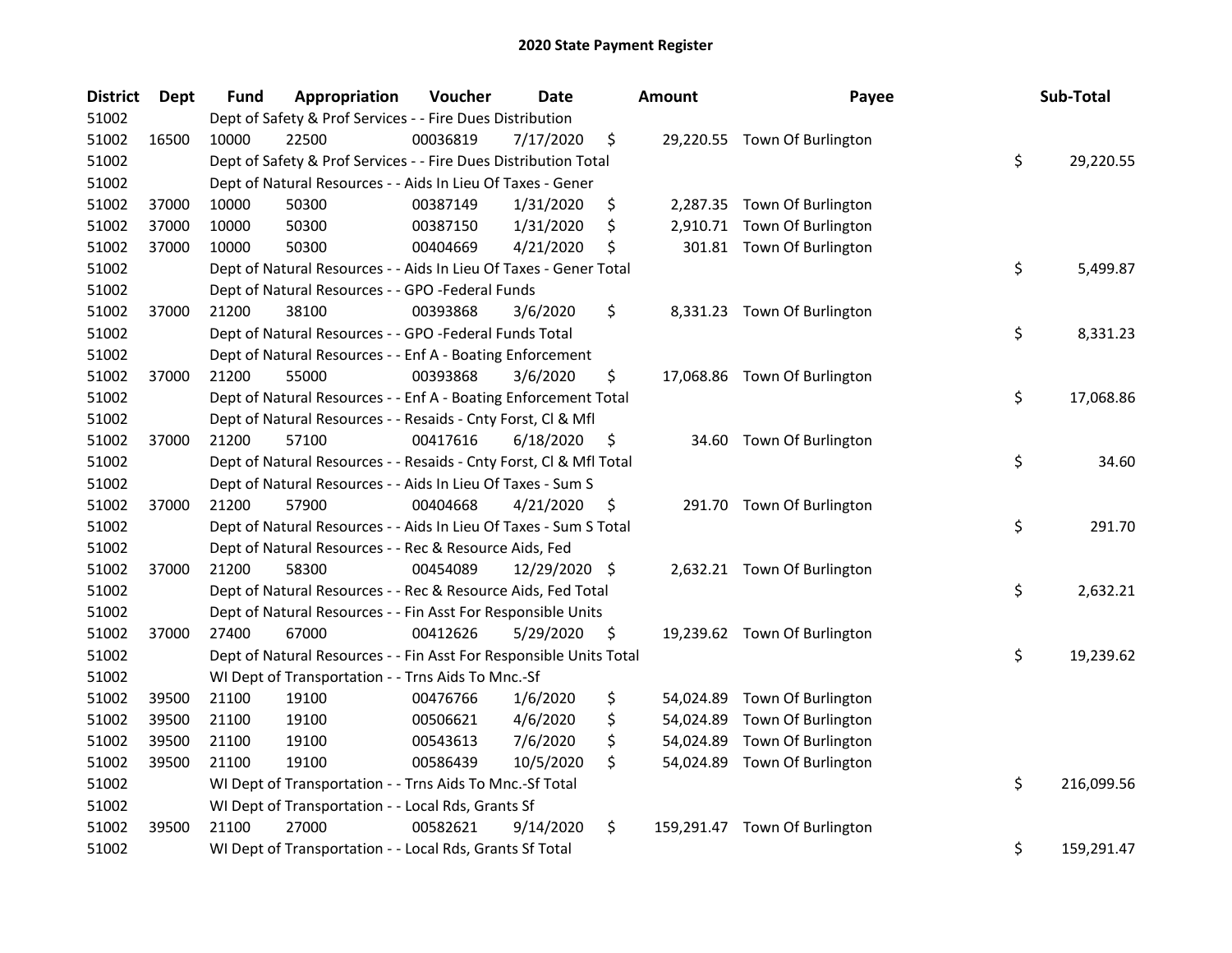| <b>District</b>    | Dept  | <b>Fund</b> | Appropriation                                                                 | Voucher  | Date          |     | <b>Amount</b> | Payee                        | Sub-Total        |
|--------------------|-------|-------------|-------------------------------------------------------------------------------|----------|---------------|-----|---------------|------------------------------|------------------|
| 51002              |       |             | Department of Justice - - Law Enforcement Train, Local                        |          |               |     |               |                              |                  |
| 51002              | 45500 | 10000       | 23100                                                                         | 00091081 | 11/25/2020 \$ |     |               | 960.00 Town Of Burlington    |                  |
| 51002              |       |             | Department of Justice - - Law Enforcement Train, Local Total                  |          |               |     |               |                              | \$<br>960.00     |
| 51002              |       |             | Department of Administration - - Federal Aid                                  |          |               |     |               |                              |                  |
| 51002              | 50500 | 10000       | 14200                                                                         | 00132251 | 11/12/2020    | \$  |               | 10,084.95 Town Of Burlington |                  |
| 51002              | 50500 | 10000       | 14200                                                                         | 00135009 | 12/9/2020     | \$  |               | 95,687.05 Town Of Burlington |                  |
| 51002              |       |             | Department of Administration - - Federal Aid Total                            |          |               |     |               |                              | \$<br>105,772.00 |
| 51002              |       |             | Elections Commission - - 2018 Hava Election Security                          |          |               |     |               |                              |                  |
| 51002              | 51000 | 22000       | 18200                                                                         | 00004149 | 8/7/2020      | \$  | 4,528.50      | Town Of Burlington           |                  |
| 51002              |       |             | Elections Commission - - 2018 Hava Election Security Total                    |          |               |     |               |                              | \$<br>4,528.50   |
| 51002              |       |             | Shared Revenue and Tax Relief - - County And Municipal Aid                    |          |               |     |               |                              |                  |
| 51002              | 83500 | 10000       | 10500                                                                         | 00068755 | 7/27/2020     | \$. |               | 11,745.41 Town Of Burlington |                  |
| 51002              | 83500 | 10000       | 10500                                                                         | 00072723 | 11/16/2020    | -S  |               | 66,557.33 Town Of Burlington |                  |
| 51002              |       |             | Shared Revenue and Tax Relief - - County And Municipal Aid Total              |          |               |     |               |                              | \$<br>78,302.74  |
| 51002              |       |             | Shared Revenue and Tax Relief - - Exempt Computer Aid                         |          |               |     |               |                              |                  |
| 51002              | 83500 | 10000       | 10900                                                                         | 00065842 | 7/27/2020     | \$  | 526.90        | Town Of Burlington           |                  |
| 51002              |       |             | Shared Revenue and Tax Relief - - Exempt Computer Aid Total                   |          |               |     |               |                              | \$<br>526.90     |
| 51002              |       |             | Shared Revenue and Tax Relief - - Utility Aid                                 |          |               |     |               |                              |                  |
| 51002              | 83500 | 10000       | 11000                                                                         | 00068755 | 7/27/2020     | \$  |               | 2,829.24 Town Of Burlington  |                  |
| 51002              | 83500 | 10000       | 11000                                                                         | 00072723 | 11/16/2020    | \$  |               | 16,623.41 Town Of Burlington |                  |
| 51002              |       |             | Shared Revenue and Tax Relief - - Utility Aid Total                           |          |               |     |               |                              | \$<br>19,452.65  |
| 51002              |       |             | Shared Revenue and Tax Relief - - Personal Property Aid                       |          |               |     |               |                              |                  |
| 51002              | 83500 | 10000       | 11100                                                                         | 00061249 | 5/4/2020      | \$  |               | 17,970.65 Town Of Burlington |                  |
| 51002              |       |             | Shared Revenue and Tax Relief - - Personal Property Aid Total                 |          |               |     |               |                              | \$<br>17,970.65  |
| 51002              |       |             | Shared Revenue and Tax Relief - - State Aid; Video Service Provider Fee       |          |               |     |               |                              |                  |
| 51002              | 83500 | 10000       | 11200                                                                         | 00064368 | 7/27/2020     | \$. |               | 7,447.40 Town Of Burlington  |                  |
| 51002              |       |             | Shared Revenue and Tax Relief - - State Aid; Video Service Provider Fee Total |          |               |     |               |                              | \$<br>7,447.40   |
| 51002              |       |             | Shared Revenue and Tax Relief - - Lottery & Gaming Credit                     |          |               |     |               |                              |                  |
| 51002              | 83500 | 52100       | 36300                                                                         | 00055479 | 3/23/2020     | \$  |               | 10,096.80 Town Of Burlington |                  |
| 51002              |       |             | Shared Revenue and Tax Relief - - Lottery & Gaming Credit Total               |          |               |     |               |                              | \$<br>10,096.80  |
| <b>51002 Total</b> |       |             |                                                                               |          |               |     |               |                              | \$<br>702,767.31 |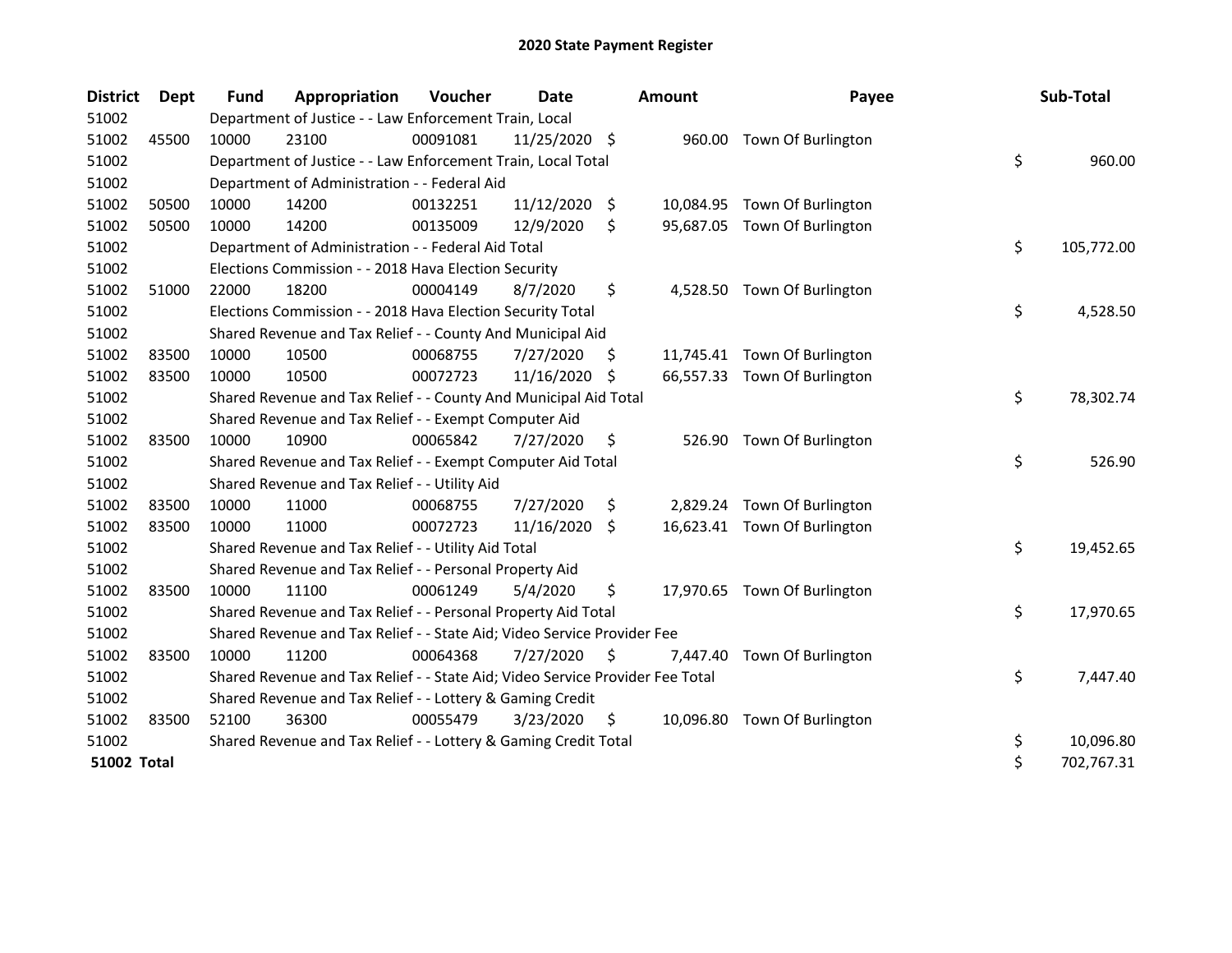| <b>District</b> | Dept  | Fund  | Appropriation                                              | Voucher | Date           | Amount     | Payee             |     | Sub-Total    |
|-----------------|-------|-------|------------------------------------------------------------|---------|----------------|------------|-------------------|-----|--------------|
| 51004           |       |       | Department of Health Services - - State/Federal Aids       |         |                |            |                   |     |              |
| 51004           | 43500 | 10000 | 00000                                                      | 92007   | $1/1/2020$ \$  | 323.00     | TOWN OF CALEDONIA |     |              |
| 51004           | 43500 | 10000 | 00000                                                      | 92008   | $2/1/2020$ \$  | 6.592.00   | TOWN OF CALEDONIA |     |              |
| 51004           | 43500 | 10000 | 00000                                                      | 92009   | $3/1/2020$ \$  | 6,418.00   | TOWN OF CALEDONIA |     |              |
| 51004           | 43500 | 10000 | 00000                                                      | 92010   | $4/1/2020$ \$  | 23,667.00  | TOWN OF CALEDONIA |     |              |
| 51004           | 43500 | 10000 | 00000                                                      | 92011   | $5/1/2020$ \$  | 24.722.00  | TOWN OF CALEDONIA |     |              |
| 51004           | 43500 | 10000 | 00000                                                      | 92012   | $6/1/2020$ \$  | 56,085.00  | TOWN OF CALEDONIA |     |              |
| 51004           | 43500 | 10000 | 00000                                                      | 92100   | $7/1/2020$ \$  | 27.828.00  | TOWN OF CALEDONIA |     |              |
| 51004           | 43500 | 10000 | 00000                                                      | 92101   | $8/1/2020$ \$  | 391.863.00 | TOWN OF CALEDONIA |     |              |
| 51004           | 43500 | 10000 | 00000                                                      | 92102   | $9/1/2020$ \$  | 159,486.00 | TOWN OF CALEDONIA |     |              |
| 51004           | 43500 | 10000 | 00000                                                      | 92103   | $10/1/2020$ \$ | 139.348.00 | TOWN OF CALEDONIA |     |              |
| 51004           | 43500 | 10000 | 00000                                                      | 92104   | $11/1/2020$ \$ | 119.340.00 | TOWN OF CALEDONIA |     |              |
| 51004           | 43500 | 10000 | 00000                                                      | 92105   | $12/1/2020$ \$ | 323,008.00 | TOWN OF CALEDONIA |     |              |
| 51004           |       |       | Department of Health Services - - State/Federal Aids Total |         |                |            |                   | \$. | 1,278,680.00 |
| 51004 Total     |       |       |                                                            |         |                |            |                   |     | 1,278,680.00 |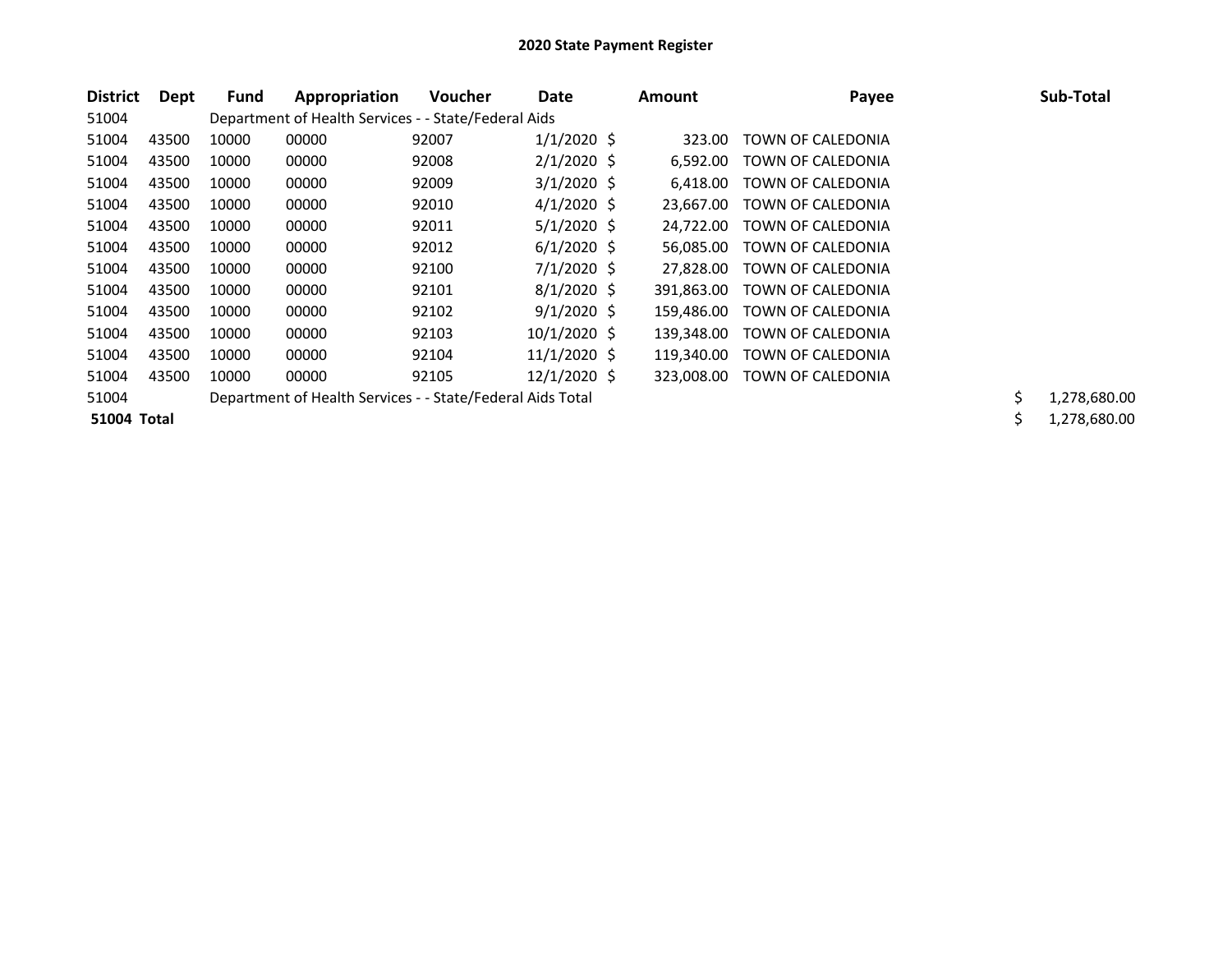| <b>District</b> | Dept  | <b>Fund</b> | Appropriation                                                      | Voucher  | Date      | <b>Amount</b>  | Payee                   | Sub-Total       |
|-----------------|-------|-------------|--------------------------------------------------------------------|----------|-----------|----------------|-------------------------|-----------------|
| 51006           |       |             | Dept of Safety & Prof Services - - Fire Dues Distribution          |          |           |                |                         |                 |
| 51006           | 16500 | 10000       | 22500                                                              | 00036820 | 7/20/2020 | \$             | 14,383.59 Town Of Dover |                 |
| 51006           |       |             | Dept of Safety & Prof Services - - Fire Dues Distribution Total    |          |           |                |                         | \$<br>14,383.59 |
| 51006           |       |             | Dept of Natural Resources - - Aids In Lieu Of Taxes - Gener        |          |           |                |                         |                 |
| 51006           | 37000 | 10000       | 50300                                                              | 00387159 | 2/3/2020  | \$             | 2.55 Town Of Dover      |                 |
| 51006           | 37000 | 10000       | 50300                                                              | 00387160 | 2/3/2020  | \$<br>1,575.95 | Town Of Dover           |                 |
| 51006           | 37000 | 10000       | 50300                                                              | 00387161 | 2/3/2020  | \$<br>142.10   | Town Of Dover           |                 |
| 51006           | 37000 | 10000       | 50300                                                              | 00404716 | 4/21/2020 | \$<br>62.40    | Town Of Dover           |                 |
| 51006           | 37000 | 10000       | 50300                                                              | 00404718 | 4/21/2020 | \$             | 136.12 Town Of Dover    |                 |
| 51006           |       |             | Dept of Natural Resources - - Aids In Lieu Of Taxes - Gener Total  |          |           |                |                         | \$<br>1,919.12  |
| 51006           |       |             | Dept of Natural Resources - - GPO -Federal Funds                   |          |           |                |                         |                 |
| 51006           | 37000 | 21200       | 38100                                                              | 00393938 | 3/6/2020  | \$             | 4,686.64 Town Of Dover  |                 |
| 51006           |       |             | Dept of Natural Resources - - GPO -Federal Funds Total             |          |           |                |                         | \$<br>4,686.64  |
| 51006           |       |             | Dept of Natural Resources - - Enf A - Boating Enforcement          |          |           |                |                         |                 |
| 51006           | 37000 | 21200       | 55000                                                              | 00393938 | 3/6/2020  | \$             | 9,601.88 Town Of Dover  |                 |
| 51006           |       |             | Dept of Natural Resources - - Enf A - Boating Enforcement Total    |          |           |                |                         | \$<br>9,601.88  |
| 51006           |       |             | Dept of Natural Resources - - Resaids - Cnty Forst, Cl & Mfl       |          |           |                |                         |                 |
| 51006           | 37000 | 21200       | 57100                                                              | 00417617 | 6/18/2020 | \$<br>21.20    | Town Of Dover           |                 |
| 51006           |       |             | Dept of Natural Resources - - Resaids - Cnty Forst, Cl & Mfl Total |          |           |                |                         | \$<br>21.20     |
| 51006           |       |             | Dept of Natural Resources - - Aids In Lieu Of Taxes - Sum S        |          |           |                |                         |                 |
| 51006           | 37000 | 21200       | 57900                                                              | 00404717 | 4/21/2020 | \$<br>6.24     | Town Of Dover           |                 |
| 51006           | 37000 | 21200       | 57900                                                              | 00404719 | 4/21/2020 | \$<br>1.46     | Town Of Dover           |                 |
| 51006           |       |             | Dept of Natural Resources - - Aids In Lieu Of Taxes - Sum S Total  |          |           |                |                         | \$<br>7.70      |
| 51006           |       |             | Dept of Natural Resources - - Fin Asst For Responsible Units       |          |           |                |                         |                 |
| 51006           | 37000 | 27400       | 67000                                                              | 00412530 | 5/29/2020 | \$             | 3,743.50 Town Of Dover  |                 |
| 51006           |       |             | Dept of Natural Resources - - Fin Asst For Responsible Units Total |          |           |                |                         | \$<br>3,743.50  |
| 51006           |       |             | WI Dept of Transportation - - Trns Aids To Mnc.-Sf                 |          |           |                |                         |                 |
| 51006           | 39500 | 21100       | 19100                                                              | 00476767 | 1/6/2020  | \$             | 24,959.43 Town Of Dover |                 |
| 51006           | 39500 | 21100       | 19100                                                              | 00506622 | 4/6/2020  | \$             | 24,959.43 Town Of Dover |                 |
| 51006           | 39500 | 21100       | 19100                                                              | 00543614 | 7/6/2020  | \$             | 24,959.43 Town Of Dover |                 |
| 51006           | 39500 | 21100       | 19100                                                              | 00586440 | 10/5/2020 | \$             | 24,959.43 Town Of Dover |                 |
| 51006           |       |             | WI Dept of Transportation - - Trns Aids To Mnc.-Sf Total           |          |           |                |                         | \$<br>99,837.72 |
| 51006           |       |             | Department of Justice - - Law Enforcement Train, Local             |          |           |                |                         |                 |
| 51006           | 45500 | 10000       | 23100                                                              | 00091417 | 12/4/2020 | \$<br>1.280.00 | Town Of Dover           |                 |
| 51006           |       |             | Department of Justice - - Law Enforcement Train, Local Total       |          |           |                |                         | \$<br>1,280.00  |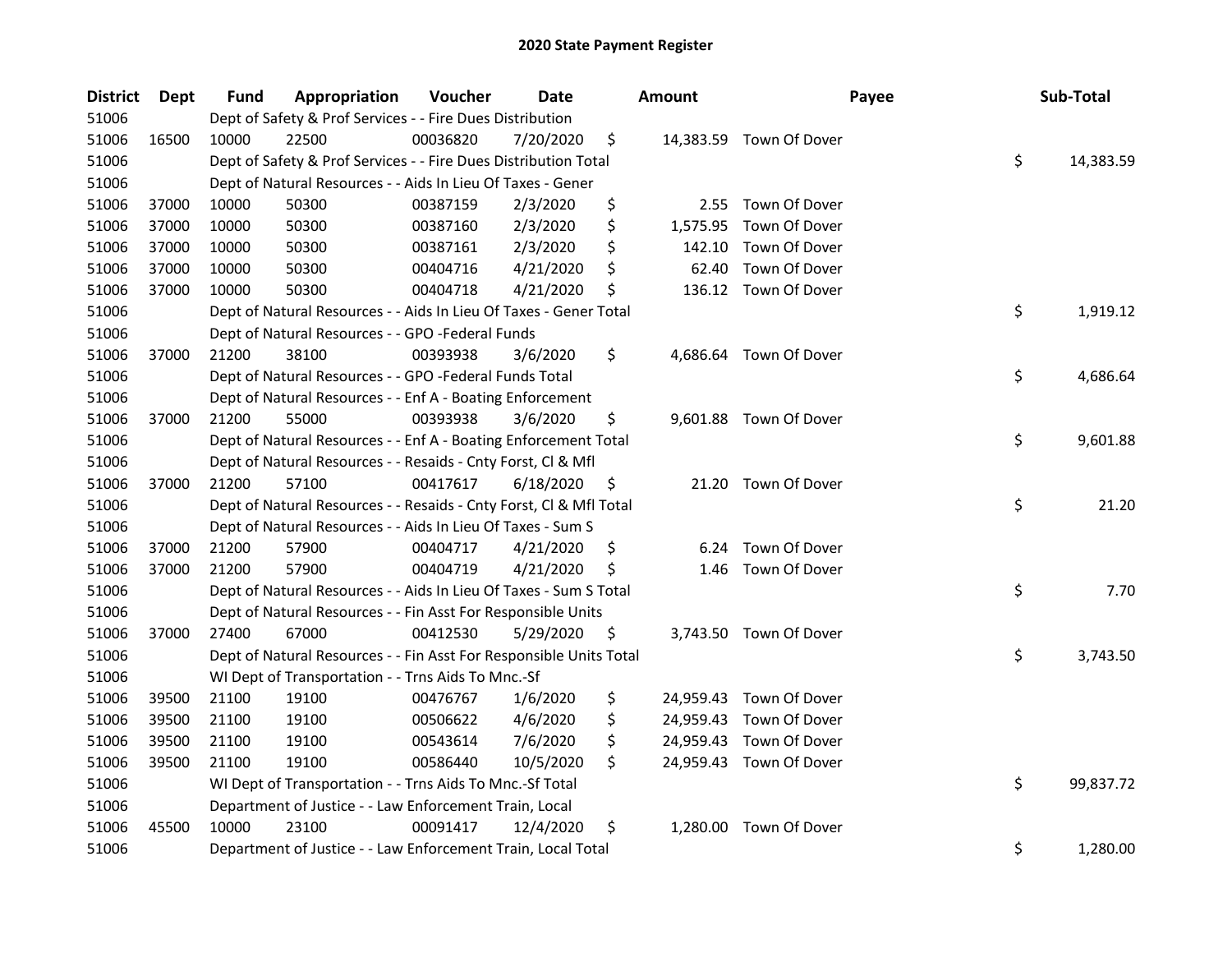| <b>District</b>    | <b>Dept</b> | <b>Fund</b> | Appropriation                                                                 | <b>Voucher</b> | Date       |     | <b>Amount</b> | Payee                   | Sub-Total        |
|--------------------|-------------|-------------|-------------------------------------------------------------------------------|----------------|------------|-----|---------------|-------------------------|------------------|
| 51006              |             |             | Department of Veterans Affairs - - Gifts And Grants, King                     |                |            |     |               |                         |                  |
| 51006              | 48500       | 15200       | 13600                                                                         | 00086563       | 11/5/2020  | \$  |               | 46,812.00 Town Of Dover |                  |
| 51006              |             |             | Department of Veterans Affairs - - Gifts And Grants, King Total               |                |            |     |               |                         | \$<br>46,812.00  |
| 51006              |             |             | Department of Administration - - Federal Aid                                  |                |            |     |               |                         |                  |
| 51006              | 50500       | 10000       | 14200                                                                         | 00130129       | 10/2/2020  | \$  |               | 6,369.53 Town Of Dover  |                  |
| 51006              |             |             | Department of Administration - - Federal Aid Total                            |                |            |     |               |                         | \$<br>6,369.53   |
| 51006              |             |             | Elections Commission - - 2018 Hava Election Security                          |                |            |     |               |                         |                  |
| 51006              | 51000       | 22000       | 18200                                                                         | 00003436       | 6/29/2020  | \$  | 2,694.80      | Town Of Dover           |                  |
| 51006              |             |             | Elections Commission - - 2018 Hava Election Security Total                    |                |            |     |               |                         | \$<br>2,694.80   |
| 51006              |             |             | Shared Revenue and Tax Relief - - County And Municipal Aid                    |                |            |     |               |                         |                  |
| 51006              | 83500       | 10000       | 10500                                                                         | 00068756       | 7/27/2020  | \$  | 8,109.07      | Town Of Dover           |                  |
| 51006              | 83500       | 10000       | 10500                                                                         | 00072724       | 11/16/2020 | -S  |               | 45,951.38 Town Of Dover |                  |
| 51006              |             |             | Shared Revenue and Tax Relief - - County And Municipal Aid Total              |                |            |     |               |                         | \$<br>54,060.45  |
| 51006              |             |             | Shared Revenue and Tax Relief - - Exempt Computer Aid                         |                |            |     |               |                         |                  |
| 51006              | 83500       | 10000       | 10900                                                                         | 00065843       | 7/27/2020  | \$  |               | 80.02 Town Of Dover     |                  |
| 51006              |             |             | Shared Revenue and Tax Relief - - Exempt Computer Aid Total                   |                |            |     |               |                         | \$<br>80.02      |
| 51006              |             |             | Shared Revenue and Tax Relief - - Personal Property Aid                       |                |            |     |               |                         |                  |
| 51006              | 83500       | 10000       | 11100                                                                         | 00061250       | 5/4/2020   | \$  | 3,210.33      | Town Of Dover           |                  |
| 51006              |             |             | Shared Revenue and Tax Relief - - Personal Property Aid Total                 |                |            |     |               |                         | \$<br>3,210.33   |
| 51006              |             |             | Shared Revenue and Tax Relief - - State Aid; Video Service Provider Fee       |                |            |     |               |                         |                  |
| 51006              | 83500       | 10000       | 11200                                                                         | 00064369       | 7/27/2020  | \$  |               | 3,338.91 Town Of Dover  |                  |
| 51006              |             |             | Shared Revenue and Tax Relief - - State Aid; Video Service Provider Fee Total |                |            |     |               |                         | \$<br>3,338.91   |
| 51006              |             |             | Shared Revenue and Tax Relief - - Payments For Municipal Svcs                 |                |            |     |               |                         |                  |
| 51006              | 83500       | 10000       | 50100                                                                         | 00054841       | 2/3/2020   | Ś.  | 50,767.09     | Town Of Dover           |                  |
| 51006              |             |             | Shared Revenue and Tax Relief - - Payments For Municipal Svcs Total           |                |            |     |               |                         | \$<br>50,767.09  |
| 51006              |             |             | Shared Revenue and Tax Relief - - Lottery & Gaming Credit                     |                |            |     |               |                         |                  |
| 51006              | 83500       | 52100       | 36300                                                                         | 00055480       | 3/23/2020  | \$. |               | 15,147.60 Town Of Dover |                  |
| 51006              |             |             | Shared Revenue and Tax Relief - - Lottery & Gaming Credit Total               |                |            |     |               |                         | \$<br>15,147.60  |
| <b>51006 Total</b> |             |             |                                                                               |                |            |     |               |                         | \$<br>317,962.08 |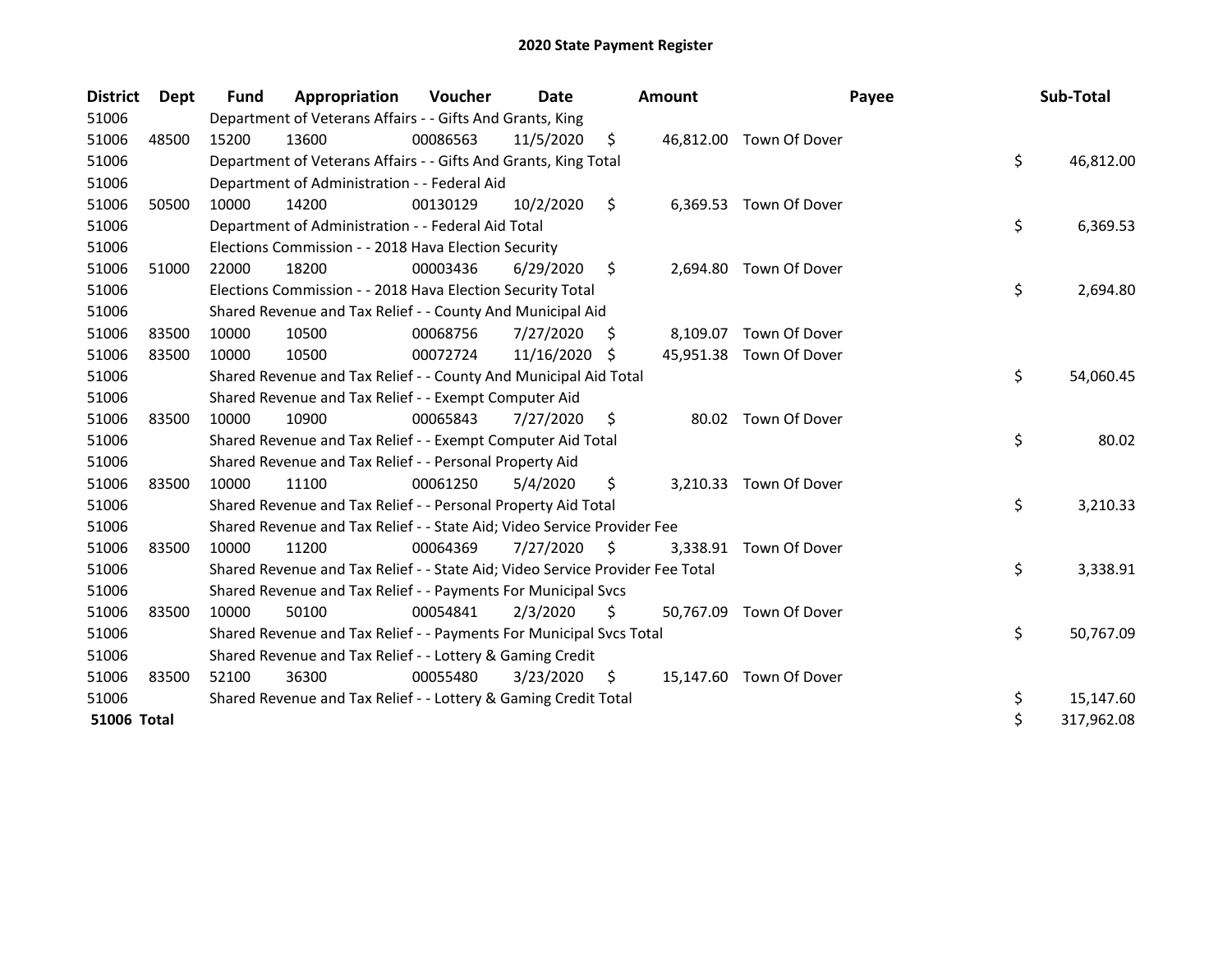| <b>District</b> | Dept  | <b>Fund</b> | Appropriation                                                      | Voucher  | Date          | <b>Amount</b>  | Payee                     | Sub-Total        |
|-----------------|-------|-------------|--------------------------------------------------------------------|----------|---------------|----------------|---------------------------|------------------|
| 51010           |       |             | Dept of Safety & Prof Services - - Fire Dues Distribution          |          |               |                |                           |                  |
| 51010           | 16500 | 10000       | 22500                                                              | 00036821 | 7/20/2020     | \$             | 34,220.75 Town Of Norway  |                  |
| 51010           |       |             | Dept of Safety & Prof Services - - Fire Dues Distribution Total    |          |               |                |                           | \$<br>34,220.75  |
| 51010           |       |             | Dept of Natural Resources - - Aids In Lieu Of Taxes - Gener        |          |               |                |                           |                  |
| 51010           | 37000 | 10000       | 50300                                                              | 00387179 | 2/3/2020      | \$             | 17.31 Town Of Norway      |                  |
| 51010           | 37000 | 10000       | 50300                                                              | 00387180 | 2/3/2020      | \$<br>1,342.58 | Town Of Norway            |                  |
| 51010           | 37000 | 10000       | 50300                                                              | 00404899 | 4/21/2020     | \$<br>104.08   | Town Of Norway            |                  |
| 51010           | 37000 | 10000       | 50300                                                              | 00404900 | 4/21/2020     | \$             | 164.62 Town Of Norway     |                  |
| 51010           |       |             | Dept of Natural Resources - - Aids In Lieu Of Taxes - Gener Total  |          |               |                |                           | \$<br>1,628.59   |
| 51010           |       |             | Dept of Natural Resources - - GPO -Federal Funds                   |          |               |                |                           |                  |
| 51010           | 37000 | 21200       | 38100                                                              | 00395095 | 3/12/2020     | \$             | 5,039.64 Town Of Norway   |                  |
| 51010           |       |             | Dept of Natural Resources - - GPO -Federal Funds Total             |          |               |                |                           | \$<br>5,039.64   |
| 51010           |       |             | Dept of Natural Resources - - Enf A - Boating Enforcement          |          |               |                |                           |                  |
| 51010           | 37000 | 21200       | 55000                                                              | 00395095 | 3/12/2020     | \$             | 10,325.11 Town Of Norway  |                  |
| 51010           |       |             | Dept of Natural Resources - - Enf A - Boating Enforcement Total    |          |               |                |                           | \$<br>10,325.11  |
| 51010           |       |             | Dept of Natural Resources - - Resaids - Cnty Forst, Cl & Mfl       |          |               |                |                           |                  |
| 51010           | 37000 | 21200       | 57100                                                              | 00417618 | 6/18/2020     | \$<br>17.44    | Town Of Norway            |                  |
| 51010           |       |             | Dept of Natural Resources - - Resaids - Cnty Forst, Cl & Mfl Total |          |               |                |                           | \$<br>17.44      |
| 51010           |       |             | Dept of Natural Resources - - Aids In Lieu Of Taxes - Sum S        |          |               |                |                           |                  |
| 51010           | 37000 | 21200       | 57900                                                              | 00404901 | 4/21/2020     | \$<br>1.00     | Town Of Norway            |                  |
| 51010           |       |             | Dept of Natural Resources - - Aids In Lieu Of Taxes - Sum S Total  |          |               |                |                           | \$<br>1.00       |
| 51010           |       |             | Dept of Natural Resources - - Fin Asst For Responsible Units       |          |               |                |                           |                  |
| 51010           | 37000 | 27400       | 67000                                                              | 00413438 | 5/29/2020     | \$             | 24,295.92 Town Of Norway  |                  |
| 51010           |       |             | Dept of Natural Resources - - Fin Asst For Responsible Units Total |          |               |                |                           | \$<br>24,295.92  |
| 51010           |       |             | WI Dept of Transportation - - Trns Aids To Mnc.-Sf                 |          |               |                |                           |                  |
| 51010           | 39500 | 21100       | 19100                                                              | 00476768 | 1/6/2020      | \$             | 42,230.44 Town Of Norway  |                  |
| 51010           | 39500 | 21100       | 19100                                                              | 00506623 | 4/6/2020      | \$             | 42,230.44 Town Of Norway  |                  |
| 51010           | 39500 | 21100       | 19100                                                              | 00543615 | 7/6/2020      | \$             | 42,230.44 Town Of Norway  |                  |
| 51010           | 39500 | 21100       | 19100                                                              | 00586441 | 10/5/2020     | \$             | 42,230.44 Town Of Norway  |                  |
| 51010           |       |             | WI Dept of Transportation - - Trns Aids To Mnc.-Sf Total           |          |               |                |                           | \$<br>168,921.76 |
| 51010           |       |             | Department of Justice - - Law Enforcement Train, Local             |          |               |                |                           |                  |
| 51010           | 45500 | 10000       | 23100                                                              | 00091802 | 12/9/2020     | \$             | 480.00 Town Of Norway     |                  |
| 51010           |       |             | Department of Justice - - Law Enforcement Train, Local Total       |          |               |                |                           | \$<br>480.00     |
| 51010           |       |             | Department of Administration - - Federal Aid                       |          |               |                |                           |                  |
| 51010           | 50500 | 10000       | 14200                                                              | 00135010 | 12/10/2020 \$ |                | 130,272.00 Town Of Norway |                  |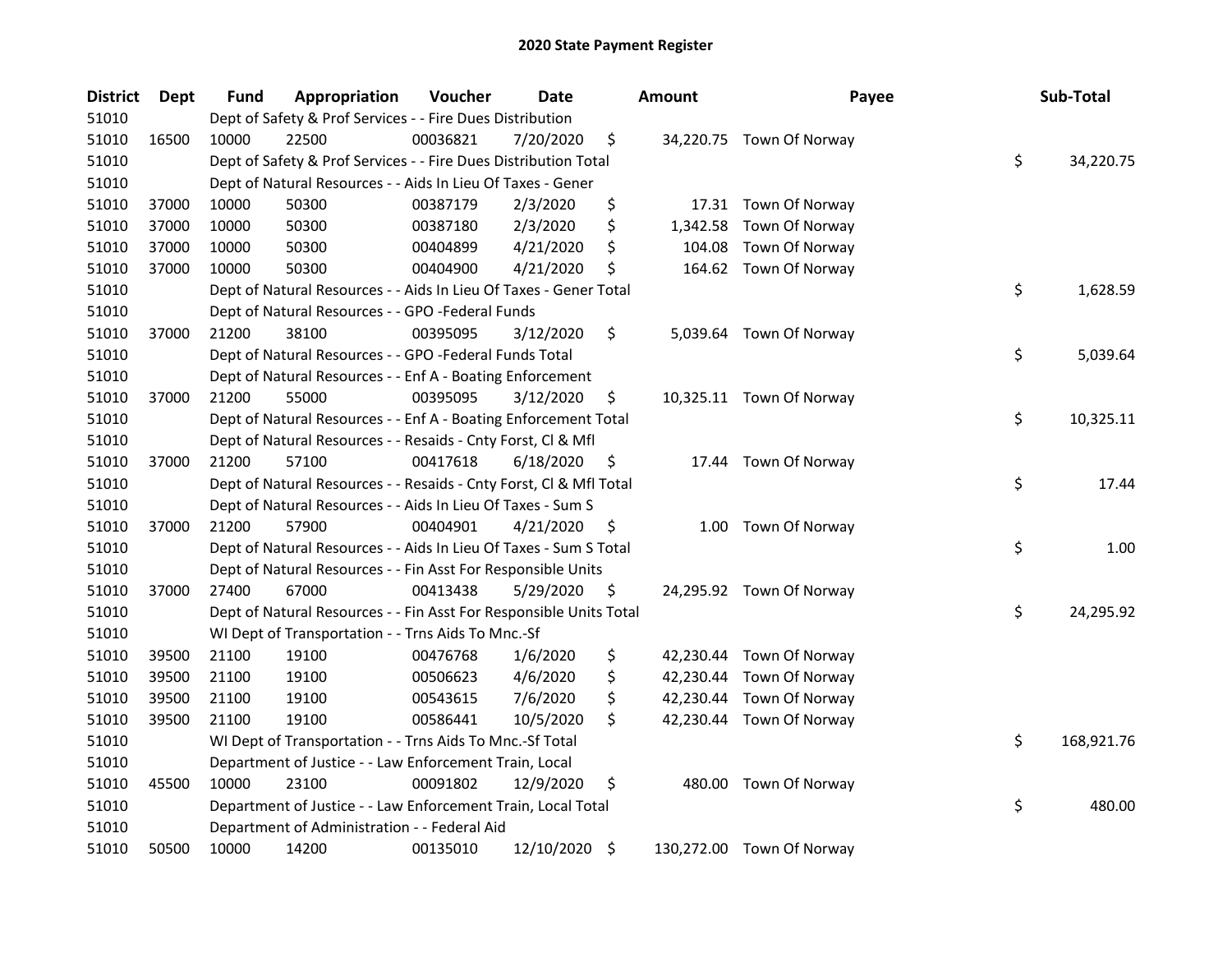| <b>District</b> | <b>Dept</b> | Fund  | Appropriation                                                                 | <b>Voucher</b> | Date          |    | <b>Amount</b> | Payee                    | Sub-Total        |
|-----------------|-------------|-------|-------------------------------------------------------------------------------|----------------|---------------|----|---------------|--------------------------|------------------|
| 51010           | 50500       | 10000 | 14200                                                                         | 00136484       | 12/17/2020 \$ |    |               | 13,826.04 Town Of Norway |                  |
| 51010           |             |       | Department of Administration - - Federal Aid Total                            |                |               |    |               |                          | \$<br>144,098.04 |
| 51010           |             |       | Elections Commission - - 2018 Hava Election Security                          |                |               |    |               |                          |                  |
| 51010           | 51000       | 22000 | 18200                                                                         | 00004113       | 8/6/2020      | \$ | 6,111.40      | Town Of Norway           |                  |
| 51010           |             |       | Elections Commission - - 2018 Hava Election Security Total                    |                |               |    |               |                          | \$<br>6,111.40   |
| 51010           |             |       | Shared Revenue and Tax Relief - - County And Municipal Aid                    |                |               |    |               |                          |                  |
| 51010           | 83500       | 10000 | 10500                                                                         | 00068757       | 7/27/2020     | S  |               | 13,342.74 Town Of Norway |                  |
| 51010           | 83500       | 10000 | 10500                                                                         | 00072725       | 11/16/2020    | -S | 75,608.89     | Town Of Norway           |                  |
| 51010           |             |       | Shared Revenue and Tax Relief - - County And Municipal Aid Total              |                |               |    |               |                          | \$<br>88,951.63  |
| 51010           |             |       | Shared Revenue and Tax Relief - - Exempt Computer Aid                         |                |               |    |               |                          |                  |
| 51010           | 83500       | 10000 | 10900                                                                         | 00065844       | 7/27/2020     | \$ | 178.75        | Town Of Norway           |                  |
| 51010           |             |       | Shared Revenue and Tax Relief - - Exempt Computer Aid Total                   |                |               |    |               |                          | \$<br>178.75     |
| 51010           |             |       | Shared Revenue and Tax Relief - - Utility Aid                                 |                |               |    |               |                          |                  |
| 51010           | 83500       | 10000 | 11000                                                                         | 00068757       | 7/27/2020     | Ŝ. | 516.53        | Town Of Norway           |                  |
| 51010           | 83500       | 10000 | 11000                                                                         | 00072725       | 11/16/2020    | S. | 2,989.35      | Town Of Norway           |                  |
| 51010           |             |       | Shared Revenue and Tax Relief - - Utility Aid Total                           |                |               |    |               |                          | \$<br>3,505.88   |
| 51010           |             |       | Shared Revenue and Tax Relief - - Personal Property Aid                       |                |               |    |               |                          |                  |
| 51010           | 83500       | 10000 | 11100                                                                         | 00061251       | 5/4/2020      | \$ | 4,370.43      | Town Of Norway           |                  |
| 51010           |             |       | Shared Revenue and Tax Relief - - Personal Property Aid Total                 |                |               |    |               |                          | \$<br>4,370.43   |
| 51010           |             |       | Shared Revenue and Tax Relief - - State Aid; Video Service Provider Fee       |                |               |    |               |                          |                  |
| 51010           | 83500       | 10000 | 11200                                                                         | 00064370       | 7/27/2020     | S. | 6.739.61      | Town Of Norway           |                  |
| 51010           |             |       | Shared Revenue and Tax Relief - - State Aid; Video Service Provider Fee Total |                |               |    |               |                          | \$<br>6,739.61   |
| 51010 Total     |             |       |                                                                               |                |               |    |               |                          | \$<br>498,885.95 |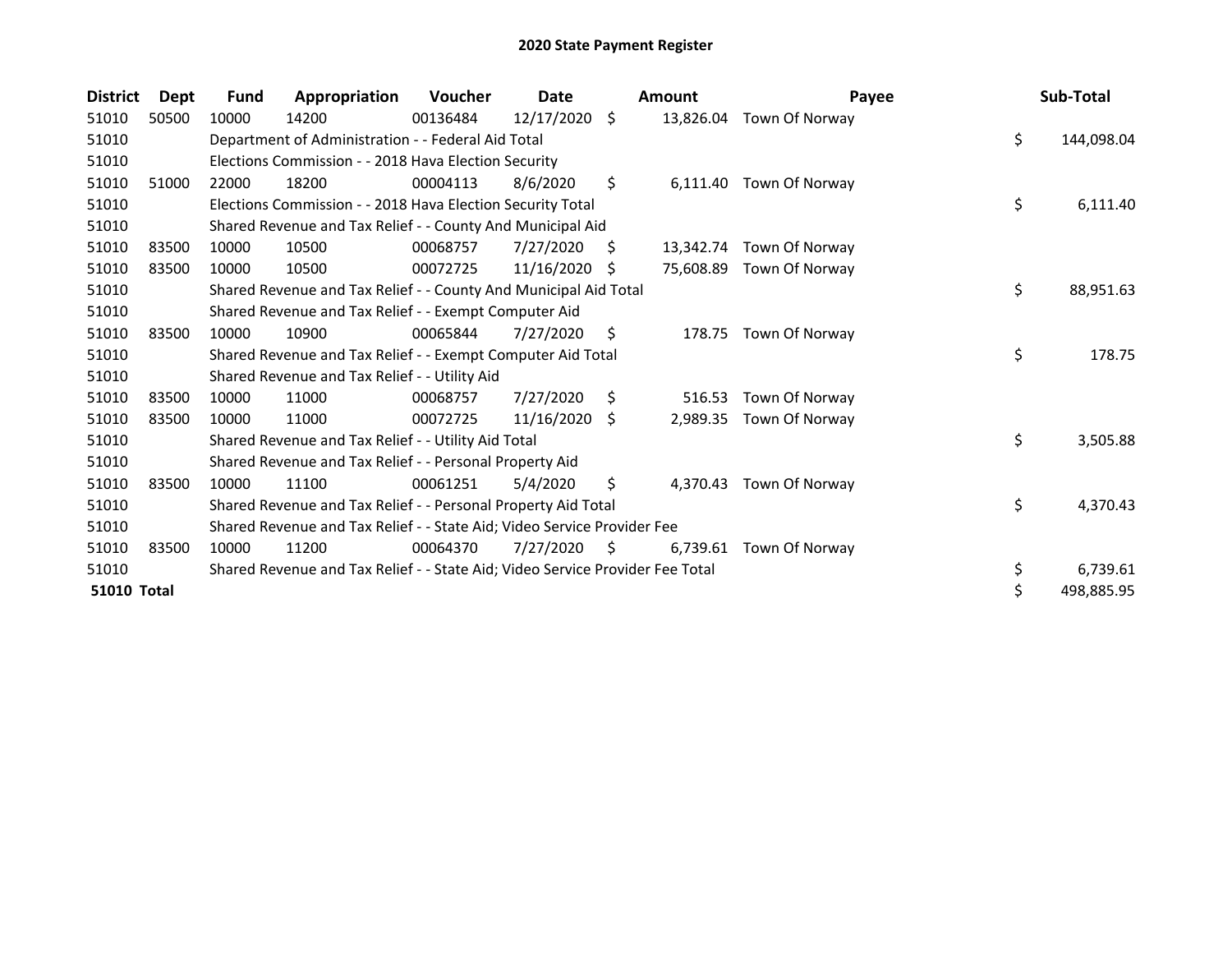| <b>District</b> | <b>Dept</b> | <b>Fund</b> | Appropriation                                                      | Voucher  | <b>Date</b> | <b>Amount</b>   | Payee                        | Sub-Total       |
|-----------------|-------------|-------------|--------------------------------------------------------------------|----------|-------------|-----------------|------------------------------|-----------------|
| 51016           |             |             | Dept of Safety & Prof Services - - Fire Dues Distribution          |          |             |                 |                              |                 |
| 51016           | 16500       | 10000       | 22500                                                              | 00036823 | 7/20/2020   | \$              | 30,095.63 Waterford, Town of |                 |
| 51016           |             |             | Dept of Safety & Prof Services - - Fire Dues Distribution Total    |          |             |                 |                              | \$<br>30,095.63 |
| 51016           |             |             | Dept of Natural Resources - - Aids In Lieu Of Taxes - Gener        |          |             |                 |                              |                 |
| 51016           | 37000       | 10000       | 50300                                                              | 00387205 | 2/3/2020    | \$<br>445.45    | Waterford, Town of           |                 |
| 51016           | 37000       | 10000       | 50300                                                              | 00387206 | 2/3/2020    | \$<br>23,901.10 | Waterford, Town of           |                 |
| 51016           | 37000       | 10000       | 50300                                                              | 00405060 | 4/21/2020   | \$              | 205.81 Waterford, Town of    |                 |
| 51016           |             |             | Dept of Natural Resources - - Aids In Lieu Of Taxes - Gener Total  |          |             |                 |                              | \$<br>24,552.36 |
| 51016           |             |             | Dept of Natural Resources - - Taxes & Assessmts-Conserv Fund       |          |             |                 |                              |                 |
| 51016           | 37000       | 21200       | 16900                                                              | 00383439 | 1/21/2020   | \$<br>250.00    | Waterford, Town of           |                 |
| 51016           | 37000       | 21200       | 16900                                                              | 00383440 | 1/21/2020   | \$<br>250.00    | Waterford, Town of           |                 |
| 51016           | 37000       | 21200       | 16900                                                              | 00383441 | 1/21/2020   | \$<br>250.00    | Waterford, Town of           |                 |
| 51016           | 37000       | 21200       | 16900                                                              | 00383442 | 1/21/2020   | \$<br>250.00    | Waterford, Town of           |                 |
| 51016           | 37000       | 21200       | 16900                                                              | 00383443 | 1/21/2020   | \$<br>250.00    | Waterford, Town of           |                 |
| 51016           | 37000       | 21200       | 16900                                                              | 00383444 | 1/21/2020   | \$<br>250.00    | Waterford, Town of           |                 |
| 51016           | 37000       | 21200       | 16900                                                              | 00383445 | 1/21/2020   | \$<br>250.00    | Waterford, Town of           |                 |
| 51016           | 37000       | 21200       | 16900                                                              | 00383446 | 1/21/2020   | \$<br>250.00    | Waterford, Town of           |                 |
| 51016           | 37000       | 21200       | 16900                                                              | 00383447 | 1/21/2020   | \$<br>250.00    | Waterford, Town of           |                 |
| 51016           | 37000       | 21200       | 16900                                                              | 00383448 | 1/21/2020   | \$<br>250.00    | Waterford, Town of           |                 |
| 51016           | 37000       | 21200       | 16900                                                              | 00383449 | 1/21/2020   | \$<br>250.00    | Waterford, Town of           |                 |
| 51016           | 37000       | 21200       | 16900                                                              | 00383450 | 1/21/2020   | \$<br>250.00    | Waterford, Town of           |                 |
| 51016           | 37000       | 21200       | 16900                                                              | 00383451 | 1/21/2020   | \$<br>250.00    | Waterford, Town of           |                 |
| 51016           |             |             | Dept of Natural Resources - - Taxes & Assessmts-Conserv Fund Total |          |             |                 |                              | \$<br>3,250.00  |
| 51016           |             |             | Dept of Natural Resources - - GPO -Federal Funds                   |          |             |                 |                              |                 |
| 51016           | 37000       | 21200       | 38100                                                              | 00395260 | 3/12/2020   | \$              | 2,161.24 Waterford, Town of  |                 |
| 51016           |             |             | Dept of Natural Resources - - GPO -Federal Funds Total             |          |             |                 |                              | \$<br>2,161.24  |
| 51016           |             |             | Dept of Natural Resources - - Enf A - Boating Enforcement          |          |             |                 |                              |                 |
| 51016           | 37000       | 21200       | 55000                                                              | 00395260 | 3/12/2020   | \$              | 4,427.89 Waterford, Town of  |                 |
| 51016           |             |             | Dept of Natural Resources - - Enf A - Boating Enforcement Total    |          |             |                 |                              | \$<br>4,427.89  |
| 51016           |             |             | Dept of Natural Resources - - Resaids - Cnty Forst, Cl & Mfl       |          |             |                 |                              |                 |
| 51016           | 37000       | 21200       | 57100                                                              | 00417619 | 6/18/2020   | \$<br>10.80     | Waterford, Town of           |                 |
| 51016           |             |             | Dept of Natural Resources - - Resaids - Cnty Forst, Cl & Mfl Total |          |             |                 |                              | \$<br>10.80     |
| 51016           |             |             | Dept of Natural Resources - - Aids In Lieu Of Taxes - Sum S        |          |             |                 |                              |                 |
| 51016           | 37000       | 21200       | 57900                                                              | 00405059 | 4/21/2020   | \$<br>626.98    | Waterford, Town of           |                 |
| 51016           |             |             | Dept of Natural Resources - - Aids In Lieu Of Taxes - Sum S Total  |          |             |                 |                              | \$<br>626.98    |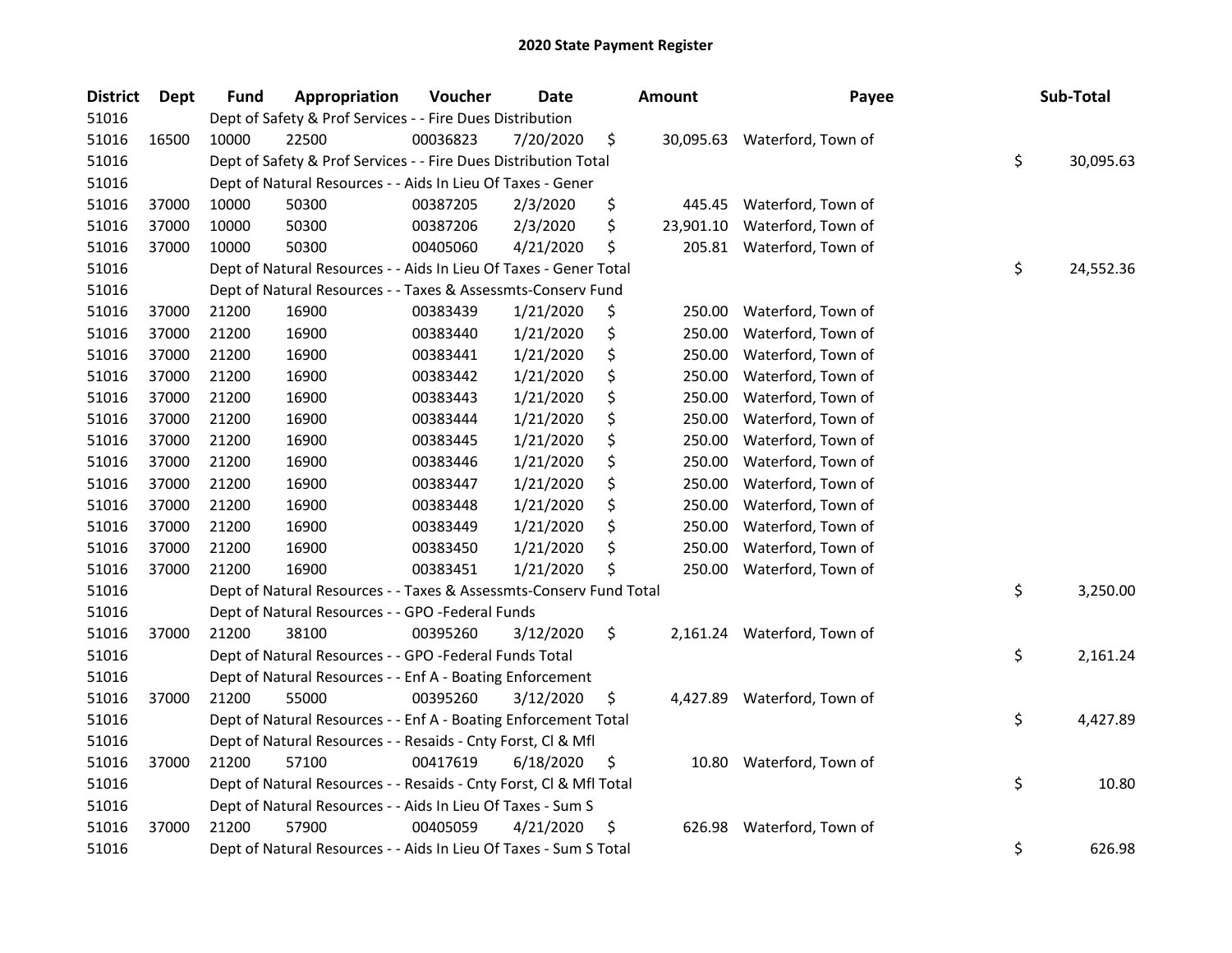| <b>District</b> | Dept  | <b>Fund</b> | Appropriation                                                      | Voucher  | Date          |     | <b>Amount</b> | Payee                        | Sub-Total        |
|-----------------|-------|-------------|--------------------------------------------------------------------|----------|---------------|-----|---------------|------------------------------|------------------|
| 51016           |       |             | Dept of Natural Resources - - Fin Asst For Responsible Units       |          |               |     |               |                              |                  |
| 51016           | 37000 | 27400       | 67000                                                              | 00412490 | 5/29/2020     | \$  |               | 17,786.59 Waterford, Town of |                  |
| 51016           |       |             | Dept of Natural Resources - - Fin Asst For Responsible Units Total |          |               |     |               |                              | \$<br>17,786.59  |
| 51016           |       |             | Dept of Natural Resources - - Land Acquisition                     |          |               |     |               |                              |                  |
| 51016           | 37000 | 36300       | <b>TA100</b>                                                       | 00399694 | 4/7/2020      | \$  |               | 952.17 Waterford, Town of    |                  |
| 51016           |       |             | Dept of Natural Resources - - Land Acquisition Total               |          |               |     |               |                              | \$<br>952.17     |
| 51016           |       |             | WI Dept of Transportation - - Trns Aids To Mnc.-Sf                 |          |               |     |               |                              |                  |
| 51016           | 39500 | 21100       | 19100                                                              | 00476770 | 1/6/2020      | \$  |               | 52,584.10 Waterford, Town of |                  |
| 51016           | 39500 | 21100       | 19100                                                              | 00506625 | 4/6/2020      | \$  | 52,584.10     | Waterford, Town of           |                  |
| 51016           | 39500 | 21100       | 19100                                                              | 00543617 | 7/6/2020      | \$  |               | 52,584.10 Waterford, Town of |                  |
| 51016           | 39500 | 21100       | 19100                                                              | 00586443 | 10/5/2020     | \$  |               | 52,584.12 Waterford, Town of |                  |
| 51016           |       |             | WI Dept of Transportation - - Trns Aids To Mnc.-Sf Total           |          |               |     |               |                              | \$<br>210,336.42 |
| 51016           |       |             | WI Dept of Transportation - - Loc Rd Imp Prg St Fd                 |          |               |     |               |                              |                  |
| 51016           | 39500 | 21100       | 27800                                                              | 00631216 | 12/28/2020 \$ |     |               | 17,012.62 Waterford, Town of |                  |
| 51016           |       |             | WI Dept of Transportation - - Loc Rd Imp Prg St Fd Total           |          |               |     |               |                              | \$<br>17,012.62  |
| 51016           |       |             | Department of Justice - - Law Enforcement Train, Local             |          |               |     |               |                              |                  |
| 51016           | 45500 | 10000       | 23100                                                              | 00092100 | 12/11/2020 \$ |     |               | 1,920.00 Waterford, Town of  |                  |
| 51016           |       |             | Department of Justice - - Law Enforcement Train, Local Total       |          |               |     |               |                              | \$<br>1,920.00   |
| 51016           |       |             | Elections Commission - - 2018 Hava Election Security               |          |               |     |               |                              |                  |
| 51016           | 51000 | 22000       | 18200                                                              | 00004664 | 9/18/2020     | \$  | 4,919.00      | Waterford, Town of           |                  |
| 51016           |       |             | Elections Commission - - 2018 Hava Election Security Total         |          |               |     |               |                              | \$<br>4,919.00   |
| 51016           |       |             | Shared Revenue and Tax Relief - - County And Municipal Aid         |          |               |     |               |                              |                  |
| 51016           | 83500 | 10000       | 10500                                                              | 00068758 | 7/27/2020     | \$. |               | 10,725.26 Waterford, Town of |                  |
| 51016           | 83500 | 10000       | 10500                                                              | 00072726 | 11/16/2020 \$ |     |               | 60,776.48 Waterford, Town of |                  |
| 51016           |       |             | Shared Revenue and Tax Relief - - County And Municipal Aid Total   |          |               |     |               |                              | \$<br>71,501.74  |
| 51016           |       |             | Shared Revenue and Tax Relief - - Exempt Computer Aid              |          |               |     |               |                              |                  |
| 51016           | 83500 | 10000       | 10900                                                              | 00065845 | 7/27/2020     | \$  |               | 223.44 Waterford, Town of    |                  |
| 51016           |       |             | Shared Revenue and Tax Relief - - Exempt Computer Aid Total        |          |               |     |               |                              | \$<br>223.44     |
| 51016           |       |             | Shared Revenue and Tax Relief - - Utility Aid                      |          |               |     |               |                              |                  |
| 51016           | 83500 | 10000       | 11000                                                              | 00068758 | 7/27/2020     | \$  |               | 484.82 Waterford, Town of    |                  |
| 51016           | 83500 | 10000       | 11000                                                              | 00072726 | 11/16/2020    | S.  | 2,792.68      | Waterford, Town of           |                  |
| 51016           |       |             | Shared Revenue and Tax Relief - - Utility Aid Total                |          |               |     |               |                              | \$<br>3,277.50   |
| 51016           |       |             | Shared Revenue and Tax Relief - - Personal Property Aid            |          |               |     |               |                              |                  |
| 51016           | 83500 | 10000       | 11100                                                              | 00061252 | 5/4/2020      | \$  | 3,219.48      | Waterford, Town of           |                  |
| 51016           |       |             | Shared Revenue and Tax Relief - - Personal Property Aid Total      |          |               |     |               |                              | \$<br>3,219.48   |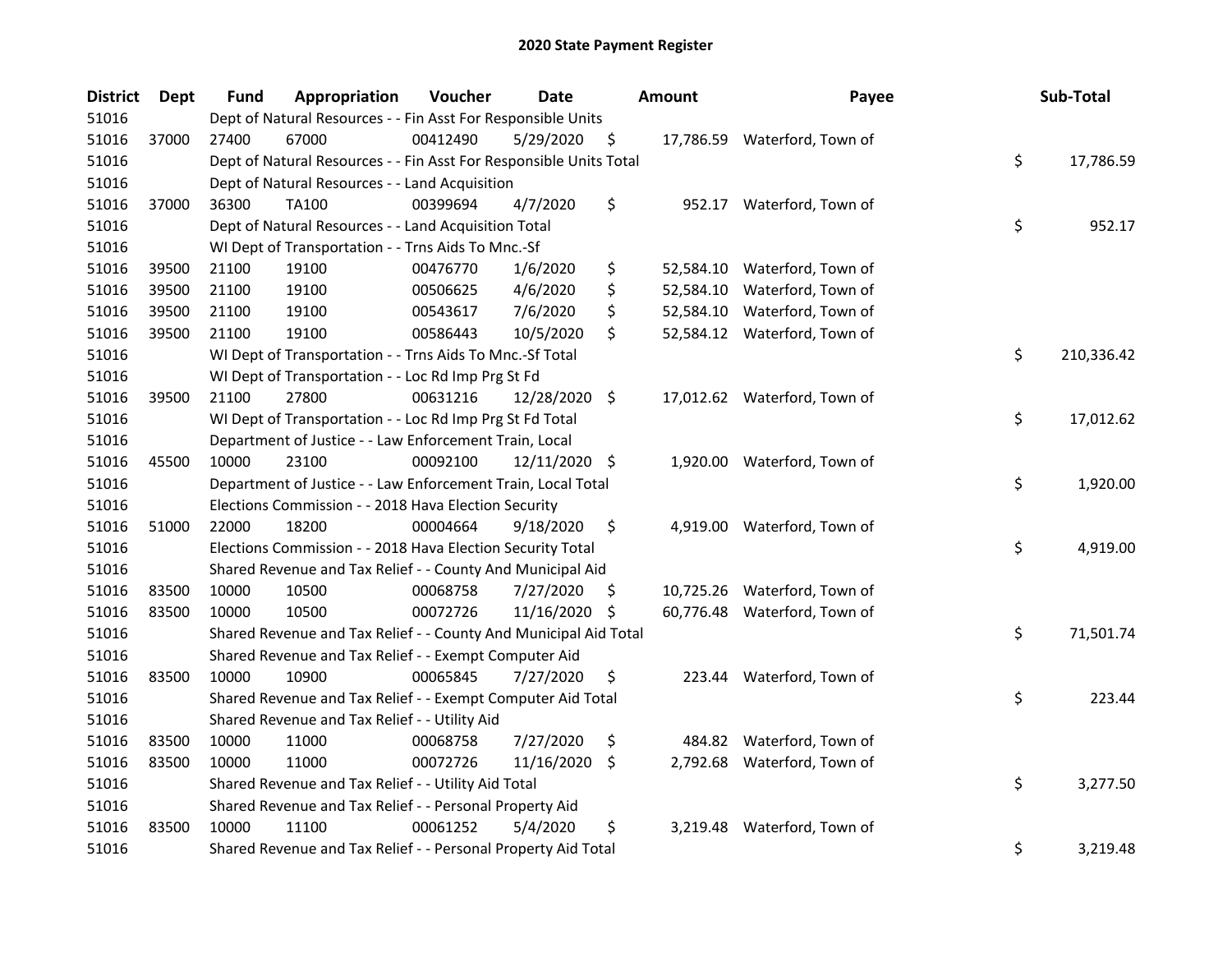| <b>District</b>    | Dept  | <b>Fund</b> | Appropriation                                                                 | <b>Voucher</b> | Date         | Amount   | Pavee              | Sub-Total  |
|--------------------|-------|-------------|-------------------------------------------------------------------------------|----------------|--------------|----------|--------------------|------------|
| 51016              |       |             | Shared Revenue and Tax Relief - - State Aid; Video Service Provider Fee       |                |              |          |                    |            |
| 51016              | 83500 | 10000       | 11200                                                                         | 00064371       | 7/27/2020 \$ | 8.383.17 | Waterford. Town of |            |
| 51016              |       |             | Shared Revenue and Tax Relief - - State Aid; Video Service Provider Fee Total |                |              |          |                    | 8.383.17   |
| <b>51016 Total</b> |       |             |                                                                               |                |              |          |                    | 404.657.03 |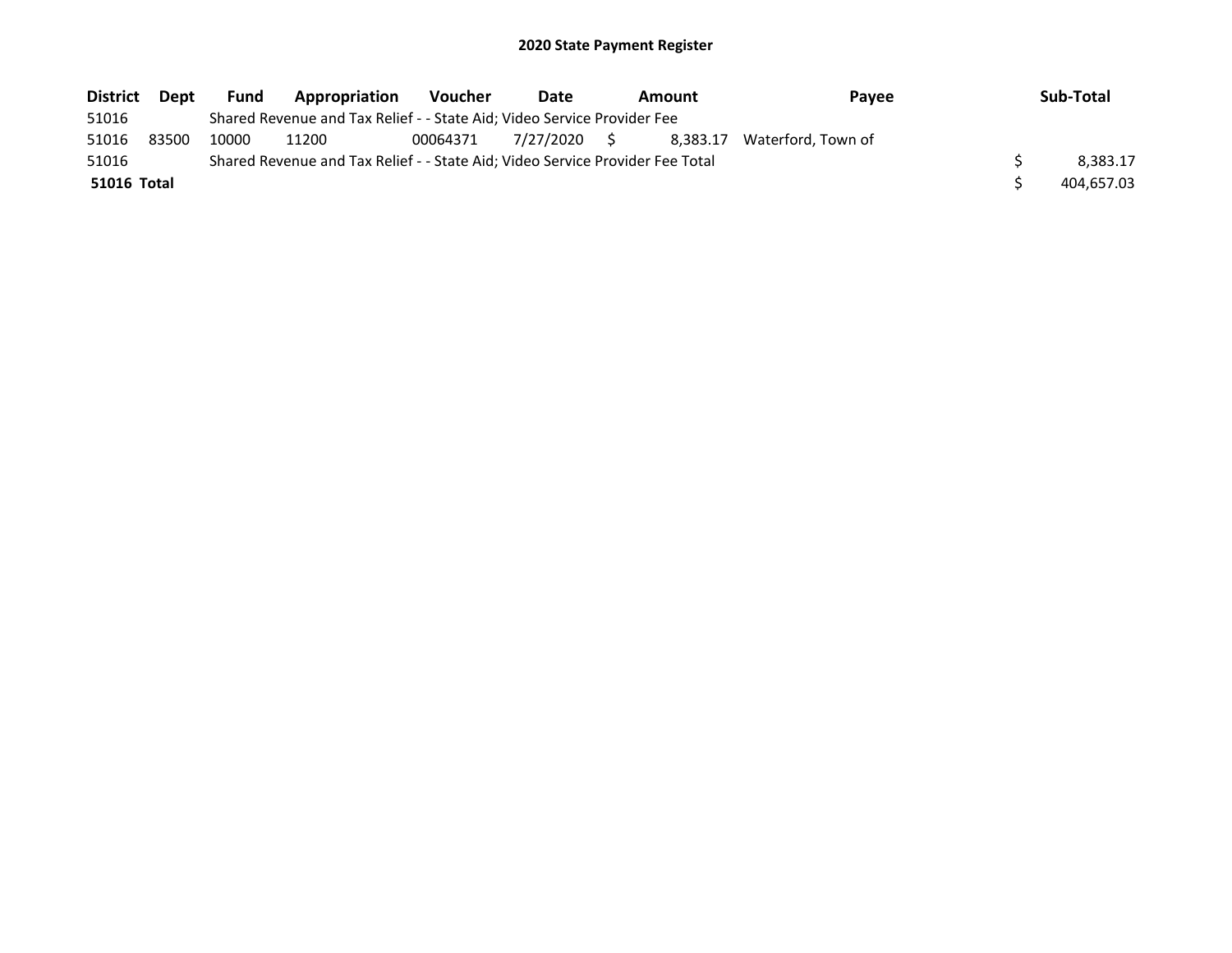| <b>District</b> | <b>Dept</b> | <b>Fund</b> | Appropriation                                                      | Voucher  | <b>Date</b> | <b>Amount</b>    | Payee                          | Sub-Total          |
|-----------------|-------------|-------------|--------------------------------------------------------------------|----------|-------------|------------------|--------------------------------|--------------------|
| 51104           |             |             | Dept of Safety & Prof Services - - Fire Dues Distribution          |          |             |                  |                                |                    |
| 51104           | 16500       | 10000       | 22500                                                              | 00036824 | 7/20/2020   | \$               | 93,928.39 Village Of Caledonia |                    |
| 51104           |             |             | Dept of Safety & Prof Services - - Fire Dues Distribution Total    |          |             |                  |                                | \$<br>93,928.39    |
| 51104           |             |             | Dept of Natural Resources - - Resaids - Cnty Forst, Cl & Mfl       |          |             |                  |                                |                    |
| 51104           | 37000       | 21200       | 57100                                                              | 00417620 | 6/18/2020   | \$<br>20.00      | Village Of Caledonia           |                    |
| 51104           |             |             | Dept of Natural Resources - - Resaids - Cnty Forst, CI & Mfl Total |          |             |                  |                                | \$<br>20.00        |
| 51104           |             |             | Dept of Natural Resources - - Rec & Resource Aids, Fed             |          |             |                  |                                |                    |
| 51104           | 37000       | 21200       | 58300                                                              | 00403262 | 4/21/2020   | \$               | 477.50 Village Of Caledonia    |                    |
| 51104           |             |             | Dept of Natural Resources - - Rec & Resource Aids, Fed Total       |          |             |                  |                                | \$<br>477.50       |
| 51104           |             |             | Dept of Natural Resources - - Fin Asst For Responsible Units       |          |             |                  |                                |                    |
| 51104           | 37000       | 27400       | 67000                                                              | 00413004 | 5/29/2020   | \$<br>60,998.09  | Village Of Caledonia           |                    |
| 51104           |             |             | Dept of Natural Resources - - Fin Asst For Responsible Units Total |          |             |                  |                                | \$<br>60,998.09    |
| 51104           |             |             | Dept of Natural Resources - - Recycling Consolidation Grants       |          |             |                  |                                |                    |
| 51104           | 37000       | 27400       | 67300                                                              | 00413004 | 5/29/2020   | \$<br>6,361.28   | Village Of Caledonia           |                    |
| 51104           |             |             | Dept of Natural Resources - - Recycling Consolidation Grants Total |          |             |                  |                                | \$<br>6,361.28     |
| 51104           |             |             | Dept of Natural Resources - - GPO - Sd Water Loan Prog, Fed        |          |             |                  |                                |                    |
| 51104           | 37000       | 57300       | 48200                                                              | 00381841 | 1/24/2020   | \$<br>9,217.00   | Village Of Caledonia           |                    |
| 51104           | 37000       | 57300       | 48200                                                              | 00400368 | 4/8/2020    | \$<br>6,677.00   | Village Of Caledonia           |                    |
| 51104           | 37000       | 57300       | 48200                                                              | 00418824 | 7/16/2020   | \$<br>6,677.00   | Village Of Caledonia           |                    |
| 51104           | 37000       | 57300       | 48200                                                              | 00436804 | 10/21/2020  | \$<br>6,677.00   | Village Of Caledonia           |                    |
| 51104           |             |             | Dept of Natural Resources - - GPO - Sd Water Loan Prog, Fed Total  |          |             |                  |                                | \$<br>29,248.00    |
| 51104           |             |             | WI Dept of Transportation - - Conn Hwy Aids St Fds                 |          |             |                  |                                |                    |
| 51104           | 39500       | 21100       | 16200                                                              | 00477423 | 1/6/2020    | \$               | 9,439.61 Village Of Caledonia  |                    |
| 51104           | 39500       | 21100       | 16200                                                              | 00507278 | 4/6/2020    | \$               | 9,439.61 Village Of Caledonia  |                    |
| 51104           | 39500       | 21100       | 16200                                                              | 00544270 | 7/6/2020    | \$<br>9,439.61   | Village Of Caledonia           |                    |
| 51104           | 39500       | 21100       | 16200                                                              | 00587096 | 10/5/2020   | \$               | 9,439.62 Village Of Caledonia  |                    |
| 51104           |             |             | WI Dept of Transportation - - Conn Hwy Aids St Fds Total           |          |             |                  |                                | \$<br>37,758.45    |
| 51104           |             |             | WI Dept of Transportation - - Trns Aids To Mnc.-Sf                 |          |             |                  |                                |                    |
| 51104           | 39500       | 21100       | 19100                                                              | 00476771 | 1/6/2020    | \$<br>383,766.07 | Village Of Caledonia           |                    |
| 51104           | 39500       | 21100       | 19100                                                              | 00506626 | 4/6/2020    | \$<br>383,766.07 | Village Of Caledonia           |                    |
| 51104           | 39500       | 21100       | 19100                                                              | 00543618 | 7/6/2020    | \$<br>383,766.07 | Village Of Caledonia           |                    |
| 51104           | 39500       | 21100       | 19100                                                              | 00586444 | 10/5/2020   | \$<br>383,766.07 | Village Of Caledonia           |                    |
| 51104           |             |             | WI Dept of Transportation - - Trns Aids To Mnc.-Sf Total           |          |             |                  |                                | \$<br>1,535,064.28 |
| 51104           |             |             | Child Abuse & Neglect Prev Bd - - General Aids                     |          |             |                  |                                |                    |
| 51104           | 43300       | 10000       | 99000                                                              | 00002239 | 2/21/2020   | \$               | 30,000.00 Village Of Caledonia |                    |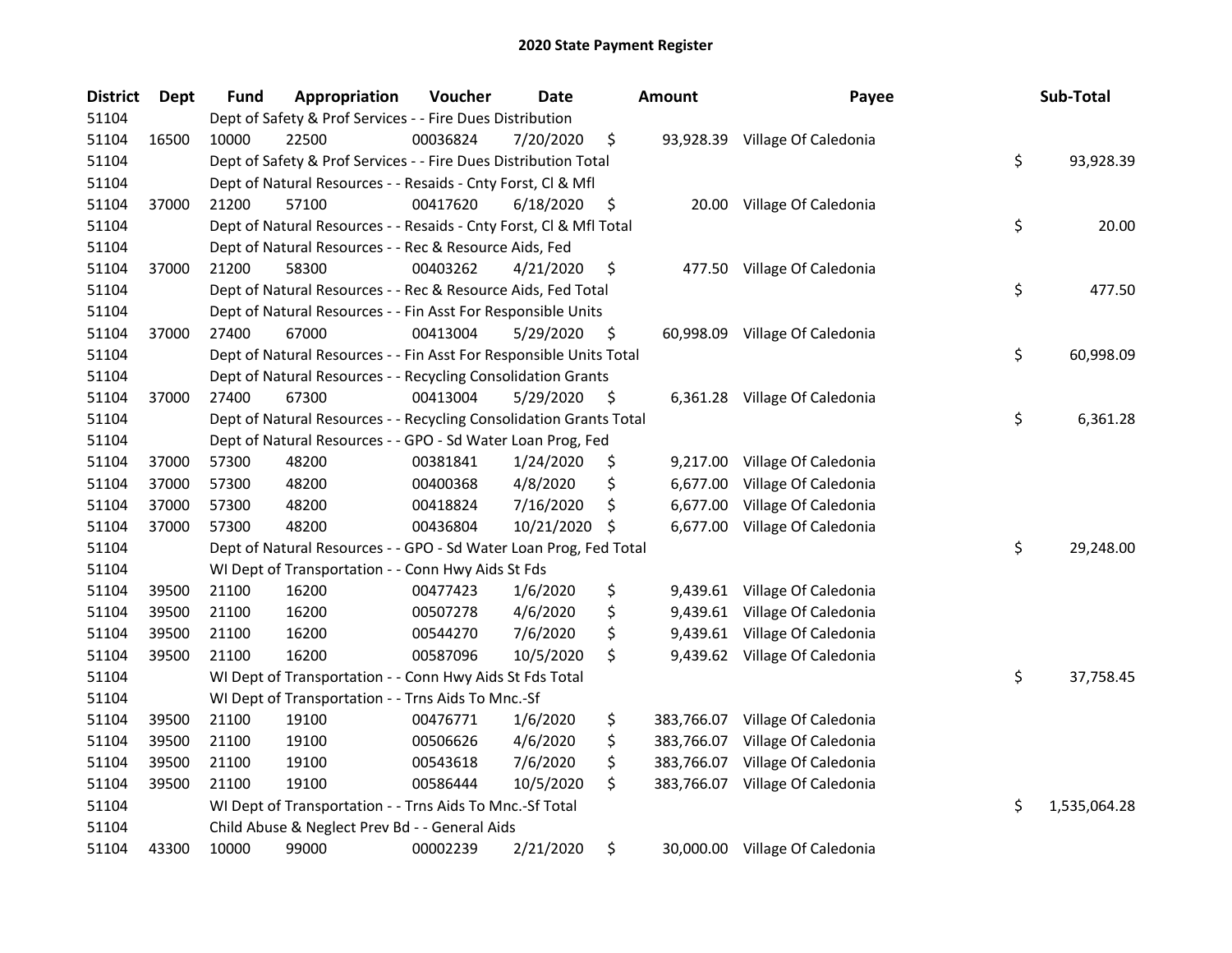| <b>District</b> | Dept  | <b>Fund</b> | Appropriation                                                                                     | Voucher   | Date          |     | <b>Amount</b> | Payee                          | Sub-Total        |
|-----------------|-------|-------------|---------------------------------------------------------------------------------------------------|-----------|---------------|-----|---------------|--------------------------------|------------------|
| 51104           | 43300 | 10000       | 99000                                                                                             | 00002259  | 3/2/2020      | \$  | 7,500.00      | Village Of Caledonia           |                  |
| 51104           | 43300 | 10000       | 99000                                                                                             | 00002328  | 4/7/2020      | \$  | 15,000.00     | Village Of Caledonia           |                  |
| 51104           |       |             | Child Abuse & Neglect Prev Bd - - General Aids Total                                              |           |               |     |               |                                | \$<br>52,500.00  |
| 51104           |       |             | Department of Health Services - - Emergency Medical Services, Ai                                  |           |               |     |               |                                |                  |
| 51104           | 43500 | 10000       | 11900                                                                                             | 00378999  | 9/15/2020     | S   |               | 6,677.54 Village Of Caledonia  |                  |
| 51104           |       |             | Department of Health Services - - Emergency Medical Services, Ai Total                            |           |               |     |               |                                | \$<br>6,677.54   |
| 51104           |       |             | Department of Health Services - - Medical Assistance State Admin                                  |           |               |     |               |                                |                  |
| 51104           | 43500 | 10000       | 14000                                                                                             | 00340549  | 3/4/2020      | \$  |               | 830.00 Village Of Caledonia    |                  |
| 51104           |       |             | Department of Health Services - - Medical Assistance State Admin Total                            |           |               |     |               |                                | \$<br>830.00     |
| 51104           |       |             | Department of Health Services - - Prepaid Medical Transport Reimbursement                         |           |               |     |               |                                |                  |
| 51104           | 43500 | 10000       | 16300                                                                                             | AMBULANCE | 11/16/2020 \$ |     |               | 17,633.47 Village Of Caledonia |                  |
| 51104           |       |             | Department of Health Services - - Prepaid Medical Transport Reimbursement Total                   |           |               |     |               |                                | \$<br>17,633.47  |
| 51104           |       |             | Department of Health Services - - Interagency And Intra-Agency P                                  |           |               |     |               |                                |                  |
| 51104           | 43500 | 10000       | 86700                                                                                             | 00399082  | 12/22/2020 \$ |     |               | 7,595.00 Village Of Caledonia  |                  |
| 51104           |       |             | Department of Health Services - - Interagency And Intra-Agency P Total                            |           |               |     |               |                                | \$<br>7,595.00   |
| 51104           |       |             | Department of Justice - - Law Enforcement Train, Local                                            |           |               |     |               |                                |                  |
| 51104           | 45500 | 10000       | 23100                                                                                             | 00091085  | 11/27/2020 \$ |     | 4,960.00      | Village Of Caledonia           |                  |
| 51104           |       |             | Department of Justice - - Law Enforcement Train, Local Total                                      |           |               |     |               |                                | \$<br>4,960.00   |
| 51104           |       |             | Department of Justice - - Inter And Intra-Agency Assist                                           |           |               |     |               |                                |                  |
| 51104           | 45500 | 10000       | 23300                                                                                             | 00083763  | 5/28/2020     | \$. |               | 4,648.78 Village Of Caledonia  |                  |
| 51104           | 45500 | 10000       | 23300                                                                                             | 00089203  | 10/13/2020 \$ |     |               | 2,901.66 Village Of Caledonia  |                  |
| 51104           |       |             | Department of Justice - - Inter And Intra-Agency Assist Total                                     |           |               |     |               |                                | \$<br>7,550.44   |
| 51104           |       |             | Department of Justice - - Federal Aid; Victim Comp                                                |           |               |     |               |                                |                  |
| 51104           | 45500 | 10000       | 54100                                                                                             | 00091046  | 11/27/2020 \$ |     |               | 416.80 Village Of Caledonia    |                  |
| 51104           |       |             | Department of Justice - - Federal Aid; Victim Comp Total                                          |           |               |     |               |                                | \$<br>416.80     |
| 51104           |       |             | Department of Administration - - Federal Aid                                                      |           |               |     |               |                                |                  |
| 51104           | 50500 | 10000       | 14200                                                                                             | 00130130  | 10/2/2020     | \$  |               | 63,865.96 Village Of Caledonia |                  |
| 51104           | 50500 | 10000       | 14200                                                                                             | 00132252  | 11/13/2020    | S.  | 215,878.68    | Village Of Caledonia           |                  |
| 51104           | 50500 | 10000       | 14200                                                                                             | 00135011  | 12/10/2020    | \$  | 129,994.36    | Village Of Caledonia           |                  |
| 51104           | 50500 | 10000       | 14200                                                                                             | 00136485  | 12/17/2020 \$ |     | 43,486.46     | Village Of Caledonia           |                  |
| 51104           |       |             | Department of Administration - - Federal Aid Total                                                |           |               |     |               |                                | \$<br>453,225.46 |
| 51104           |       |             | Elections Commission - - 2018 Hava Election Security                                              |           |               |     |               |                                |                  |
| 51104           | 51000 | 22000       | 18200                                                                                             | 00003459  | 6/29/2020     | \$  |               | 18,364.30 Village Of Caledonia |                  |
| 51104           |       |             | Elections Commission - - 2018 Hava Election Security Total                                        |           |               |     |               |                                | \$<br>18,364.30  |
| 51104           |       |             | Public Defender Board - - Transcript, Discovery and Records Provided to the Public Defender Board |           |               |     |               |                                |                  |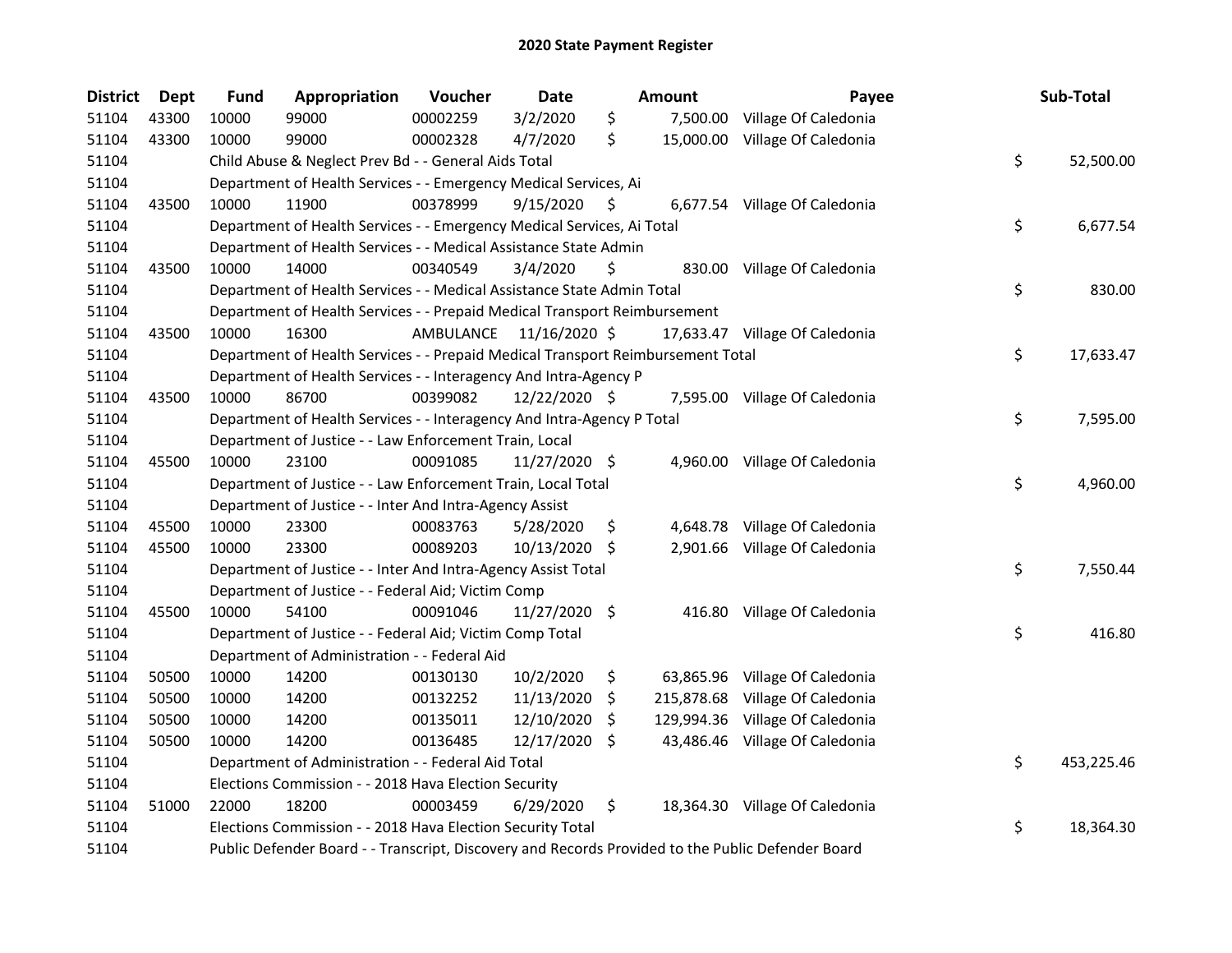| <b>District</b> | Dept  | Fund  | Appropriation                                                         | Voucher  | <b>Date</b> |     | <b>Amount</b> | Payee                                                                                                   | Sub-Total        |
|-----------------|-------|-------|-----------------------------------------------------------------------|----------|-------------|-----|---------------|---------------------------------------------------------------------------------------------------------|------------------|
| 51104           | 55000 | 10000 | 10600                                                                 | 00234819 | 2/14/2020   | \$  | 15.00         | Village Of Caledonia                                                                                    |                  |
| 51104           | 55000 | 10000 | 10600                                                                 | 00234879 | 2/14/2020   | \$  | 5.00          | Village Of Caledonia                                                                                    |                  |
| 51104           | 55000 | 10000 | 10600                                                                 | 00235639 | 2/21/2020   | \$  | 5.00          | Village Of Caledonia                                                                                    |                  |
| 51104           | 55000 | 10000 | 10600                                                                 | 00235814 | 2/21/2020   | \$  | 15.00         | Village Of Caledonia                                                                                    |                  |
| 51104           | 55000 | 10000 | 10600                                                                 | 00235815 | 2/21/2020   | \$  | 10.00         | Village Of Caledonia                                                                                    |                  |
| 51104           | 55000 | 10000 | 10600                                                                 | 00235816 | 2/21/2020   | \$  | 35.00         | Village Of Caledonia                                                                                    |                  |
| 51104           | 55000 | 10000 | 10600                                                                 | 00235817 | 2/21/2020   | \$  | 5.00          | Village Of Caledonia                                                                                    |                  |
| 51104           | 55000 | 10000 | 10600                                                                 | 00250057 | 6/8/2020    | \$  | 5.00          | Village Of Caledonia                                                                                    |                  |
| 51104           | 55000 | 10000 | 10600                                                                 | 00250058 | 6/8/2020    | \$  | 15.00         | Village Of Caledonia                                                                                    |                  |
| 51104           | 55000 | 10000 | 10600                                                                 | 00250059 | 6/8/2020    | \$  | 5.00          | Village Of Caledonia                                                                                    |                  |
| 51104           | 55000 | 10000 | 10600                                                                 | 00250060 | 6/8/2020    | \$  | 15.00         | Village Of Caledonia                                                                                    |                  |
| 51104           | 55000 | 10000 | 10600                                                                 | 00250061 | 6/8/2020    | \$  | 10.00         | Village Of Caledonia                                                                                    |                  |
| 51104           | 55000 | 10000 | 10600                                                                 | 00253129 | 6/23/2020   | \$  | 15.00         | Village Of Caledonia                                                                                    |                  |
| 51104           | 55000 | 10000 | 10600                                                                 | 00253130 | 6/23/2020   | \$  | 15.00         | Village Of Caledonia                                                                                    |                  |
| 51104           | 55000 | 10000 | 10600                                                                 | 00253131 | 6/23/2020   | \$  | 15.00         | Village Of Caledonia                                                                                    |                  |
| 51104           | 55000 | 10000 | 10600                                                                 | 00253263 | 6/26/2020   | \$  | 10.00         | Village Of Caledonia                                                                                    |                  |
| 51104           | 55000 | 10000 | 10600                                                                 | 00255933 | 7/15/2020   | \$  | 30.00         | Village Of Caledonia                                                                                    |                  |
| 51104           | 55000 | 10000 | 10600                                                                 | 00255934 | 7/15/2020   | \$  | 15.00         | Village Of Caledonia                                                                                    |                  |
| 51104           | 55000 | 10000 | 10600                                                                 | 00264707 | 10/19/2020  | \$  | 15.00         | Village Of Caledonia                                                                                    |                  |
| 51104           | 55000 | 10000 | 10600                                                                 | 00265163 | 10/23/2020  | \$  | 5.00          | Village Of Caledonia                                                                                    |                  |
| 51104           | 55000 | 10000 | 10600                                                                 | 00265164 | 10/23/2020  | \$  | 5.00          | Village Of Caledonia                                                                                    |                  |
| 51104           | 55000 | 10000 | 10600                                                                 | 00270623 | 12/11/2020  | \$  | 10.00         | Village Of Caledonia                                                                                    |                  |
| 51104           | 55000 | 10000 | 10600                                                                 | 00270624 | 12/11/2020  | \$  | 5.00          | Village Of Caledonia                                                                                    |                  |
| 51104           | 55000 | 10000 | 10600                                                                 | 00270625 | 12/11/2020  | \$  | 15.00         | Village Of Caledonia                                                                                    |                  |
| 51104           | 55000 | 10000 | 10600                                                                 | 00270787 | 12/15/2020  | \$  | 15.00         | Village Of Caledonia                                                                                    |                  |
| 51104           | 55000 | 10000 | 10600                                                                 | 00270788 | 12/15/2020  | \$  |               | 10.00 Village Of Caledonia                                                                              |                  |
| 51104           |       |       |                                                                       |          |             |     |               | Public Defender Board - - Transcript, Discovery and Records Provided to the Public Defender Board Total | \$<br>320.00     |
| 51104           |       |       | Shared Revenue and Tax Relief - - Expenditure Restraint Program       |          |             |     |               |                                                                                                         |                  |
| 51104           | 83500 | 10000 | 10100                                                                 | 00068759 | 7/27/2020   | \$. |               | 227,096.13 Village Of Caledonia                                                                         |                  |
| 51104           |       |       | Shared Revenue and Tax Relief - - Expenditure Restraint Program Total |          |             |     |               |                                                                                                         | \$<br>227,096.13 |
| 51104           |       |       | Shared Revenue and Tax Relief - - County And Municipal Aid            |          |             |     |               |                                                                                                         |                  |
| 51104           | 83500 | 10000 | 10500                                                                 | 00068759 | 7/27/2020   | \$  | 77,584.94     | Village Of Caledonia                                                                                    |                  |
| 51104           | 83500 | 10000 | 10500                                                                 | 00072727 | 11/16/2020  | -\$ |               | 422,014.54 Village Of Caledonia                                                                         |                  |
| 51104           |       |       | Shared Revenue and Tax Relief - - County And Municipal Aid Total      |          |             |     |               |                                                                                                         | \$<br>499,599.48 |
| 51104           |       |       | Shared Revenue and Tax Relief - - Exempt Computer Aid                 |          |             |     |               |                                                                                                         |                  |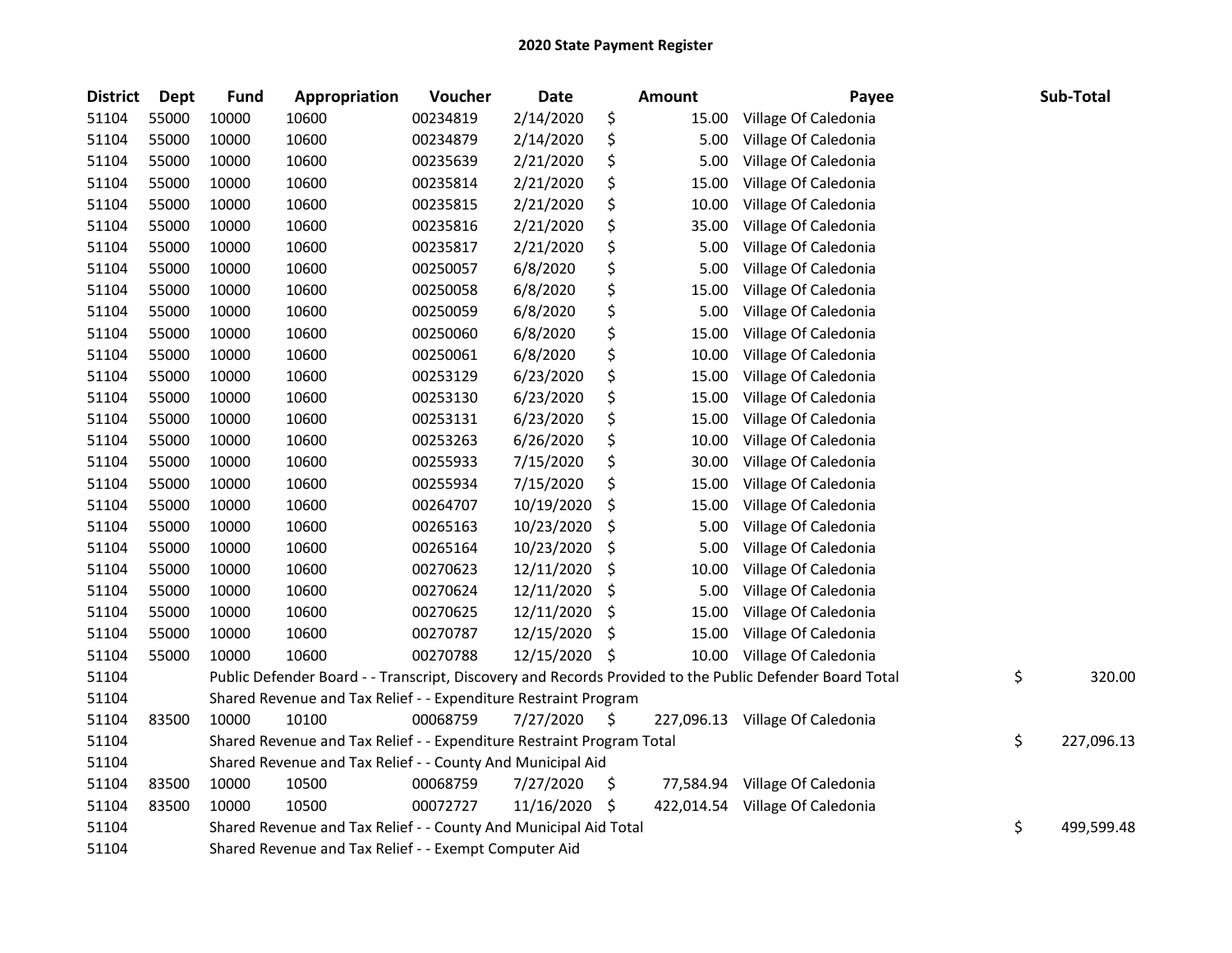| <b>District</b> | <b>Dept</b> | Fund  | Appropriation                                                                 | <b>Voucher</b> | <b>Date</b> |     | <b>Amount</b> | Payee                | Sub-Total          |
|-----------------|-------------|-------|-------------------------------------------------------------------------------|----------------|-------------|-----|---------------|----------------------|--------------------|
| 51104           | 83500       | 10000 | 10900                                                                         | 00065846       | 7/27/2020   | \$  | 6,438.19      | Village Of Caledonia |                    |
| 51104           | 83500       | 10000 | 10900                                                                         | 00067161       | 7/27/2020   | Ś   | 21,714.61     | Village Of Caledonia |                    |
| 51104           |             |       | Shared Revenue and Tax Relief - - Exempt Computer Aid Total                   |                |             |     |               |                      | \$<br>28,152.80    |
| 51104           |             |       | Shared Revenue and Tax Relief - - Utility Aid                                 |                |             |     |               |                      |                    |
| 51104           | 83500       | 10000 | 11000                                                                         | 00068759       | 7/27/2020   | \$  | 17.904.61     | Village Of Caledonia |                    |
| 51104           | 83500       | 10000 | 11000                                                                         | 00072727       | 11/16/2020  | S.  | 124,168.07    | Village Of Caledonia |                    |
| 51104           |             |       | Shared Revenue and Tax Relief - - Utility Aid Total                           |                |             |     |               |                      | \$<br>142,072.68   |
| 51104           |             |       | Shared Revenue and Tax Relief - - Personal Property Aid                       |                |             |     |               |                      |                    |
| 51104           | 83500       | 10000 | 11100                                                                         | 00061253       | 5/4/2020    | \$  | 37,824.80     | Village Of Caledonia |                    |
| 51104           | 83500       | 10000 | 11100                                                                         | 00062603       | 5/4/2020    | \$  | 21,411.94     | Village Of Caledonia |                    |
| 51104           |             |       | Shared Revenue and Tax Relief - - Personal Property Aid Total                 |                |             |     |               |                      | \$<br>59,236.74    |
| 51104           |             |       | Shared Revenue and Tax Relief - - State Aid; Video Service Provider Fee       |                |             |     |               |                      |                    |
| 51104           | 83500       | 10000 | 11200                                                                         | 00064372       | 7/27/2020   | S.  | 33.605.83     | Village Of Caledonia |                    |
| 51104           |             |       | Shared Revenue and Tax Relief - - State Aid; Video Service Provider Fee Total |                |             |     |               |                      | \$<br>33,605.83    |
| 51104           |             |       | Shared Revenue and Tax Relief - - School Lvy Tx/First Dollar Cr               |                |             |     |               |                      |                    |
| 51104           | 83500       | 10000 | 30200                                                                         | 00064006       | 7/27/2020   | S.  | 638,307.43    | Village Of Caledonia |                    |
| 51104           | 83500       | 10000 | 30200                                                                         | 00067398       | 7/27/2020   | \$. | 3,931,552.38  | Village Of Caledonia |                    |
| 51104           |             |       | Shared Revenue and Tax Relief - - School Lvy Tx/First Dollar Cr Total         |                |             |     |               |                      | \$<br>4,569,859.81 |
| 51104           |             |       | Shared Revenue and Tax Relief - - Lottery & Gaming Credit                     |                |             |     |               |                      |                    |
| 51104           | 83500       | 52100 | 36300                                                                         | 00055729       | 3/23/2020   | S.  | 1,381,516.74  | Village Of Caledonia |                    |
| 51104           |             |       | Shared Revenue and Tax Relief - - Lottery & Gaming Credit Total               |                |             |     |               |                      | \$<br>1,381,516.74 |
| 51104 Total     |             |       |                                                                               |                |             |     |               |                      | \$<br>9,275,069.21 |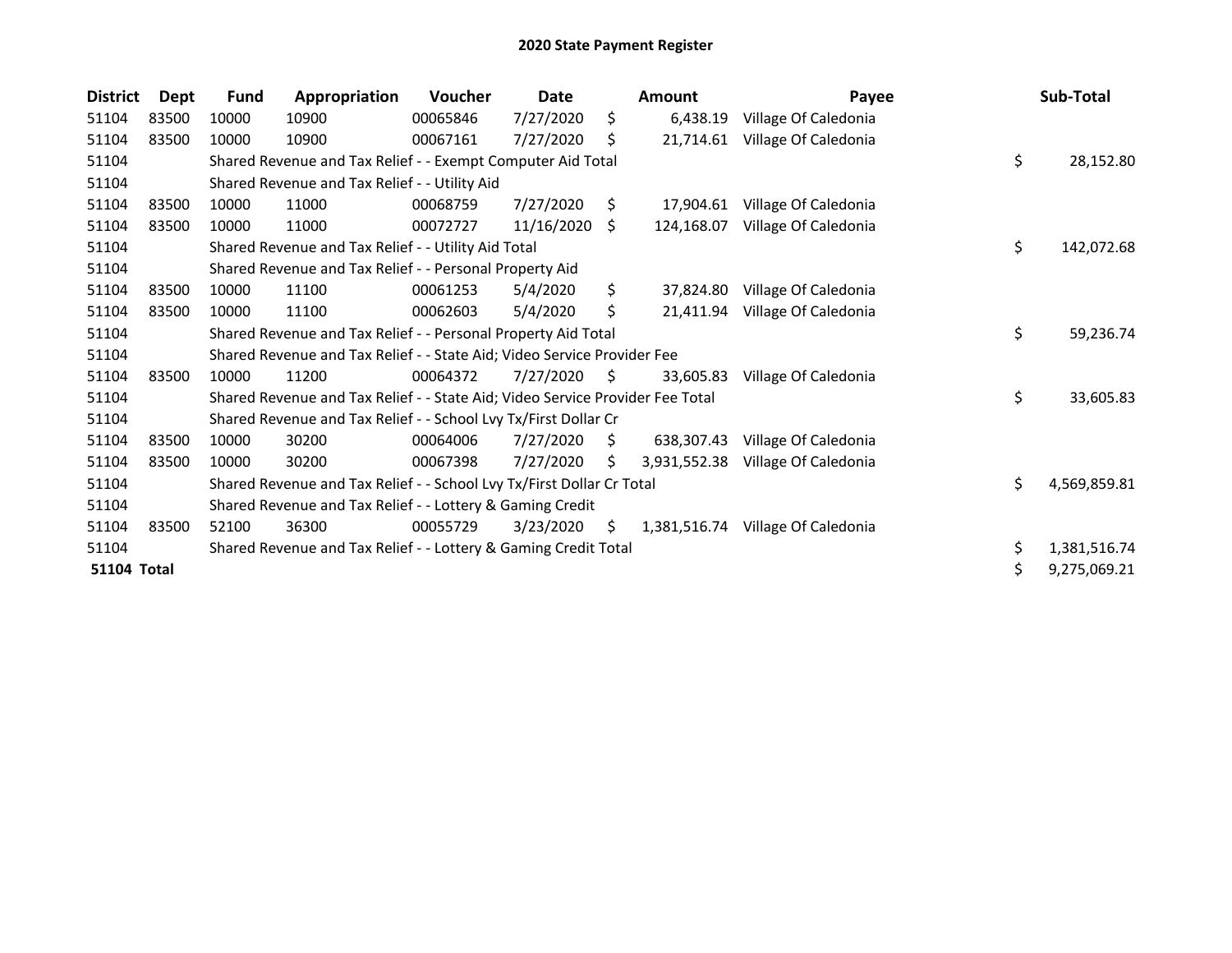| <b>District</b>    | <b>Dept</b> | Fund  | Appropriation                                                                 | Voucher  | Date          |     | <b>Amount</b> | Payee                             | Sub-Total       |
|--------------------|-------------|-------|-------------------------------------------------------------------------------|----------|---------------|-----|---------------|-----------------------------------|-----------------|
| 51121              |             |       | Dept of Safety & Prof Services - - Fire Dues Distribution                     |          |               |     |               |                                   |                 |
| 51121              | 16500       | 10000 | 22500                                                                         | 00036825 | 7/20/2020     | \$  |               | 1,850.38 Village Of Elmwood Park  |                 |
| 51121              |             |       | Dept of Safety & Prof Services - - Fire Dues Distribution Total               |          |               |     |               |                                   | \$<br>1,850.38  |
| 51121              |             |       | Dept of Natural Resources - - Fin Asst For Responsible Units                  |          |               |     |               |                                   |                 |
| 51121              | 37000       | 27400 | 67000                                                                         | 00412498 | 5/29/2020     | \$  |               | 2,778.85 Village Of Elmwood Park  |                 |
| 51121              |             |       | Dept of Natural Resources - - Fin Asst For Responsible Units Total            |          |               |     |               |                                   | \$<br>2,778.85  |
| 51121              |             |       | WI Dept of Transportation - - Trns Aids To Mnc.-Sf                            |          |               |     |               |                                   |                 |
| 51121              | 39500       | 21100 | 19100                                                                         | 00476772 | 1/6/2020      | \$  |               | 1,682.75 Village Of Elmwood Park  |                 |
| 51121              | 39500       | 21100 | 19100                                                                         | 00506627 | 4/6/2020      | \$  | 1,682.75      | Village Of Elmwood Park           |                 |
| 51121              | 39500       | 21100 | 19100                                                                         | 00543619 | 7/6/2020      | \$  |               | 1,682.75 Village Of Elmwood Park  |                 |
| 51121              | 39500       | 21100 | 19100                                                                         | 00586445 | 10/5/2020     | \$  |               | 1,682.76 Village Of Elmwood Park  |                 |
| 51121              |             |       | WI Dept of Transportation - - Trns Aids To Mnc.-Sf Total                      |          |               |     |               |                                   | \$<br>6,731.01  |
| 51121              |             |       | Department of Administration - - Federal Aid                                  |          |               |     |               |                                   |                 |
| 51121              | 50500       | 10000 | 14200                                                                         | 00130131 | 10/2/2020     | \$  |               | 7,901.00 Village Of Elmwood Park  |                 |
| 51121              |             |       | Department of Administration - - Federal Aid Total                            |          |               |     |               |                                   | \$<br>7,901.00  |
| 51121              |             |       | Elections Commission - - 2018 Hava Election Security                          |          |               |     |               |                                   |                 |
| 51121              | 51000       | 22000 | 18200                                                                         | 00003589 | 6/30/2020     | \$  |               | 603.70 Village Of Elmwood Park    |                 |
| 51121              |             |       | Elections Commission - - 2018 Hava Election Security Total                    |          |               |     |               |                                   | \$<br>603.70    |
| 51121              |             |       | Shared Revenue and Tax Relief - - County And Municipal Aid                    |          |               |     |               |                                   |                 |
| 51121              | 83500       | 10000 | 10500                                                                         | 00068760 | 7/27/2020     | \$. | 1,912.57      | Village Of Elmwood Park           |                 |
| 51121              | 83500       | 10000 | 10500                                                                         | 00072728 | 11/16/2020 \$ |     |               | 10,837.88 Village Of Elmwood Park |                 |
| 51121              |             |       | Shared Revenue and Tax Relief - - County And Municipal Aid Total              |          |               |     |               |                                   | \$<br>12,750.45 |
| 51121              |             |       | Shared Revenue and Tax Relief - - Exempt Computer Aid                         |          |               |     |               |                                   |                 |
| 51121              | 83500       | 10000 | 10900                                                                         | 00065847 | 7/27/2020     | \$  | 29.10         | Village Of Elmwood Park           |                 |
| 51121              |             |       | Shared Revenue and Tax Relief - - Exempt Computer Aid Total                   |          |               |     |               |                                   | \$<br>29.10     |
| 51121              |             |       | Shared Revenue and Tax Relief - - Personal Property Aid                       |          |               |     |               |                                   |                 |
| 51121              | 83500       | 10000 | 11100                                                                         | 00061254 | 5/4/2020      | \$  | 540.28        | Village Of Elmwood Park           |                 |
| 51121              |             |       | Shared Revenue and Tax Relief - - Personal Property Aid Total                 |          |               |     |               |                                   | \$<br>540.28    |
| 51121              |             |       | Shared Revenue and Tax Relief - - State Aid; Video Service Provider Fee       |          |               |     |               |                                   |                 |
| 51121              | 83500       | 10000 | 11200                                                                         | 00064373 | 7/27/2020     | \$  | 801.80        | Village Of Elmwood Park           |                 |
| 51121              |             |       | Shared Revenue and Tax Relief - - State Aid; Video Service Provider Fee Total |          |               |     |               |                                   | \$<br>801.80    |
| <b>51121 Total</b> |             |       |                                                                               |          |               |     |               |                                   | \$<br>33,986.57 |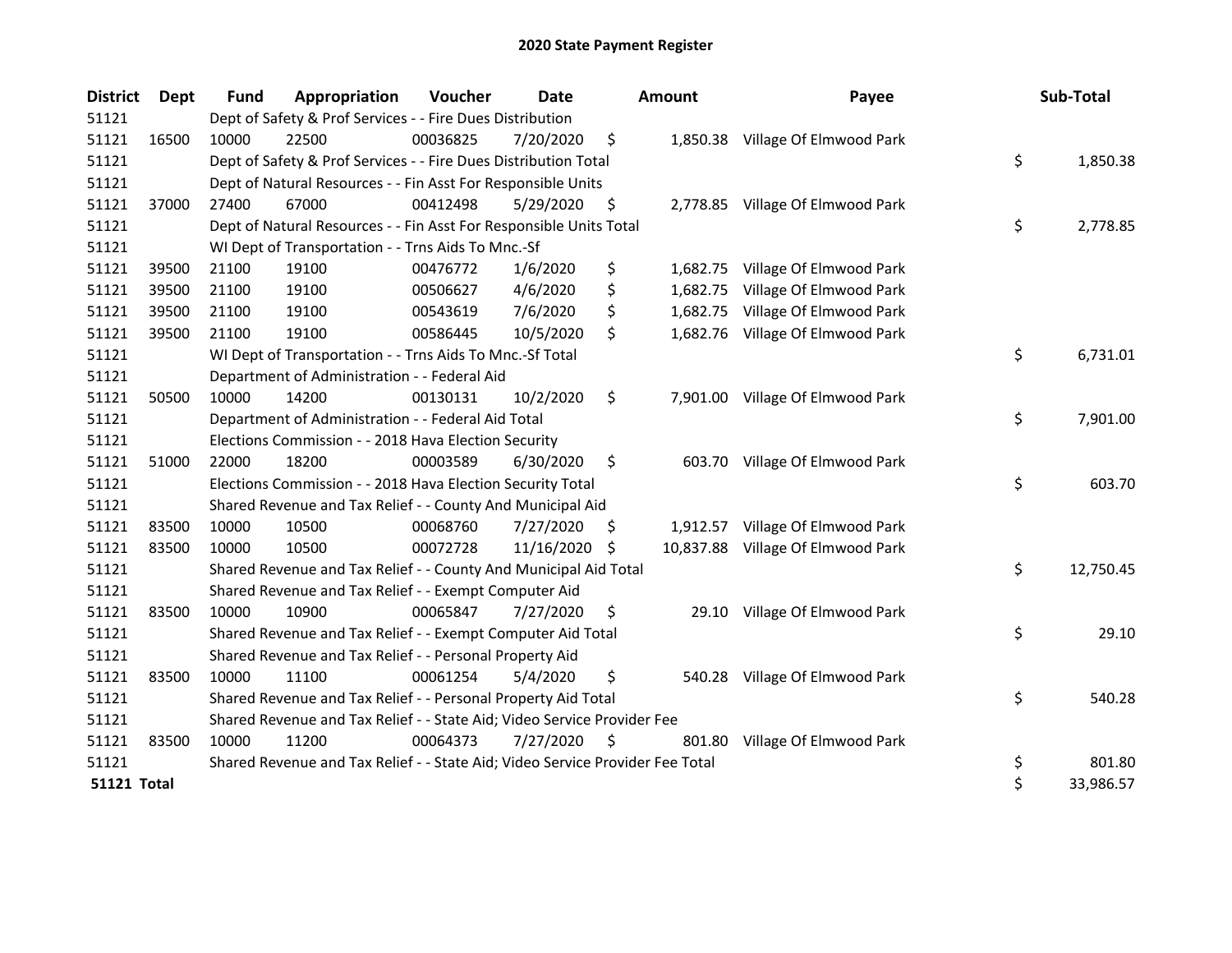| <b>District</b> | Dept  | Fund  | Appropriation                                                      | Voucher  | Date       |     | <b>Amount</b> | Payee                                | Sub-Total        |
|-----------------|-------|-------|--------------------------------------------------------------------|----------|------------|-----|---------------|--------------------------------------|------------------|
| 51151           |       |       | Dept of Safety & Prof Services - - Fire Dues Distribution          |          |            |     |               |                                      |                  |
| 51151           | 16500 | 10000 | 22500                                                              | 00036826 | 7/17/2020  | \$  |               | 131,812.57 Village Of Mount Pleasant |                  |
| 51151           |       |       | Dept of Safety & Prof Services - - Fire Dues Distribution Total    |          |            |     |               |                                      | \$<br>131,812.57 |
| 51151           |       |       | Dept of Natural Resources - - GPO - Federal Funds                  |          |            |     |               |                                      |                  |
| 51151           | 37000 | 10000 | 94100                                                              | 00442725 | 11/4/2020  | \$  | 1,000.00      | Village Of Mount Pleasant            |                  |
| 51151           | 37000 | 10000 | 94100                                                              | 00442727 | 10/28/2020 | \$  | 65,400.00     | Village Of Mount Pleasant            |                  |
| 51151           | 37000 | 10000 | 94100                                                              | 00454253 | 12/29/2020 | \$. |               | 17,242.00 Village Of Mount Pleasant  |                  |
| 51151           |       |       | Dept of Natural Resources - - GPO - Federal Funds Total            |          |            |     |               |                                      | \$<br>83,642.00  |
| 51151           |       |       | Dept of Natural Resources - - Ea - Urban Nonpoint Source           |          |            |     |               |                                      |                  |
| 51151           | 37000 | 27400 | 65800                                                              | 00397386 | 3/20/2020  | \$  |               | 59,462.85 Village Of Mount Pleasant  |                  |
| 51151           |       |       | Dept of Natural Resources - - Ea - Urban Nonpoint Source Total     |          |            |     |               |                                      | \$<br>59,462.85  |
| 51151           |       |       | Dept of Natural Resources - - Fin Asst For Responsible Units       |          |            |     |               |                                      |                  |
| 51151           | 37000 | 27400 | 67000                                                              | 00413081 | 5/29/2020  | \$. |               | 24,668.29 Village Of Mount Pleasant  |                  |
| 51151           |       |       | Dept of Natural Resources - - Fin Asst For Responsible Units Total |          |            |     |               |                                      | \$<br>24,668.29  |
| 51151           |       |       | Dept of Natural Resources - - Recycling Consolidation Grants       |          |            |     |               |                                      |                  |
| 51151           | 37000 | 27400 | 67300                                                              | 00413081 | 5/29/2020  | \$  | 6,808.79      | Village Of Mount Pleasant            |                  |
| 51151           |       |       | Dept of Natural Resources - - Recycling Consolidation Grants Total |          |            |     |               |                                      | \$<br>6,808.79   |
| 51151           |       |       | WI Dept of Transportation - - Conn Hwy Aids St Fds                 |          |            |     |               |                                      |                  |
| 51151           | 39500 | 21100 | 16200                                                              | 00477424 | 1/6/2020   | \$  | 2,491.00      | Village Of Mount Pleasant            |                  |
| 51151           | 39500 | 21100 | 16200                                                              | 00507279 | 4/6/2020   | \$  | 2,491.00      | Village Of Mount Pleasant            |                  |
| 51151           | 39500 | 21100 | 16200                                                              | 00544271 | 7/6/2020   | \$  | 2,491.00      | Village Of Mount Pleasant            |                  |
| 51151           | 39500 | 21100 | 16200                                                              | 00587097 | 10/5/2020  | \$  |               | 2,491.03 Village Of Mount Pleasant   |                  |
| 51151           |       |       | WI Dept of Transportation - - Conn Hwy Aids St Fds Total           |          |            |     |               |                                      | \$<br>9,964.03   |
| 51151           |       |       | WI Dept of Transportation - - Hwy Sfty Loc Aid Ffd                 |          |            |     |               |                                      |                  |
| 51151           | 39500 | 21100 | 18500                                                              | 00481699 | 1/15/2020  | \$  | 6,532.40      | Village Of Mount Pleasant            |                  |
| 51151           | 39500 | 21100 | 18500                                                              | 00481700 | 1/15/2020  | \$  | 3,456.25      | Village Of Mount Pleasant            |                  |
| 51151           | 39500 | 21100 | 18500                                                              | 00481704 | 1/15/2020  | \$  | 4,352.68      | Village Of Mount Pleasant            |                  |
| 51151           | 39500 | 21100 | 18500                                                              | 00481705 | 1/15/2020  | \$  | 2,639.46      | Village Of Mount Pleasant            |                  |
| 51151           | 39500 | 21100 | 18500                                                              | 00489003 | 2/5/2020   | \$  | 6,796.74      | Village Of Mount Pleasant            |                  |
| 51151           | 39500 | 21100 | 18500                                                              | 00489008 | 2/5/2020   | \$  | 6,253.60      | Village Of Mount Pleasant            |                  |
| 51151           | 39500 | 21100 | 18500                                                              | 00501017 | 3/10/2020  | \$  | 4,623.36      | Village Of Mount Pleasant            |                  |
| 51151           | 39500 | 21100 | 18500                                                              | 00501018 | 3/10/2020  | \$  | 3,297.20      | Village Of Mount Pleasant            |                  |
| 51151           | 39500 | 21100 | 18500                                                              | 00504488 | 3/20/2020  | \$  | 5,871.17      | Village Of Mount Pleasant            |                  |
| 51151           | 39500 | 21100 | 18500                                                              | 00504489 | 3/20/2020  | \$  | 6,559.94      | Village Of Mount Pleasant            |                  |
| 51151           | 39500 | 21100 | 18500                                                              | 00504495 | 3/25/2020  | \$  |               | 5,983.97 Village Of Mount Pleasant   |                  |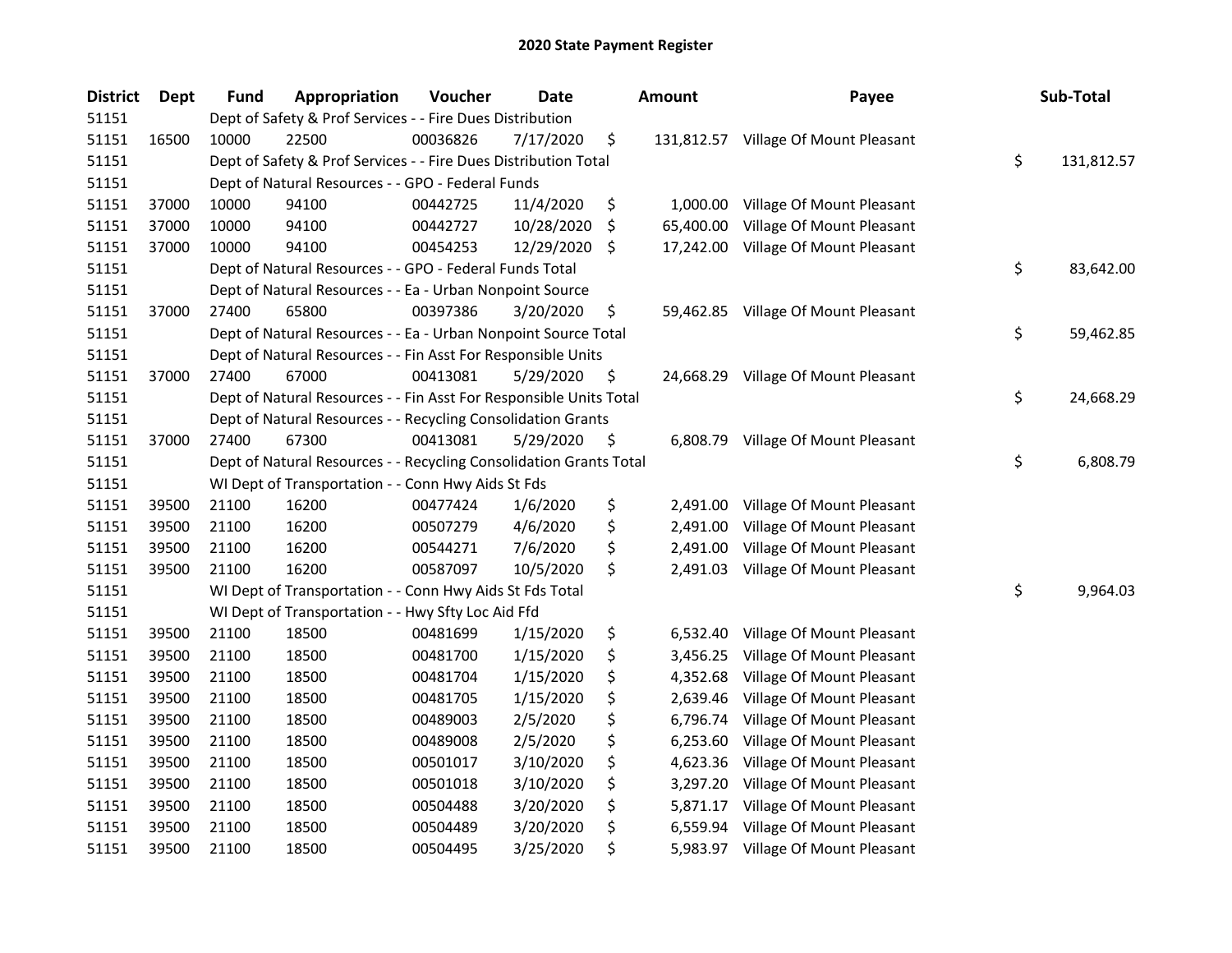| <b>District</b> | <b>Dept</b> | <b>Fund</b> | Appropriation                                            | Voucher  | <b>Date</b> | <b>Amount</b>    | Payee                                | Sub-Total          |
|-----------------|-------------|-------------|----------------------------------------------------------|----------|-------------|------------------|--------------------------------------|--------------------|
| 51151           | 39500       | 21100       | 18500                                                    | 00504496 | 3/25/2020   | \$<br>10,354.31  | Village Of Mount Pleasant            |                    |
| 51151           | 39500       | 21100       | 18500                                                    | 00514665 | 4/14/2020   | \$<br>1,733.76   | Village Of Mount Pleasant            |                    |
| 51151           | 39500       | 21100       | 18500                                                    | 00516771 | 4/20/2020   | \$<br>2,125.62   | Village Of Mount Pleasant            |                    |
| 51151           | 39500       | 21100       | 18500                                                    | 00516777 | 4/20/2020   | \$<br>2,236.08   | Village Of Mount Pleasant            |                    |
| 51151           | 39500       | 21100       | 18500                                                    | 00555744 | 7/27/2020   | \$<br>1,668.84   | Village Of Mount Pleasant            |                    |
| 51151           | 39500       | 21100       | 18500                                                    | 00559458 | 8/3/2020    | \$<br>4,512.18   | Village Of Mount Pleasant            |                    |
| 51151           | 39500       | 21100       | 18500                                                    | 00561293 | 8/5/2020    | \$<br>5,399.57   | Village Of Mount Pleasant            |                    |
| 51151           | 39500       | 21100       | 18500                                                    | 00563775 | 8/11/2020   | \$<br>2,246.76   | Village Of Mount Pleasant            |                    |
| 51151           | 39500       | 21100       | 18500                                                    | 00571127 | 8/20/2020   | \$<br>5,685.85   | Village Of Mount Pleasant            |                    |
| 51151           | 39500       | 21100       | 18500                                                    | 00577078 | 9/2/2020    | \$<br>3,467.52   | Village Of Mount Pleasant            |                    |
| 51151           | 39500       | 21100       | 18500                                                    | 00583962 | 9/17/2020   | \$<br>4,033.49   | Village Of Mount Pleasant            |                    |
| 51151           | 39500       | 21100       | 18500                                                    | 00583976 | 9/17/2020   | \$<br>5,772.98   | Village Of Mount Pleasant            |                    |
| 51151           | 39500       | 21100       | 18500                                                    | 00583991 | 9/17/2020   | \$<br>7,916.88   | Village Of Mount Pleasant            |                    |
| 51151           | 39500       | 21100       | 18500                                                    | 00594164 | 10/2/2020   | \$<br>3,333.08   | Village Of Mount Pleasant            |                    |
| 51151           | 39500       | 21100       | 18500                                                    | 00599871 | 10/15/2020  | \$<br>5,806.80   | Village Of Mount Pleasant            |                    |
| 51151           | 39500       | 21100       | 18500                                                    | 00599874 | 10/15/2020  | \$<br>9,183.80   | Village Of Mount Pleasant            |                    |
| 51151           | 39500       | 21100       | 18500                                                    | 00599882 | 10/15/2020  | \$<br>6,588.38   | Village Of Mount Pleasant            |                    |
| 51151           | 39500       | 21100       | 18500                                                    | 00614518 | 11/12/2020  | \$<br>6,050.26   | Village Of Mount Pleasant            |                    |
| 51151           | 39500       | 21100       | 18500                                                    | 00614519 | 11/12/2020  | \$<br>5,916.40   | Village Of Mount Pleasant            |                    |
| 51151           | 39500       | 21100       | 18500                                                    | 00615918 | 11/16/2020  | \$<br>6,995.31   | Village Of Mount Pleasant            |                    |
| 51151           | 39500       | 21100       | 18500                                                    | 00625537 | 12/10/2020  | \$<br>4,896.74   | Village Of Mount Pleasant            |                    |
| 51151           | 39500       | 21100       | 18500                                                    | 00625541 | 12/10/2020  | \$<br>2,891.85   | Village Of Mount Pleasant            |                    |
| 51151           |             |             | WI Dept of Transportation - - Hwy Sfty Loc Aid Ffd Total |          |             |                  |                                      | \$<br>165,183.23   |
| 51151           |             |             | WI Dept of Transportation - - Trns Aids To Mnc.-Sf       |          |             |                  |                                      |                    |
| 51151           | 39500       | 21100       | 19100                                                    | 00476773 | 1/6/2020    | \$<br>292,810.20 | Village Of Mount Pleasant            |                    |
| 51151           | 39500       | 21100       | 19100                                                    | 00506628 | 4/6/2020    | \$<br>292,810.20 | Village Of Mount Pleasant            |                    |
| 51151           | 39500       | 21100       | 19100                                                    | 00543620 | 7/6/2020    | \$<br>292,810.20 | Village Of Mount Pleasant            |                    |
| 51151           | 39500       | 21100       | 19100                                                    | 00586446 | 10/5/2020   | \$<br>292,810.21 | Village Of Mount Pleasant            |                    |
| 51151           |             |             | WI Dept of Transportation - - Trns Aids To Mnc.-Sf Total |          |             |                  |                                      | \$<br>1,171,240.81 |
| 51151           |             |             | WI Dept of Transportation - - Cg Mt & Air Q Imp-Lf       |          |             |                  |                                      |                    |
| 51151           | 39500       | 21100       | 27900                                                    | 00547197 | 7/6/2020    | \$<br>248,527.17 | Village Of Mount Pleasant            |                    |
| 51151           |             |             | WI Dept of Transportation - - Cg Mt & Air Q Imp-Lf Total |          |             |                  |                                      | \$<br>248,527.17   |
| 51151           |             |             | WI Dept of Transportation - - St Hwy Rehab, Sf           |          |             |                  |                                      |                    |
| 51151           | 39500       | 21100       | 36300                                                    | 00478941 | 1/7/2020    | \$<br>8,627.48   | Village Of Mount Pleasant            |                    |
| 51151           | 39500       | 21100       | 36300                                                    | 00487959 | 2/3/2020    | \$               | 158,323.50 Village Of Mount Pleasant |                    |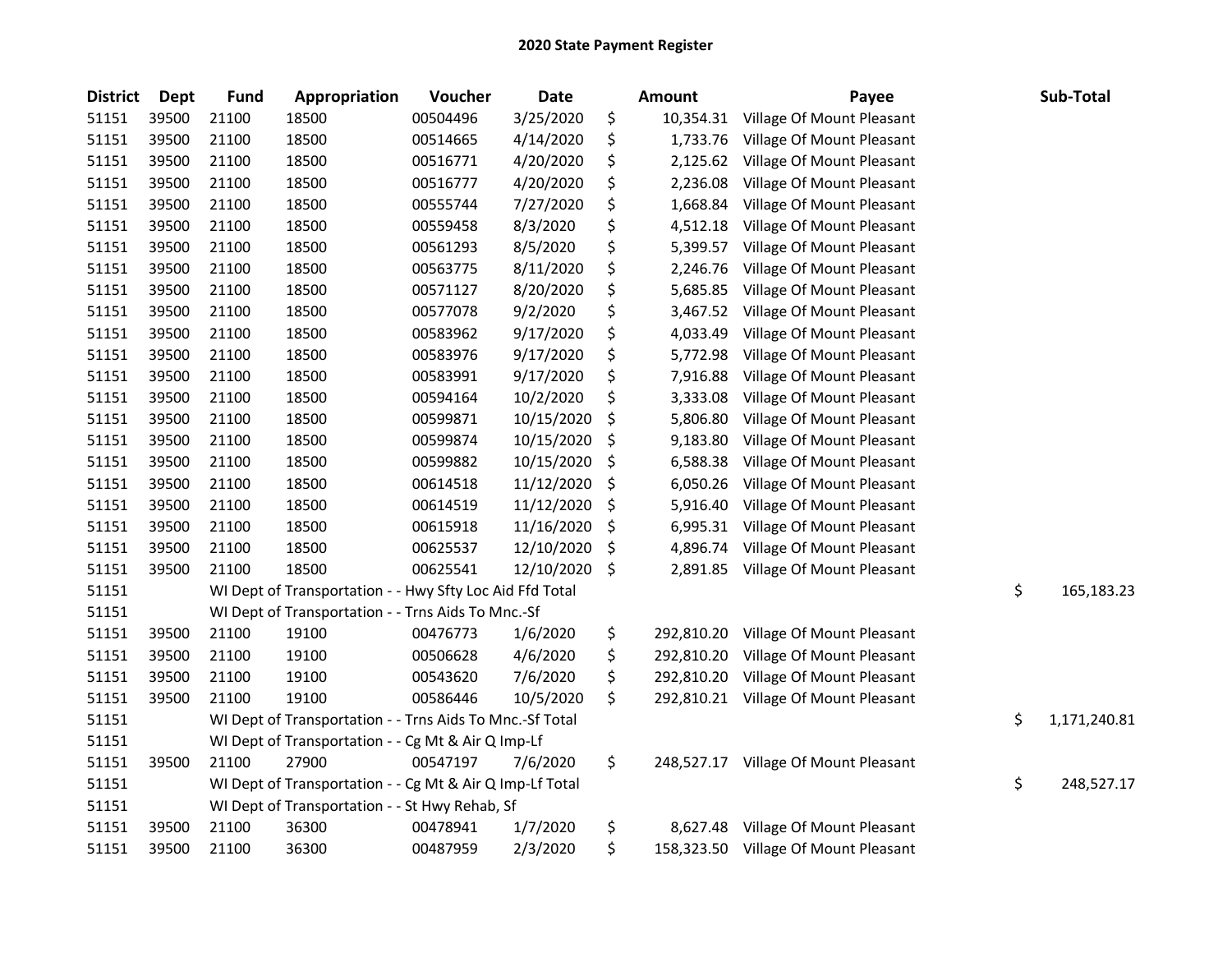| <b>District</b> | <b>Dept</b> | <b>Fund</b> | Appropriation                                                                   | Voucher   | <b>Date</b>   |     | Amount     | Payee                                | Sub-Total          |
|-----------------|-------------|-------------|---------------------------------------------------------------------------------|-----------|---------------|-----|------------|--------------------------------------|--------------------|
| 51151           | 39500       | 21100       | 36300                                                                           | 00487961  | 2/3/2020      | \$  | 854,963.00 | Village Of Mount Pleasant            |                    |
| 51151           | 39500       | 21100       | 36300                                                                           | 00489021  | 2/5/2020      | \$  | 8,447.22   | Village Of Mount Pleasant            |                    |
| 51151           | 39500       | 21100       | 36300                                                                           | 00498725  | 3/3/2020      | \$  | 5,307.84   | Village Of Mount Pleasant            |                    |
| 51151           | 39500       | 21100       | 36300                                                                           | 00522940  | 5/5/2020      | \$  | 4,632.36   | Village Of Mount Pleasant            |                    |
| 51151           | 39500       | 21100       | 36300                                                                           | 00522944  | 5/5/2020      | \$  | 2,570.64   | Village Of Mount Pleasant            |                    |
| 51151           | 39500       | 21100       | 36300                                                                           | 00573181  | 8/26/2020     | \$  | 3,145.12   | Village Of Mount Pleasant            |                    |
| 51151           | 39500       | 21100       | 36300                                                                           | 00576371  | 8/31/2020     | \$  |            | 4,507.84 Village Of Mount Pleasant   |                    |
| 51151           |             |             | WI Dept of Transportation - - St Hwy Rehab, Sf Total                            |           |               |     |            |                                      | \$<br>1,050,525.00 |
| 51151           |             |             | Department of Corrections - - General Program Operations                        |           |               |     |            |                                      |                    |
| 51151           | 41000       | 10000       | 10100                                                                           | 00340527  | 2/10/2020     | \$  |            | 135.00 Village Of Mount Pleasant     |                    |
| 51151           |             |             | Department of Corrections - - General Program Operations Total                  |           |               |     |            |                                      | \$<br>135.00       |
| 51151           |             |             | Department of Health Services - - Prepaid Medical Transport Reimbursement       |           |               |     |            |                                      |                    |
| 51151           | 43500       | 10000       | 16300                                                                           | AMBULANCE | 11/16/2020 \$ |     |            | 32,608.95 Village Of Mount Pleasant  |                    |
| 51151           |             |             | Department of Health Services - - Prepaid Medical Transport Reimbursement Total |           |               |     |            |                                      | \$<br>32,608.95    |
| 51151           |             |             | Department of Justice - - Law Enforcement Train, Local                          |           |               |     |            |                                      |                    |
| 51151           | 45500       | 10000       | 23100                                                                           | 00091499  | 12/4/2020     | \$  |            | 8,000.00 Village Of Mount Pleasant   |                    |
| 51151           |             |             | Department of Justice - - Law Enforcement Train, Local Total                    |           |               |     |            |                                      | \$<br>8,000.00     |
| 51151           |             |             | Department of Administration - - Federal Aid                                    |           |               |     |            |                                      |                    |
| 51151           | 50500       | 10000       | 14200                                                                           | 00126721  | 8/11/2020     | \$  | 148,573.04 | Village Of Mount Pleasant            |                    |
| 51151           | 50500       | 10000       | 14200                                                                           | 00135012  | 12/9/2020     | \$  |            | 289,942.38 Village Of Mount Pleasant |                    |
| 51151           |             |             | Department of Administration - - Federal Aid Total                              |           |               |     |            |                                      | \$<br>438,515.42   |
| 51151           |             |             | Department of Administration - - Hv Trans Ln Annual Impact Fee                  |           |               |     |            |                                      |                    |
| 51151           | 50500       | 10000       | 17400                                                                           | 00121329  | 5/1/2020      | \$  |            | 87,726.00 Village Of Mount Pleasant  |                    |
| 51151           |             |             | Department of Administration - - Hv Trans Ln Annual Impact Fee Total            |           |               |     |            |                                      | \$<br>87,726.00    |
| 51151           |             |             | Shared Revenue and Tax Relief - - Expenditure Restraint Program                 |           |               |     |            |                                      |                    |
| 51151           | 83500       | 10000       | 10100                                                                           | 00068761  | 7/27/2020     | \$. | 369,045.75 | Village Of Mount Pleasant            |                    |
| 51151           |             |             | Shared Revenue and Tax Relief - - Expenditure Restraint Program Total           |           |               |     |            |                                      | \$<br>369,045.75   |
| 51151           |             |             | Shared Revenue and Tax Relief - - County And Municipal Aid                      |           |               |     |            |                                      |                    |
| 51151           | 83500       | 10000       | 10500                                                                           | 00068761  | 7/27/2020     | \$. |            | 45,119.09 Village Of Mount Pleasant  |                    |
| 51151           | 83500       | 10000       | 10500                                                                           | 00072729  | 11/16/2020    | \$  |            | 223,065.86 Village Of Mount Pleasant |                    |
| 51151           |             |             | Shared Revenue and Tax Relief - - County And Municipal Aid Total                |           |               |     |            |                                      | \$<br>268,184.95   |
| 51151           |             |             | Shared Revenue and Tax Relief - - Exempt Computer Aid                           |           |               |     |            |                                      |                    |
| 51151           | 83500       | 10000       | 10900                                                                           | 00065848  | 7/27/2020     | \$  |            | 94,307.26 Village Of Mount Pleasant  |                    |
| 51151           | 83500       | 10000       | 10900                                                                           | 00067162  | 7/27/2020     | \$  | 281,185.66 | Village Of Mount Pleasant            |                    |
| 51151           |             |             | Shared Revenue and Tax Relief - - Exempt Computer Aid Total                     |           |               |     |            |                                      | \$<br>375,492.92   |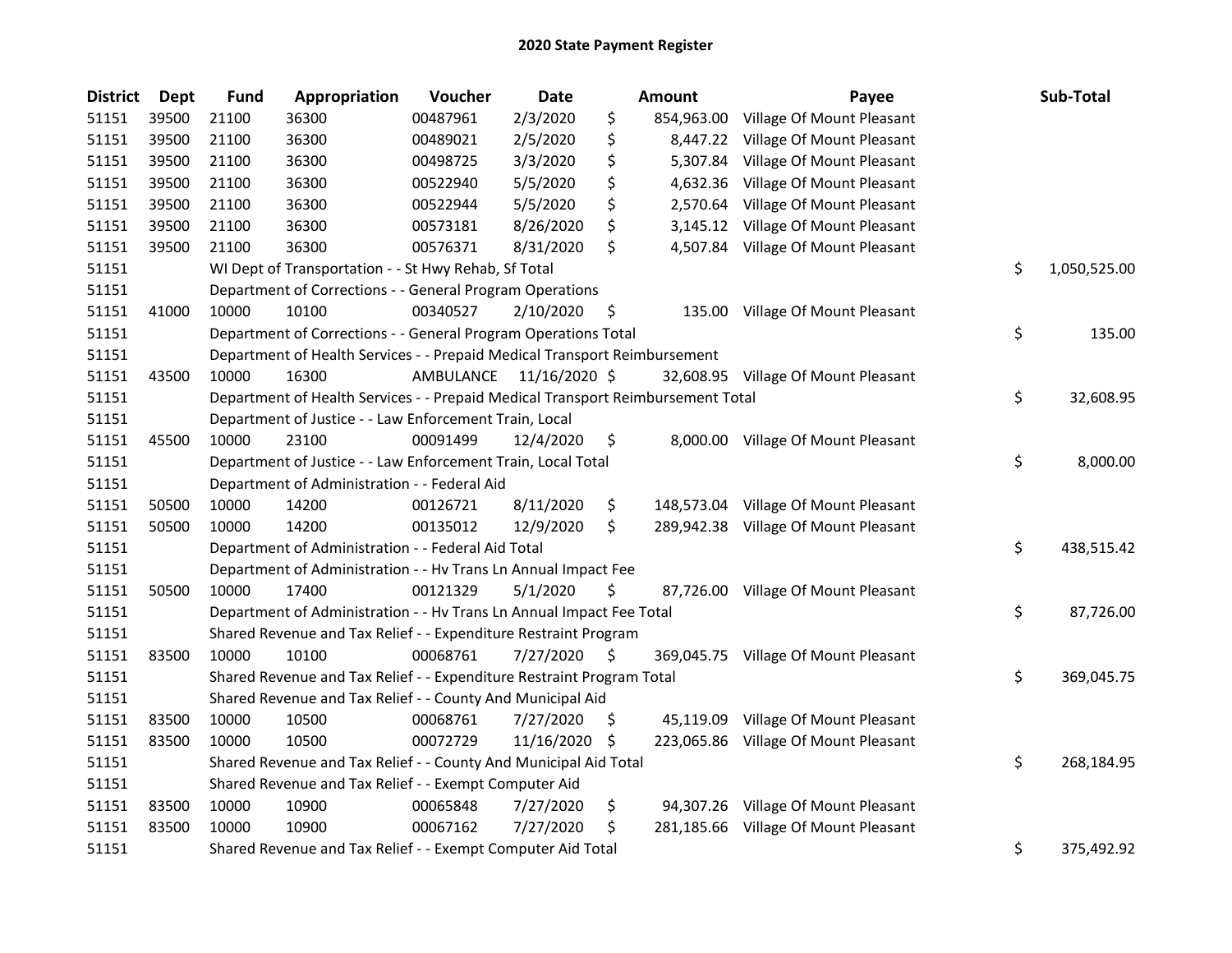| <b>District</b>    | Dept  | <b>Fund</b> | Appropriation                                                                 | <b>Voucher</b> | Date       |     | Amount       | Payee                     |    | Sub-Total     |
|--------------------|-------|-------------|-------------------------------------------------------------------------------|----------------|------------|-----|--------------|---------------------------|----|---------------|
| 51151              |       |             | Shared Revenue and Tax Relief - - Utility Aid                                 |                |            |     |              |                           |    |               |
| 51151              | 83500 | 10000       | 11000                                                                         | 00068761       | 7/27/2020  | S   | 6,602.94     | Village Of Mount Pleasant |    |               |
| 51151              | 83500 | 10000       | 11000                                                                         | 00072729       | 11/16/2020 | S.  | 323,525.45   | Village Of Mount Pleasant |    |               |
| 51151              |       |             | Shared Revenue and Tax Relief - - Utility Aid Total                           |                |            |     |              |                           | \$ | 330,128.39    |
| 51151              |       |             | Shared Revenue and Tax Relief - - Personal Property Aid                       |                |            |     |              |                           |    |               |
| 51151              | 83500 | 10000       | 11100                                                                         | 00061255       | 5/4/2020   | S.  | 114,040.25   | Village Of Mount Pleasant |    |               |
| 51151              | 83500 | 10000       | 11100                                                                         | 00062604       | 5/4/2020   | Ś.  | 10,079.11    | Village Of Mount Pleasant |    |               |
| 51151              |       |             | Shared Revenue and Tax Relief - - Personal Property Aid Total                 |                |            |     |              |                           | \$ | 124,119.36    |
| 51151              |       |             | Shared Revenue and Tax Relief - - State Aid; Video Service Provider Fee       |                |            |     |              |                           |    |               |
| 51151              | 83500 | 10000       | 11200                                                                         | 00064374       | 7/27/2020  | S.  | 42,168.38    | Village Of Mount Pleasant |    |               |
| 51151              |       |             | Shared Revenue and Tax Relief - - State Aid; Video Service Provider Fee Total |                |            |     |              |                           | \$ | 42,168.38     |
| 51151              |       |             | Shared Revenue and Tax Relief - - School Lvy Tx/First Dollar Cr               |                |            |     |              |                           |    |               |
| 51151              | 83500 | 10000       | 30200                                                                         | 00064007       | 7/27/2020  | S.  | 742,213.63   | Village Of Mount Pleasant |    |               |
| 51151              | 83500 | 10000       | 30200                                                                         | 00067399       | 7/27/2020  | \$. | 4,958,186.75 | Village Of Mount Pleasant |    |               |
| 51151              |       |             | Shared Revenue and Tax Relief - - School Lvy Tx/First Dollar Cr Total         |                |            |     |              |                           | Ś. | 5,700,400.38  |
| 51151              |       |             | Shared Revenue and Tax Relief - - Lottery & Gaming Credit                     |                |            |     |              |                           |    |               |
| 51151              | 83500 | 52100       | 36300                                                                         | 00055481       | 3/23/2020  | \$  | 34.70        | Village Of Mount Pleasant |    |               |
| 51151              | 83500 | 52100       | 36300                                                                         | 00055730       | 3/23/2020  | S.  | 1,478,187.09 | Village Of Mount Pleasant |    |               |
| 51151              |       |             | Shared Revenue and Tax Relief - - Lottery & Gaming Credit Total               |                |            |     |              |                           | \$ | 1,478,221.79  |
| <b>51151 Total</b> |       |             |                                                                               |                |            |     |              |                           |    | 12,206,582.03 |
|                    |       |             |                                                                               |                |            |     |              |                           |    |               |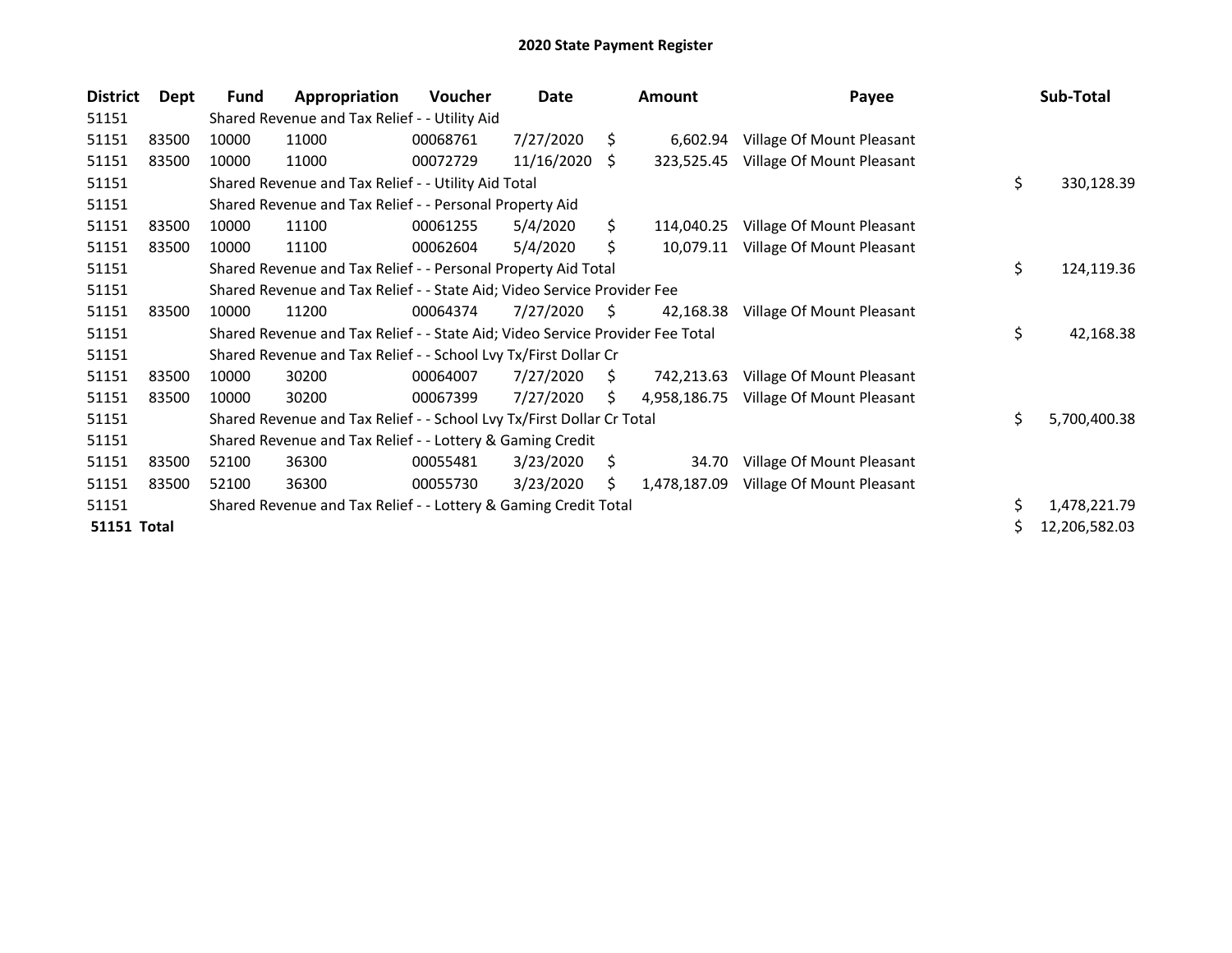| <b>District</b>    | Dept  | Fund  | Appropriation                                                                 | <b>Voucher</b> | Date      |     | <b>Amount</b> | Payee                | Sub-Total       |
|--------------------|-------|-------|-------------------------------------------------------------------------------|----------------|-----------|-----|---------------|----------------------|-----------------|
| 51161              |       |       | Dept of Safety & Prof Services - - Fire Dues Distribution                     |                |           |     |               |                      |                 |
| 51161              | 16500 | 10000 | 22500                                                                         | 00036827       | 7/20/2020 | \$. | 1,491.63      | Village Of North Bay |                 |
| 51161              |       |       | Dept of Safety & Prof Services - - Fire Dues Distribution Total               |                |           |     |               |                      | \$<br>1,491.63  |
| 51161              |       |       | Dept of Natural Resources - - Fin Asst For Responsible Units                  |                |           |     |               |                      |                 |
| 51161              | 37000 | 27400 | 67000                                                                         | 00412877       | 5/29/2020 | \$. | 1,661.40      | Village Of North Bay |                 |
| 51161              |       |       | Dept of Natural Resources - - Fin Asst For Responsible Units Total            |                |           |     |               |                      | \$<br>1,661.40  |
| 51161              |       |       | WI Dept of Transportation - - Trns Aids To Mnc.-Sf                            |                |           |     |               |                      |                 |
| 51161              | 39500 | 21100 | 19100                                                                         | 00476774       | 1/6/2020  | \$  | 3,658.58      | Village Of North Bay |                 |
| 51161              | 39500 | 21100 | 19100                                                                         | 00506629       | 4/6/2020  | \$  | 3,658.58      | Village Of North Bay |                 |
| 51161              | 39500 | 21100 | 19100                                                                         | 00543621       | 7/6/2020  | \$  | 3,658.58      | Village Of North Bay |                 |
| 51161              | 39500 | 21100 | 19100                                                                         | 00586447       | 10/5/2020 | S   | 3,658.59      | Village Of North Bay |                 |
| 51161              |       |       | WI Dept of Transportation - - Trns Aids To Mnc.-Sf Total                      |                |           |     |               |                      | \$<br>14,634.33 |
| 51161              |       |       | Shared Revenue and Tax Relief - - Exempt Computer Aid                         |                |           |     |               |                      |                 |
| 51161              | 83500 | 10000 | 10900                                                                         | 00065849       | 7/27/2020 | S.  | 5.19          | Village Of North Bay |                 |
| 51161              |       |       | Shared Revenue and Tax Relief - - Exempt Computer Aid Total                   |                |           |     |               |                      | \$<br>5.19      |
| 51161              |       |       | Shared Revenue and Tax Relief - - State Aid; Video Service Provider Fee       |                |           |     |               |                      |                 |
| 51161              | 83500 | 10000 | 11200                                                                         | 00064375       | 7/27/2020 | S   | 436.98        | Village Of North Bay |                 |
| 51161              |       |       | Shared Revenue and Tax Relief - - State Aid; Video Service Provider Fee Total |                |           |     |               |                      | \$<br>436.98    |
| <b>51161 Total</b> |       |       |                                                                               |                |           |     |               |                      | 18,229.53       |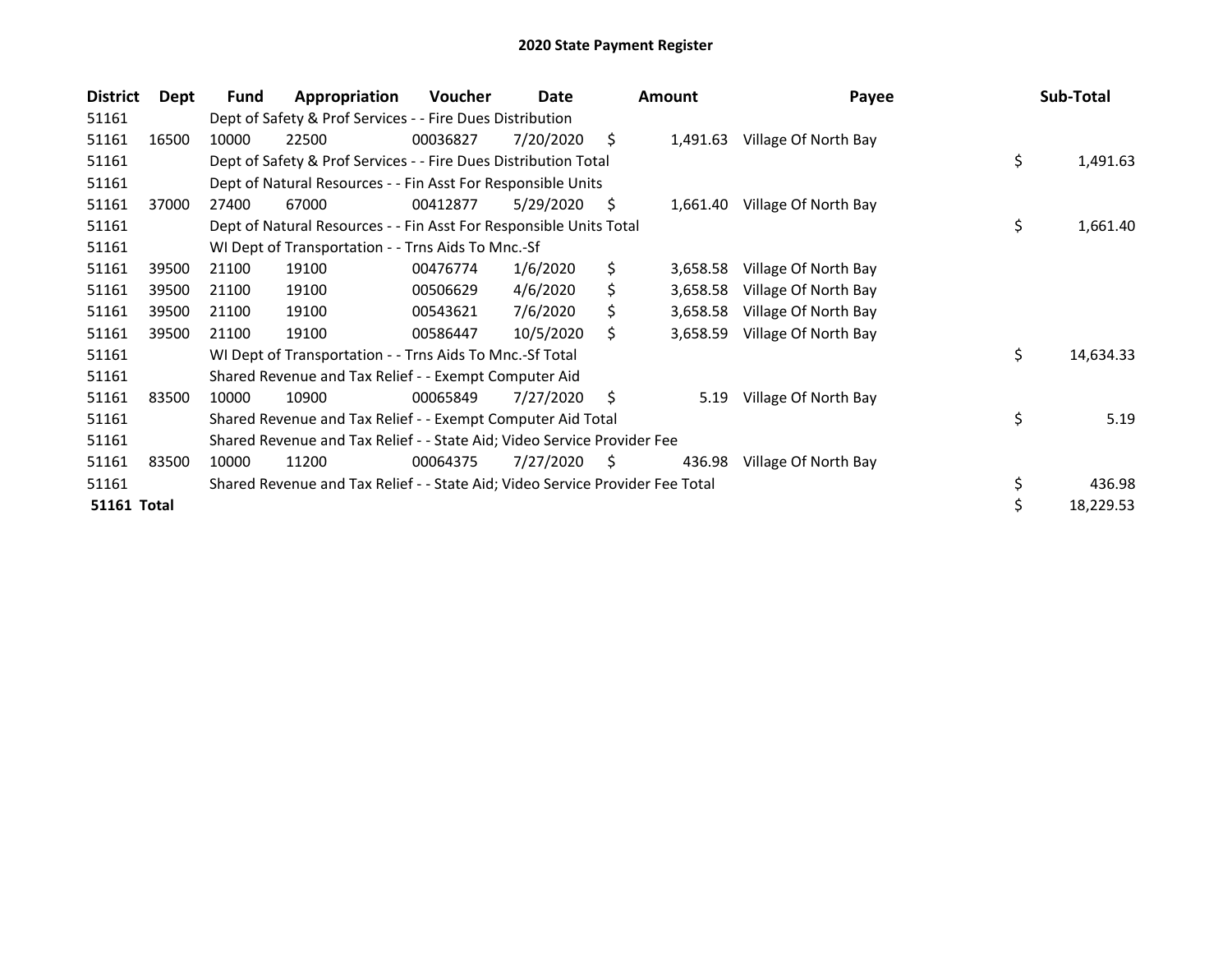| <b>District</b> | Dept  | <b>Fund</b> | Appropriation                                                                   | Voucher   | Date          |     | <b>Amount</b> | Payee                        | Sub-Total        |
|-----------------|-------|-------------|---------------------------------------------------------------------------------|-----------|---------------|-----|---------------|------------------------------|------------------|
| 51168           |       |             | Dept of Safety & Prof Services - - Fire Dues Distribution                       |           |               |     |               |                              |                  |
| 51168           | 16500 | 10000       | 22500                                                                           | 00036822  | 7/20/2020     | \$  |               | 20,686.43 Village of Raymond |                  |
| 51168           |       |             | Dept of Safety & Prof Services - - Fire Dues Distribution Total                 |           |               |     |               |                              | \$<br>20,686.43  |
| 51168           |       |             | Dept of Natural Resources - - Resaids - Cnty Forst, Cl & Mfl                    |           |               |     |               |                              |                  |
| 51168           | 37000 | 21200       | 57100                                                                           | 00417621  | 6/18/2020     | \$  |               | 43.02 Village of Raymond     |                  |
| 51168           |       |             | Dept of Natural Resources - - Resaids - Cnty Forst, Cl & Mfl Total              |           |               |     |               |                              | \$<br>43.02      |
| 51168           |       |             | Dept of Natural Resources - - Fin Asst For Responsible Units                    |           |               |     |               |                              |                  |
| 51168           | 37000 | 27400       | 67000                                                                           | 00413635  | 6/9/2020      | \$  |               | 2,059.12 Village of Raymond  |                  |
| 51168           |       |             | Dept of Natural Resources - - Fin Asst For Responsible Units Total              |           |               |     |               |                              | \$<br>2,059.12   |
| 51168           |       |             | WI Dept of Transportation - - Trns Aids To Mnc.-Sf                              |           |               |     |               |                              |                  |
| 51168           | 39500 | 21100       | 19100                                                                           | 00476769  | 1/6/2020      | \$  |               | 41,533.70 Village of Raymond |                  |
| 51168           | 39500 | 21100       | 19100                                                                           | 00506624  | 4/6/2020      | \$  |               | 41,533.70 Village of Raymond |                  |
| 51168           | 39500 | 21100       | 19100                                                                           | 00543616  | 7/6/2020      | \$  |               | 41,533.70 Village of Raymond |                  |
| 51168           | 39500 | 21100       | 19100                                                                           | 00586442  | 10/5/2020     | \$  |               | 41,533.71 Village of Raymond |                  |
| 51168           |       |             | WI Dept of Transportation - - Trns Aids To Mnc.-Sf Total                        |           |               |     |               |                              | \$<br>166,134.81 |
| 51168           |       |             | WI Dept of Transportation - - Hwy Mgmt & Opers Sf                               |           |               |     |               |                              |                  |
| 51168           | 39500 | 21100       | 36500                                                                           | 00524507  | 6/4/2020      | \$  | 500.00        | Village of Raymond           |                  |
| 51168           | 39500 | 21100       | 36500                                                                           | 00524509  | 5/29/2020     | \$  | 500.00        | Village of Raymond           |                  |
| 51168           | 39500 | 21100       | 36500                                                                           | 00603952  | 11/18/2020    | \$  | 500.00        | Village of Raymond           |                  |
| 51168           | 39500 | 21100       | 36500                                                                           | 00603953  | 11/18/2020    | \$  | 500.00        | Village of Raymond           |                  |
| 51168           | 39500 | 21100       | 36500                                                                           | 00603954  | 11/18/2020    | \$. | 500.00        | Village of Raymond           |                  |
| 51168           | 39500 | 21100       | 36500                                                                           | 00603956  | 11/18/2020    | \$  | 500.00        | Village of Raymond           |                  |
| 51168           | 39500 | 21100       | 36500                                                                           | 00605491  | 11/20/2020    | \$  | 500.00        | Village of Raymond           |                  |
| 51168           | 39500 | 21100       | 36500                                                                           | 00605495  | 11/20/2020 \$ |     | 500.00        | Village of Raymond           |                  |
| 51168           |       |             | WI Dept of Transportation - - Hwy Mgmt & Opers Sf Total                         |           |               |     |               |                              | \$<br>4,000.00   |
| 51168           |       |             | Department of Health Services - - Emergency Medical Services, Ai                |           |               |     |               |                              |                  |
| 51168           | 43500 | 10000       | 11900                                                                           | 00379116  | 9/15/2020     | \$  |               | 5,529.44 Village of Raymond  |                  |
| 51168           |       |             | Department of Health Services - - Emergency Medical Services, Ai Total          |           |               |     |               |                              | \$<br>5,529.44   |
| 51168           |       |             | Department of Health Services - - Prepaid Medical Transport Reimbursement       |           |               |     |               |                              |                  |
| 51168           | 43500 | 10000       | 16300                                                                           | AMBULANCE | 11/16/2020 \$ |     |               | 2,000.00 Village of Raymond  |                  |
| 51168           |       |             | Department of Health Services - - Prepaid Medical Transport Reimbursement Total |           |               |     |               |                              | \$<br>2,000.00   |
| 51168           |       |             | Shared Revenue and Tax Relief - - County And Municipal Aid                      |           |               |     |               |                              |                  |
| 51168           | 83500 | 10000       | 10500                                                                           | 00068762  | 7/27/2020     | \$  |               | 6,465.71 Village of Raymond  |                  |
| 51168           | 83500 | 10000       | 10500                                                                           | 00072730  | 11/16/2020    | \$. |               | 34,639.03 Village of Raymond |                  |
| 51168           |       |             | Shared Revenue and Tax Relief - - County And Municipal Aid Total                |           |               |     |               |                              | \$<br>41,104.74  |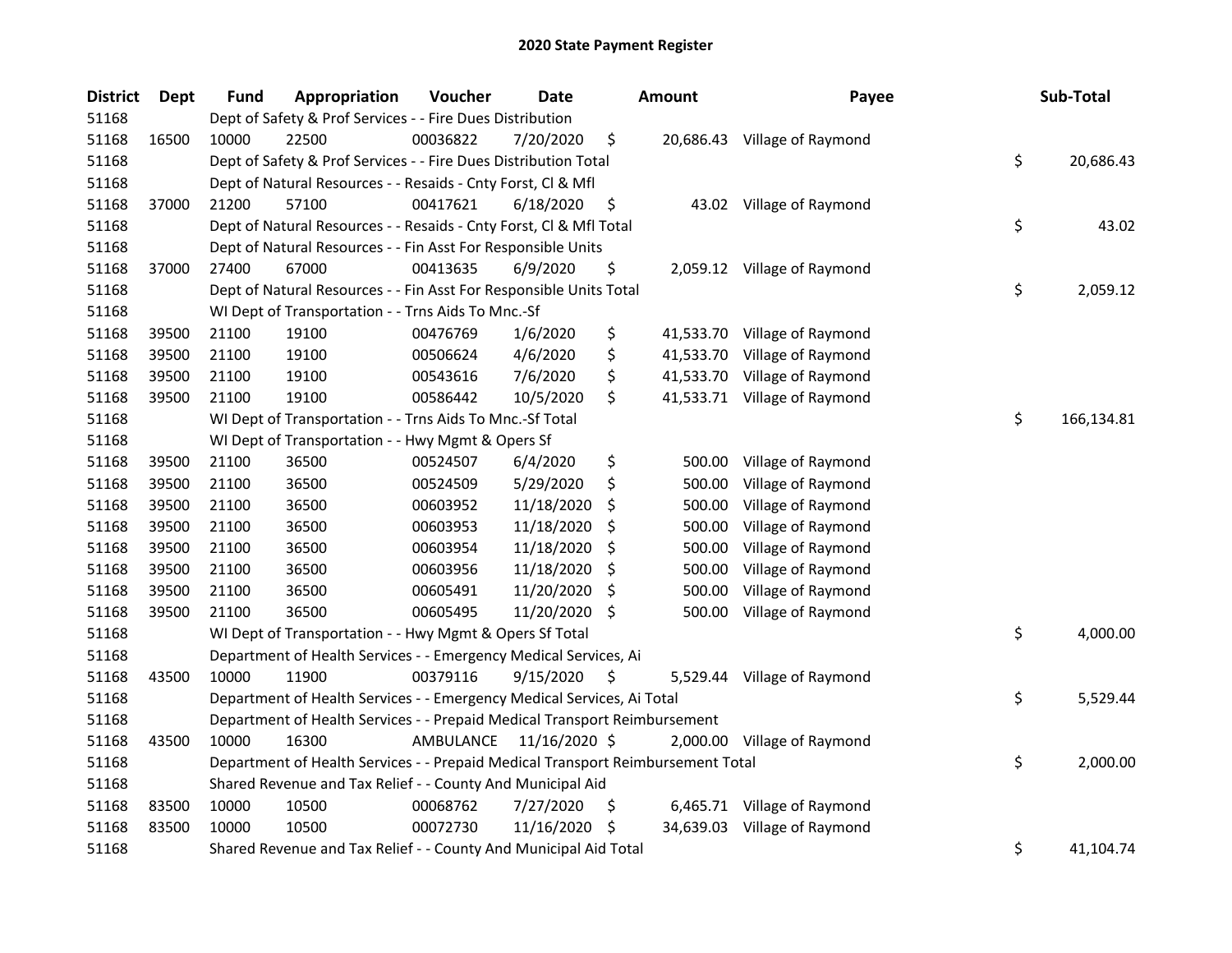| <b>District</b>    | Dept  | <b>Fund</b> | Appropriation                                                       | <b>Voucher</b> | Date       |    | <b>Amount</b> | Payee              | Sub-Total        |
|--------------------|-------|-------------|---------------------------------------------------------------------|----------------|------------|----|---------------|--------------------|------------------|
| 51168              |       |             | Shared Revenue and Tax Relief - - Exempt Computer Aid               |                |            |    |               |                    |                  |
| 51168              | 83500 | 10000       | 10900                                                               | 00065850       | 7/27/2020  | S  | 4.902.17      | Village of Raymond |                  |
| 51168              |       |             | Shared Revenue and Tax Relief - - Exempt Computer Aid Total         |                |            |    |               |                    | \$<br>4,902.17   |
| 51168              |       |             | Shared Revenue and Tax Relief - - Utility Aid                       |                |            |    |               |                    |                  |
| 51168              | 83500 | 10000       | 11000                                                               | 00068762       | 7/27/2020  | S  | 600.56        | Village of Raymond |                  |
| 51168              | 83500 | 10000       | 11000                                                               | 00072730       | 11/16/2020 | -S | 15,755.77     | Village of Raymond |                  |
| 51168              |       |             | Shared Revenue and Tax Relief - - Utility Aid Total                 |                |            |    |               |                    | \$<br>16,356.33  |
| 51168              |       |             | Shared Revenue and Tax Relief - - Personal Property Aid             |                |            |    |               |                    |                  |
| 51168              | 83500 | 10000       | 11100                                                               | 00061256       | 5/4/2020   | Ś. | 6,674.83      | Village of Raymond |                  |
| 51168              |       |             | Shared Revenue and Tax Relief - - Personal Property Aid Total       |                |            |    |               |                    | \$<br>6,674.83   |
| 51168              |       |             | Shared Revenue and Tax Relief - - Payments For Municipal Svcs       |                |            |    |               |                    |                  |
| 51168              | 83500 | 10000       | 50100                                                               | 00054876       | 2/3/2020   | S  | 41.43         | Village of Raymond |                  |
| 51168              |       |             | Shared Revenue and Tax Relief - - Payments For Municipal Svcs Total |                |            |    |               |                    | \$<br>41.43      |
| <b>51168 Total</b> |       |             |                                                                     |                |            |    |               |                    | \$<br>269,532.32 |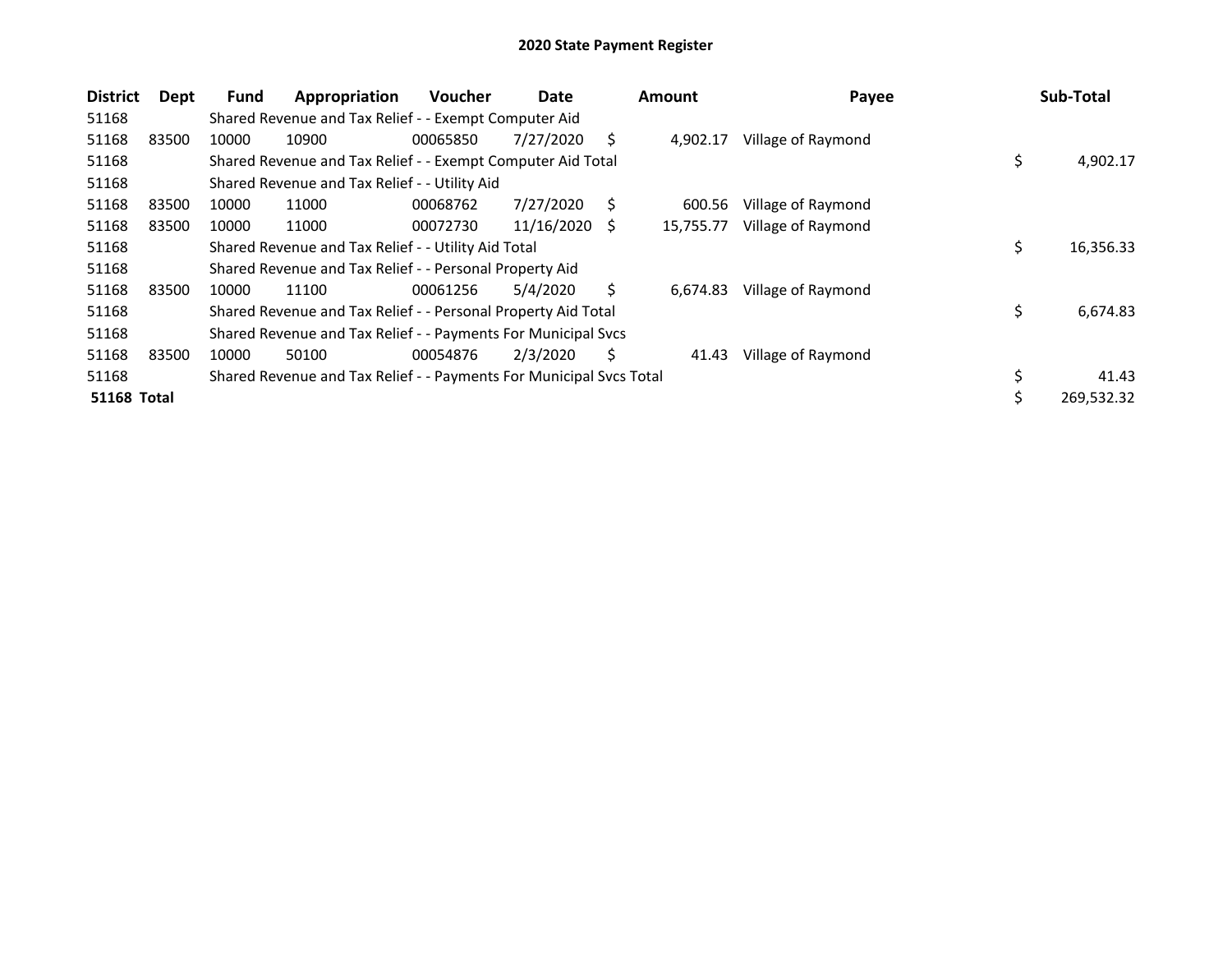| <b>District</b> | Dept  | Fund  | Appropriation                                                      | Voucher  | <b>Date</b> |     | <b>Amount</b> | Payee                          | Sub-Total        |
|-----------------|-------|-------|--------------------------------------------------------------------|----------|-------------|-----|---------------|--------------------------------|------------------|
| 51176           |       |       | Dept of Safety & Prof Services - - Fire Dues Distribution          |          |             |     |               |                                |                  |
| 51176           | 16500 | 10000 | 22500                                                              | 00036828 | 7/20/2020   | \$  |               | 14,392.30 Village Of Rochester |                  |
| 51176           |       |       | Dept of Safety & Prof Services - - Fire Dues Distribution Total    |          |             |     |               |                                | \$<br>14,392.30  |
| 51176           |       |       | Dept of Natural Resources - - Aids In Lieu Of Taxes - Gener        |          |             |     |               |                                |                  |
| 51176           | 37000 | 10000 | 50300                                                              | 00387075 | 2/3/2020    | \$  | 149.39        | Village Of Rochester           |                  |
| 51176           | 37000 | 10000 | 50300                                                              | 00387076 | 2/3/2020    | \$  | 20,070.82     | Village Of Rochester           |                  |
| 51176           | 37000 | 10000 | 50300                                                              | 00403898 | 4/21/2020   | \$  | 500.95        | Village Of Rochester           |                  |
| 51176           |       |       | Dept of Natural Resources - - Aids In Lieu Of Taxes - Gener Total  |          |             |     |               |                                | \$<br>20,721.16  |
| 51176           |       |       | Dept of Natural Resources - - Gen Program Ops-State Funds          |          |             |     |               |                                |                  |
| 51176           | 37000 | 21200 | 16100                                                              | 00420167 | 7/8/2020    | \$  |               | 458.50 Village Of Rochester    |                  |
| 51176           |       |       | Dept of Natural Resources - - Gen Program Ops-State Funds Total    |          |             |     |               |                                | \$<br>458.50     |
| 51176           |       |       | Dept of Natural Resources - - Resaids - Cnty Forst, Cl & Mfl       |          |             |     |               |                                |                  |
| 51176           | 37000 | 21200 | 57100                                                              | 00417622 | 6/18/2020   | \$  |               | 84.25 Village Of Rochester     |                  |
| 51176           |       |       | Dept of Natural Resources - - Resaids - Cnty Forst, Cl & Mfl Total |          |             |     |               |                                | \$<br>84.25      |
| 51176           |       |       | Dept of Natural Resources - - Aids In Lieu Of Taxes - Sum S        |          |             |     |               |                                |                  |
| 51176           | 37000 | 21200 | 57900                                                              | 00403899 | 4/21/2020   | \$. | 289.04        | Village Of Rochester           |                  |
| 51176           |       |       | Dept of Natural Resources - - Aids In Lieu Of Taxes - Sum S Total  |          |             |     |               |                                | \$<br>289.04     |
| 51176           |       |       | Dept of Natural Resources - - Fin Asst For Responsible Units       |          |             |     |               |                                |                  |
| 51176           | 37000 | 27400 | 67000                                                              | 00413213 | 5/29/2020   | \$  |               | 6,141.72 Village Of Rochester  |                  |
| 51176           |       |       | Dept of Natural Resources - - Fin Asst For Responsible Units Total |          |             |     |               |                                | \$<br>6,141.72   |
| 51176           |       |       | WI Dept of Transportation - - Trns Aids To Mnc.-Sf                 |          |             |     |               |                                |                  |
| 51176           | 39500 | 21100 | 19100                                                              | 00476775 | 1/6/2020    | \$  | 25,840.77     | Village Of Rochester           |                  |
| 51176           | 39500 | 21100 | 19100                                                              | 00506630 | 4/6/2020    | \$  | 25,840.77     | Village Of Rochester           |                  |
| 51176           | 39500 | 21100 | 19100                                                              | 00543622 | 7/6/2020    | \$  | 25,840.77     | Village Of Rochester           |                  |
| 51176           | 39500 | 21100 | 19100                                                              | 00586448 | 10/5/2020   | \$  | 25,840.78     | Village Of Rochester           |                  |
| 51176           |       |       | WI Dept of Transportation - - Trns Aids To Mnc.-Sf Total           |          |             |     |               |                                | \$<br>103,363.09 |
| 51176           |       |       | Department of Administration - - Federal Aid                       |          |             |     |               |                                |                  |
| 51176           | 50500 | 10000 | 14200                                                              | 00126722 | 8/12/2020   | \$  | 5,895.13      | Village Of Rochester           |                  |
| 51176           | 50500 | 10000 | 14200                                                              | 00130132 | 10/2/2020   | \$  | 582.95        | Village Of Rochester           |                  |
| 51176           | 50500 | 10000 | 14200                                                              | 00135013 | 12/10/2020  | \$  | 56,064.92     | Village Of Rochester           |                  |
| 51176           |       |       | Department of Administration - - Federal Aid Total                 |          |             |     |               |                                | \$<br>62,543.00  |
| 51176           |       |       | Elections Commission - - 2018 Hava Election Security               |          |             |     |               |                                |                  |
| 51176           | 51000 | 22000 | 18200                                                              | 00003303 | 6/24/2020   | \$  |               | 3,020.40 Village Of Rochester  |                  |
| 51176           |       |       | Elections Commission - - 2018 Hava Election Security Total         |          |             |     |               |                                | \$<br>3,020.40   |
| 51176           |       |       | Shared Revenue and Tax Relief - - County And Municipal Aid         |          |             |     |               |                                |                  |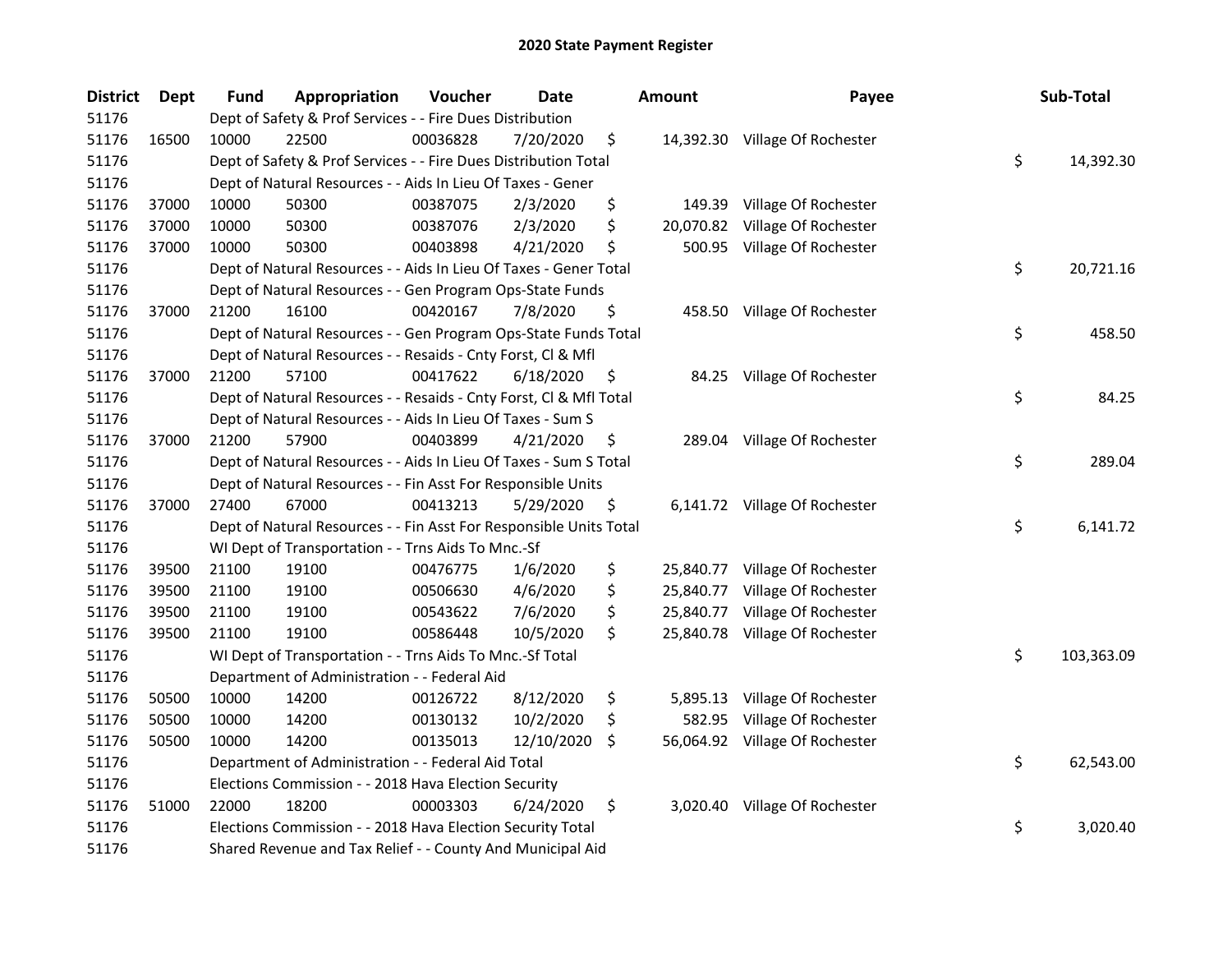| <b>District</b>    | Dept  | Fund  | Appropriation                                                                 | <b>Voucher</b> | Date          |    | <b>Amount</b> | Payee                | Sub-Total        |
|--------------------|-------|-------|-------------------------------------------------------------------------------|----------------|---------------|----|---------------|----------------------|------------------|
| 51176              | 83500 | 10000 | 10500                                                                         | 00068763       | 7/27/2020     | Ś. | 9,243.77      | Village Of Rochester |                  |
| 51176              | 83500 | 10000 | 10500                                                                         | 00072731       | 11/16/2020    | S  | 52,381.37     | Village Of Rochester |                  |
| 51176              |       |       | Shared Revenue and Tax Relief - - County And Municipal Aid Total              |                |               |    |               |                      | \$<br>61,625.14  |
| 51176              |       |       | Shared Revenue and Tax Relief - - Exempt Computer Aid                         |                |               |    |               |                      |                  |
| 51176              | 83500 | 10000 | 10900                                                                         | 00065851       | 7/27/2020     | S  | 288.92        | Village Of Rochester |                  |
| 51176              |       |       | Shared Revenue and Tax Relief - - Exempt Computer Aid Total                   |                |               |    |               |                      | \$<br>288.92     |
| 51176              |       |       | Shared Revenue and Tax Relief - - Utility Aid                                 |                |               |    |               |                      |                  |
| 51176              | 83500 | 10000 | 11000                                                                         | 00068763       | 7/27/2020     | S. | 649.17        | Village Of Rochester |                  |
| 51176              | 83500 | 10000 | 11000                                                                         | 00072731       | 11/16/2020 \$ |    | 3,548.07      | Village Of Rochester |                  |
| 51176              |       |       | Shared Revenue and Tax Relief - - Utility Aid Total                           |                |               |    |               |                      | \$<br>4,197.24   |
| 51176              |       |       | Shared Revenue and Tax Relief - - Personal Property Aid                       |                |               |    |               |                      |                  |
| 51176              | 83500 | 10000 | 11100                                                                         | 00061257       | 5/4/2020      | Ś. | 1,057.44      | Village Of Rochester |                  |
| 51176              |       |       | Shared Revenue and Tax Relief - - Personal Property Aid Total                 |                |               |    |               |                      | \$<br>1,057.44   |
| 51176              |       |       | Shared Revenue and Tax Relief - - State Aid; Video Service Provider Fee       |                |               |    |               |                      |                  |
| 51176              | 83500 | 10000 | 11200                                                                         | 00064376       | 7/27/2020     | S  | 4,092.87      | Village Of Rochester |                  |
| 51176              |       |       | Shared Revenue and Tax Relief - - State Aid; Video Service Provider Fee Total |                |               |    |               |                      | \$<br>4,092.87   |
| <b>51176 Total</b> |       |       |                                                                               |                |               |    |               |                      | \$<br>282,275.07 |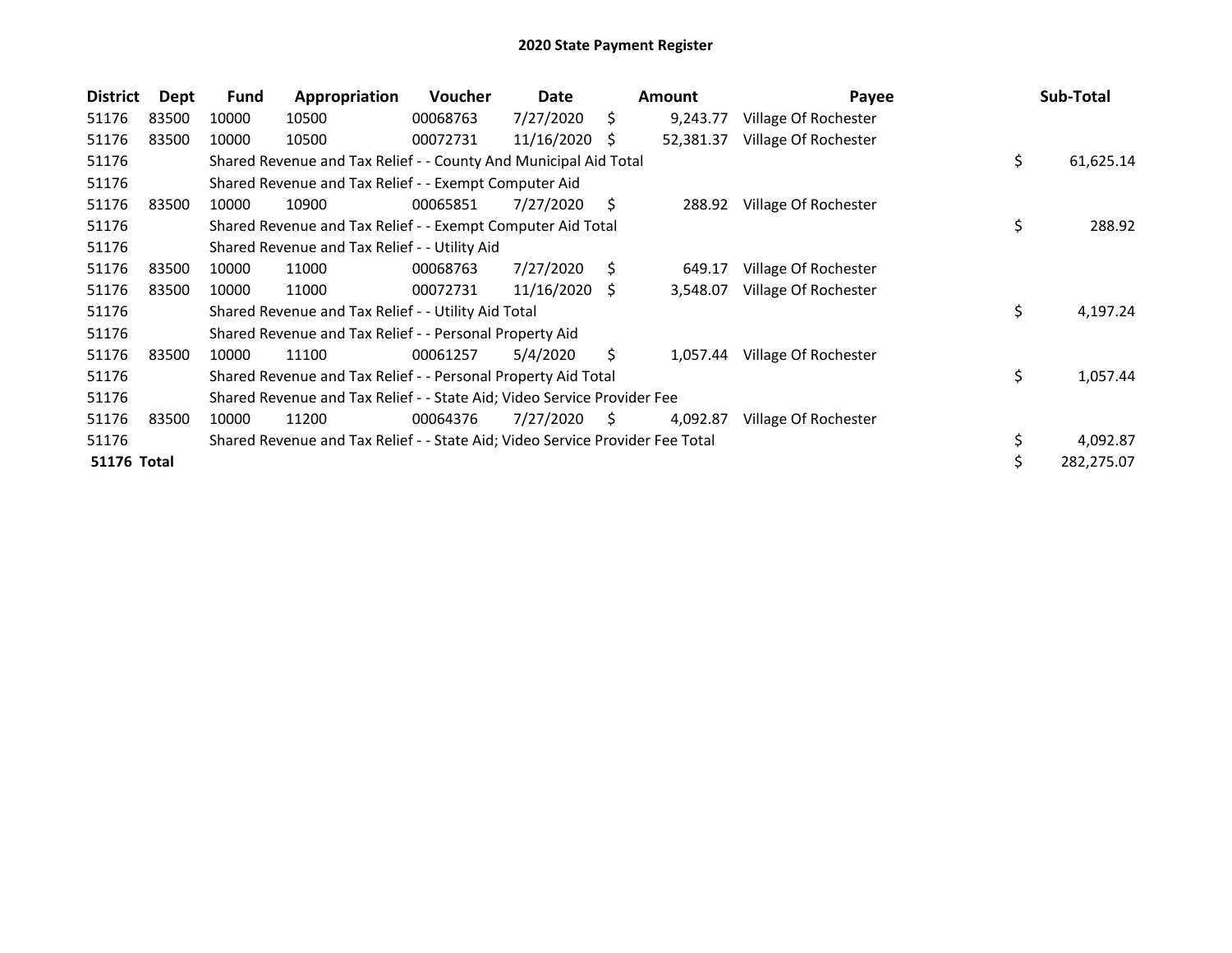| <b>District</b> | Dept  | <b>Fund</b> | Appropriation                                                      | Voucher  | Date      | <b>Amount</b>    | Payee                           | Sub-Total        |
|-----------------|-------|-------------|--------------------------------------------------------------------|----------|-----------|------------------|---------------------------------|------------------|
| 51181           |       |             | Dept of Safety & Prof Services - - Fire Dues Distribution          |          |           |                  |                                 |                  |
| 51181           | 16500 | 10000       | 22500                                                              | 00036829 | 7/20/2020 | \$               | 24,428.82 Village Of Sturtevant |                  |
| 51181           |       |             | Dept of Safety & Prof Services - - Fire Dues Distribution Total    |          |           |                  |                                 | \$<br>24,428.82  |
| 51181           |       |             | Dept of Natural Resources - - Fin Asst For Responsible Units       |          |           |                  |                                 |                  |
| 51181           | 37000 | 27400       | 67000                                                              | 00412599 | 5/29/2020 | \$               | 18,668.39 Village Of Sturtevant |                  |
| 51181           |       |             | Dept of Natural Resources - - Fin Asst For Responsible Units Total |          |           |                  |                                 | \$<br>18,668.39  |
| 51181           |       |             | WI Dept of Transportation - - Trns Aids To Mnc.-Sf                 |          |           |                  |                                 |                  |
| 51181           | 39500 | 21100       | 19100                                                              | 00476776 | 1/6/2020  | \$<br>114,898.03 | Village Of Sturtevant           |                  |
| 51181           | 39500 | 21100       | 19100                                                              | 00506631 | 4/6/2020  | \$<br>114,898.03 | Village Of Sturtevant           |                  |
| 51181           | 39500 | 21100       | 19100                                                              | 00543623 | 7/6/2020  | \$<br>114,898.03 | Village Of Sturtevant           |                  |
| 51181           | 39500 | 21100       | 19100                                                              | 00586449 | 10/5/2020 | \$<br>114,898.04 | Village Of Sturtevant           |                  |
| 51181           |       |             | WI Dept of Transportation - - Trns Aids To Mnc.-Sf Total           |          |           |                  |                                 | \$<br>459,592.13 |
| 51181           |       |             | Department of Corrections - - General Program Operations           |          |           |                  |                                 |                  |
| 51181           | 41000 | 10000       | 10100                                                              | 00348190 | 3/16/2020 | \$<br>968.50     | Village Of Sturtevant           |                  |
| 51181           |       |             | Department of Corrections - - General Program Operations Total     |          |           |                  |                                 | \$<br>968.50     |
| 51181           |       |             | Department of Corrections - - Energy Costs, Energy-Related A       |          |           |                  |                                 |                  |
| 51181           | 41000 | 10000       | 10600                                                              | 00336582 | 1/21/2020 | \$<br>14,709.02  | Village Of Sturtevant           |                  |
| 51181           | 41000 | 10000       | 10600                                                              | 00336583 | 1/21/2020 | \$<br>12,026.00  | Village Of Sturtevant           |                  |
| 51181           | 41000 | 10000       | 10600                                                              | 00336584 | 1/21/2020 | \$<br>296.00     | Village Of Sturtevant           |                  |
| 51181           | 41000 | 10000       | 10600                                                              | 00336586 | 1/21/2020 | \$<br>296.00     | Village Of Sturtevant           |                  |
| 51181           | 41000 | 10000       | 10600                                                              | 00336587 | 1/21/2020 | \$<br>4,534.75   | Village Of Sturtevant           |                  |
| 51181           | 41000 | 10000       | 10600                                                              | 00336593 | 1/21/2020 | \$<br>296.00     | Village Of Sturtevant           |                  |
| 51181           | 41000 | 10000       | 10600                                                              | 00336595 | 1/21/2020 | \$<br>3,797.15   | Village Of Sturtevant           |                  |
| 51181           | 41000 | 10000       | 10600                                                              | 00336599 | 1/21/2020 | \$<br>4,009.21   | Village Of Sturtevant           |                  |
| 51181           | 41000 | 10000       | 10600                                                              | 00336602 | 1/21/2020 | \$<br>9,845.47   | Village Of Sturtevant           |                  |
| 51181           | 41000 | 10000       | 10600                                                              | 00336607 | 1/21/2020 | \$<br>9,236.95   | Village Of Sturtevant           |                  |
| 51181           | 41000 | 10000       | 10600                                                              | 00336608 | 1/21/2020 | \$<br>11,021.02  | Village Of Sturtevant           |                  |
| 51181           | 41000 | 10000       | 10600                                                              | 00336611 | 1/21/2020 | \$<br>296.00     | Village Of Sturtevant           |                  |
| 51181           | 41000 | 10000       | 10600                                                              | 00336613 | 1/21/2020 | \$<br>14,607.60  | Village Of Sturtevant           |                  |
| 51181           | 41000 | 10000       | 10600                                                              | 00336614 | 1/21/2020 | \$<br>8,324.17   | Village Of Sturtevant           |                  |
| 51181           | 41000 | 10000       | 10600                                                              | 00336615 | 1/21/2020 | \$<br>296.00     | Village Of Sturtevant           |                  |
| 51181           | 41000 | 10000       | 10600                                                              | 00336620 | 1/21/2020 | \$<br>296.00     | Village Of Sturtevant           |                  |
| 51181           | 41000 | 10000       | 10600                                                              | 00336622 | 1/21/2020 | \$<br>296.00     | Village Of Sturtevant           |                  |
| 51181           | 41000 | 10000       | 10600                                                              | 00336677 | 1/21/2020 | \$<br>2,888.98   | Village Of Sturtevant           |                  |
| 51181           | 41000 | 10000       | 10600                                                              | 00336679 | 1/21/2020 | \$               | 12,878.85 Village Of Sturtevant |                  |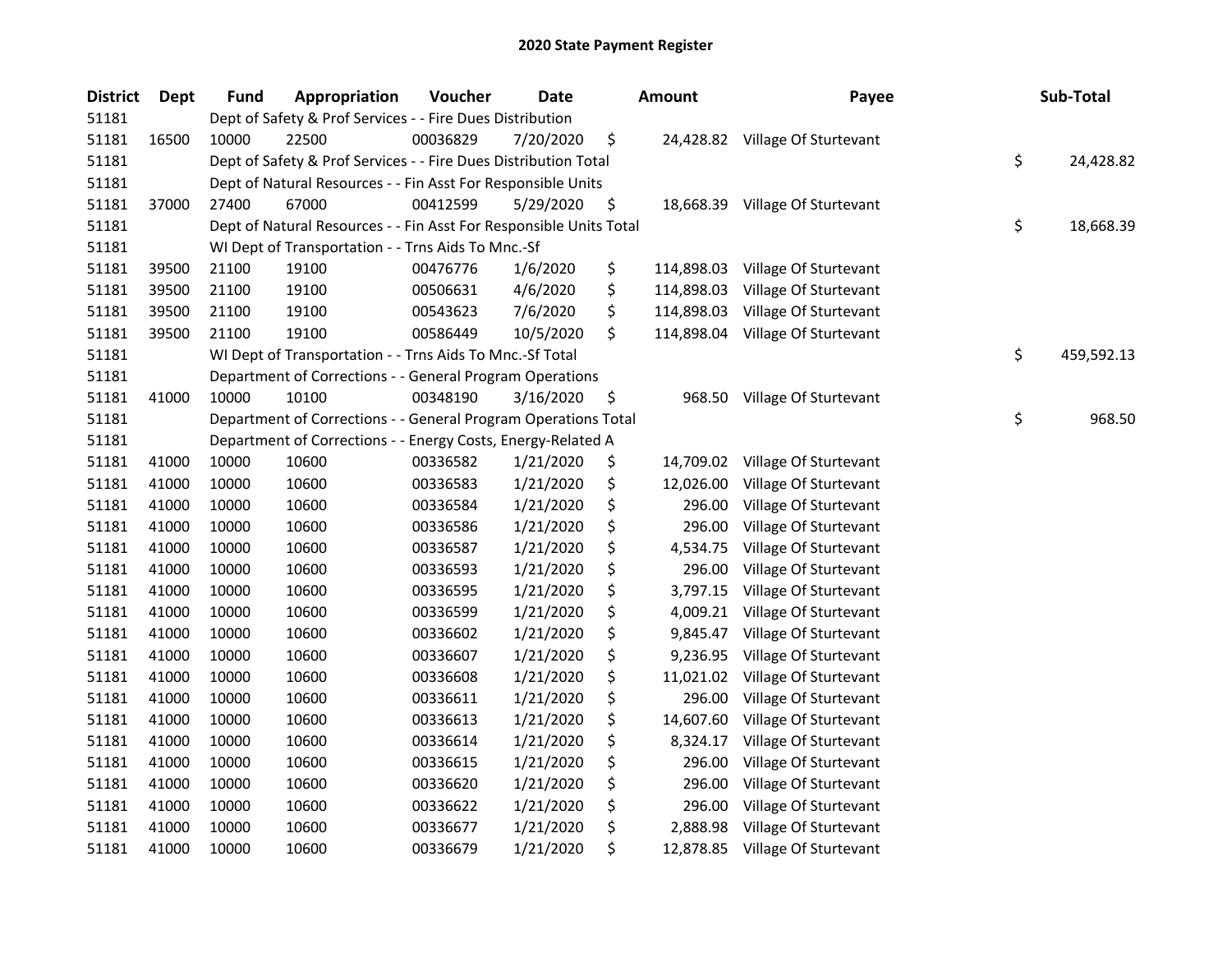| <b>District</b> | <b>Dept</b> | <b>Fund</b> | Appropriation | Voucher  | <b>Date</b> | <b>Amount</b>   | Payee                 | Sub-Total |
|-----------------|-------------|-------------|---------------|----------|-------------|-----------------|-----------------------|-----------|
| 51181           | 41000       | 10000       | 10600         | 00354711 | 4/20/2020   | \$<br>17,525.73 | Village Of Sturtevant |           |
| 51181           | 41000       | 10000       | 10600         | 00354712 | 4/20/2020   | \$<br>12,975.66 | Village Of Sturtevant |           |
| 51181           | 41000       | 10000       | 10600         | 00354716 | 4/20/2020   | \$<br>296.00    | Village Of Sturtevant |           |
| 51181           | 41000       | 10000       | 10600         | 00354717 | 4/20/2020   | \$<br>296.00    | Village Of Sturtevant |           |
| 51181           | 41000       | 10000       | 10600         | 00354719 | 4/20/2020   | \$<br>4,235.10  | Village Of Sturtevant |           |
| 51181           | 41000       | 10000       | 10600         | 00354722 | 4/20/2020   | \$<br>15,027.11 | Village Of Sturtevant |           |
| 51181           | 41000       | 10000       | 10600         | 00354723 | 4/20/2020   | \$<br>3,386.86  | Village Of Sturtevant |           |
| 51181           | 41000       | 10000       | 10600         | 00354724 | 4/20/2020   | \$<br>296.00    | Village Of Sturtevant |           |
| 51181           | 41000       | 10000       | 10600         | 00354726 | 4/20/2020   | \$<br>296.00    | Village Of Sturtevant |           |
| 51181           | 41000       | 10000       | 10600         | 00354727 | 4/20/2020   | \$<br>339.65    | Village Of Sturtevant |           |
| 51181           | 41000       | 10000       | 10600         | 00354729 | 4/20/2020   | \$<br>7,738.70  | Village Of Sturtevant |           |
| 51181           | 41000       | 10000       | 10600         | 00354730 | 4/20/2020   | \$<br>16,506.92 | Village Of Sturtevant |           |
| 51181           | 41000       | 10000       | 10600         | 00354731 | 4/20/2020   | \$<br>296.00    | Village Of Sturtevant |           |
| 51181           | 41000       | 10000       | 10600         | 00354733 | 4/20/2020   | \$<br>12,362.53 | Village Of Sturtevant |           |
| 51181           | 41000       | 10000       | 10600         | 00354734 | 4/20/2020   | \$<br>11,426.70 | Village Of Sturtevant |           |
| 51181           | 41000       | 10000       | 10600         | 00354735 | 4/20/2020   | \$<br>11,947.63 | Village Of Sturtevant |           |
| 51181           | 41000       | 10000       | 10600         | 00354736 | 4/20/2020   | \$<br>15,239.17 | Village Of Sturtevant |           |
| 51181           | 41000       | 10000       | 10600         | 00354737 | 4/20/2020   | \$<br>4,073.75  | Village Of Sturtevant |           |
| 51181           | 41000       | 10000       | 10600         | 00354738 | 4/20/2020   | \$<br>296.00    | Village Of Sturtevant |           |
| 51181           | 41000       | 10000       | 10600         | 00371035 | 7/8/2020    | \$<br>296.00    | Village Of Sturtevant |           |
| 51181           | 41000       | 10000       | 10600         | 00371036 | 7/8/2020    | \$<br>2,912.03  | Village Of Sturtevant |           |
| 51181           | 41000       | 10000       | 10600         | 00371037 | 7/8/2020    | \$<br>14,160.43 | Village Of Sturtevant |           |
| 51181           | 41000       | 10000       | 10600         | 00371039 | 7/8/2020    | \$<br>3,621.97  | Village Of Sturtevant |           |
| 51181           | 41000       | 10000       | 10600         | 00371040 | 7/8/2020    | \$<br>296.00    | Village Of Sturtevant |           |
| 51181           | 41000       | 10000       | 10600         | 00371042 | 7/8/2020    | \$<br>296.00    | Village Of Sturtevant |           |
| 51181           | 41000       | 10000       | 10600         | 00371044 | 7/8/2020    | \$<br>11,385.21 | Village Of Sturtevant |           |
| 51181           | 41000       | 10000       | 10600         | 00371046 | 7/8/2020    | \$<br>296.00    | Village Of Sturtevant |           |
| 51181           | 41000       | 10000       | 10600         | 00371048 | 7/8/2020    | \$<br>3,986.16  | Village Of Sturtevant |           |
| 51181           | 41000       | 10000       | 10600         | 00371050 | 7/8/2020    | \$<br>8,503.96  | Village Of Sturtevant |           |
| 51181           | 41000       | 10000       | 10600         | 00371052 | 7/8/2020    | \$<br>10,652.22 | Village Of Sturtevant |           |
| 51181           | 41000       | 10000       | 10600         | 00371054 | 7/8/2020    | \$<br>10,352.57 | Village Of Sturtevant |           |
| 51181           | 41000       | 10000       | 10600         | 00371056 | 7/8/2020    | \$<br>11,754.01 | Village Of Sturtevant |           |
| 51181           | 41000       | 10000       | 10600         | 00371059 | 7/8/2020    | \$<br>296.00    | Village Of Sturtevant |           |
| 51181           | 41000       | 10000       | 10600         | 00371061 | 7/8/2020    | \$<br>16,184.22 | Village Of Sturtevant |           |
| 51181           | 41000       | 10000       | 10600         | 00371063 | 7/8/2020    | \$<br>6,632.30  | Village Of Sturtevant |           |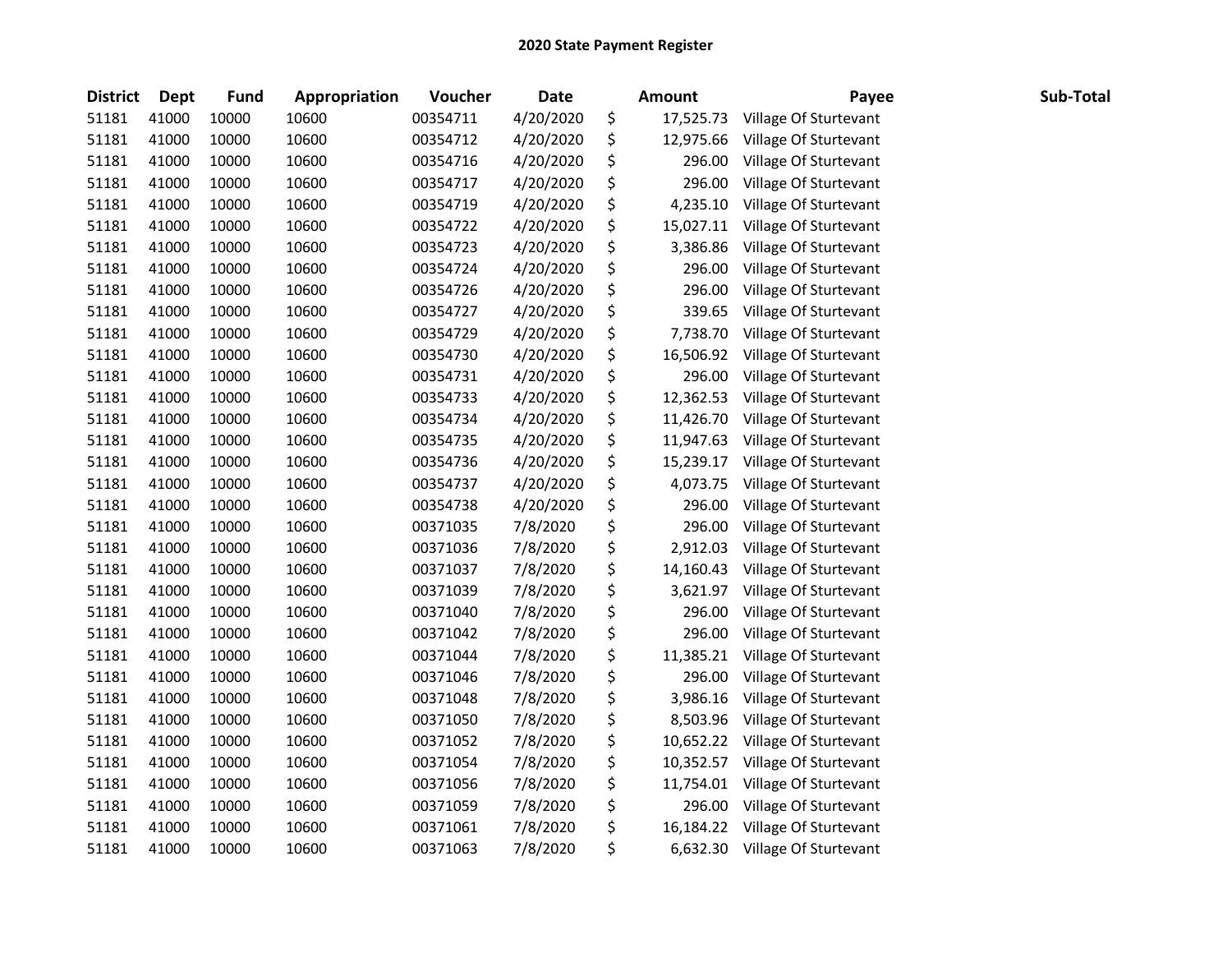| <b>District</b> | Dept  | <b>Fund</b> | Appropriation                                                      | Voucher  | <b>Date</b> | Amount          | Payee                        | Sub-Total        |
|-----------------|-------|-------------|--------------------------------------------------------------------|----------|-------------|-----------------|------------------------------|------------------|
| 51181           | 41000 | 10000       | 10600                                                              | 00371066 | 7/8/2020    | \$<br>427.24    | Village Of Sturtevant        |                  |
| 51181           | 41000 | 10000       | 10600                                                              | 00371067 | 7/8/2020    | \$<br>296.00    | Village Of Sturtevant        |                  |
| 51181           | 41000 | 10000       | 10600                                                              | 00371070 | 7/8/2020    | \$<br>16,041.31 | Village Of Sturtevant        |                  |
| 51181           | 41000 | 10000       | 10600                                                              | 00387489 | 10/8/2020   | \$<br>13,441.27 | Village Of Sturtevant        |                  |
| 51181           | 41000 | 10000       | 10600                                                              | 00387532 | 10/7/2020   | \$<br>12,505.44 | Village Of Sturtevant        |                  |
| 51181           | 41000 | 10000       | 10600                                                              | 00387534 | 10/7/2020   | \$<br>296.00    | Village Of Sturtevant        |                  |
| 51181           | 41000 | 10000       | 10600                                                              | 00387537 | 10/7/2020   | \$<br>296.00    | Village Of Sturtevant        |                  |
| 51181           | 41000 | 10000       | 10600                                                              | 00387541 | 10/7/2020   | \$<br>5,913.14  | Village Of Sturtevant        |                  |
| 51181           | 41000 | 10000       | 10600                                                              | 00387544 | 10/7/2020   | \$<br>14,921.08 | Village Of Sturtevant        |                  |
| 51181           | 41000 | 10000       | 10600                                                              | 00387545 | 10/7/2020   | \$<br>3,349.98  | Village Of Sturtevant        |                  |
| 51181           | 41000 | 10000       | 10600                                                              | 00387548 | 10/7/2020   | \$<br>296.00    | Village Of Sturtevant        |                  |
| 51181           | 41000 | 10000       | 10600                                                              | 00387549 | 10/7/2020   | \$<br>296.00    | Village Of Sturtevant        |                  |
| 51181           | 41000 | 10000       | 10600                                                              | 00387551 | 10/7/2020   | \$<br>348.87    | Village Of Sturtevant        |                  |
| 51181           | 41000 | 10000       | 10600                                                              | 00387554 | 10/7/2020   | \$<br>7,540.47  | Village Of Sturtevant        |                  |
| 51181           | 41000 | 10000       | 10600                                                              | 00387556 | 10/7/2020   | \$<br>16,769.69 | Village Of Sturtevant        |                  |
| 51181           | 41000 | 10000       | 10600                                                              | 00387559 | 10/7/2020   | \$<br>296.00    | Village Of Sturtevant        |                  |
| 51181           | 41000 | 10000       | 10600                                                              | 00387560 | 10/7/2020   | \$<br>11,131.66 | Village Of Sturtevant        |                  |
| 51181           | 41000 | 10000       | 10600                                                              | 00387562 | 10/7/2020   | \$<br>10,606.12 | Village Of Sturtevant        |                  |
| 51181           | 41000 | 10000       | 10600                                                              | 00387563 | 10/7/2020   | \$<br>11,251.52 | Village Of Sturtevant        |                  |
| 51181           | 41000 | 10000       | 10600                                                              | 00387565 | 10/7/2020   | \$<br>8,799.00  | Village Of Sturtevant        |                  |
| 51181           | 41000 | 10000       | 10600                                                              | 00387566 | 10/7/2020   | \$<br>4,341.13  | Village Of Sturtevant        |                  |
| 51181           | 41000 | 10000       | 10600                                                              | 00387569 | 10/7/2020   | \$<br>296.00    | Village Of Sturtevant        |                  |
| 51181           | 41000 | 10000       | 10600                                                              | 00401880 | 12/29/2020  | \$<br>773.00    | Village Of Sturtevant        |                  |
| 51181           | 41000 | 10000       | 10600                                                              | 00401882 | 12/29/2020  | \$<br>5,670.92  | Village Of Sturtevant        |                  |
| 51181           | 41000 | 10000       | 10600                                                              | 00401884 | 12/29/2020  | \$<br>15,309.32 | Village Of Sturtevant        |                  |
| 51181           | 41000 | 10000       | 10600                                                              | 00401885 | 12/29/2020  | \$<br>2,750.60  | Village Of Sturtevant        |                  |
| 51181           |       |             | Department of Corrections - - Energy Costs, Energy-Related A Total |          |             |                 |                              | \$<br>510,101.52 |
| 51181           |       |             | Department of Justice - - Law Enforcement Train, Local             |          |             |                 |                              |                  |
| 51181           | 45500 | 10000       | 23100                                                              | 00091700 | 12/8/2020   | \$<br>2,080.00  | Village Of Sturtevant        |                  |
| 51181           |       |             | Department of Justice - - Law Enforcement Train, Local Total       |          |             |                 |                              | \$<br>2,080.00   |
| 51181           |       |             | Department of Administration - - Federal Aid                       |          |             |                 |                              |                  |
| 51181           | 50500 | 10000       | 14200                                                              | 00130133 | 10/2/2020   | \$<br>74,860.36 | Village Of Sturtevant        |                  |
| 51181           | 50500 | 10000       | 14200                                                              | 00135014 | 12/10/2020  | \$<br>33,512.64 | Village Of Sturtevant        |                  |
| 51181           | 50500 | 10000       | 14200                                                              | 00136486 | 12/17/2020  | \$              | 751.81 Village Of Sturtevant |                  |
| 51181           |       |             | Department of Administration - - Federal Aid Total                 |          |             |                 |                              | \$<br>109,124.81 |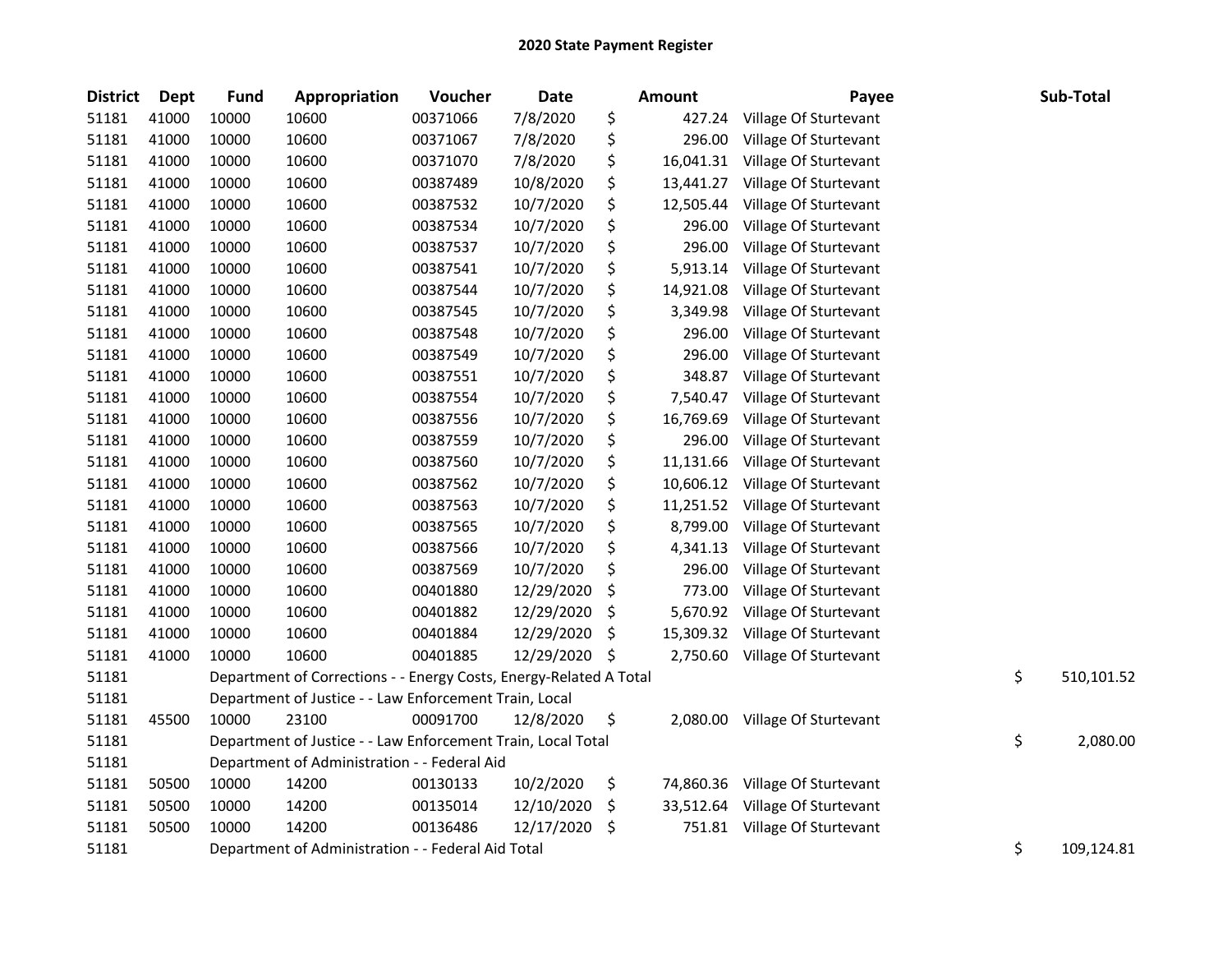| <b>District</b>    | Dept  | <b>Fund</b> | Appropriation                                                                 | Voucher  | <b>Date</b>    |     | Amount    | Payee                            | Sub-Total          |
|--------------------|-------|-------------|-------------------------------------------------------------------------------|----------|----------------|-----|-----------|----------------------------------|--------------------|
| 51181              |       |             | Department of Administration - - Hv Trans Ln Annual Impact Fee                |          |                |     |           |                                  |                    |
| 51181              | 50500 | 10000       | 17400                                                                         | 00121330 | 5/1/2020       | \$  |           | 29,933.00 Village Of Sturtevant  |                    |
| 51181              |       |             | Department of Administration - - Hv Trans Ln Annual Impact Fee Total          |          |                |     |           |                                  | \$<br>29,933.00    |
| 51181              |       |             | Elections Commission - - 2018 Hava Election Security                          |          |                |     |           |                                  |                    |
| 51181              | 51000 | 22000       | 18200                                                                         | 00004463 | 9/9/2020       | \$  |           | 3,330.60 Village Of Sturtevant   |                    |
| 51181              |       |             | Elections Commission - - 2018 Hava Election Security Total                    |          |                |     |           |                                  | \$<br>3,330.60     |
| 51181              |       |             | Shared Revenue and Tax Relief - - Expenditure Restraint Program               |          |                |     |           |                                  |                    |
| 51181              | 83500 | 10000       | 10100                                                                         | 00068764 | $7/27/2020$ \$ |     |           | 93,615.63 Village Of Sturtevant  |                    |
| 51181              |       |             | Shared Revenue and Tax Relief - - Expenditure Restraint Program Total         |          |                |     |           |                                  | \$<br>93,615.63    |
| 51181              |       |             | Shared Revenue and Tax Relief - - County And Municipal Aid                    |          |                |     |           |                                  |                    |
| 51181              | 83500 | 10000       | 10500                                                                         | 00068764 | 7/27/2020      | \$. |           | 124,815.88 Village Of Sturtevant |                    |
| 51181              | 83500 | 10000       | 10500                                                                         | 00072732 | 11/16/2020     | -\$ |           | 707,289.96 Village Of Sturtevant |                    |
| 51181              |       |             | Shared Revenue and Tax Relief - - County And Municipal Aid Total              |          |                |     |           |                                  | \$<br>832,105.84   |
| 51181              |       |             | Shared Revenue and Tax Relief - - Exempt Computer Aid                         |          |                |     |           |                                  |                    |
| 51181              | 83500 | 10000       | 10900                                                                         | 00065852 | 7/27/2020      | \$  |           | 72,808.18 Village Of Sturtevant  |                    |
| 51181              |       |             | Shared Revenue and Tax Relief - - Exempt Computer Aid Total                   |          |                |     |           |                                  | \$<br>72,808.18    |
| 51181              |       |             | Shared Revenue and Tax Relief - - Utility Aid                                 |          |                |     |           |                                  |                    |
| 51181              | 83500 | 10000       | 11000                                                                         | 00068764 | 7/27/2020      | \$. | 408.25    | Village Of Sturtevant            |                    |
| 51181              | 83500 | 10000       | 11000                                                                         | 00072732 | 11/16/2020     | S.  | 2,361.73  | Village Of Sturtevant            |                    |
| 51181              |       |             | Shared Revenue and Tax Relief - - Utility Aid Total                           |          |                |     |           |                                  | \$<br>2,769.98     |
| 51181              |       |             | Shared Revenue and Tax Relief - - Personal Property Aid                       |          |                |     |           |                                  |                    |
| 51181              | 83500 | 10000       | 11100                                                                         | 00061258 | 5/4/2020       | \$  | 61,039.15 | Village Of Sturtevant            |                    |
| 51181              | 83500 | 10000       | 11100                                                                         | 00062605 | 5/4/2020       | \$  | 6,883.90  | Village Of Sturtevant            |                    |
| 51181              |       |             | Shared Revenue and Tax Relief - - Personal Property Aid Total                 |          |                |     |           |                                  | \$<br>67,923.05    |
| 51181              |       |             | Shared Revenue and Tax Relief - - State Aid; Video Service Provider Fee       |          |                |     |           |                                  |                    |
| 51181              | 83500 | 10000       | 11200                                                                         | 00064377 | 7/27/2020      | \$  | 6,009.31  | Village Of Sturtevant            |                    |
| 51181              |       |             | Shared Revenue and Tax Relief - - State Aid; Video Service Provider Fee Total |          |                |     |           |                                  | \$<br>6,009.31     |
| 51181              |       |             | Shared Revenue and Tax Relief - - Payments For Municipal Svcs                 |          |                |     |           |                                  |                    |
| 51181              | 83500 | 10000       | 50100                                                                         | 00054914 | 2/3/2020       | \$  |           | 96,673.29 Village Of Sturtevant  |                    |
| 51181              |       |             | Shared Revenue and Tax Relief - - Payments For Municipal Svcs Total           |          |                |     |           |                                  | \$<br>96,673.29    |
| <b>51181 Total</b> |       |             |                                                                               |          |                |     |           |                                  | \$<br>2,330,133.05 |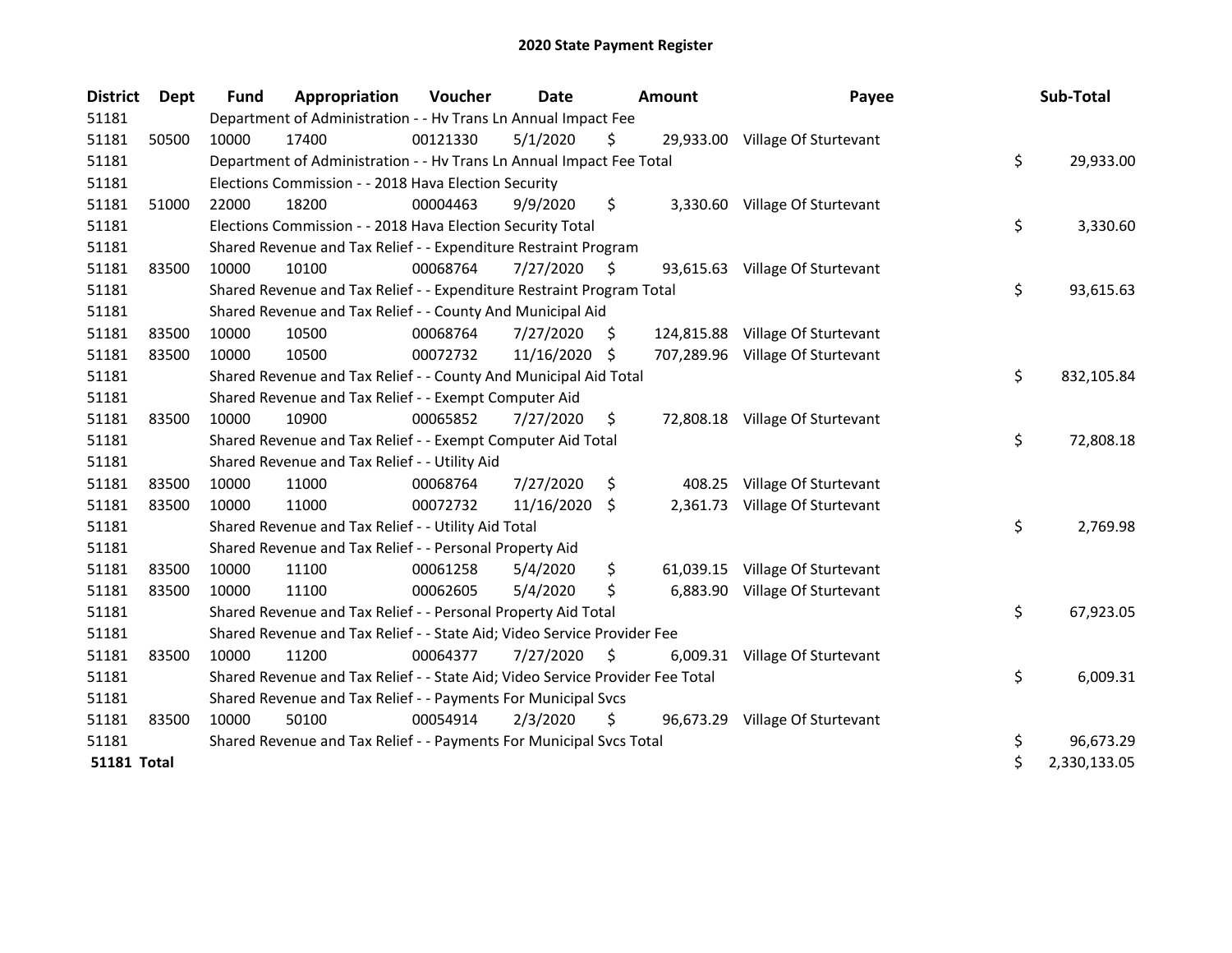| <b>District</b> | <b>Dept</b> | <b>Fund</b> | Appropriation                                                                   | Voucher   | Date          |     | <b>Amount</b> | Payee                             | Sub-Total        |
|-----------------|-------------|-------------|---------------------------------------------------------------------------------|-----------|---------------|-----|---------------|-----------------------------------|------------------|
| 51186           |             |             | Dept of Safety & Prof Services - - Fire Dues Distribution                       |           |               |     |               |                                   |                  |
| 51186           | 16500       | 10000       | 22500                                                                           | 00036830  | 7/20/2020     | \$  |               | 15,043.84 Village Of Union Grove  |                  |
| 51186           |             |             | Dept of Safety & Prof Services - - Fire Dues Distribution Total                 |           |               |     |               |                                   | \$<br>15,043.84  |
| 51186           |             |             | Dept of Natural Resources - - Fin Asst For Responsible Units                    |           |               |     |               |                                   |                  |
| 51186           | 37000       | 27400       | 67000                                                                           | 00413330  | 5/29/2020     | \$  |               | 12,640.76 Village Of Union Grove  |                  |
| 51186           |             |             | Dept of Natural Resources - - Fin Asst For Responsible Units Total              |           |               |     |               |                                   | \$<br>12,640.76  |
| 51186           |             |             | WI Dept of Transportation - - Conn Hwy Aids St Fds                              |           |               |     |               |                                   |                  |
| 51186           | 39500       | 21100       | 16200                                                                           | 00477425  | 1/6/2020      | \$  |               | 2,291.44 Village Of Union Grove   |                  |
| 51186           | 39500       | 21100       | 16200                                                                           | 00507280  | 4/6/2020      | \$  | 2,291.44      | Village Of Union Grove            |                  |
| 51186           | 39500       | 21100       | 16200                                                                           | 00544272  | 7/6/2020      | \$  | 2,291.44      | Village Of Union Grove            |                  |
| 51186           | 39500       | 21100       | 16200                                                                           | 00587098  | 10/5/2020     | \$  |               | 2,291.46 Village Of Union Grove   |                  |
| 51186           |             |             | WI Dept of Transportation - - Conn Hwy Aids St Fds Total                        |           |               |     |               |                                   | \$<br>9,165.78   |
| 51186           |             |             | WI Dept of Transportation - - Trns Aids To Mnc.-Sf                              |           |               |     |               |                                   |                  |
| 51186           | 39500       | 21100       | 19100                                                                           | 00476777  | 1/6/2020      | \$  | 49,680.59     | Village Of Union Grove            |                  |
| 51186           | 39500       | 21100       | 19100                                                                           | 00506632  | 4/6/2020      | \$  | 49,680.59     | Village Of Union Grove            |                  |
| 51186           | 39500       | 21100       | 19100                                                                           | 00543624  | 7/6/2020      | \$  | 49,680.59     | Village Of Union Grove            |                  |
| 51186           | 39500       | 21100       | 19100                                                                           | 00586450  | 10/5/2020     | \$  | 49,680.60     | Village Of Union Grove            |                  |
| 51186           |             |             | WI Dept of Transportation - - Trns Aids To Mnc.-Sf Total                        |           |               |     |               |                                   | \$<br>198,722.37 |
| 51186           |             |             | Department of Health Services - - Prepaid Medical Transport Reimbursement       |           |               |     |               |                                   |                  |
| 51186           | 43500       | 10000       | 16300                                                                           | AMBULANCE | 11/16/2020 \$ |     |               | 6,093.92 Village Of Union Grove   |                  |
| 51186           |             |             | Department of Health Services - - Prepaid Medical Transport Reimbursement Total |           |               |     |               |                                   | \$<br>6,093.92   |
| 51186           |             |             | Department of Administration - - Federal Aid                                    |           |               |     |               |                                   |                  |
| 51186           | 50500       | 10000       | 14200                                                                           | 00126723  | 8/12/2020     | \$  |               | 40,127.40 Village Of Union Grove  |                  |
| 51186           | 50500       | 10000       | 14200                                                                           | 00130134  | 10/2/2020     | \$  |               | 1,629.31 Village Of Union Grove   |                  |
| 51186           | 50500       | 10000       | 14200                                                                           | 00135015  | 12/10/2020    | \$. |               | 76,100.46 Village Of Union Grove  |                  |
| 51186           |             |             | Department of Administration - - Federal Aid Total                              |           |               |     |               |                                   | \$<br>117,857.17 |
| 51186           |             |             | Elections Commission - - 2018 Hava Election Security                            |           |               |     |               |                                   |                  |
| 51186           | 51000       | 22000       | 18200                                                                           | 00004626  | 9/18/2020     | \$  |               | 3,193.10 Village Of Union Grove   |                  |
| 51186           |             |             | Elections Commission - - 2018 Hava Election Security Total                      |           |               |     |               |                                   | \$<br>3,193.10   |
| 51186           |             |             | Shared Revenue and Tax Relief - - Expenditure Restraint Program                 |           |               |     |               |                                   |                  |
| 51186           | 83500       | 10000       | 10100                                                                           | 00068765  | 7/27/2020     | \$, |               | 19,954.11 Village Of Union Grove  |                  |
| 51186           |             |             | Shared Revenue and Tax Relief - - Expenditure Restraint Program Total           |           |               |     |               |                                   | \$<br>19,954.11  |
| 51186           |             |             | Shared Revenue and Tax Relief - - County And Municipal Aid                      |           |               |     |               |                                   |                  |
| 51186           | 83500       | 10000       | 10500                                                                           | 00068765  | 7/27/2020     | \$  |               | 60,672.12 Village Of Union Grove  |                  |
| 51186           | 83500       | 10000       | 10500                                                                           | 00072733  | 11/16/2020    | \$  |               | 337,714.78 Village Of Union Grove |                  |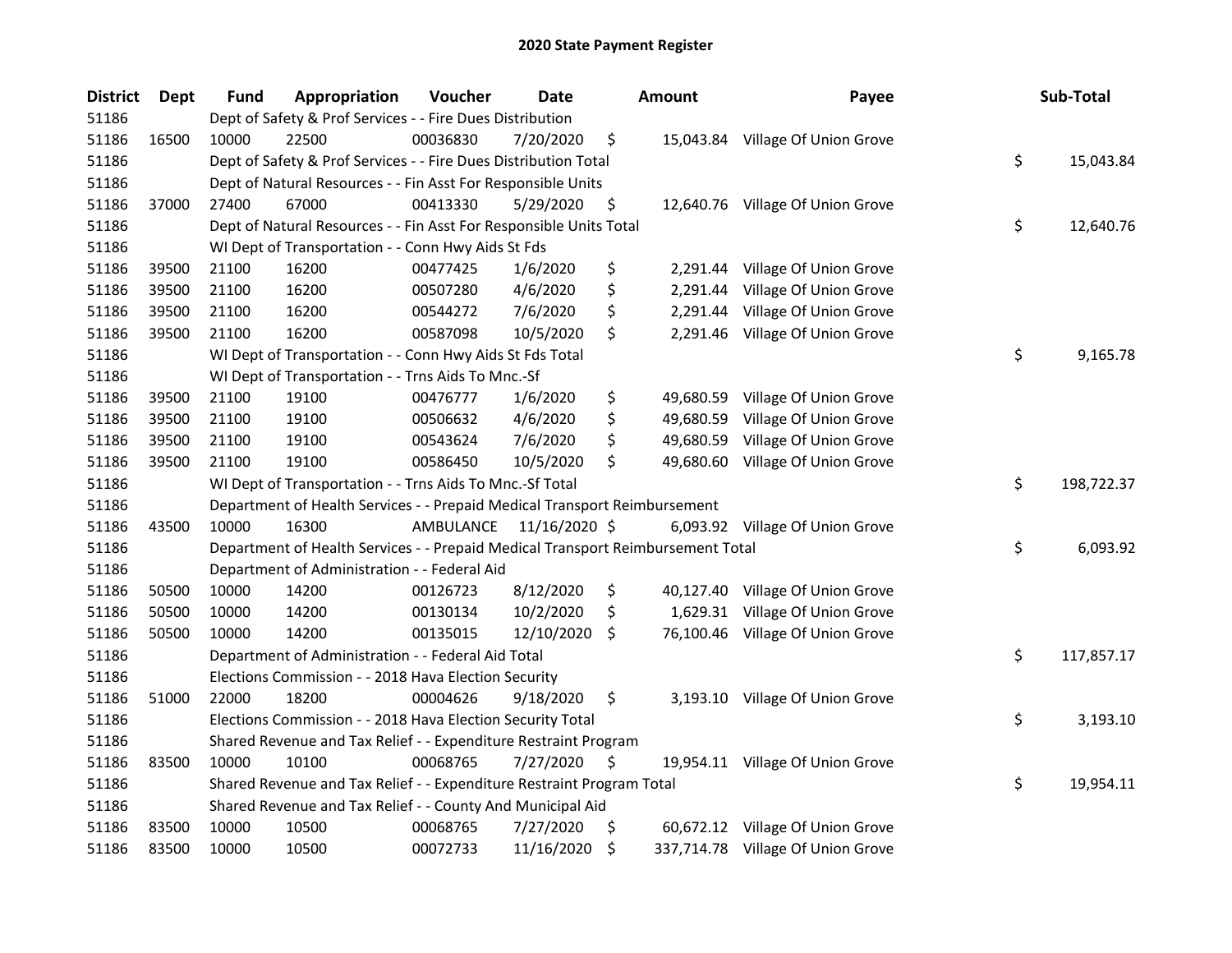| <b>District</b>    | Dept  | <b>Fund</b> | Appropriation                                                                 | <b>Voucher</b> | Date      |    | Amount    | Payee                  | Sub-Total        |
|--------------------|-------|-------------|-------------------------------------------------------------------------------|----------------|-----------|----|-----------|------------------------|------------------|
| 51186              |       |             | Shared Revenue and Tax Relief - - County And Municipal Aid Total              |                |           |    |           |                        | \$<br>398,386.90 |
| 51186              |       |             | Shared Revenue and Tax Relief - - Exempt Computer Aid                         |                |           |    |           |                        |                  |
| 51186              | 83500 | 10000       | 10900                                                                         | 00065853       | 7/27/2020 | S. | 2,690.63  | Village Of Union Grove |                  |
| 51186              | 83500 | 10000       | 10900                                                                         | 00067163       | 7/27/2020 | S  | 7,520.16  | Village Of Union Grove |                  |
| 51186              |       |             | Shared Revenue and Tax Relief - - Exempt Computer Aid Total                   |                |           |    |           |                        | \$<br>10,210.79  |
| 51186              |       |             | Shared Revenue and Tax Relief - - Personal Property Aid                       |                |           |    |           |                        |                  |
| 51186              | 83500 | 10000       | 11100                                                                         | 00061259       | 5/4/2020  | Ś. | 1,843.86  | Village Of Union Grove |                  |
| 51186              | 83500 | 10000       | 11100                                                                         | 00062606       | 5/4/2020  | S  | 54.977.84 | Village Of Union Grove |                  |
| 51186              |       |             | Shared Revenue and Tax Relief - - Personal Property Aid Total                 |                |           |    |           |                        | \$<br>56,821.70  |
| 51186              |       |             | Shared Revenue and Tax Relief - - State Aid; Video Service Provider Fee       |                |           |    |           |                        |                  |
| 51186              | 83500 | 10000       | 11200                                                                         | 00064378       | 7/27/2020 | S. | 5,036.02  | Village Of Union Grove |                  |
| 51186              |       |             | Shared Revenue and Tax Relief - - State Aid; Video Service Provider Fee Total |                |           |    |           |                        | \$<br>5,036.02   |
| 51186              |       |             | Shared Revenue and Tax Relief - - Lottery & Gaming Credit                     |                |           |    |           |                        |                  |
| 51186              | 83500 | 52100       | 36300                                                                         | 00055482       | 3/23/2020 | S. | 3,911.86  | Village Of Union Grove |                  |
| 51186              |       |             | Shared Revenue and Tax Relief - - Lottery & Gaming Credit Total               |                |           |    |           |                        | 3,911.86         |
| <b>51186 Total</b> |       |             |                                                                               |                |           |    |           |                        | 857,038.32       |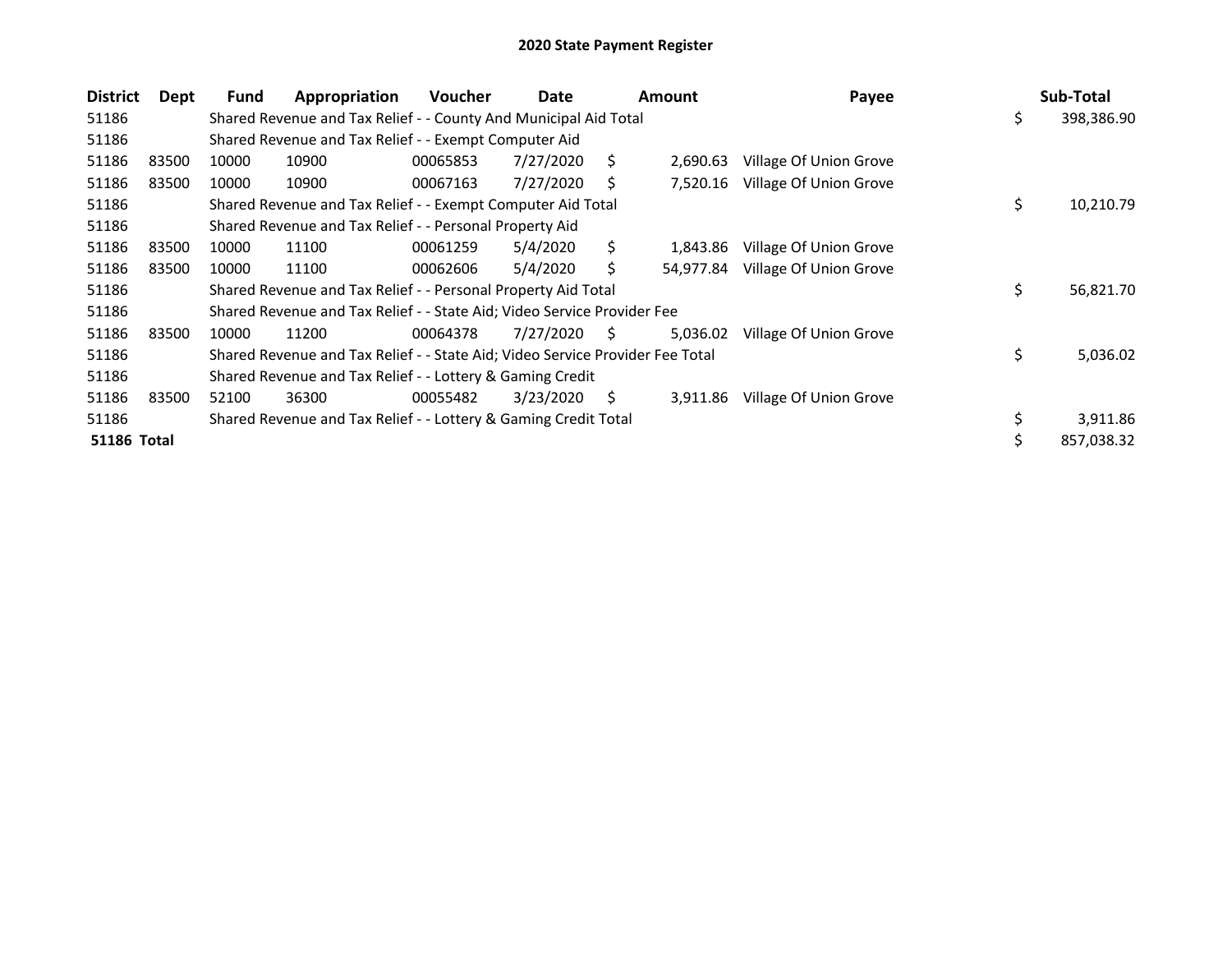| <b>District</b> | Dept  | <b>Fund</b> | Appropriation                                                          | Voucher  | Date          |    | <b>Amount</b> | Payee                           | Sub-Total        |
|-----------------|-------|-------------|------------------------------------------------------------------------|----------|---------------|----|---------------|---------------------------------|------------------|
| 51191           |       |             | Dept of Safety & Prof Services - - Fire Dues Distribution              |          |               |    |               |                                 |                  |
| 51191           | 16500 | 10000       | 22500                                                                  | 00036831 | 7/20/2020     | \$ |               | 21,978.18 Village Of Waterford  |                  |
| 51191           |       |             | Dept of Safety & Prof Services - - Fire Dues Distribution Total        |          |               |    |               |                                 | \$<br>21,978.18  |
| 51191           |       |             | Dept of Natural Resources - - Fin Asst For Responsible Units           |          |               |    |               |                                 |                  |
| 51191           | 37000 | 27400       | 67000                                                                  | 00412692 | 5/29/2020     | \$ |               | 12,280.27 Village Of Waterford  |                  |
| 51191           |       |             | Dept of Natural Resources - - Fin Asst For Responsible Units Total     |          |               |    |               |                                 | \$<br>12,280.27  |
| 51191           |       |             | WI Dept of Transportation - - Trns Aids To Mnc.-Sf                     |          |               |    |               |                                 |                  |
| 51191           | 39500 | 21100       | 19100                                                                  | 00476778 | 1/6/2020      | \$ |               | 56,341.68 Village Of Waterford  |                  |
| 51191           | 39500 | 21100       | 19100                                                                  | 00506633 | 4/6/2020      | \$ |               | 56,341.68 Village Of Waterford  |                  |
| 51191           | 39500 | 21100       | 19100                                                                  | 00543625 | 7/6/2020      | \$ |               | 56,341.68 Village Of Waterford  |                  |
| 51191           | 39500 | 21100       | 19100                                                                  | 00586451 | 10/5/2020     | \$ |               | 56,341.68 Village Of Waterford  |                  |
| 51191           |       |             | WI Dept of Transportation - - Trns Aids To Mnc.-Sf Total               |          |               |    |               |                                 | \$<br>225,366.72 |
| 51191           |       |             | Department of Health Services - - Emergency Medical Services, Ai       |          |               |    |               |                                 |                  |
| 51191           | 43500 | 10000       | 11900                                                                  | 00379152 | 9/15/2020     | \$ | 5,603.89      | Village Of Waterford            |                  |
| 51191           |       |             | Department of Health Services - - Emergency Medical Services, Ai Total |          |               |    |               |                                 | \$<br>5,603.89   |
| 51191           |       |             | Department of Administration - - Federal Aid                           |          |               |    |               |                                 |                  |
| 51191           | 50500 | 10000       | 14200                                                                  | 00135016 | 12/10/2020 \$ |    |               | 55,478.90 Village Of Waterford  |                  |
| 51191           |       |             | Department of Administration - - Federal Aid Total                     |          |               |    |               |                                 | \$<br>55,478.90  |
| 51191           |       |             | Elections Commission - - 2018 Hava Election Security                   |          |               |    |               |                                 |                  |
| 51191           | 51000 | 22000       | 18200                                                                  | 00004830 | 11/4/2020     | \$ | 3,839.90      | Village Of Waterford            |                  |
| 51191           |       |             | Elections Commission - - 2018 Hava Election Security Total             |          |               |    |               |                                 | \$<br>3,839.90   |
| 51191           |       |             | Shared Revenue and Tax Relief - - County And Municipal Aid             |          |               |    |               |                                 |                  |
| 51191           | 83500 | 10000       | 10500                                                                  | 00068766 | 7/27/2020     | Ş. |               | 18,714.22 Village Of Waterford  |                  |
| 51191           | 83500 | 10000       | 10500                                                                  | 00072734 | 11/16/2020    | \$ |               | 106,047.24 Village Of Waterford |                  |
| 51191           |       |             | Shared Revenue and Tax Relief - - County And Municipal Aid Total       |          |               |    |               |                                 | \$<br>124,761.46 |
| 51191           |       |             | Shared Revenue and Tax Relief - - Exempt Computer Aid                  |          |               |    |               |                                 |                  |
| 51191           | 83500 | 10000       | 10900                                                                  | 00065854 | 7/27/2020     | \$ |               | 6,875.72 Village Of Waterford   |                  |
| 51191           | 83500 | 10000       | 10900                                                                  | 00067164 | 7/27/2020     | \$ |               | 40,992.22 Village Of Waterford  |                  |
| 51191           |       |             | Shared Revenue and Tax Relief - - Exempt Computer Aid Total            |          |               |    |               |                                 | \$<br>47,867.94  |
| 51191           |       |             | Shared Revenue and Tax Relief - - Utility Aid                          |          |               |    |               |                                 |                  |
| 51191           | 83500 | 10000       | 11000                                                                  | 00068766 | 7/27/2020     | \$ | 659.38        | Village Of Waterford            |                  |
| 51191           | 83500 | 10000       | 11000                                                                  | 00072734 | 11/16/2020    | \$ | 3,816.90      | Village Of Waterford            |                  |
| 51191           |       |             | Shared Revenue and Tax Relief - - Utility Aid Total                    |          |               |    |               |                                 | \$<br>4,476.28   |
| 51191           |       |             | Shared Revenue and Tax Relief - - Personal Property Aid                |          |               |    |               |                                 |                  |
| 51191           | 83500 | 10000       | 11100                                                                  | 00061260 | 5/4/2020      | \$ |               | 5,558.30 Village Of Waterford   |                  |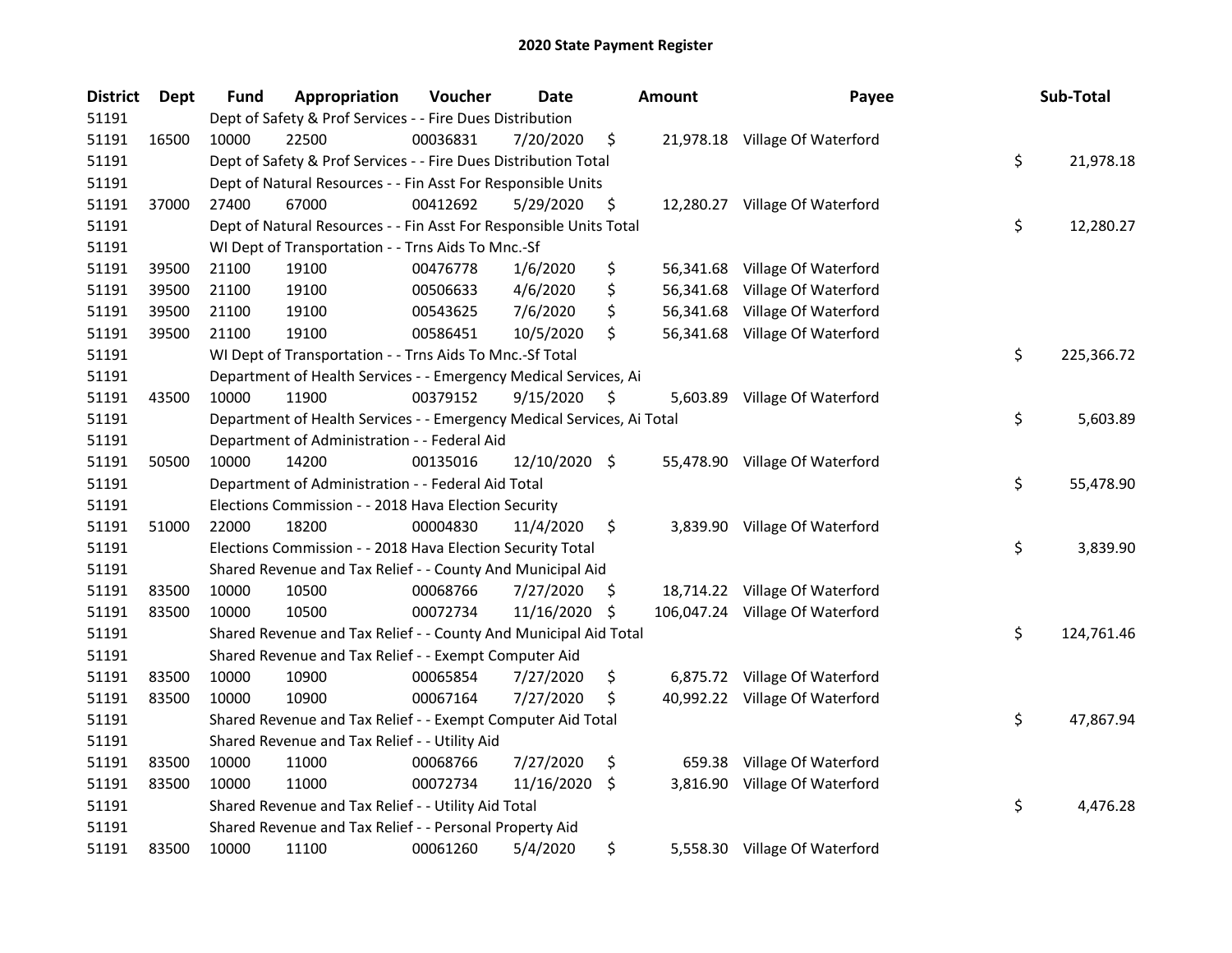| <b>District</b>    | Dept  | Fund  | Appropriation                                                                 | <b>Voucher</b> | Date      |   | <b>Amount</b> | Payee                | Sub-Total  |
|--------------------|-------|-------|-------------------------------------------------------------------------------|----------------|-----------|---|---------------|----------------------|------------|
| 51191              | 83500 | 10000 | 11100                                                                         | 00062607       | 5/4/2020  |   | 9.478.14      | Village Of Waterford |            |
| 51191              |       |       | Shared Revenue and Tax Relief - - Personal Property Aid Total                 |                |           |   |               |                      | 15,036.44  |
| 51191              |       |       | Shared Revenue and Tax Relief - - State Aid; Video Service Provider Fee       |                |           |   |               |                      |            |
| 51191              | 83500 | 10000 | 11200                                                                         | 00064379       | 7/27/2020 | S | 8,173.84      | Village Of Waterford |            |
| 51191              |       |       | Shared Revenue and Tax Relief - - State Aid; Video Service Provider Fee Total |                |           |   |               |                      | 8,173.84   |
| 51191              |       |       | Shared Revenue and Tax Relief - - Lottery & Gaming Credit                     |                |           |   |               |                      |            |
| 51191              | 83500 | 52100 | 36300                                                                         | 00055483       | 3/23/2020 |   | 28.029.24     | Village Of Waterford |            |
| 51191              |       |       | Shared Revenue and Tax Relief - - Lottery & Gaming Credit Total               |                |           |   |               |                      | 28.029.24  |
| <b>51191 Total</b> |       |       |                                                                               |                |           |   |               |                      | 552,893.06 |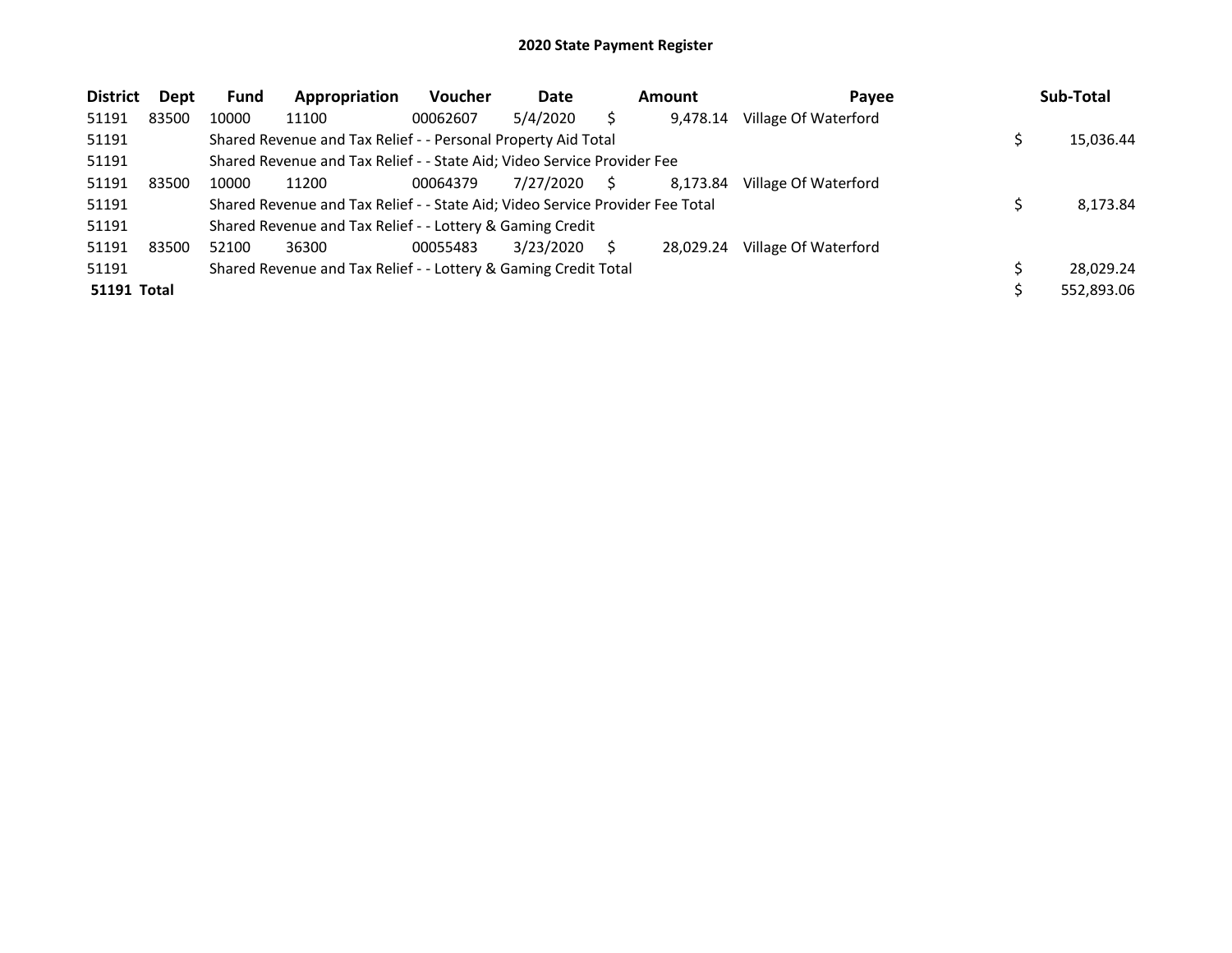| <b>District</b> | Dept  | <b>Fund</b> | Appropriation                                                                 | Voucher  | Date          |     | <b>Amount</b> | Payee                           | Sub-Total       |
|-----------------|-------|-------------|-------------------------------------------------------------------------------|----------|---------------|-----|---------------|---------------------------------|-----------------|
| 51192           |       |             | Dept of Safety & Prof Services - - Fire Dues Distribution                     |          |               |     |               |                                 |                 |
| 51192           | 16500 | 10000       | 22500                                                                         | 00036832 | 7/20/2020     | \$  |               | 10,383.81 Village Of Wind Point |                 |
| 51192           |       |             | Dept of Safety & Prof Services - - Fire Dues Distribution Total               |          |               |     |               |                                 | \$<br>10,383.81 |
| 51192           |       |             | Dept of Natural Resources - - Fin Asst For Responsible Units                  |          |               |     |               |                                 |                 |
| 51192           | 37000 | 27400       | 67000                                                                         | 00412665 | 5/29/2020     | \$  |               | 8,628.58 Village Of Wind Point  |                 |
| 51192           |       |             | Dept of Natural Resources - - Fin Asst For Responsible Units Total            |          |               |     |               |                                 | \$<br>8,628.58  |
| 51192           |       |             | WI Dept of Transportation - - Trns Aids To Mnc.-Sf                            |          |               |     |               |                                 |                 |
| 51192           | 39500 | 21100       | 19100                                                                         | 00476779 | 1/6/2020      | \$  |               | 9,257.52 Village Of Wind Point  |                 |
| 51192           | 39500 | 21100       | 19100                                                                         | 00506634 | 4/6/2020      | \$  |               | 9,257.52 Village Of Wind Point  |                 |
| 51192           | 39500 | 21100       | 19100                                                                         | 00543626 | 7/6/2020      | \$  |               | 9,257.52 Village Of Wind Point  |                 |
| 51192           | 39500 | 21100       | 19100                                                                         | 00586452 | 10/5/2020     | \$  |               | 9,257.53 Village Of Wind Point  |                 |
| 51192           |       |             | WI Dept of Transportation - - Trns Aids To Mnc.-Sf Total                      |          |               |     |               |                                 | \$<br>37,030.09 |
| 51192           |       |             | Department of Justice - - Law Enforcement Train, Local                        |          |               |     |               |                                 |                 |
| 51192           | 45500 | 10000       | 23100                                                                         | 00091866 | 12/9/2020     | \$  |               | 480.00 Village Of Wind Point    |                 |
| 51192           |       |             | Department of Justice - - Law Enforcement Train, Local Total                  |          |               |     |               |                                 | \$<br>480.00    |
| 51192           |       |             | Department of Administration - - Federal Aid                                  |          |               |     |               |                                 |                 |
| 51192           | 50500 | 10000       | 14200                                                                         | 00126724 | 8/12/2020     | \$  |               | 3,558.11 Village Of Wind Point  |                 |
| 51192           | 50500 | 10000       | 14200                                                                         | 00135017 | 12/10/2020 \$ |     |               | 2,224.81 Village Of Wind Point  |                 |
| 51192           |       |             | Department of Administration - - Federal Aid Total                            |          |               |     |               |                                 | \$<br>5,782.92  |
| 51192           |       |             | Elections Commission - - 2018 Hava Election Security                          |          |               |     |               |                                 |                 |
| 51192           | 51000 | 22000       | 18200                                                                         | 00004588 | 9/18/2020     | \$  |               | 1,703.70 Village Of Wind Point  |                 |
| 51192           |       |             | Elections Commission - - 2018 Hava Election Security Total                    |          |               |     |               |                                 | \$<br>1,703.70  |
| 51192           |       |             | Shared Revenue and Tax Relief - - County And Municipal Aid                    |          |               |     |               |                                 |                 |
| 51192           | 83500 | 10000       | 10500                                                                         | 00068767 | 7/27/2020     | \$. |               | 3,589.97 Village Of Wind Point  |                 |
| 51192           | 83500 | 10000       | 10500                                                                         | 00072735 | 11/16/2020    | -\$ |               | 20,343.16 Village Of Wind Point |                 |
| 51192           |       |             | Shared Revenue and Tax Relief - - County And Municipal Aid Total              |          |               |     |               |                                 | \$<br>23,933.13 |
| 51192           |       |             | Shared Revenue and Tax Relief - - Exempt Computer Aid                         |          |               |     |               |                                 |                 |
| 51192           | 83500 | 10000       | 10900                                                                         | 00065855 | 7/27/2020     | \$. |               | 1,541.22 Village Of Wind Point  |                 |
| 51192           |       |             | Shared Revenue and Tax Relief - - Exempt Computer Aid Total                   |          |               |     |               |                                 | \$<br>1,541.22  |
| 51192           |       |             | Shared Revenue and Tax Relief - - Personal Property Aid                       |          |               |     |               |                                 |                 |
| 51192           | 83500 | 10000       | 11100                                                                         | 00061261 | 5/4/2020      | \$  |               | 8.32 Village Of Wind Point      |                 |
| 51192           |       |             | Shared Revenue and Tax Relief - - Personal Property Aid Total                 |          |               |     |               |                                 | \$<br>8.32      |
| 51192           |       |             | Shared Revenue and Tax Relief - - State Aid; Video Service Provider Fee       |          |               |     |               |                                 |                 |
| 51192           | 83500 | 10000       | 11200                                                                         | 00064380 | 7/27/2020     | \$  |               | 2,851.22 Village Of Wind Point  |                 |
| 51192           |       |             | Shared Revenue and Tax Relief - - State Aid; Video Service Provider Fee Total |          |               |     |               |                                 | \$<br>2,851.22  |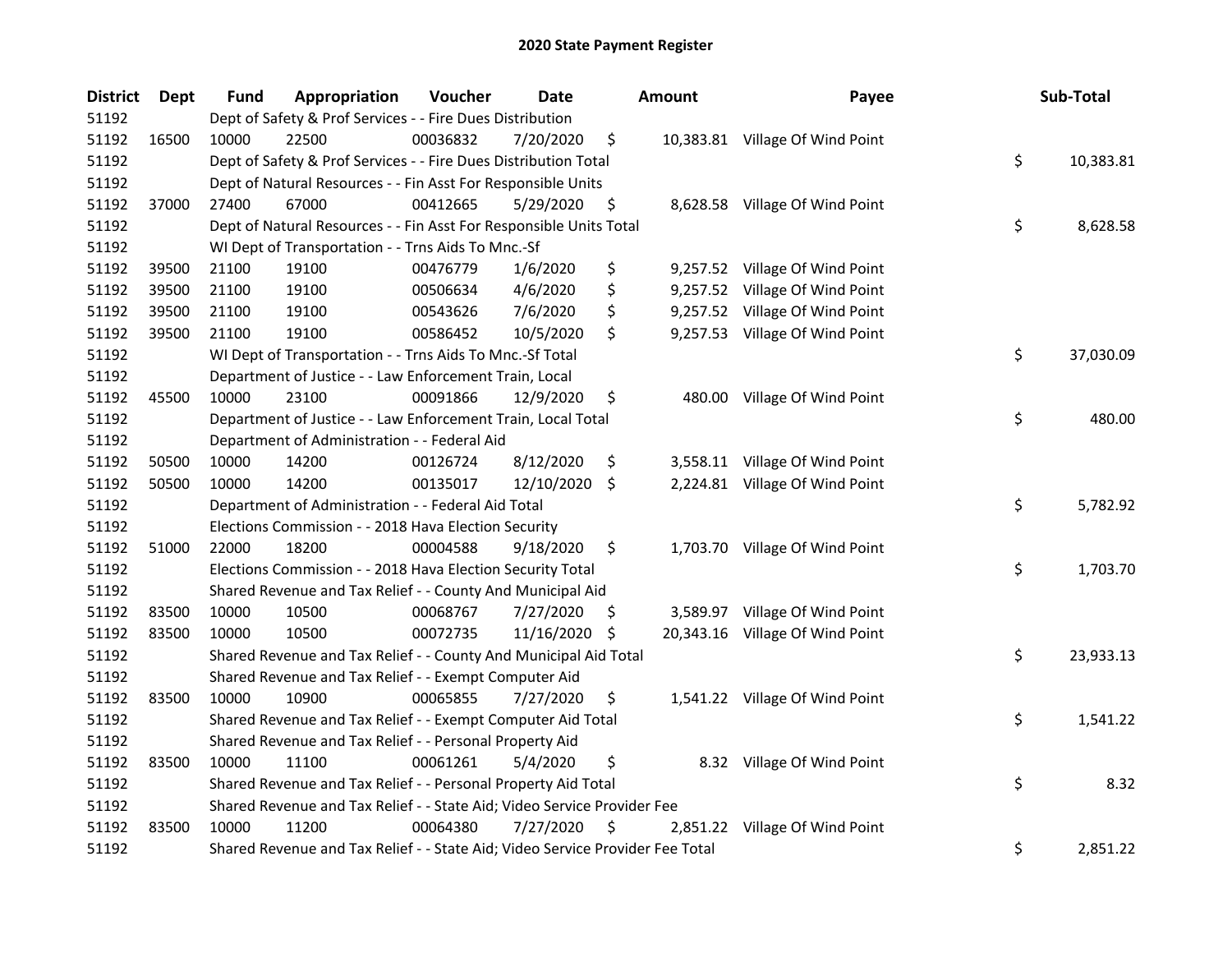|             | District Dept Fund Appropriation Voucher | Date | <b>Amount</b> | Payee | Sub-Total |
|-------------|------------------------------------------|------|---------------|-------|-----------|
| 51192 Total |                                          |      |               |       | 92,342.99 |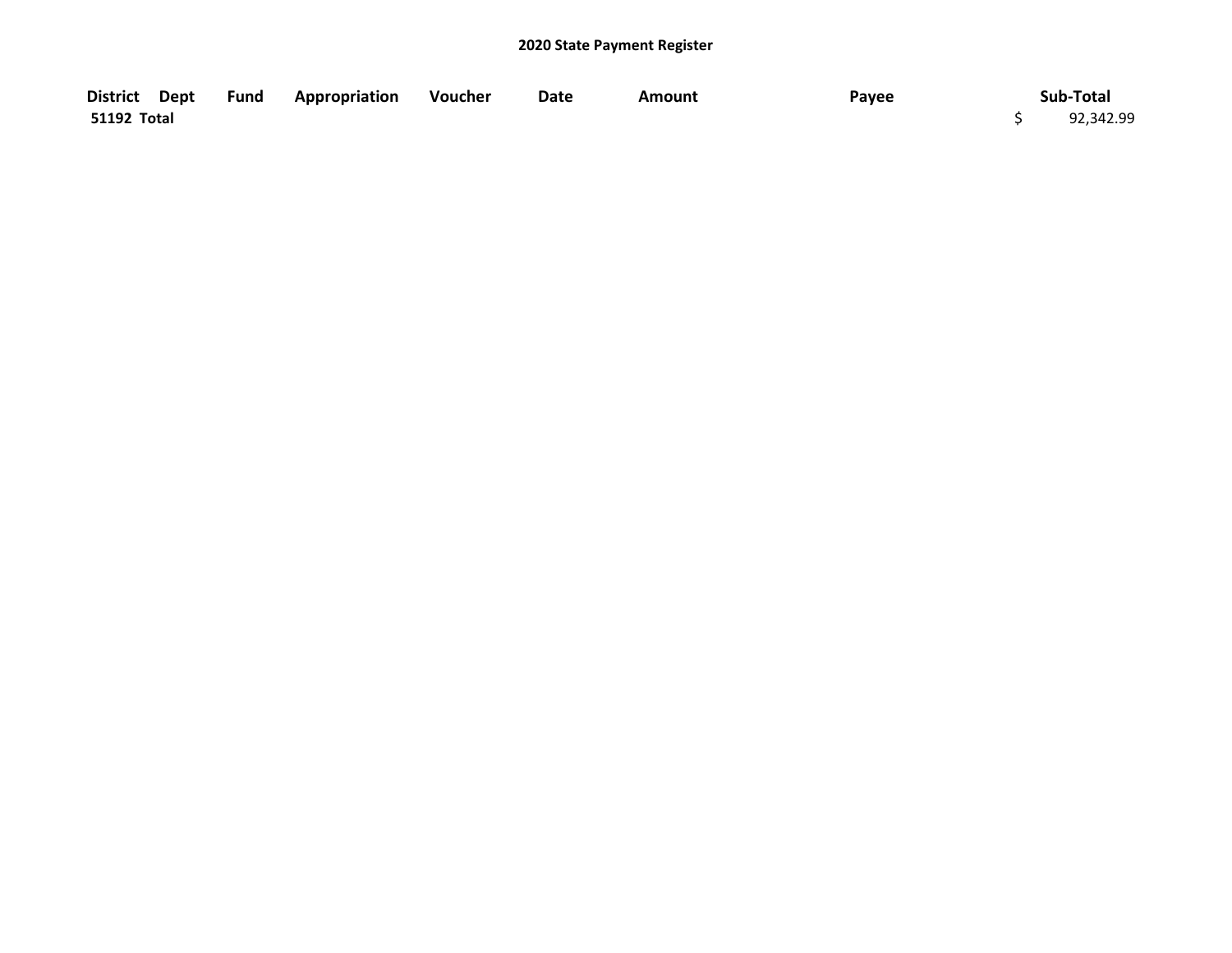| <b>District</b> | <b>Dept</b> | <b>Fund</b> | Appropriation                                                          | Voucher  | Date       |     | <b>Amount</b> | Payee                          | Sub-Total        |
|-----------------|-------------|-------------|------------------------------------------------------------------------|----------|------------|-----|---------------|--------------------------------|------------------|
| 51194           |             |             | Dept of Safety & Prof Services - - Fire Dues Distribution              |          |            |     |               |                                |                  |
| 51194           | 16500       | 10000       | 22500                                                                  | 00036833 | 7/17/2020  | \$  |               | 23,130.62 Village Of Yorkville |                  |
| 51194           |             |             | Dept of Safety & Prof Services - - Fire Dues Distribution Total        |          |            |     |               |                                | \$<br>23,130.62  |
| 51194           |             |             | Dept of Natural Resources - - Resaids - Cnty Forst, Cl & Mfl           |          |            |     |               |                                |                  |
| 51194           | 37000       | 21200       | 57100                                                                  | 00417623 | 6/18/2020  | \$  | 2.40          | Village Of Yorkville           |                  |
| 51194           |             |             | Dept of Natural Resources - - Resaids - Cnty Forst, Cl & Mfl Total     |          |            |     |               |                                | \$<br>2.40       |
| 51194           |             |             | Dept of Natural Resources - - Fin Asst For Responsible Units           |          |            |     |               |                                |                  |
| 51194           | 37000       | 27400       | 67000                                                                  | 00413378 | 5/29/2020  | \$  |               | 7,757.96 Village Of Yorkville  |                  |
| 51194           |             |             | Dept of Natural Resources - - Fin Asst For Responsible Units Total     |          |            |     |               |                                | \$<br>7,757.96   |
| 51194           |             |             | WI Dept of Transportation - - Trns Aids To Mnc.-Sf                     |          |            |     |               |                                |                  |
| 51194           | 39500       | 21100       | 19100                                                                  | 00476780 | 1/6/2020   | \$  |               | 31,531.79 Village Of Yorkville |                  |
| 51194           | 39500       | 21100       | 19100                                                                  | 00506635 | 4/6/2020   | \$  |               | 31,531.79 Village Of Yorkville |                  |
| 51194           | 39500       | 21100       | 19100                                                                  | 00543627 | 7/6/2020   | \$  |               | 31,531.79 Village Of Yorkville |                  |
| 51194           | 39500       | 21100       | 19100                                                                  | 00586453 | 10/5/2020  | \$  |               | 31,531.82 Village Of Yorkville |                  |
| 51194           |             |             | WI Dept of Transportation - - Trns Aids To Mnc.-Sf Total               |          |            |     |               |                                | \$<br>126,127.19 |
| 51194           |             |             | WI Dept of Transportation - - Hwy Mgmt & Opers Sf                      |          |            |     |               |                                |                  |
| 51194           | 39500       | 21100       | 36500                                                                  | 00524510 | 5/29/2020  | \$  | 500.00        | Village Of Yorkville           |                  |
| 51194           | 39500       | 21100       | 36500                                                                  | 00572478 | 9/18/2020  | \$  | 500.00        | Village Of Yorkville           |                  |
| 51194           |             |             | WI Dept of Transportation - - Hwy Mgmt & Opers Sf Total                |          |            |     |               |                                | \$<br>1,000.00   |
| 51194           |             |             | Department of Health Services - - Utilities, Fuel, Heating And C       |          |            |     |               |                                |                  |
| 51194           | 43500       | 14500       | 22600                                                                  | 00330210 | 1/10/2020  | \$  | 25.00         | Village Of Yorkville           |                  |
| 51194           | 43500       | 14500       | 22600                                                                  | 00395696 | 12/8/2020  | \$  | 25.00         | Village Of Yorkville           |                  |
| 51194           |             |             | Department of Health Services - - Utilities, Fuel, Heating And C Total |          |            |     |               |                                | \$<br>50.00      |
| 51194           |             |             | Department of Administration - - Federal Aid                           |          |            |     |               |                                |                  |
| 51194           | 50500       | 10000       | 14200                                                                  | 00126725 | 8/11/2020  | \$  |               | 12,726.31 Village Of Yorkville |                  |
| 51194           | 50500       | 10000       | 14200                                                                  | 00135018 | 12/9/2020  | \$  |               | 20,375.07 Village Of Yorkville |                  |
| 51194           |             |             | Department of Administration - - Federal Aid Total                     |          |            |     |               |                                | \$<br>33,101.38  |
| 51194           |             |             | Elections Commission - - 2018 Hava Election Security                   |          |            |     |               |                                |                  |
| 51194           | 51000       | 22000       | 18200                                                                  | 00004446 | 9/8/2020   | \$  | 1,200.00      | Village Of Yorkville           |                  |
| 51194           | 51000       | 22000       | 18200                                                                  | 00004453 | 9/8/2020   | \$  | 2,538.60      | Village Of Yorkville           |                  |
| 51194           |             |             | Elections Commission - - 2018 Hava Election Security Total             |          |            |     |               |                                | \$<br>3,738.60   |
| 51194           |             |             | Shared Revenue and Tax Relief - - County And Municipal Aid             |          |            |     |               |                                |                  |
| 51194           | 83500       | 10000       | 10500                                                                  | 00068768 | 7/27/2020  | \$. | 5,823.13      | Village Of Yorkville           |                  |
| 51194           | 83500       | 10000       | 10500                                                                  | 00072736 | 11/16/2020 | \$, | 32,997.72     | Village Of Yorkville           |                  |
| 51194           |             |             | Shared Revenue and Tax Relief - - County And Municipal Aid Total       |          |            |     |               |                                | \$<br>38,820.85  |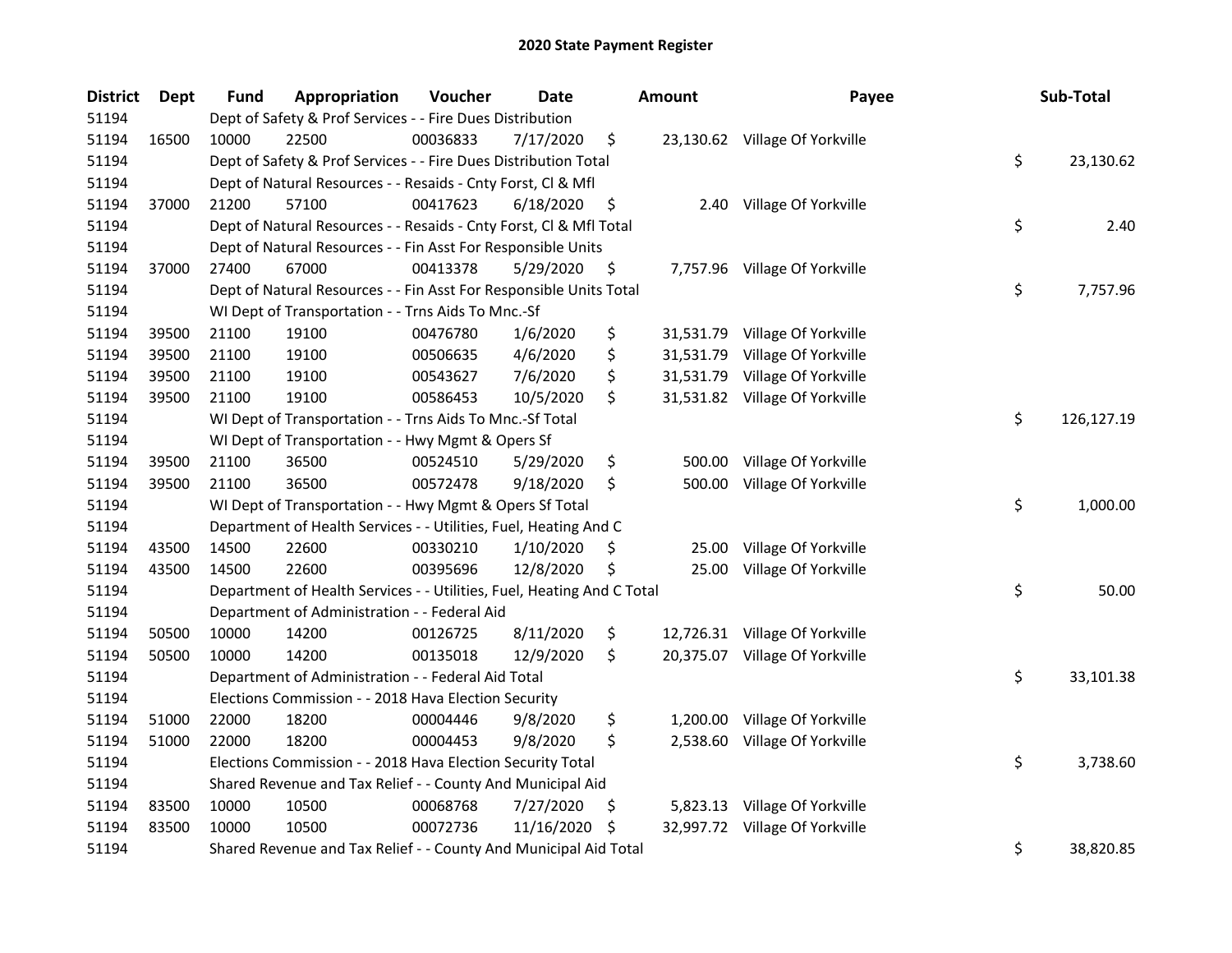| <b>District</b>    | Dept  | Fund  | Appropriation                                                                 | <b>Voucher</b> | Date       |    | <b>Amount</b> | Payee                | Sub-Total        |
|--------------------|-------|-------|-------------------------------------------------------------------------------|----------------|------------|----|---------------|----------------------|------------------|
| 51194              |       |       | Shared Revenue and Tax Relief - - Exempt Computer Aid                         |                |            |    |               |                      |                  |
| 51194              | 83500 | 10000 | 10900                                                                         | 00065856       | 7/27/2020  | Ś. | 6,597.20      | Village Of Yorkville |                  |
| 51194              |       |       | Shared Revenue and Tax Relief - - Exempt Computer Aid Total                   |                |            |    |               |                      | \$<br>6,597.20   |
| 51194              |       |       | Shared Revenue and Tax Relief - - Utility Aid                                 |                |            |    |               |                      |                  |
| 51194              | 83500 | 10000 | 11000                                                                         | 00068768       | 7/27/2020  | S  | 299.66        | Village Of Yorkville |                  |
| 51194              | 83500 | 10000 | 11000                                                                         | 00072736       | 11/16/2020 | -S | 1,731.75      | Village Of Yorkville |                  |
| 51194              |       |       | Shared Revenue and Tax Relief - - Utility Aid Total                           |                |            |    |               |                      | \$<br>2,031.41   |
| 51194              |       |       | Shared Revenue and Tax Relief - - Personal Property Aid                       |                |            |    |               |                      |                  |
| 51194              | 83500 | 10000 | 11100                                                                         | 00061262       | 5/4/2020   | S. | 33,709.71     | Village Of Yorkville |                  |
| 51194              |       |       | Shared Revenue and Tax Relief - - Personal Property Aid Total                 |                |            |    |               |                      | \$<br>33,709.71  |
| 51194              |       |       | Shared Revenue and Tax Relief - - State Aid; Video Service Provider Fee       |                |            |    |               |                      |                  |
| 51194              | 83500 | 10000 | 11200                                                                         | 00064381       | 7/27/2020  | S. | 1,487.09      | Village Of Yorkville |                  |
| 51194              |       |       | Shared Revenue and Tax Relief - - State Aid; Video Service Provider Fee Total |                |            |    |               |                      | \$<br>1,487.09   |
| 51194              |       |       | Shared Revenue and Tax Relief - - Lottery & Gaming Credit                     |                |            |    |               |                      |                  |
| 51194              | 83500 | 52100 | 36300                                                                         | 00055484       | 3/23/2020  | S. | 41,016.00     | Village Of Yorkville |                  |
| 51194              |       |       | Shared Revenue and Tax Relief - - Lottery & Gaming Credit Total               |                |            |    |               |                      | \$<br>41,016.00  |
| <b>51194 Total</b> |       |       |                                                                               |                |            |    |               |                      | \$<br>318,570.41 |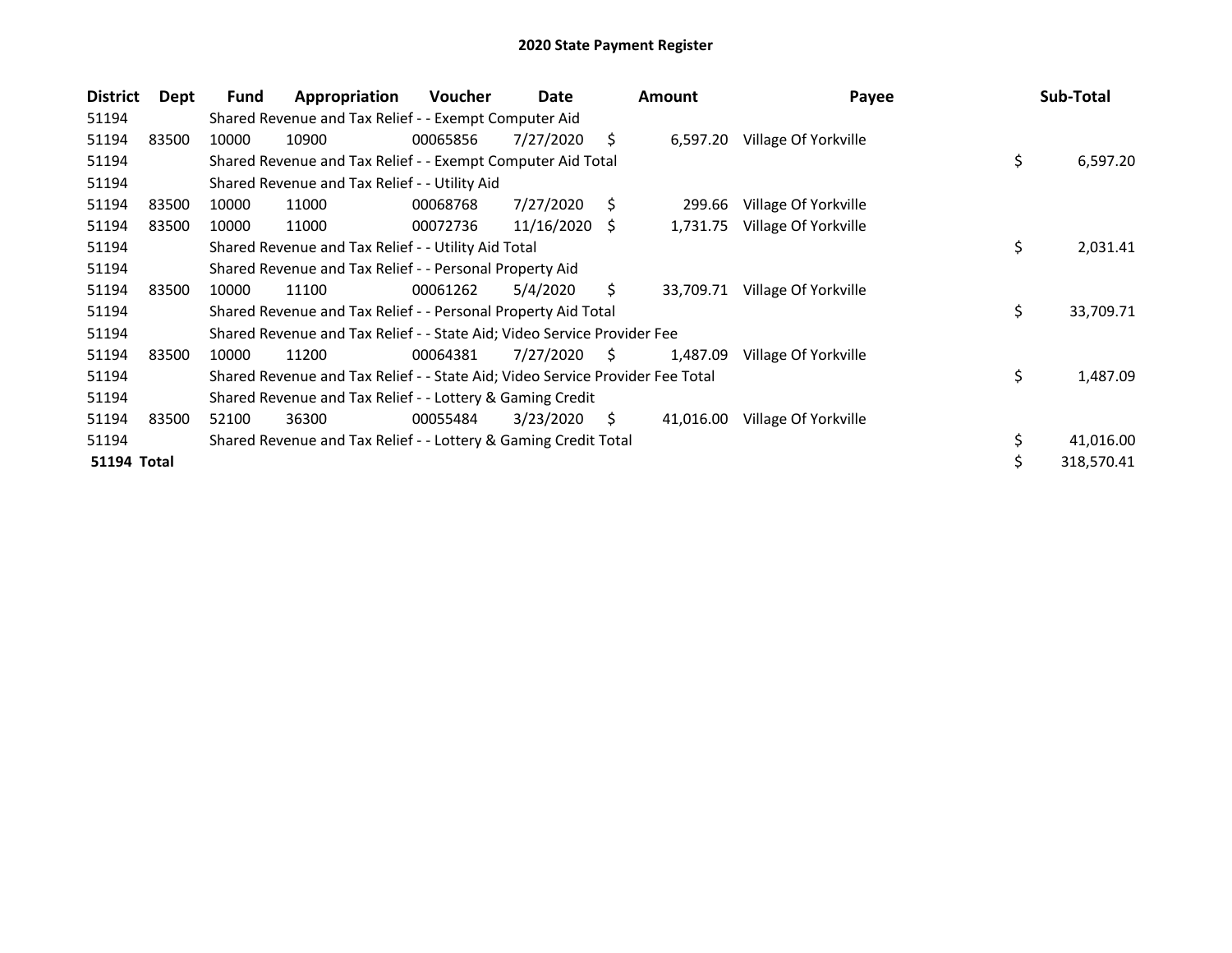| <b>District</b> | <b>Dept</b> | <b>Fund</b> | Appropriation                                                          | Voucher  | <b>Date</b>     | <b>Amount</b>    | Payee                        | Sub-Total        |
|-----------------|-------------|-------------|------------------------------------------------------------------------|----------|-----------------|------------------|------------------------------|------------------|
| 51206           |             |             | Dept of Ag, Trade & Cons Protc - - Clean Sweep Grants                  |          |                 |                  |                              |                  |
| 51206           | 11500       | 27400       | 77800                                                                  | 00058608 | 5/1/2020        | \$               | 16,000.00 City Of Burlington |                  |
| 51206           |             |             | Dept of Ag, Trade & Cons Protc - - Clean Sweep Grants Total            |          |                 |                  |                              | \$<br>16,000.00  |
| 51206           |             |             | Dept of Safety & Prof Services - - Fire Dues Distribution              |          |                 |                  |                              |                  |
| 51206           | 16500       | 10000       | 22500                                                                  | 00036834 | 7/20/2020       | \$               | 43,136.20 City Of Burlington |                  |
| 51206           |             |             | Dept of Safety & Prof Services - - Fire Dues Distribution Total        |          |                 |                  |                              | \$<br>43,136.20  |
| 51206           |             |             | Dept of Public Instruction - - Federal Funds, Local Assistanc          |          |                 |                  |                              |                  |
| 51206           | 25500       | 10000       | 34300                                                                  | 00241688 | 9/28/2020       | \$               | 5,921.40 City Of Burlington  |                  |
| 51206           |             |             | Dept of Public Instruction - - Federal Funds, Local Assistanc Total    |          |                 |                  |                              | \$<br>5,921.40   |
| 51206           |             |             | Dept of Natural Resources - - Aids In Lieu Of Taxes - Gener            |          |                 |                  |                              |                  |
| 51206           | 37000       | 10000       | 50300                                                                  | 00387131 | 2/3/2020        | \$<br>272.66     | City Of Burlington           |                  |
| 51206           | 37000       | 10000       | 50300                                                                  | 00387132 | 2/3/2020        | \$<br>1,664.98   | City Of Burlington           |                  |
| 51206           |             |             | Dept of Natural Resources - - Aids In Lieu Of Taxes - Gener Total      |          |                 |                  |                              | \$<br>1,937.64   |
| 51206           |             |             | Dept of Natural Resources - - Fin Asst For Responsible Units           |          |                 |                  |                              |                  |
| 51206           | 37000       | 27400       | 67000                                                                  | 00412839 | 5/29/2020       | \$<br>30,207.09  | City Of Burlington           |                  |
| 51206           |             |             | Dept of Natural Resources - - Fin Asst For Responsible Units Total     |          |                 |                  |                              | \$<br>30,207.09  |
| 51206           |             |             | WI Dept of Transportation - - Conn Hwy Aids St Fds                     |          |                 |                  |                              |                  |
| 51206           | 39500       | 21100       | 16200                                                                  | 00477426 | 1/6/2020        | \$<br>711.71     | City Of Burlington           |                  |
| 51206           | 39500       | 21100       | 16200                                                                  | 00507281 | 4/6/2020        | \$<br>711.71     | City Of Burlington           |                  |
| 51206           | 39500       | 21100       | 16200                                                                  | 00544273 | 7/6/2020        | \$<br>711.71     | City Of Burlington           |                  |
| 51206           | 39500       | 21100       | 16200                                                                  | 00587099 | 10/5/2020       | \$<br>711.74     | City Of Burlington           |                  |
| 51206           |             |             | WI Dept of Transportation - - Conn Hwy Aids St Fds Total               |          |                 |                  |                              | \$<br>2,846.87   |
| 51206           |             |             | WI Dept of Transportation - - Trns Aids To Mnc.-Sf                     |          |                 |                  |                              |                  |
| 51206           | 39500       | 21100       | 19100                                                                  | 00476781 | 1/6/2020        | \$<br>146,090.50 | City Of Burlington           |                  |
| 51206           | 39500       | 21100       | 19100                                                                  | 00506636 | 4/6/2020        | \$<br>146,090.50 | City Of Burlington           |                  |
| 51206           | 39500       | 21100       | 19100                                                                  | 00543628 | 7/6/2020        | \$<br>146,090.50 | City Of Burlington           |                  |
| 51206           | 39500       | 21100       | 19100                                                                  | 00586454 | 10/5/2020       | \$<br>146,090.50 | City Of Burlington           |                  |
| 51206           |             |             | WI Dept of Transportation - - Trns Aids To Mnc.-Sf Total               |          |                 |                  |                              | \$<br>584,362.00 |
| 51206           |             |             | Department of Health Services - - Emergency Medical Services, Ai       |          |                 |                  |                              |                  |
| 51206           | 43500       | 10000       | 11900                                                                  | 00378997 | 9/15/2020       | \$<br>6,194.94   | City Of Burlington           |                  |
| 51206           |             |             | Department of Health Services - - Emergency Medical Services, Ai Total |          |                 |                  |                              | \$<br>6,194.94   |
| 51206           |             |             | Department of Justice - - Law Enforcement Train, Local                 |          |                 |                  |                              |                  |
| 51206           | 45500       | 10000       | 23100                                                                  | 00091080 | $11/27/2020$ \$ | 3,360.00         | City Of Burlington           |                  |
| 51206           |             |             | Department of Justice - - Law Enforcement Train, Local Total           |          |                 |                  |                              | \$<br>3,360.00   |
| 51206           |             |             | Elections Commission - - 2018 Hava Election Security                   |          |                 |                  |                              |                  |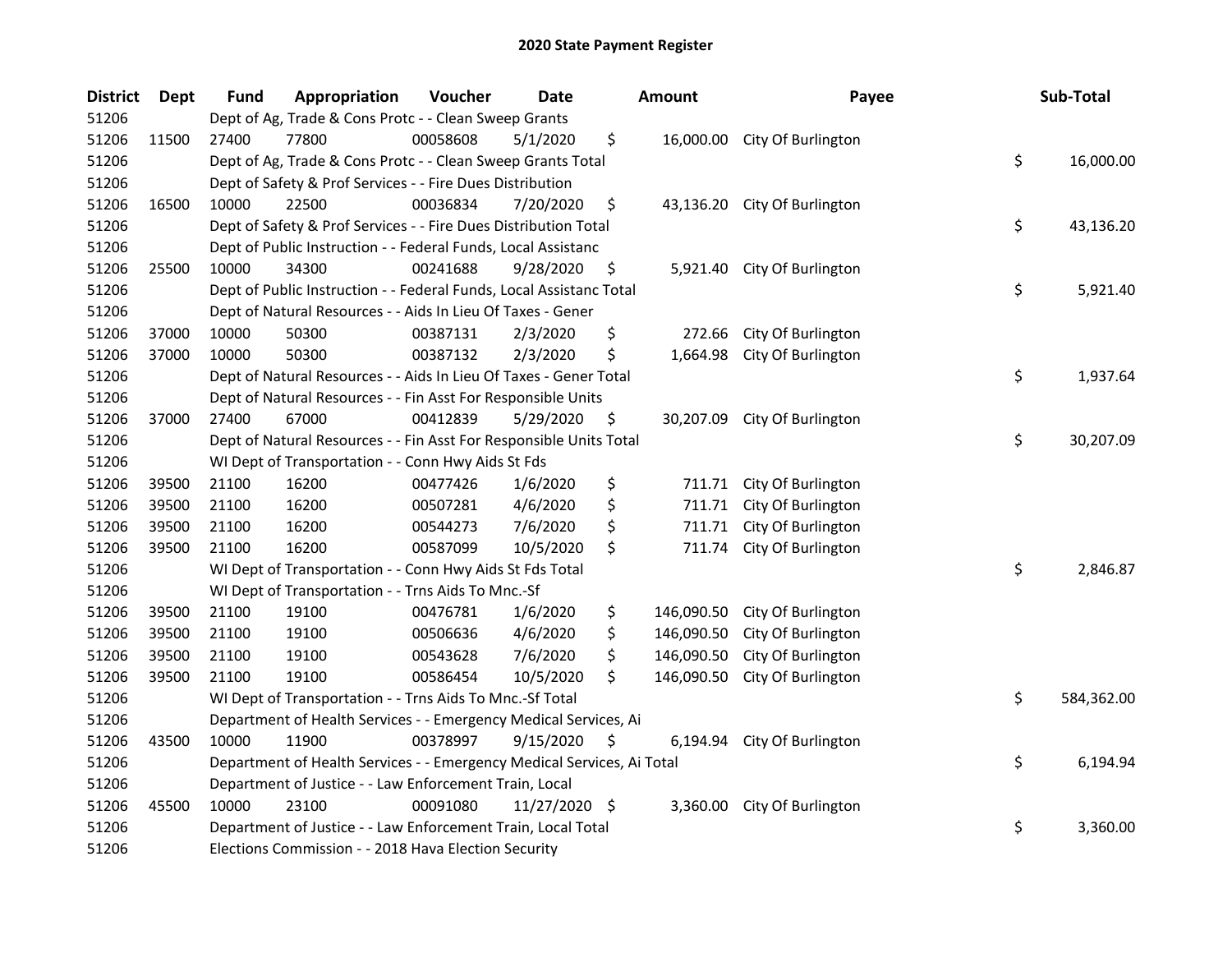| <b>District</b>    | Dept  | Fund  | Appropriation                                                                                     | Voucher  | <b>Date</b> |     | Amount    | Payee                                                                                                   | Sub-Total          |
|--------------------|-------|-------|---------------------------------------------------------------------------------------------------|----------|-------------|-----|-----------|---------------------------------------------------------------------------------------------------------|--------------------|
| 51206              | 51000 | 22000 | 18200                                                                                             | 00003841 | 7/13/2020   | \$  | 6,961.50  | City Of Burlington                                                                                      |                    |
| 51206              |       |       | Elections Commission - - 2018 Hava Election Security Total                                        |          |             |     |           |                                                                                                         | \$<br>6,961.50     |
| 51206              |       |       | Public Defender Board - - Transcript, Discovery and Records Provided to the Public Defender Board |          |             |     |           |                                                                                                         |                    |
| 51206              | 55000 | 10000 | 10600                                                                                             | 00228564 | 1/3/2020    | \$  |           | 10.00 City Of Burlington                                                                                |                    |
| 51206              | 55000 | 10000 | 10600                                                                                             | 00235623 | 2/21/2020   | S   | 5.20      | City Of Burlington                                                                                      |                    |
| 51206              | 55000 | 10000 | 10600                                                                                             | 00235634 | 2/21/2020   |     | 5.00      | City Of Burlington                                                                                      |                    |
| 51206              |       |       |                                                                                                   |          |             |     |           | Public Defender Board - - Transcript, Discovery and Records Provided to the Public Defender Board Total | \$<br>20.20        |
| 51206              |       |       | Shared Revenue and Tax Relief - - County And Municipal Aid                                        |          |             |     |           |                                                                                                         |                    |
| 51206              | 83500 | 10000 | 10500                                                                                             | 00068769 | 7/27/2020   | S   | 63,210.62 | City Of Burlington                                                                                      |                    |
| 51206              | 83500 | 10000 | 10500                                                                                             | 00072737 | 11/16/2020  | S.  |           | 358,193.51 City Of Burlington                                                                           |                    |
| 51206              |       |       | Shared Revenue and Tax Relief - - County And Municipal Aid Total                                  |          |             |     |           |                                                                                                         | \$<br>421,404.13   |
| 51206              |       |       | Shared Revenue and Tax Relief - - Exempt Computer Aid                                             |          |             |     |           |                                                                                                         |                    |
| 51206              | 83500 | 10000 | 10900                                                                                             | 00065857 | 7/27/2020   | \$  | 41,866.35 | City Of Burlington                                                                                      |                    |
| 51206              |       |       | Shared Revenue and Tax Relief - - Exempt Computer Aid Total                                       |          |             |     |           |                                                                                                         | \$<br>41,866.35    |
| 51206              |       |       | Shared Revenue and Tax Relief - - Utility Aid                                                     |          |             |     |           |                                                                                                         |                    |
| 51206              | 83500 | 10000 | 11000                                                                                             | 00068769 | 7/27/2020   | \$  | 6,001.60  | City Of Burlington                                                                                      |                    |
| 51206              | 83500 | 10000 | 11000                                                                                             | 00072737 | 11/16/2020  | \$  | 51,591.72 | City Of Burlington                                                                                      |                    |
| 51206              |       |       | Shared Revenue and Tax Relief - - Utility Aid Total                                               |          |             |     |           |                                                                                                         | \$<br>57,593.32    |
| 51206              |       |       | Shared Revenue and Tax Relief - - Personal Property Aid                                           |          |             |     |           |                                                                                                         |                    |
| 51206              | 83500 | 10000 | 11100                                                                                             | 00061263 | 5/4/2020    | \$  | 43.354.61 | City Of Burlington                                                                                      |                    |
| 51206              |       |       | Shared Revenue and Tax Relief - - Personal Property Aid Total                                     |          |             |     |           |                                                                                                         | \$<br>43,354.61    |
| 51206              |       |       | Shared Revenue and Tax Relief - - State Aid; Video Service Provider Fee                           |          |             |     |           |                                                                                                         |                    |
| 51206              | 83500 | 10000 | 11200                                                                                             | 00064382 | 7/27/2020   | \$. | 14,266.43 | City Of Burlington                                                                                      |                    |
| 51206              |       |       | Shared Revenue and Tax Relief - - State Aid; Video Service Provider Fee Total                     |          |             |     |           |                                                                                                         | \$<br>14,266.43    |
| 51206              |       |       | Shared Revenue and Tax Relief - - Payments For Municipal Svcs                                     |          |             |     |           |                                                                                                         |                    |
| 51206              | 83500 | 10000 | 50100                                                                                             | 00054751 | 2/3/2020    | \$  | 1,460.82  | City Of Burlington                                                                                      |                    |
| 51206              |       |       | Shared Revenue and Tax Relief - - Payments For Municipal Svcs Total                               |          |             |     |           |                                                                                                         | \$<br>1,460.82     |
| <b>51206 Total</b> |       |       |                                                                                                   |          |             |     |           |                                                                                                         | \$<br>1,280,893.50 |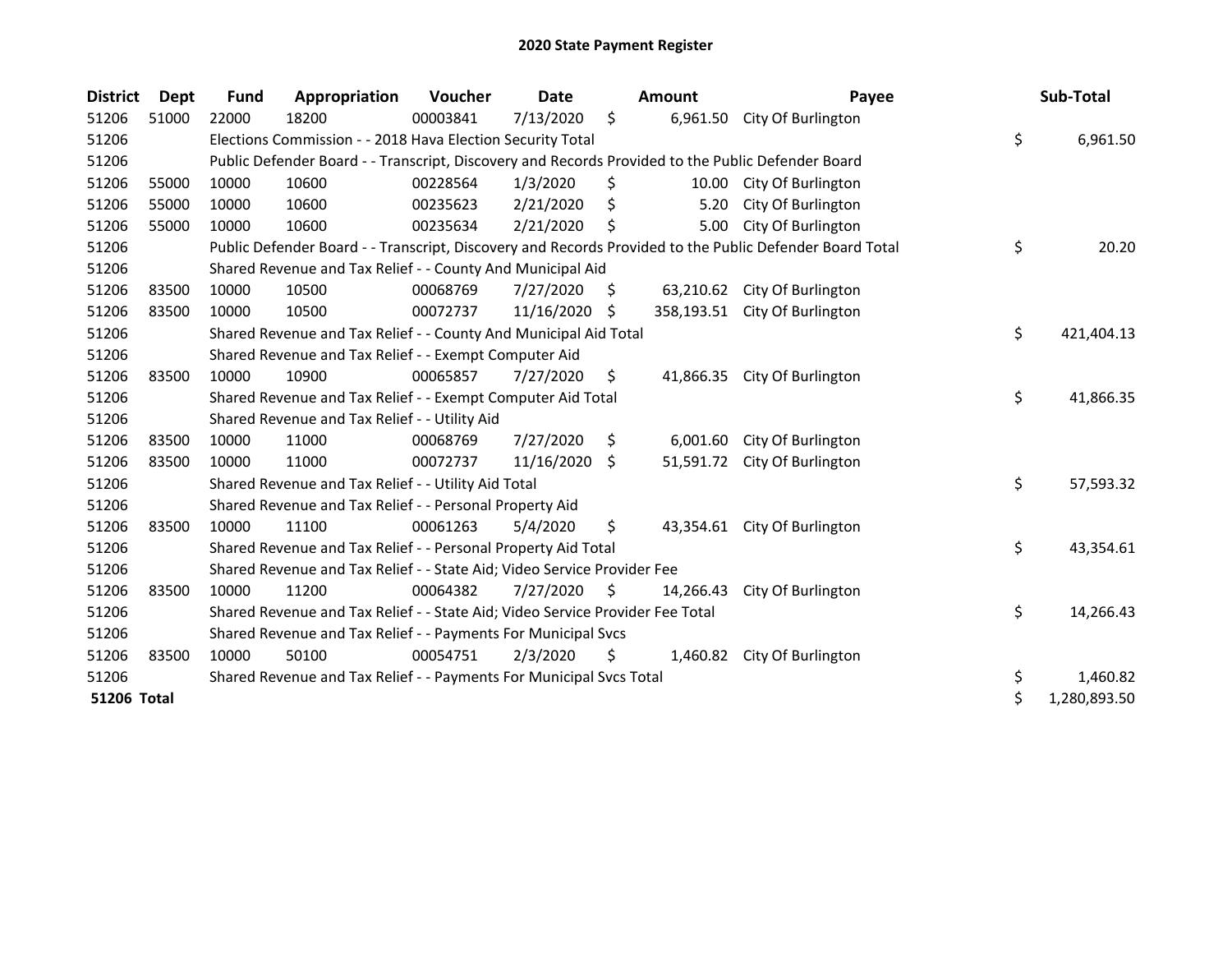| <b>District</b> | <b>Dept</b> | Fund  | Appropriation                                                      | Voucher  | <b>Date</b>   |    | <b>Amount</b> |                           | Payee | Sub-Total  |
|-----------------|-------------|-------|--------------------------------------------------------------------|----------|---------------|----|---------------|---------------------------|-------|------------|
| 51276           |             |       | Dept of Ag, Trade & Cons Protc - - Clean Sweep Grants              |          |               |    |               |                           |       |            |
| 51276           | 11500       | 27400 | 77800                                                              | 00056840 | 2/19/2020     | \$ |               | 4,910.00 City of Racine   |       |            |
| 51276           |             |       | Dept of Ag, Trade & Cons Protc - - Clean Sweep Grants Total        |          |               |    |               |                           | \$    | 4,910.00   |
| 51276           |             |       | Public Service Commission - - Federal Funds                        |          |               |    |               |                           |       |            |
| 51276           | 15500       | 10000 | 14200                                                              | 00005126 | 12/23/2020 \$ |    |               | 78,000.00 City of Racine  |       |            |
| 51276           |             |       | Public Service Commission - - Federal Funds Total                  |          |               |    |               |                           | \$    | 78,000.00  |
| 51276           |             |       | Dept of Safety & Prof Services - - Fire Dues Distribution          |          |               |    |               |                           |       |            |
| 51276           | 16500       | 10000 | 22500                                                              | 00036835 | 7/17/2020     | \$ |               | 156,467.19 City of Racine |       |            |
| 51276           |             |       | Dept of Safety & Prof Services - - Fire Dues Distribution Total    |          |               |    |               |                           | \$    | 156,467.19 |
| 51276           |             |       | Dept of Natural Resources - - GPO-Federal Funds                    |          |               |    |               |                           |       |            |
| 51276           | 37000       | 10000 | 44100                                                              | 00453768 | 12/23/2020 \$ |    |               | 28,000.00 City of Racine  |       |            |
| 51276           |             |       | Dept of Natural Resources - - GPO-Federal Funds Total              |          |               |    |               |                           | \$    | 28,000.00  |
| 51276           |             |       | Dept of Natural Resources - - Fin Asst For Responsible Units       |          |               |    |               |                           |       |            |
| 51276           | 37000       | 27400 | 67000                                                              | 00413103 | 5/29/2020     | Ş  | 294,897.67    | City of Racine            |       |            |
| 51276           |             |       | Dept of Natural Resources - - Fin Asst For Responsible Units Total |          |               |    |               |                           | \$    | 294,897.67 |
| 51276           |             |       | Dept of Natural Resources - - Recycling Consolidation Grants       |          |               |    |               |                           |       |            |
| 51276           | 37000       | 27400 | 67300                                                              | 00413103 | 5/29/2020     | \$ |               | 19,547.75 City of Racine  |       |            |
| 51276           |             |       | Dept of Natural Resources - - Recycling Consolidation Grants Total |          |               |    |               |                           | \$    | 19,547.75  |
| 51276           |             |       | Dept of Natural Resources - - Land Acquisition                     |          |               |    |               |                           |       |            |
| 51276           | 37000       | 36300 | <b>TA100</b>                                                       | 00439198 | 9/30/2020     | \$ | 938.03        | City of Racine            |       |            |
| 51276           |             |       | Dept of Natural Resources - - Land Acquisition Total               |          |               |    |               |                           | \$    | 938.03     |
| 51276           |             |       | Dept of Natural Resources - - Urban Nonpoint Source Cost-Sha       |          |               |    |               |                           |       |            |
| 51276           | 37000       | 36300 | <b>TH100</b>                                                       | 00443019 | 10/22/2020 \$ |    | 44,000.00     | City of Racine            |       |            |
| 51276           |             |       | Dept of Natural Resources - - Urban Nonpoint Source Cost-Sha Total |          |               |    |               |                           | \$    | 44,000.00  |
| 51276           |             |       | WI Dept of Transportation - - Conn Hwy Aids St Fds                 |          |               |    |               |                           |       |            |
| 51276           | 39500       | 21100 | 16200                                                              | 00477427 | 1/6/2020      | \$ | 62,559.66     | City of Racine            |       |            |
| 51276           | 39500       | 21100 | 16200                                                              | 00507282 | 4/6/2020      | \$ | 62,559.66     | City of Racine            |       |            |
| 51276           | 39500       | 21100 | 16200                                                              | 00544274 | 7/6/2020      | \$ | 62,559.66     | City of Racine            |       |            |
| 51276           | 39500       | 21100 | 16200                                                              | 00587100 | 10/5/2020     | \$ | 62,559.67     | City of Racine            |       |            |
| 51276           |             |       | WI Dept of Transportation - - Conn Hwy Aids St Fds Total           |          |               |    |               |                           | \$    | 250,238.65 |
| 51276           |             |       | WI Dept of Transportation - - Lift Bridge State Fd                 |          |               |    |               |                           |       |            |
| 51276           | 39500       | 21100 | 16400                                                              | 00546607 | 7/6/2020      | \$ |               | 961,078.25 City of Racine |       |            |
| 51276           |             |       | WI Dept of Transportation - - Lift Bridge State Fd Total           |          |               |    |               |                           | \$    | 961,078.25 |
| 51276           |             |       | WI Dept of Transportation - - Paratransit Aids, Sf                 |          |               |    |               |                           |       |            |
| 51276           | 39500       | 21100 | 17500                                                              | 00534008 | 6/8/2020      | \$ |               | 94,000.00 City of Racine  |       |            |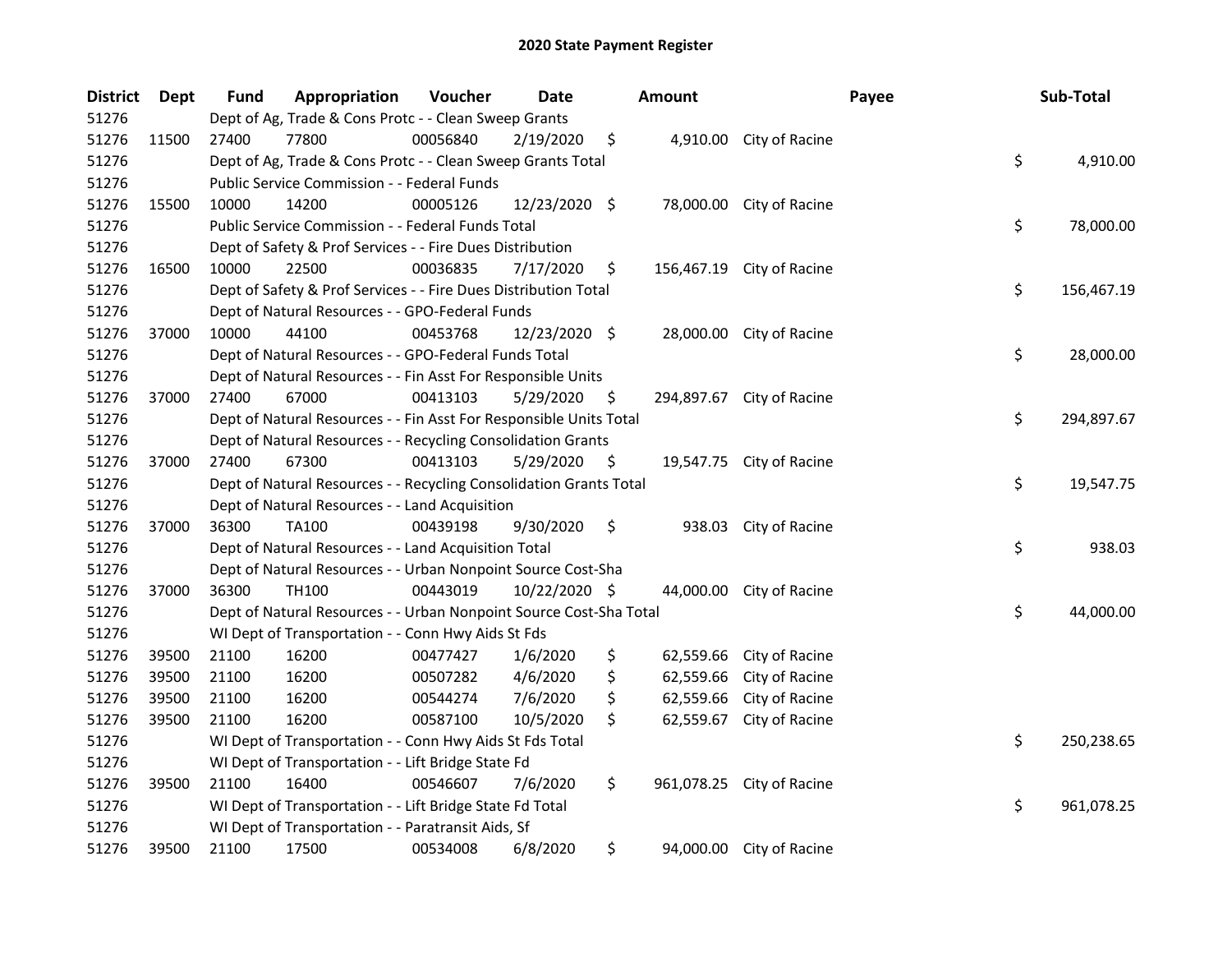| <b>District</b> | <b>Dept</b> | <b>Fund</b> | Appropriation                                                | Voucher  | <b>Date</b> | <b>Amount</b>      |                         | Payee | Sub-Total    |
|-----------------|-------------|-------------|--------------------------------------------------------------|----------|-------------|--------------------|-------------------------|-------|--------------|
| 51276           |             |             | WI Dept of Transportation - - Paratransit Aids, Sf Total     |          |             |                    |                         | \$    | 94,000.00    |
| 51276           |             |             | WI Dept of Transportation - - Tb, Trns Oper Aid Sf           |          |             |                    |                         |       |              |
| 51276           | 39500       | 21100       | 17600                                                        | 00525190 | 5/12/2020   | \$<br>515,886.00   | City of Racine          |       |              |
| 51276           | 39500       | 21100       | 17600                                                        | 00574194 | 8/27/2020   | \$<br>1,547,660.00 | City of Racine          |       |              |
| 51276           |             |             | WI Dept of Transportation - - Tb, Trns Oper Aid Sf Total     |          |             |                    |                         | \$    | 2,063,546.00 |
| 51276           |             |             | WI Dept of Transportation - - Hwy Sfty Loc Aid Ffd           |          |             |                    |                         |       |              |
| 51276           | 39500       | 21100       | 18500                                                        | 00483246 | 1/23/2020   | \$<br>2,090.82     | City of Racine          |       |              |
| 51276           | 39500       | 21100       | 18500                                                        | 00570504 | 8/19/2020   | \$<br>2,457.04     | City of Racine          |       |              |
| 51276           | 39500       | 21100       | 18500                                                        | 00583966 | 9/17/2020   | \$<br>3,393.13     | City of Racine          |       |              |
| 51276           | 39500       | 21100       | 18500                                                        | 00599323 | 10/14/2020  | \$<br>3,391.39     | City of Racine          |       |              |
| 51276           |             |             | WI Dept of Transportation - - Hwy Sfty Loc Aid Ffd Total     |          |             |                    |                         | \$    | 11,332.38    |
| 51276           |             |             | WI Dept of Transportation - - Trns Aids To Mnc.-Sf           |          |             |                    |                         |       |              |
| 51276           | 39500       | 21100       | 19100                                                        | 00476782 | 1/6/2020    | \$<br>1,001,899.04 | City of Racine          |       |              |
| 51276           | 39500       | 21100       | 19100                                                        | 00506637 | 4/6/2020    | \$<br>1,001,899.04 | City of Racine          |       |              |
| 51276           | 39500       | 21100       | 19100                                                        | 00543629 | 7/6/2020    | \$<br>1,001,899.04 | City of Racine          |       |              |
| 51276           | 39500       | 21100       | 19100                                                        | 00586455 | 10/5/2020   | \$<br>1,001,899.06 | City of Racine          |       |              |
| 51276           |             |             | WI Dept of Transportation - - Trns Aids To Mnc.-Sf Total     |          |             |                    |                         | \$    | 4,007,596.18 |
| 51276           |             |             | WI Dept of Transportation - - Cg Mt & Air Q Imp-Lf           |          |             |                    |                         |       |              |
| 51276           | 39500       | 21100       | 27900                                                        | 00503320 | 3/17/2020   | \$<br>9,483.14     | City of Racine          |       |              |
| 51276           | 39500       | 21100       | 27900                                                        | 00503355 | 3/17/2020   | \$<br>(3,364.35)   | City of Racine          |       |              |
| 51276           | 39500       | 21100       | 27900                                                        | 00503359 | 3/17/2020   | \$<br>5,333.40     | City of Racine          |       |              |
| 51276           |             |             | WI Dept of Transportation - - Cg Mt & Air Q Imp-Lf Total     |          |             |                    |                         | \$    | 11,452.19    |
| 51276           |             |             | WI Dept of Transportation - - Cg Mt & Air Q Imp-Ff           |          |             |                    |                         |       |              |
| 51276           | 39500       | 21100       | 28900                                                        | 00503355 | 3/17/2020   | \$<br>16,821.75    | City of Racine          |       |              |
| 51276           |             |             | WI Dept of Transportation - - Cg Mt & Air Q Imp-Ff Total     |          |             |                    |                         | \$    | 16,821.75    |
| 51276           |             |             | WI Dept of Transportation - - St Hwy Rehab, Sf               |          |             |                    |                         |       |              |
| 51276           | 39500       | 21100       | 36300                                                        | 00518156 | 4/22/2020   | \$<br>797,110.70   | City of Racine          |       |              |
| 51276           | 39500       | 21100       | 36300                                                        | 00588108 | 9/24/2020   | \$<br>535,612.70   | City of Racine          |       |              |
| 51276           |             |             | WI Dept of Transportation - - St Hwy Rehab, Sf Total         |          |             |                    |                         | \$    | 1,332,723.40 |
| 51276           |             |             | Department of Corrections - - Services For Community Correct |          |             |                    |                         |       |              |
| 51276           | 41000       | 10000       | 10200                                                        | 00338058 | 1/29/2020   | \$<br>8,166.11     | City of Racine          |       |              |
| 51276           | 41000       | 10000       | 10200                                                        | 00344338 | 2/27/2020   | \$<br>8,166.11     | City of Racine          |       |              |
| 51276           | 41000       | 10000       | 10200                                                        | 00349634 | 3/26/2020   | \$<br>8,166.11     | City of Racine          |       |              |
| 51276           | 41000       | 10000       | 10200                                                        | 00356467 | 4/28/2020   | \$<br>8,166.11     | City of Racine          |       |              |
| 51276           | 41000       | 10000       | 10200                                                        | 00361425 | 5/26/2020   | \$                 | 8,309.02 City of Racine |       |              |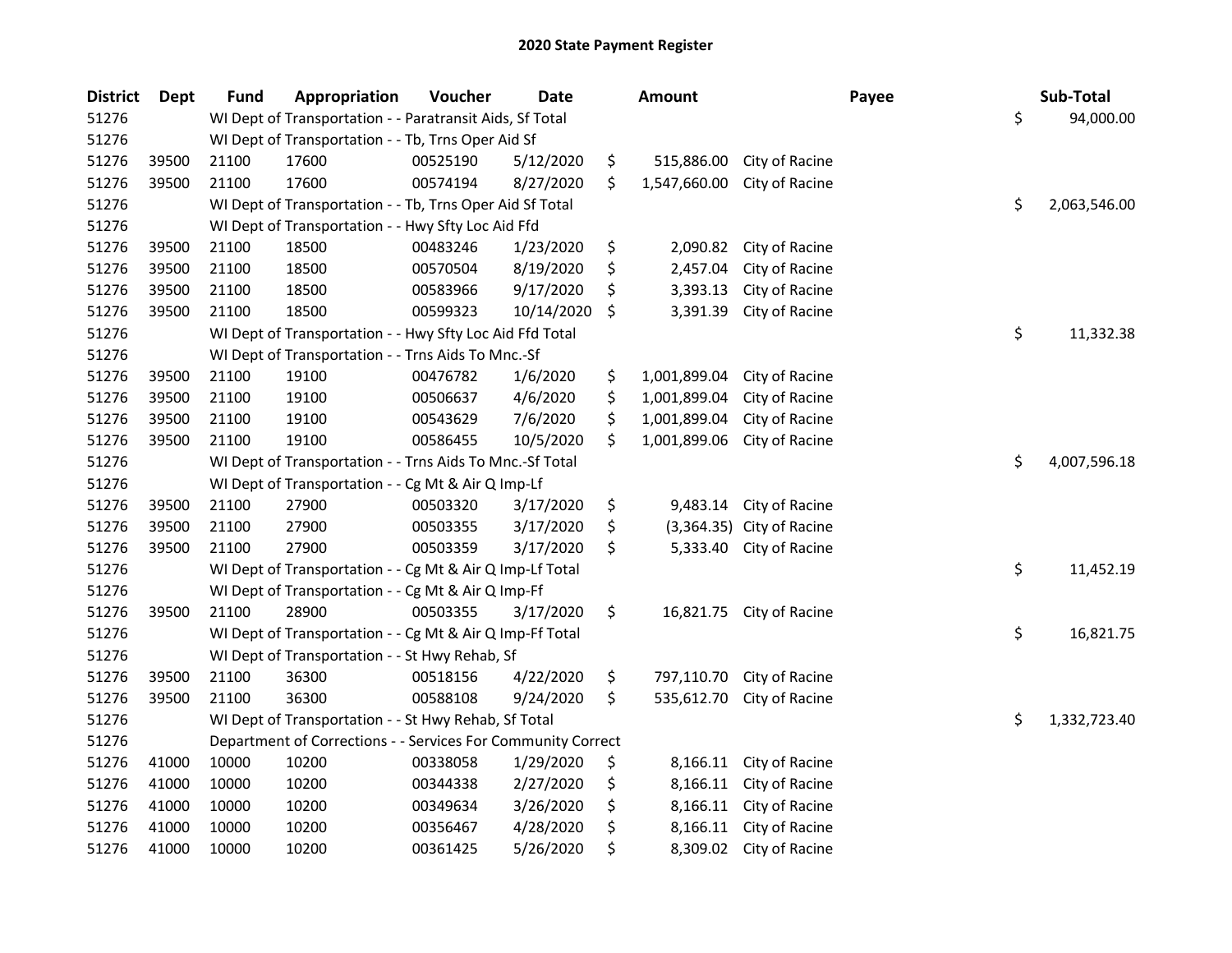| <b>District</b> | <b>Dept</b> | <b>Fund</b> | Appropriation                                                      | Voucher  | Date       |     | <b>Amount</b> |                | Payee | Sub-Total       |
|-----------------|-------------|-------------|--------------------------------------------------------------------|----------|------------|-----|---------------|----------------|-------|-----------------|
| 51276           | 41000       | 10000       | 10200                                                              | 00370253 | 7/6/2020   | \$  | 8,309.02      | City of Racine |       |                 |
| 51276           | 41000       | 10000       | 10200                                                              | 00374675 | 7/28/2020  | \$  | 8,309.02      | City of Racine |       |                 |
| 51276           | 41000       | 10000       | 10200                                                              | 00380373 | 8/27/2020  | \$  | 8,309.02      | City of Racine |       |                 |
| 51276           | 41000       | 10000       | 10200                                                              | 00385235 | 9/25/2020  | \$  | 8,309.02      | City of Racine |       |                 |
| 51276           | 41000       | 10000       | 10200                                                              | 00391280 | 10/27/2020 | \$  | 8,309.02      | City of Racine |       |                 |
| 51276           | 41000       | 10000       | 10200                                                              | 00396650 | 11/25/2020 | \$  | 8,309.02      | City of Racine |       |                 |
| 51276           | 41000       | 10000       | 10200                                                              | 00401529 | 12/23/2020 | \$. | 8,309.02      | City of Racine |       |                 |
| 51276           |             |             | Department of Corrections - - Services For Community Correct Total |          |            |     |               |                |       | \$<br>99,136.60 |
| 51276           |             |             | Department of Corrections - - Energy Costs, Energy-Related A       |          |            |     |               |                |       |                 |
| 51276           | 41000       | 10000       | 10600                                                              | 00334427 | 1/10/2020  | \$  | 15,623.72     | City of Racine |       |                 |
| 51276           | 41000       | 10000       | 10600                                                              | 00339632 | 2/4/2020   | \$  | 1,518.64      | City of Racine |       |                 |
| 51276           | 41000       | 10000       | 10600                                                              | 00347061 | 3/11/2020  | \$  | 261.80        | City of Racine |       |                 |
| 51276           | 41000       | 10000       | 10600                                                              | 00348256 | 3/16/2020  | \$  | 9,503.56      | City of Racine |       |                 |
| 51276           | 41000       | 10000       | 10600                                                              | 00348258 | 3/16/2020  | \$  | 4,847.00      | City of Racine |       |                 |
| 51276           | 41000       | 10000       | 10600                                                              | 00348259 | 3/16/2020  | \$  | 5,436.82      | City of Racine |       |                 |
| 51276           | 41000       | 10000       | 10600                                                              | 00348261 | 3/16/2020  | \$  | 26,564.01     | City of Racine |       |                 |
| 51276           | 41000       | 10000       | 10600                                                              | 00348263 | 3/16/2020  | \$  | 27,803.97     | City of Racine |       |                 |
| 51276           | 41000       | 10000       | 10600                                                              | 00348267 | 3/16/2020  | \$  | 515.42        | City of Racine |       |                 |
| 51276           | 41000       | 10000       | 10600                                                              | 00351850 | 4/6/2020   | \$  | 17,549.18     | City of Racine |       |                 |
| 51276           | 41000       | 10000       | 10600                                                              | 00351851 | 4/6/2020   | \$  | 261.80        | City of Racine |       |                 |
| 51276           | 41000       | 10000       | 10600                                                              | 00358550 | 5/8/2020   | \$  | 261.80        | City of Racine |       |                 |
| 51276           | 41000       | 10000       | 10600                                                              | 00364900 | 6/9/2020   | \$  | 3,915.66      | City of Racine |       |                 |
| 51276           | 41000       | 10000       | 10600                                                              | 00364901 | 6/9/2020   | \$  | 20,808.84     | City of Racine |       |                 |
| 51276           | 41000       | 10000       | 10600                                                              | 00364932 | 6/9/2020   | \$  | 585.51        | City of Racine |       |                 |
| 51276           | 41000       | 10000       | 10600                                                              | 00364935 | 6/9/2020   | \$  | 22,439.03     | City of Racine |       |                 |
| 51276           | 41000       | 10000       | 10600                                                              | 00364936 | 6/10/2020  | \$  | 5,251.11      | City of Racine |       |                 |
| 51276           | 41000       | 10000       | 10600                                                              | 00365347 | 6/10/2020  | \$  | 261.80        | City of Racine |       |                 |
| 51276           | 41000       | 10000       | 10600                                                              | 00365755 | 6/12/2020  | \$  | 8,194.75      | City of Racine |       |                 |
| 51276           | 41000       | 10000       | 10600                                                              | 00372512 | 7/13/2020  | \$  | 17,093.36     | City of Racine |       |                 |
| 51276           | 41000       | 10000       | 10600                                                              | 00372517 | 7/13/2020  | \$  | 261.80        | City of Racine |       |                 |
| 51276           | 41000       | 10000       | 10600                                                              | 00378874 | 8/20/2020  | \$  | 261.80        | City of Racine |       |                 |
| 51276           | 41000       | 10000       | 10600                                                              | 00383515 | 9/14/2020  | \$  | 526.22        | City of Racine |       |                 |
| 51276           | 41000       | 10000       | 10600                                                              | 00383818 | 10/1/2020  | \$  | 7,207.75      | City of Racine |       |                 |
| 51276           | 41000       | 10000       | 10600                                                              | 00383822 | 10/1/2020  | \$  | 575.19        | City of Racine |       |                 |
| 51276           | 41000       | 10000       | 10600                                                              | 00383826 | 10/1/2020  | \$  | 21,036.50     | City of Racine |       |                 |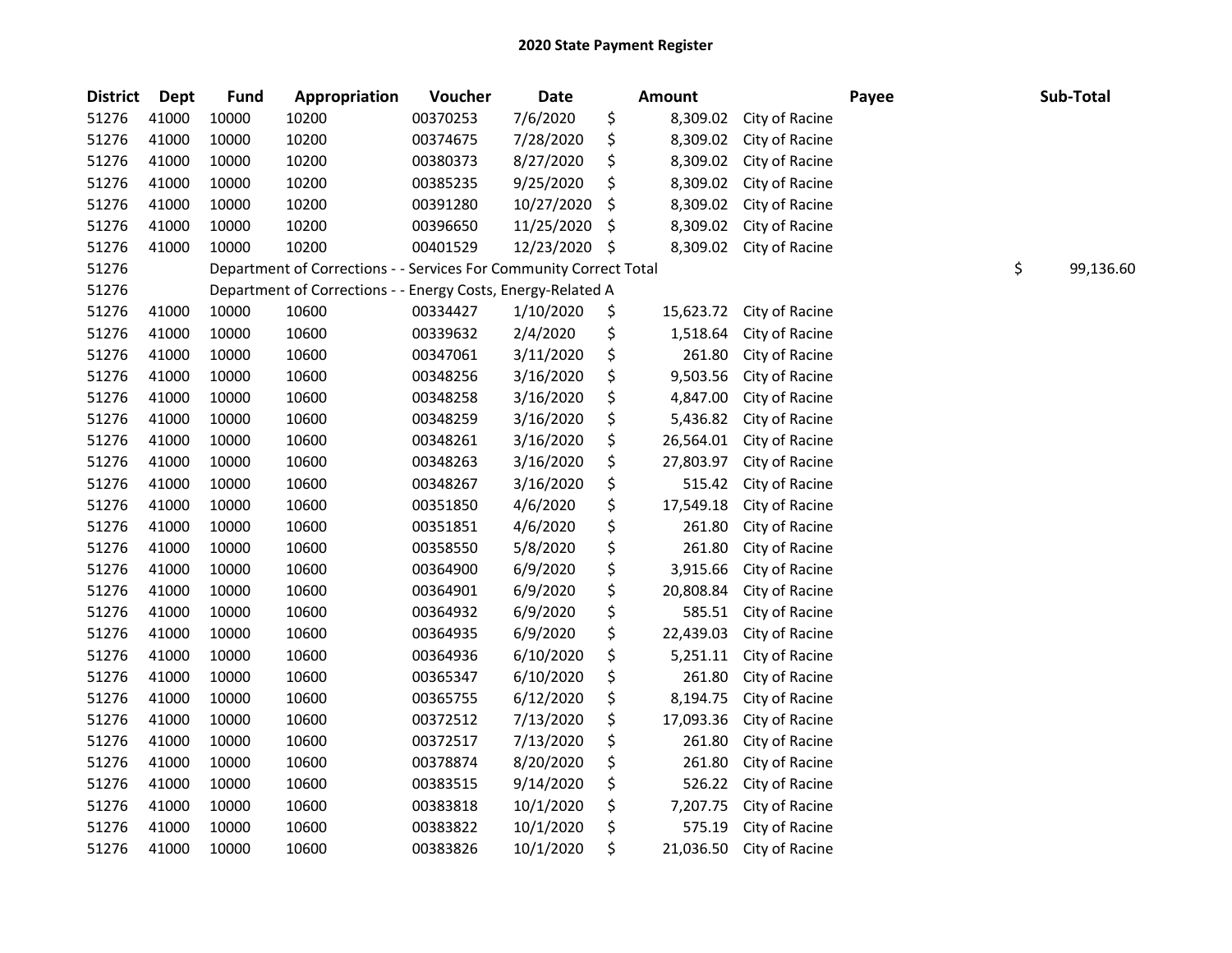| <b>District</b> | <b>Dept</b> | <b>Fund</b> | Appropriation                                                      | Voucher  | <b>Date</b>   |     | <b>Amount</b> |                | Payee | Sub-Total        |
|-----------------|-------------|-------------|--------------------------------------------------------------------|----------|---------------|-----|---------------|----------------|-------|------------------|
| 51276           | 41000       | 10000       | 10600                                                              | 00383828 | 10/1/2020     | \$  | 24,463.71     | City of Racine |       |                  |
| 51276           | 41000       | 10000       | 10600                                                              | 00383832 | 10/1/2020     | \$  | 5,583.93      | City of Racine |       |                  |
| 51276           | 41000       | 10000       | 10600                                                              | 00383835 | 10/1/2020     | \$  | 4,393.53      | City of Racine |       |                  |
| 51276           | 41000       | 10000       | 10600                                                              | 00388829 | 10/13/2020    | \$, | 16,618.43     | City of Racine |       |                  |
| 51276           | 41000       | 10000       | 10600                                                              | 00395300 | 11/18/2020    | \$  | 261.80        | City of Racine |       |                  |
| 51276           | 41000       | 10000       | 10600                                                              | 00398944 | 12/10/2020    | \$  | 261.80        | City of Racine |       |                  |
| 51276           | 41000       | 10000       | 10600                                                              | 00399381 | 12/14/2020    | \$, | 4,234.14      | City of Racine |       |                  |
| 51276           | 41000       | 10000       | 10600                                                              | 00399384 | 12/14/2020    | \$  | 5,101.50      | City of Racine |       |                  |
| 51276           | 41000       | 10000       | 10600                                                              | 00399387 | 12/14/2020    | \$  | 23,170.79     | City of Racine |       |                  |
| 51276           | 41000       | 10000       | 10600                                                              | 00399388 | 12/14/2020    | \$  | 18,943.15     | City of Racine |       |                  |
| 51276           | 41000       | 10000       | 10600                                                              | 00399390 | 12/14/2020    | \$  | 570.03        | City of Racine |       |                  |
| 51276           | 41000       | 10000       | 10600                                                              | 00399392 | 12/14/2020    | \$  | 6,672.25      | City of Racine |       |                  |
| 51276           |             |             | Department of Corrections - - Energy Costs, Energy-Related A Total |          |               |     |               |                |       | \$<br>328,842.10 |
| 51276           |             |             | Department of Corrections - - Purchased Services For Offende       |          |               |     |               |                |       |                  |
| 51276           | 41000       | 10000       | 11100                                                              | 00332286 | 1/2/2020      | \$  | 3,000.00      | City of Racine |       |                  |
| 51276           | 41000       | 10000       | 11100                                                              | 00387440 | 10/7/2020     | \$  | 999.00        | City of Racine |       |                  |
| 51276           |             |             | Department of Corrections - - Purchased Services For Offende Total |          |               |     |               |                |       | \$<br>3,999.00   |
| 51276           |             |             | Department of Corrections - - Probation, Parole And Extended       |          |               |     |               |                |       |                  |
| 51276           | 41000       | 10000       | 18700                                                              | 00330613 | 1/9/2020      | \$  | 360.00        | City of Racine |       |                  |
| 51276           | 41000       | 10000       | 18700                                                              | 00353534 | 4/16/2020     | \$  | 360.00        | City of Racine |       |                  |
| 51276           | 41000       | 10000       | 18700                                                              | 00400944 | 12/23/2020    | \$  | 360.00        | City of Racine |       |                  |
| 51276           | 41000       | 10000       | 18700                                                              | 00400946 | 12/23/2020    | \$. | 360.00        | City of Racine |       |                  |
| 51276           |             |             | Department of Corrections - - Probation, Parole And Extended Total |          |               |     |               |                |       | \$<br>1,440.00   |
| 51276           |             |             | Department of Health Services - - State/Federal Aids               |          |               |     |               |                |       |                  |
| 51276           | 43500       | 10000       | 00000                                                              | 92008    | $2/1/2020$ \$ |     | 8,109.00      | City of Racine |       |                  |
| 51276           | 43500       | 10000       | 00000                                                              | 92010    | $4/1/2020$ \$ |     | 168,195.00    | City of Racine |       |                  |
| 51276           | 43500       | 10000       | 00000                                                              | 92011    | $5/1/2020$ \$ |     | 31,771.00     | City of Racine |       |                  |
| 51276           | 43500       | 10000       | 00000                                                              | 92012    | $6/1/2020$ \$ |     | 96,974.00     | City of Racine |       |                  |
| 51276           | 43500       | 10000       | 00000                                                              | 92100    | 7/1/2020 \$   |     | 3,692.00      | City of Racine |       |                  |
| 51276           | 43500       | 10000       | 00000                                                              | 92101    | $8/1/2020$ \$ |     | 124,185.00    | City of Racine |       |                  |
| 51276           | 43500       | 10000       | 00000                                                              | 92102    | $9/1/2020$ \$ |     | 190,582.00    | City of Racine |       |                  |
| 51276           | 43500       | 10000       | 00000                                                              | 92104    | 11/1/2020 \$  |     | 147,293.00    | City of Racine |       |                  |
| 51276           |             |             | Department of Health Services - - State/Federal Aids Total         |          |               |     |               |                |       | \$<br>770,801.00 |
| 51276           |             |             | Department of Health Services - - Federal Project Aids             |          |               |     |               |                |       |                  |
| 51276           | 43500       | 10000       | 15000                                                              | 00394236 | 12/18/2020    | \$  | 145.00        | City of Racine |       |                  |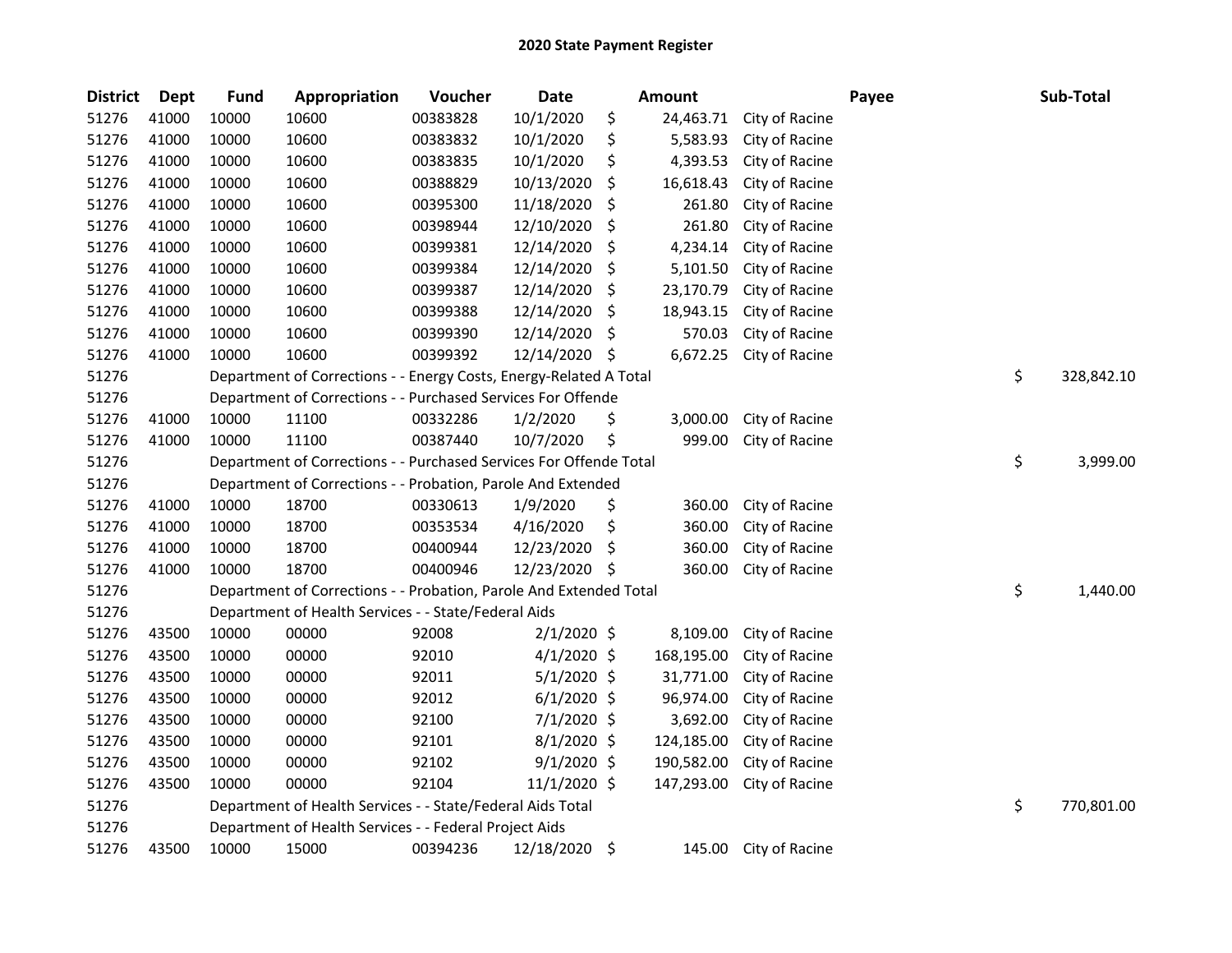| <b>District</b> | <b>Dept</b> | <b>Fund</b> | Appropriation                                                                   | Voucher   | <b>Date</b>   | <b>Amount</b>  |                           | Payee | Sub-Total        |
|-----------------|-------------|-------------|---------------------------------------------------------------------------------|-----------|---------------|----------------|---------------------------|-------|------------------|
| 51276           |             |             | Department of Health Services - - Federal Project Aids Total                    |           |               |                |                           |       | \$<br>145.00     |
| 51276           |             |             | Department of Health Services - - Prepaid Medical Transport Reimbursement       |           |               |                |                           |       |                  |
| 51276           | 43500       | 10000       | 16300                                                                           | AMBULANCE | 11/16/2020 \$ |                | 225,799.16 City of Racine |       |                  |
| 51276           |             |             | Department of Health Services - - Prepaid Medical Transport Reimbursement Total |           |               |                |                           |       | \$<br>225,799.16 |
| 51276           |             |             | Department of Health Services - - Cemetery, Funeral, And Burial                 |           |               |                |                           |       |                  |
| 51276           | 43500       | 10000       | 41000                                                                           | 00335168  | 1/24/2020     | \$<br>1,000.00 | City of Racine            |       |                  |
| 51276           | 43500       | 10000       | 41000                                                                           | 00335169  | 1/24/2020     | \$<br>1,000.00 | City of Racine            |       |                  |
| 51276           | 43500       | 10000       | 41000                                                                           | 00338811  | 2/13/2020     | \$<br>1,000.00 | City of Racine            |       |                  |
| 51276           | 43500       | 10000       | 41000                                                                           | 00341374  | 2/27/2020     | \$<br>1,000.00 | City of Racine            |       |                  |
| 51276           | 43500       | 10000       | 41000                                                                           | 00344194  | 3/6/2020      | \$<br>325.00   | City of Racine            |       |                  |
| 51276           | 43500       | 10000       | 41000                                                                           | 00344195  | 3/6/2020      | \$<br>1,000.00 | City of Racine            |       |                  |
| 51276           | 43500       | 10000       | 41000                                                                           | 00351830  | 4/14/2020     | \$<br>1,000.00 | City of Racine            |       |                  |
| 51276           | 43500       | 10000       | 41000                                                                           | 00351831  | 4/14/2020     | \$<br>1,000.00 | City of Racine            |       |                  |
| 51276           | 43500       | 10000       | 41000                                                                           | 00351832  | 4/14/2020     | \$<br>1,000.00 | City of Racine            |       |                  |
| 51276           | 43500       | 10000       | 41000                                                                           | 00351833  | 4/14/2020     | \$<br>1,000.00 | City of Racine            |       |                  |
| 51276           | 43500       | 10000       | 41000                                                                           | 00351834  | 4/14/2020     | \$<br>1,000.00 | City of Racine            |       |                  |
| 51276           | 43500       | 10000       | 41000                                                                           | 00355405  | 5/5/2020      | \$<br>1,000.00 | City of Racine            |       |                  |
| 51276           | 43500       | 10000       | 41000                                                                           | 00355406  | 5/5/2020      | \$<br>1,000.00 | City of Racine            |       |                  |
| 51276           | 43500       | 10000       | 41000                                                                           | 00357189  | 5/12/2020     | \$<br>120.00   | City of Racine            |       |                  |
| 51276           | 43500       | 10000       | 41000                                                                           | 00357190  | 5/12/2020     | \$<br>325.00   | City of Racine            |       |                  |
| 51276           | 43500       | 10000       | 41000                                                                           | 00358780  | 5/20/2020     | \$<br>1,000.00 | City of Racine            |       |                  |
| 51276           | 43500       | 10000       | 41000                                                                           | 00363670  | 6/25/2020     | \$<br>1,000.00 | City of Racine            |       |                  |
| 51276           | 43500       | 10000       | 41000                                                                           | 00363671  | 6/25/2020     | \$<br>1,000.00 | City of Racine            |       |                  |
| 51276           | 43500       | 10000       | 41000                                                                           | 00367678  | 7/16/2020     | \$<br>1,000.00 | City of Racine            |       |                  |
| 51276           | 43500       | 10000       | 41000                                                                           | 00369699  | 7/28/2020     | \$<br>1,000.00 | City of Racine            |       |                  |
| 51276           | 43500       | 10000       | 41000                                                                           | 00369816  | 8/6/2020      | \$<br>1,000.00 | City of Racine            |       |                  |
| 51276           | 43500       | 10000       | 41000                                                                           | 00377206  | 9/11/2020     | \$<br>1,000.00 | City of Racine            |       |                  |
| 51276           | 43500       | 10000       | 41000                                                                           | 00389634  | 11/30/2020    | \$<br>1,000.00 | City of Racine            |       |                  |
| 51276           | 43500       | 10000       | 41000                                                                           | 00395406  | 12/9/2020     | \$<br>1,000.00 | City of Racine            |       |                  |
| 51276           | 43500       | 10000       | 41000                                                                           | 00395407  | 12/9/2020     | \$<br>325.00   | City of Racine            |       |                  |
| 51276           | 43500       | 10000       | 41000                                                                           | 00395408  | 12/9/2020     | \$<br>1,000.00 | City of Racine            |       |                  |
| 51276           | 43500       | 10000       | 41000                                                                           | 00395409  | 12/9/2020     | \$<br>1,000.00 | City of Racine            |       |                  |
| 51276           | 43500       | 10000       | 41000                                                                           | 00395452  | 12/9/2020     | \$<br>1,000.00 | City of Racine            |       |                  |
| 51276           |             |             | Department of Health Services - - Cemetery, Funeral, And Burial Total           |           |               |                |                           |       | \$<br>25,095.00  |

51276 Dept of Children and Families - - Child Care Block Grant - Ops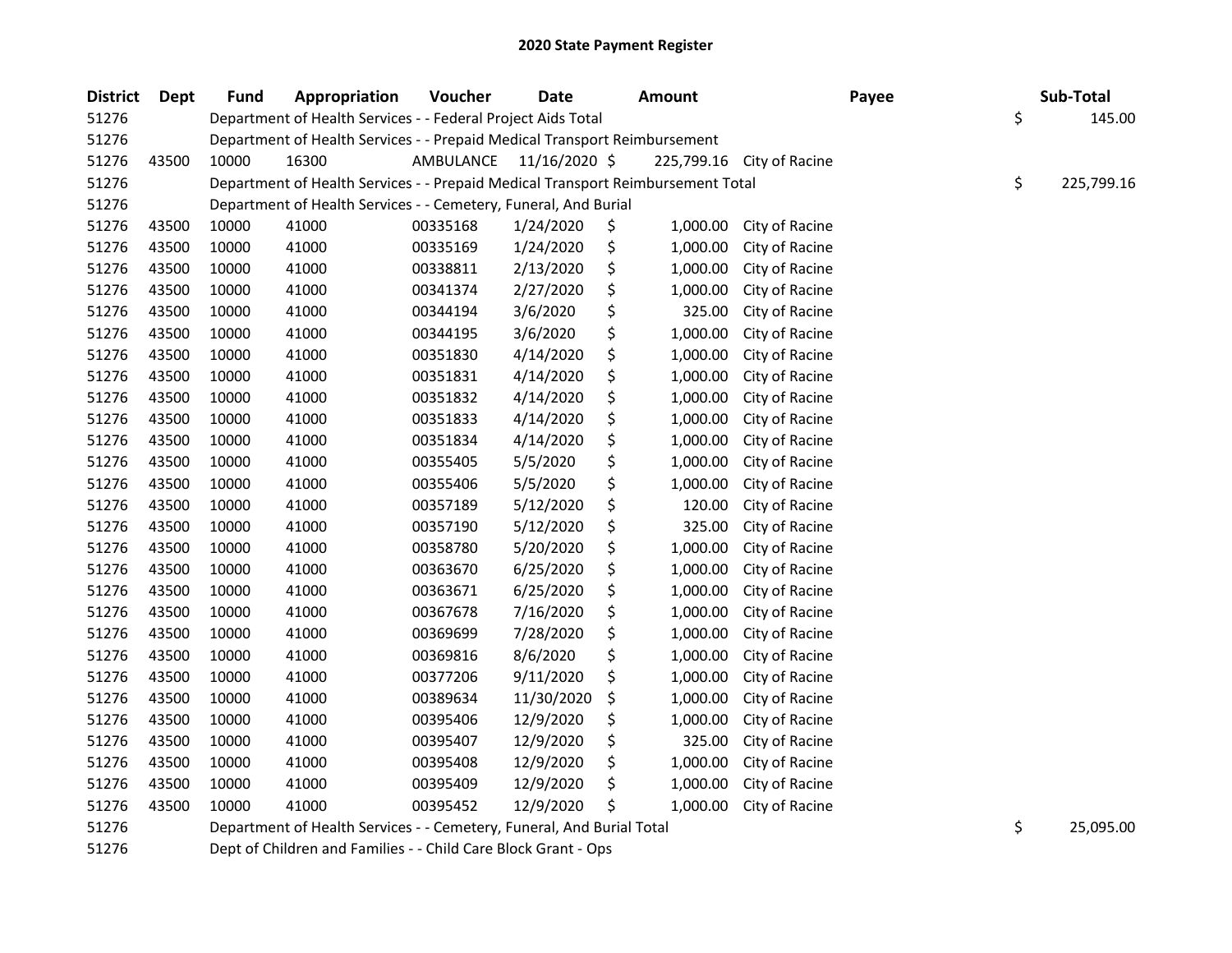| <b>District</b> | Dept  | <b>Fund</b> | Appropriation                                                        | Voucher  | <b>Date</b> | <b>Amount</b>   |                          | Payee | Sub-Total        |
|-----------------|-------|-------------|----------------------------------------------------------------------|----------|-------------|-----------------|--------------------------|-------|------------------|
| 51276           | 43700 | 10000       | 24500                                                                | 00064869 | 1/17/2020   | \$<br>2.75      | City of Racine           |       |                  |
| 51276           |       |             | Dept of Children and Families - - Child Care Block Grant - Ops Total |          |             |                 |                          |       | \$<br>2.75       |
| 51276           |       |             | Dept of Workforce Development - - Title Ib Aids State GPR            |          |             |                 |                          |       |                  |
| 51276           | 44500 | 10000       | 50900                                                                | 00266203 | 1/6/2020    | \$<br>242.74    | City of Racine           |       |                  |
| 51276           | 44500 | 10000       | 50900                                                                | 00268790 | 2/5/2020    | \$<br>308.75    | City of Racine           |       |                  |
| 51276           | 44500 | 10000       | 50900                                                                | 00283441 | 5/8/2020    | \$<br>206.54    | City of Racine           |       |                  |
| 51276           | 44500 | 10000       | 50900                                                                | 00283442 | 5/8/2020    | \$<br>358.78    | City of Racine           |       |                  |
| 51276           | 44500 | 10000       | 50900                                                                | 00283443 | 5/8/2020    | \$<br>322.59    | City of Racine           |       |                  |
| 51276           | 44500 | 10000       | 50900                                                                | 00303855 | 11/6/2020   | \$<br>75.59     | City of Racine           |       |                  |
| 51276           |       |             | Dept of Workforce Development - - Title Ib Aids State GPR Total      |          |             |                 |                          |       | \$<br>1,514.99   |
| 51276           |       |             | Dept of Workforce Development - - Title Ib Aids Federal Prf          |          |             |                 |                          |       |                  |
| 51276           | 44500 | 10000       | 54400                                                                | 00266203 | 1/6/2020    | \$<br>897.26    | City of Racine           |       |                  |
| 51276           | 44500 | 10000       | 54400                                                                | 00268790 | 2/5/2020    | \$<br>1,141.25  | City of Racine           |       |                  |
| 51276           | 44500 | 10000       | 54400                                                                | 00283441 | 5/8/2020    | \$<br>763.46    | City of Racine           |       |                  |
| 51276           | 44500 | 10000       | 54400                                                                | 00283442 | 5/8/2020    | \$<br>1,326.22  | City of Racine           |       |                  |
| 51276           | 44500 | 10000       | 54400                                                                | 00283443 | 5/8/2020    | \$<br>1,192.41  | City of Racine           |       |                  |
| 51276           | 44500 | 10000       | 54400                                                                | 00303855 | 11/6/2020   | \$<br>279.41    | City of Racine           |       |                  |
| 51276           |       |             | Dept of Workforce Development - - Title Ib Aids Federal Prf Total    |          |             |                 |                          |       | \$<br>5,600.01   |
| 51276           |       |             | Department of Justice - - General Program Operations                 |          |             |                 |                          |       |                  |
| 51276           | 45500 | 10000       | 20100                                                                | 00082132 | 6/23/2020   | \$<br>6,058.00  | City of Racine           |       |                  |
| 51276           |       |             | Department of Justice - - General Program Operations Total           |          |             |                 |                          |       | \$<br>6,058.00   |
| 51276           |       |             | Department of Justice - - Law Enforcement Officer Supplement         |          |             |                 |                          |       |                  |
| 51276           | 45500 | 10000       | 21100                                                                | 00089617 | 11/4/2020   | \$<br>11,827.08 | City of Racine           |       |                  |
| 51276           |       |             | Department of Justice - - Law Enforcement Officer Supplement Total   |          |             |                 |                          |       | \$<br>11,827.08  |
| 51276           |       |             | Department of Justice - - Law Enforcement Train, Local               |          |             |                 |                          |       |                  |
| 51276           | 45500 | 10000       | 23100                                                                | 00091632 | 12/8/2020   | \$<br>28,320.00 | City of Racine           |       |                  |
| 51276           |       |             | Department of Justice - - Law Enforcement Train, Local Total         |          |             |                 |                          |       | \$<br>28,320.00  |
| 51276           |       |             | Department of Justice - - Law Enf Officer Suplmnt Grants             |          |             |                 |                          |       |                  |
| 51276           | 45500 | 10000       | 27500                                                                | 00078764 | 1/24/2020   | \$<br>10,626.09 | City of Racine           |       |                  |
| 51276           | 45500 | 10000       | 27500                                                                | 00083318 | 5/15/2020   | \$<br>35,433.68 | City of Racine           |       |                  |
| 51276           | 45500 | 10000       | 27500                                                                | 00086656 | 8/5/2020    | \$<br>34,203.80 | City of Racine           |       |                  |
| 51276           | 45500 | 10000       | 27500                                                                | 00089617 | 11/4/2020   | \$<br>28,548.52 | City of Racine           |       |                  |
| 51276           |       |             | Department of Justice - - Law Enf Officer Suplmnt Grants Total       |          |             |                 |                          |       | \$<br>108,812.09 |
| 51276           |       |             | Department of Justice - - Youth Diversion Program                    |          |             |                 |                          |       |                  |
| 51276           | 45500 | 10000       | 27800                                                                | 00079219 | 2/3/2020    | \$              | 23,171.69 City of Racine |       |                  |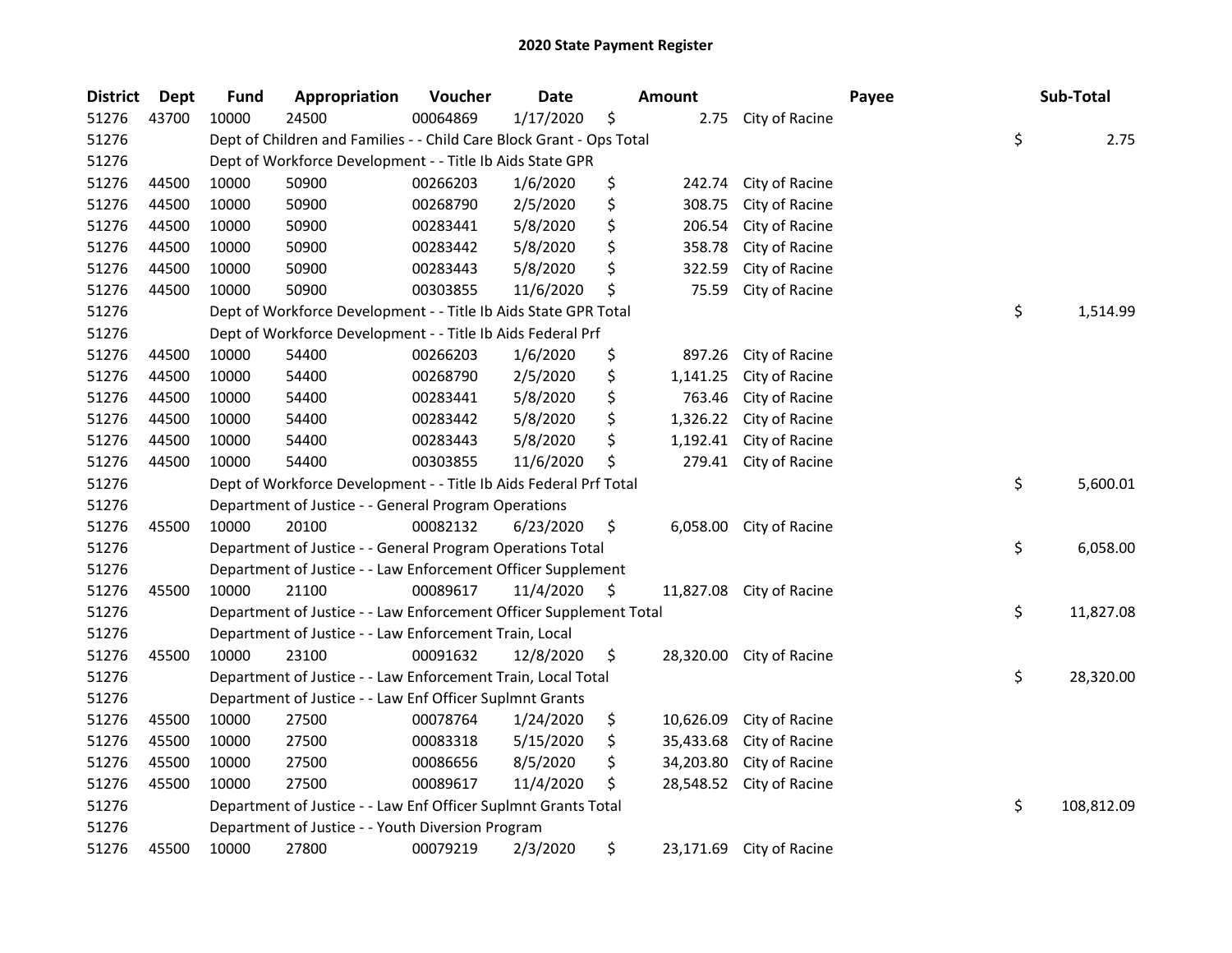| <b>District</b> | <b>Dept</b> | <b>Fund</b>                                                    | Appropriation                                                           | Voucher  | Date       |    | <b>Amount</b> |                          | Payee |    | Sub-Total    |
|-----------------|-------------|----------------------------------------------------------------|-------------------------------------------------------------------------|----------|------------|----|---------------|--------------------------|-------|----|--------------|
| 51276           | 45500       | 10000                                                          | 27800                                                                   | 00083354 | 5/14/2020  | \$ | 14,937.30     | City of Racine           |       |    |              |
| 51276           | 45500       | 10000                                                          | 27800                                                                   | 00087197 | 8/13/2020  | \$ | 25,291.01     | City of Racine           |       |    |              |
| 51276           |             |                                                                | Department of Justice - - Youth Diversion Program Total                 |          |            |    |               |                          |       | \$ | 63,400.00    |
| 51276           |             | Department of Justice - - Internet Crimes Against Childr       |                                                                         |          |            |    |               |                          |       |    |              |
| 51276           | 45500       | 10000                                                          | 28400                                                                   | 00083471 | 5/20/2020  | \$ | 153.40        | City of Racine           |       |    |              |
| 51276           |             |                                                                | Department of Justice - - Internet Crimes Against Childr Total          |          |            |    |               |                          |       | \$ | 153.40       |
| 51276           |             |                                                                | Department of Justice - - Law Enforcement Overtime Grant                |          |            |    |               |                          |       |    |              |
| 51276           | 45500       | 10000                                                          | 28600                                                                   | 00078759 | 1/24/2020  | \$ |               | 38,563.42 City of Racine |       |    |              |
| 51276           |             |                                                                | Department of Justice - - Law Enforcement Overtime Grant Total          |          |            |    |               |                          |       | \$ | 38,563.42    |
| 51276           |             |                                                                | Department of Military Affairs - - Regional Emergency Response Tm       |          |            |    |               |                          |       |    |              |
| 51276           | 46500       | 10000                                                          | 30600                                                                   | 00076140 | 4/6/2020   | \$ | 24,547.56     | City of Racine           |       |    |              |
| 51276           | 46500       | 10000                                                          | 30600                                                                   | 00076193 | 4/6/2020   | \$ | 24,547.56     | City of Racine           |       |    |              |
| 51276           | 46500       | 10000                                                          | 30600                                                                   | 00079013 | 6/16/2020  | \$ | 24,547.56     | City of Racine           |       |    |              |
| 51276           | 46500       | 10000                                                          | 30600                                                                   | 00085353 | 11/9/2020  | \$ | 24,547.56     | City of Racine           |       |    |              |
| 51276           |             |                                                                | Department of Military Affairs - - Regional Emergency Response Tm Total |          |            |    |               |                          |       | \$ | 98,190.24    |
| 51276           |             |                                                                | Department of Military Affairs - - Regional Emergency Response Gr       |          |            |    |               |                          |       |    |              |
| 51276           | 46500       | 10000                                                          | 31300                                                                   | 00080381 | 7/20/2020  | \$ | 3,774.07      | City of Racine           |       |    |              |
| 51276           |             |                                                                | Department of Military Affairs - - Regional Emergency Response Gr Total |          |            |    |               |                          |       | \$ | 3,774.07     |
| 51276           |             |                                                                | Department of Administration - - Federal Aid                            |          |            |    |               |                          |       |    |              |
| 51276           | 50500       | 10000                                                          | 14200                                                                   | 00117263 | 2/11/2020  | \$ | 5,178.62      | City of Racine           |       |    |              |
| 51276           | 50500       | 10000                                                          | 14200                                                                   | 00117264 | 2/11/2020  | \$ | 5,269.32      | City of Racine           |       |    |              |
| 51276           | 50500       | 10000                                                          | 14200                                                                   | 00121559 | 4/29/2020  | \$ | 3,701.84      | City of Racine           |       |    |              |
| 51276           | 50500       | 10000                                                          | 14200                                                                   | 00121560 | 4/29/2020  | \$ | 4,489.92      | City of Racine           |       |    |              |
| 51276           | 50500       | 10000                                                          | 14200                                                                   | 00125469 | 7/14/2020  | \$ | 5,330.34      | City of Racine           |       |    |              |
| 51276           | 50500       | 10000                                                          | 14200                                                                   | 00125470 | 7/14/2020  | \$ | 2,425.32      | City of Racine           |       |    |              |
| 51276           | 50500       | 10000                                                          | 14200                                                                   | 00126720 | 8/11/2020  | \$ | 153,146.73    | City of Racine           |       |    |              |
| 51276           | 50500       | 10000                                                          | 14200                                                                   | 00130515 | 10/6/2020  | \$ | 275,366.25    | City of Racine           |       |    |              |
| 51276           | 50500       | 10000                                                          | 14200                                                                   | 00132250 | 11/12/2020 | S. | 638,457.34    | City of Racine           |       |    |              |
| 51276           | 50500       | 10000                                                          | 14200                                                                   | 00135007 | 12/9/2020  | \$ | 213,917.76    | City of Racine           |       |    |              |
| 51276           | 50500       | 10000                                                          | 14200                                                                   | 00136482 | 12/16/2020 | \$ | 133,630.71    | City of Racine           |       |    |              |
| 51276           |             |                                                                | Department of Administration - - Federal Aid Total                      |          |            |    |               |                          |       | \$ | 1,440,914.15 |
| 51276           |             | Department of Administration - - Hv Trans Ln Annual Impact Fee |                                                                         |          |            |    |               |                          |       |    |              |
| 51276           | 50500       | 10000                                                          | 17400                                                                   | 00121328 | 5/1/2020   | \$ | 6,372.00      | City of Racine           |       |    |              |
| 51276           |             |                                                                | Department of Administration - - Hv Trans Ln Annual Impact Fee Total    |          |            |    |               |                          |       | \$ | 6,372.00     |
| 51276           |             | Elections Commission - - 2018 Hava Election Security           |                                                                         |          |            |    |               |                          |       |    |              |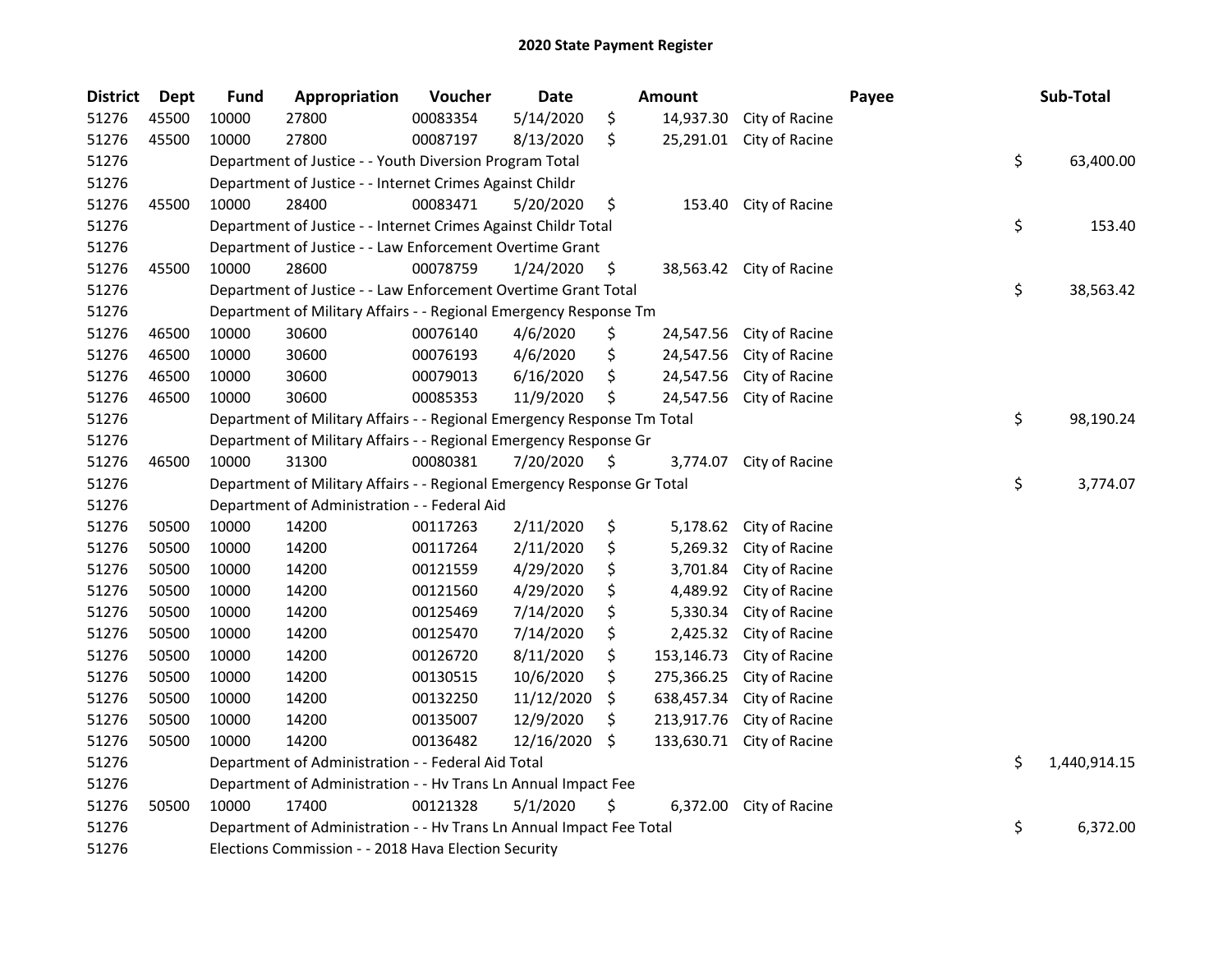| <b>District</b> | Dept  | <b>Fund</b> | Appropriation                                                                                     | Voucher  | <b>Date</b> |                    | Amount        | Payee                                                                                                   | Sub-Total           |
|-----------------|-------|-------------|---------------------------------------------------------------------------------------------------|----------|-------------|--------------------|---------------|---------------------------------------------------------------------------------------------------------|---------------------|
| 51276           | 51000 | 22000       | 18200                                                                                             | 00004376 | 9/8/2020    | \$                 | 38,481.10     | City of Racine                                                                                          |                     |
| 51276           |       |             | Elections Commission - - 2018 Hava Election Security Total                                        |          |             |                    |               |                                                                                                         | \$<br>38,481.10     |
| 51276           |       |             | Public Defender Board - - Trial Representation                                                    |          |             |                    |               |                                                                                                         |                     |
| 51276           | 55000 | 10000       | 10300                                                                                             | 00234373 | 2/12/2020   | \$                 | 160.59        | City of Racine                                                                                          |                     |
| 51276           | 55000 | 10000       | 10300                                                                                             | 00246607 | 5/8/2020    | \$                 | 175.23        | City of Racine                                                                                          |                     |
| 51276           | 55000 | 10000       | 10300                                                                                             | 00258153 | 8/7/2020    | \$                 | 148.98        | City of Racine                                                                                          |                     |
| 51276           | 55000 | 10000       | 10300                                                                                             | 00266514 | 11/6/2020   | \$                 | 169.98        | City of Racine                                                                                          |                     |
| 51276           |       |             | Public Defender Board - - Trial Representation Total                                              |          |             |                    |               |                                                                                                         | \$<br>654.78        |
| 51276           |       |             | Public Defender Board - - Transcript, Discovery and Records Provided to the Public Defender Board |          |             |                    |               |                                                                                                         |                     |
| 51276           | 55000 | 10000       | 10600                                                                                             | 00235718 | 2/21/2020   | \$                 |               | 370.00 City of Racine                                                                                   |                     |
| 51276           |       |             |                                                                                                   |          |             |                    |               | Public Defender Board - - Transcript, Discovery and Records Provided to the Public Defender Board Total | \$<br>370.00        |
| 51276           |       |             | Shared Revenue and Tax Relief - - Expenditure Restraint Program                                   |          |             |                    |               |                                                                                                         |                     |
| 51276           | 83500 | 10000       | 10100                                                                                             | 00068770 | 7/27/2020   | \$                 | 2,528,185.79  | City of Racine                                                                                          |                     |
| 51276           |       |             | Shared Revenue and Tax Relief - - Expenditure Restraint Program Total                             |          |             |                    |               |                                                                                                         | \$<br>2,528,185.79  |
| 51276           |       |             | Shared Revenue and Tax Relief - - County And Municipal Aid                                        |          |             |                    |               |                                                                                                         |                     |
| 51276           | 83500 | 10000       | 10500                                                                                             | 00068770 | 7/27/2020   | \$                 | 3,749,984.02  | City of Racine                                                                                          |                     |
| 51276           | 83500 | 10000       | 10500                                                                                             | 00072738 | 11/16/2020  | S.                 | 21,024,110.29 | City of Racine                                                                                          |                     |
| 51276           |       |             | Shared Revenue and Tax Relief - - County And Municipal Aid Total                                  |          |             |                    |               |                                                                                                         | \$<br>24,774,094.31 |
| 51276           |       |             | Shared Revenue and Tax Relief - - Exempt Computer Aid                                             |          |             |                    |               |                                                                                                         |                     |
| 51276           | 83500 | 10000       | 10900                                                                                             | 00065858 | 7/27/2020   | \$                 | 1,078,577.01  | City of Racine                                                                                          |                     |
| 51276           | 83500 | 10000       | 10900                                                                                             | 00067165 | 7/27/2020   | \$                 | 235,917.37    | City of Racine                                                                                          |                     |
| 51276           |       |             | Shared Revenue and Tax Relief - - Exempt Computer Aid Total                                       |          |             |                    |               |                                                                                                         | \$<br>1,314,494.38  |
| 51276           |       |             | Shared Revenue and Tax Relief - - Utility Aid                                                     |          |             |                    |               |                                                                                                         |                     |
| 51276           | 83500 | 10000       | 11000                                                                                             | 00068770 | 7/27/2020   | \$                 | 22,522.14     | City of Racine                                                                                          |                     |
| 51276           | 83500 | 10000       | 11000                                                                                             | 00072738 | 11/16/2020  | $\ddot{\varsigma}$ |               | 226,814.35 City of Racine                                                                               |                     |
| 51276           |       |             | Shared Revenue and Tax Relief - - Utility Aid Total                                               |          |             |                    |               |                                                                                                         | \$<br>249,336.49    |
| 51276           |       |             | Shared Revenue and Tax Relief - - Personal Property Aid                                           |          |             |                    |               |                                                                                                         |                     |
| 51276           | 83500 | 10000       | 11100                                                                                             | 00061264 | 5/4/2020    | \$                 | 458,276.74    | City of Racine                                                                                          |                     |
| 51276           | 83500 | 10000       | 11100                                                                                             | 00062608 | 5/4/2020    | \$                 | 8,009.84      | City of Racine                                                                                          |                     |
| 51276           |       |             | Shared Revenue and Tax Relief - - Personal Property Aid Total                                     |          |             |                    |               |                                                                                                         | \$<br>466,286.58    |
| 51276           |       |             | Shared Revenue and Tax Relief - - State Aid; Video Service Provider Fee                           |          |             |                    |               |                                                                                                         |                     |
| 51276           | 83500 | 10000       | 11200                                                                                             | 00064383 | 7/27/2020   | \$                 | 82,033.88     | City of Racine                                                                                          |                     |
| 51276           |       |             | Shared Revenue and Tax Relief - - State Aid; Video Service Provider Fee Total                     |          |             |                    |               |                                                                                                         | \$<br>82,033.88     |
| 51276           |       |             | Shared Revenue and Tax Relief - - School Lvy Tx/First Dollar Cr                                   |          |             |                    |               |                                                                                                         |                     |
| 51276           | 83500 | 10000       | 30200                                                                                             | 00064008 | 7/27/2020   | \$                 |               | 1,699,664.13 City of Racine                                                                             |                     |